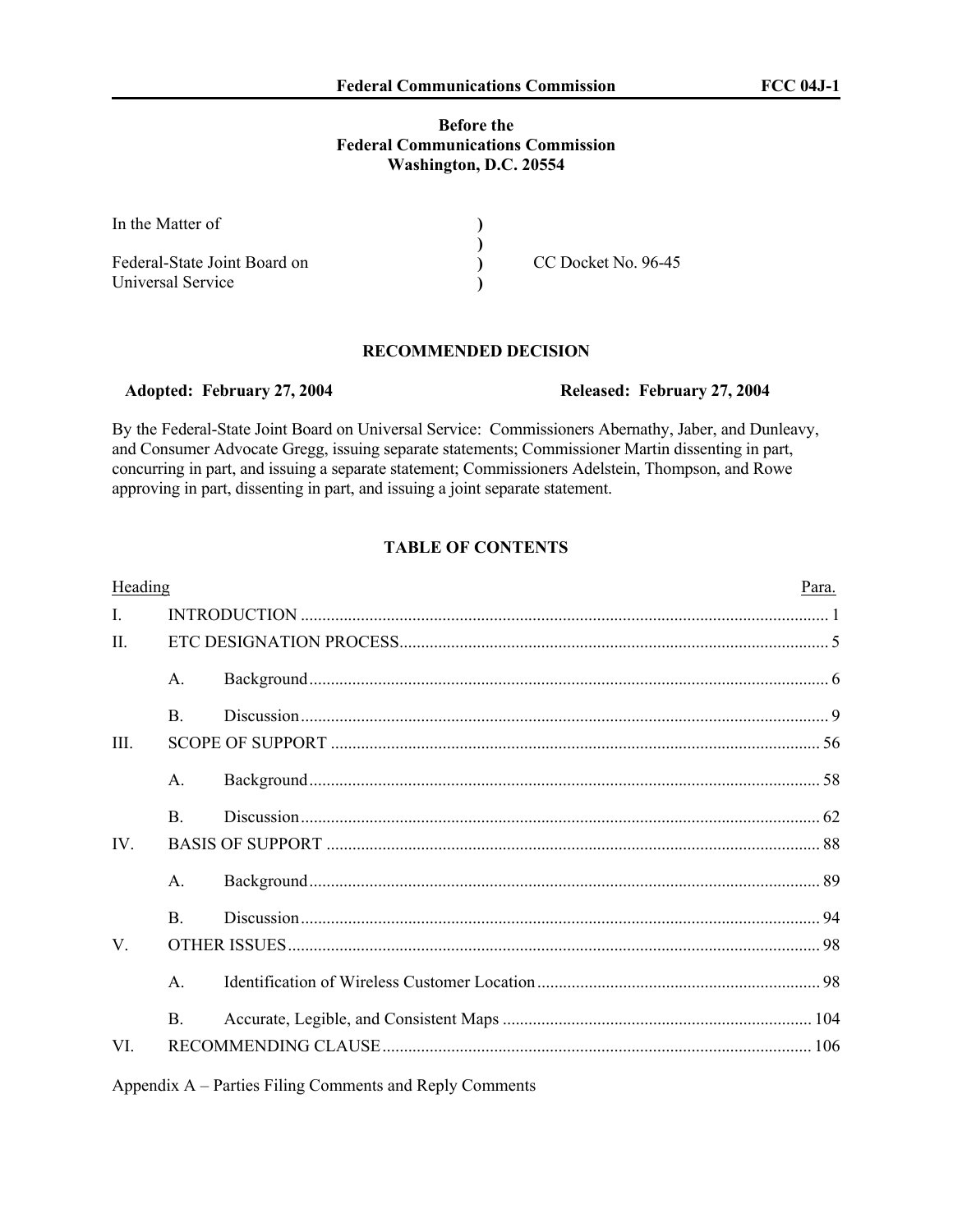## **I. INTRODUCTION**

 $\overline{a}$ 

1. In this Recommended Decision, the Federal-State Joint Board on Universal Service ("Joint Board") provides its recommendations concerning the process for designation of eligible telecommunications carriers (ETCs) and the Commission's rules regarding high-cost universal service support. Citing changes in the marketplace since the Commission's rules were first adopted in 1997, the Commission requested that the Joint Board "review certain of the Commission's rules relating to the high-cost universal service support mechanisms to ensure that the dual goals of preserving universal service and fostering competition continue to be fulfilled."<sup>1</sup> Consistent with the Commission's directive in the *Referral Order*, we sought comment and held a public forum to address concerns regarding the designation and funding of ETCs in high-cost areas.<sup>2</sup> We provide our recommendations based on our review and consideration of the record developed in this proceeding. Overall, we believe that our recommendations will preserve and advance universal service, maintain competitive neutrality, and ensure long-term sustainability of the universal service fund.

2. Specifically, we recommend that the Commission adopt permissive federal guidelines for states to consider in proceedings to designate ETCs under section 214 of the Communications Act of 1934, as amended ("Act").<sup>3</sup> We believe that permissive federal guidelines for minimum ETC qualifications would allow for a more predictable application process among states. We also believe that our recommended guidelines would assist states in determining whether or not the public interest would be served by a carrier's designation as an ETC. In so doing, we believe that guidelines should improve the long-term sustainability of the universal service fund, as only fully qualified carriers that are capable of, and committed to, providing universal service would be able to receive support. We recognize that there are instances where carriers are not subject to the jurisdiction of a state commission and that the Commission has explicit authority to designate carriers in these circumstances. Specifically, while section  $214(e)(2)$  of the Act gives state commissions the primary responsibility for designating ETCs, section 214(e)(6) directs the Commission to designate the carriers when those carriers are not subject to the jurisdiction of the state commission. In these cases, we believe that the Commission should apply the proposed guidelines.

3. We also recommend that the Commission limit the scope of high-cost support to a single connection that provides access to the public telephone network. We believe that supporting a single connection is more consistent with the goals of section 254 of the Act than the present system, and is necessary to preserve the sustainability of the universal service fund. We also believe that it would send more appropriate entry signals in rural and high-cost areas, and would be competitively neutral. To

<sup>1</sup> *Federal-State Joint Board on Universal Service*, Order, CC Docket No. 96-45, 17 FCC Rcd 22642, para. 1 (2002) (*Referral Order*).

 $2^{2}$  On February 7, 2003, the Joint Board issued a Public Notice inviting public comment on whether the Commission's rules concerning high-cost support and the ETC designation process continue to fulfill their intended purposes. *See Federal-State Joint Board on Universal Service Seeks Comment on Certain of the Commission's Rules Relating to High-Cost Universal Service Support and the ETC Designation Process*, Public Notice, CC Docket No. 96-45, 18 FCC Rcd 1941 (Jt. Bd. 2003) (*Joint Board Portability-ETC Public Notice*). On July 31, 2003, the Joint Board held an en banc hearing on the Commission's rules on designation and funding of ETCs in high-cost areas. *See* http://www.fcc.gov/wcb/universal\_service/documents/030731.pdf. *See also Federal-State Joint Board on Universal Service to Hold En Banc Hearing on the Portability of High-Cost Universal Service Support and the ETC Designation Process*, Public Notice, CC Docket No. 96-45, 18 FCC Rcd 14486 (Wir. Comp. Bur. 2003) (providing notice of Joint Board *en banc* hearing).

<sup>&</sup>lt;sup>3</sup> See 47 U.S.C. § 214. The Communications Act of 1934 was amended by the Telecommunications Act of 1996. Pub. L. No. 104-104, 110 Stat. 56 (1996) (1996 Act).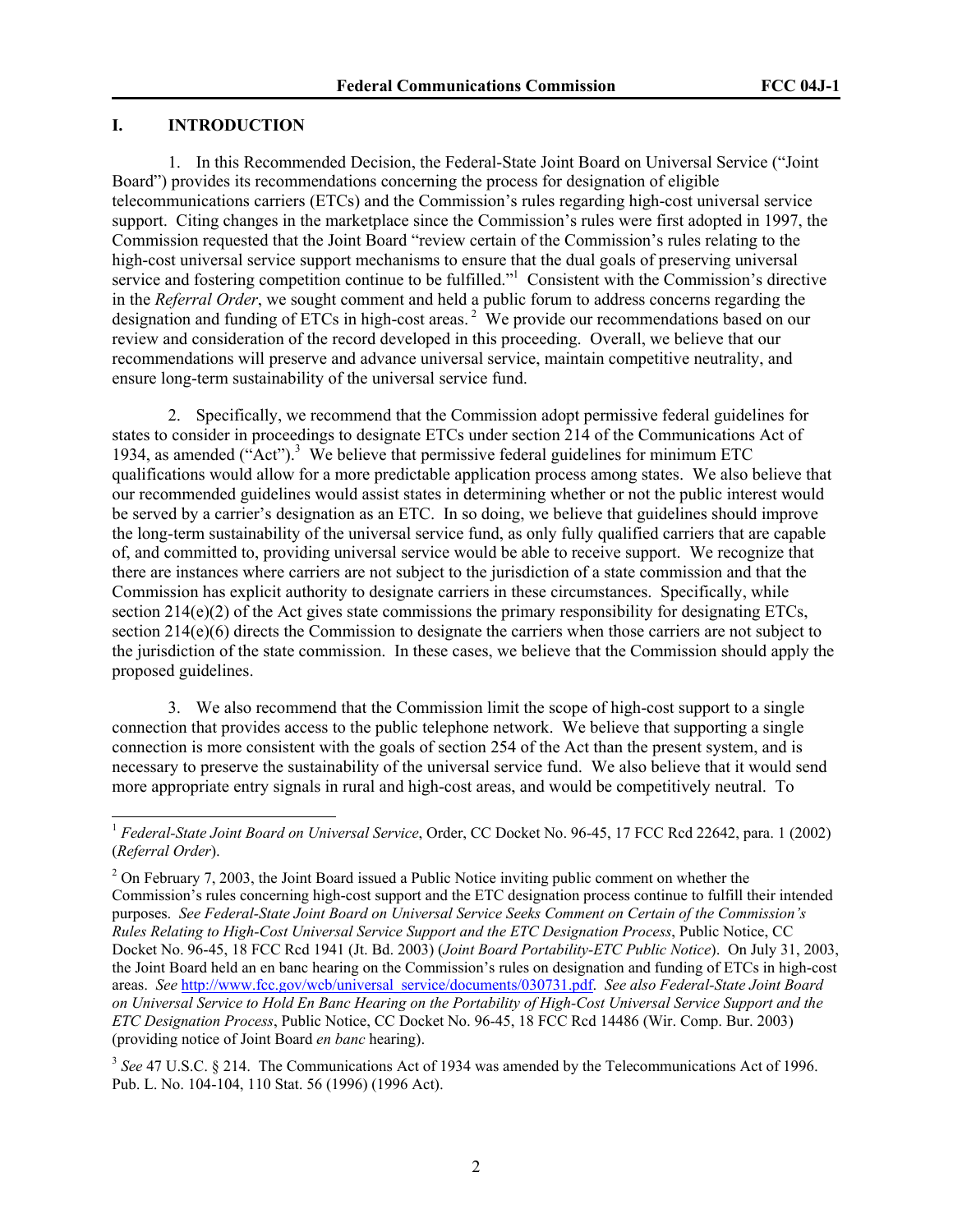minimize the potential impact of restricting the scope of support in areas served by rural carriers, we recommend that the Commission seek comment on restating the total high-cost support flowing to a rural carrier in terms of first connections, and on other possible measures.<sup>4</sup> As discussed below, we also recommend that the Commission seek comment on whether to restate support for non-rural carriers.<sup>5</sup> In conjunction with these measures, we also recommend that high-cost support in areas served by rural carriers be capped on a per-line basis where a competitive carrier is designated as an ETC, and adjusted annually by an index factor. $6$ 

4. At this time, we decline to recommend that the Commission modify the basis of support (i.e., the methodology used to calculate support) in study areas with multiple ETCs. Instead, we recommend that the Joint Board and Commission consider possible modifications to the basis of support as part of an overall review of the high-cost support mechanisms for rural and non-rural carriers.<sup>7</sup> We believe that examining the basis of support for all ETCs under the rural and non-rural federal support mechanisms simultaneously would allow the Joint Board and the Commission to craft a more comprehensive approach and avoid the perils of piecemeal decision-making. If the Commission adopts our recommendations to limit the scope of support and to ensure that ETC designations are appropriately rigorous, such steps should slow fund growth due to competitive entry in the meantime.

### **II. ETC DESIGNATION PROCESS**

5. We recommend a variety of measures below that relate to state proceedings involving designation of ETCs. To increase the opportunities for state commissions to conduct rigorous proceedings, we recommend that the Commission adopt permissive guidelines for minimum ETC qualifications. We also offer some guidance for state commissions in interpreting the public interest test found in section 214(e). In addition, we address the annual certification requirements under section 254(e) and recommend that the Commission encourage states to use that process to ensure that all ETCs use federal universal service support to provide the supported services and for associated infrastructure costs. Finally, we offer some observations regarding the service area redefinition process and disaggregation of support by rural carriers. We note here that in instances where carriers are not subject to the jurisdiction of a state commission, we urge the Commission to apply these same measures.

<sup>&</sup>lt;sup>4</sup> The term "rural carriers" refers to incumbent local exchange carriers (LECs) that meet the statutory definition of rural telephone company in section 153(37) of the Act. *See* 47 U.S.C. § 153(37). Under this definition, rural telephone companies are incumbent LECs that either serve study areas with fewer than 100,000 access lines or meet one of three alternative criteria. *Id.* The term "non-rural carriers" refers to incumbent LECs that do not meet the statutory definition of a rural telephone company.

<sup>5</sup> *See supra* para. 76.

<sup>&</sup>lt;sup>6</sup> We note that, if the Commission were to adopt the "hold harmless" approach discussed below, per-line support would not be capped for incumbent carriers. *See infra* at para. 75. For purposes of this Recommended Decision, references to "line" or "per-line" are generally synonymous with "connection" or "per-connection." The use of the term "line" is intended to relate to services provisioned over either wireline or wireless technology.

<sup>7</sup> *See Federal-State Joint Board on Universal Service, Multi-Association Group (MAG) Plan for Regulation of Interstate Services of Non-Price Cap Incumbent Local Exchange Carriers and Interexchange Carriers,* Fourteenth Report and Order, Twenty-Second Order on Reconsideration, and Further Notice of Proposed Rulemaking in CC Docket No. 96-45, Report and Order in CC Docket No. 00-256, 16 FCC Rcd 11244, 11310, para. 169 (2001) (*Rural Task Force Order*); s*ee also Federal-State Joint Board on Universal Service*, Order on Remand, Further Notice of Proposed Rulemaking, and Memorandum Opinion and Order, CC Docket No. 96-45, FCC 03-249 (rel. Oct. 27, 2003) at para. 25 (*Tenth Circuit Remand Order*).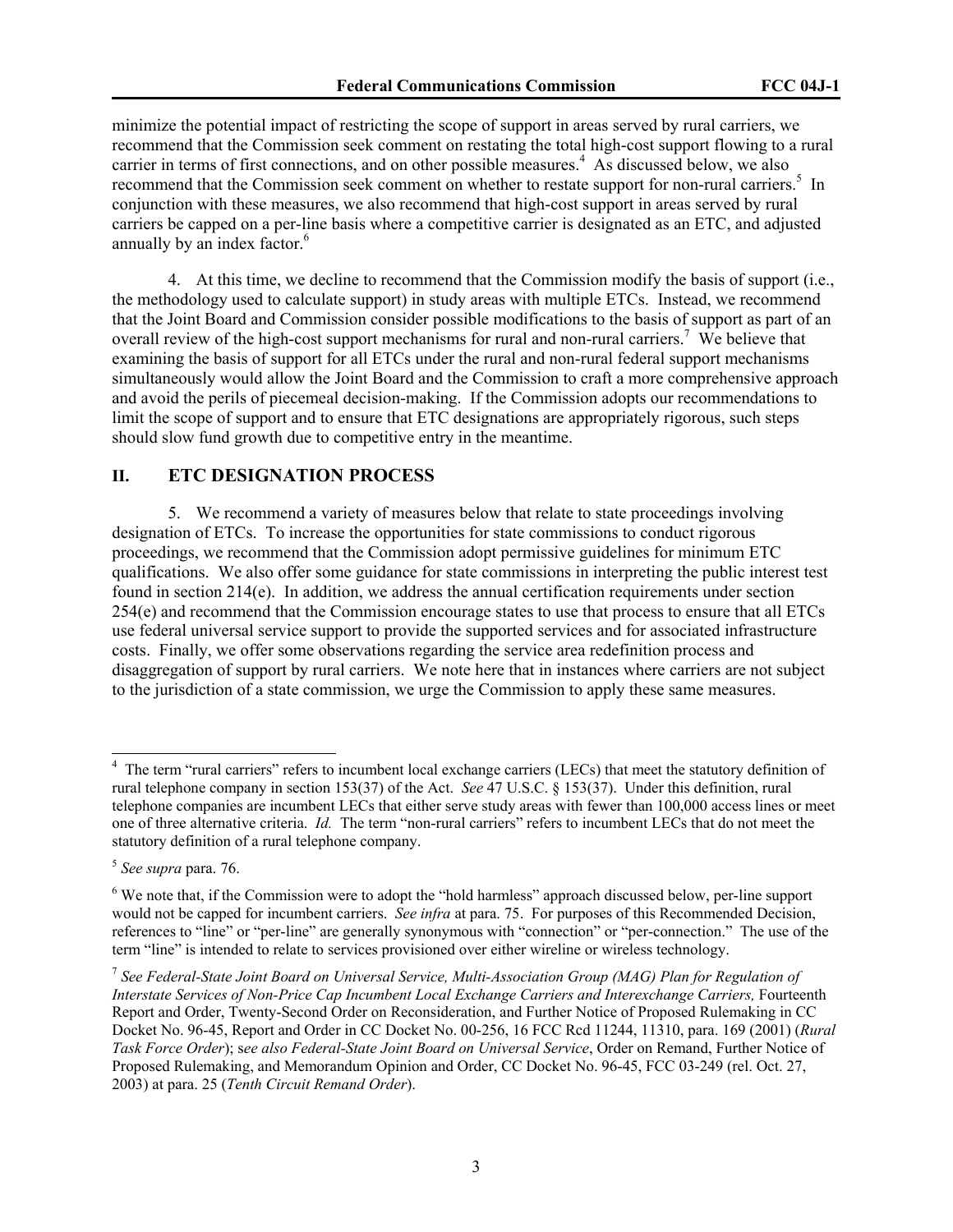# **A. Background**

6. Section 254(e) of the Act provides that "only an eligible telecommunications carrier designated under section 214(e) shall be eligible to receive specific Federal universal service support."<sup>8</sup> Pursuant to section 214(e)(1), a common carrier designated as an ETC must offer and advertise the services supported by the federal universal service mechanisms throughout the designated service area, either using its own facilities or a combination of its own facilities and resale of another carrier's services (including the services offered by another  $ETC$ ).<sup>9</sup>

7. Section 214(e)(2) of the Act gives state commissions the primary responsibility for performing ETC designations.<sup>10</sup> Under section 214(e)(2), "[u]pon request and consistent with the public interest, convenience, and necessity, the State commission may, in the case of an area served by a rural telephone company, and shall, in the case of all other areas, designate more than one common carrier as an eligible telecommunications carrier" for a designated service area, so long as the requesting carrier meets the requirements of section  $214(e)(1)$ . Section  $214(e)(2)$  further states: "[b]efore designating an additional eligible telecommunications carrier for an area served by a rural telephone company, the State commission shall find that the designation is in the public interest."<sup>11</sup>

8. A state commission must allow an ETC to relinquish its designation in any area served by more than one ETC pursuant to section 214(e)(4) of the Act.<sup>12</sup> The relinquishing ETC must provide advance notice of such relinquishment to the state commission.<sup>13</sup> Prior to allowing the relinquishing carrier to cease providing universal service, the state commission must require the remaining ETC or ETCs to ensure that all customers served by the relinquishing carrier will continue to be served. The state commission also must require sufficient notice to the remaining ETC or ETCs to permit the purchase or construction of adequate facilities.<sup>14</sup> The state commission must establish a time, not to exceed one year after the state commission approves the relinquishment, within which such purchase or construction by the remaining ETC or ETCs must be completed.<sup>15</sup> The same ETC relinquishment procedure is also required of the Commission in instances where a carrier is not subject to the jurisdiction of a state commission.

 $11$  47 U.S.C. § 214(e)(2).

<sup>12</sup> *See* 47 U.S.C. § 214(e)(4).

 $^{13}$  *Id.* 

 $\overline{a}$ 

 $^{14}$  *Id.* 

 $^{15}$  *Id.* 

 $847$  U.S.C. § 254(e).

 $9$  47 U.S.C. § 214(e)(1). The "service area" is the geographic area established by the state commission for the purposes of determining universal service support obligations and support mechanisms. 47 U.S.C § 214(e)(5). In the case of an area served by a rural carrier, "service area" means such company's "study area" unless and until the Commission and the States, after taking into account the recommendations of a Federal-State Joint Board instituted under section 410(c), establish a different definition of service area for such company. *Id.*; *see infra* paras. 49-53.

<sup>&</sup>lt;sup>10</sup> 47 U.S.C. § 214(e)(2). We note that the Commission has authority for performing ETC designations for carriers that are not "subject to the jurisdiction of a State commission" pursuant to 214(e)(6). 47 U.S.C. § 214(e)(6). The Commission's requirements for ETC designations in section 214(e)(6) parallel the states' requirements for ETC designations in section 214(e)(2). *Id.*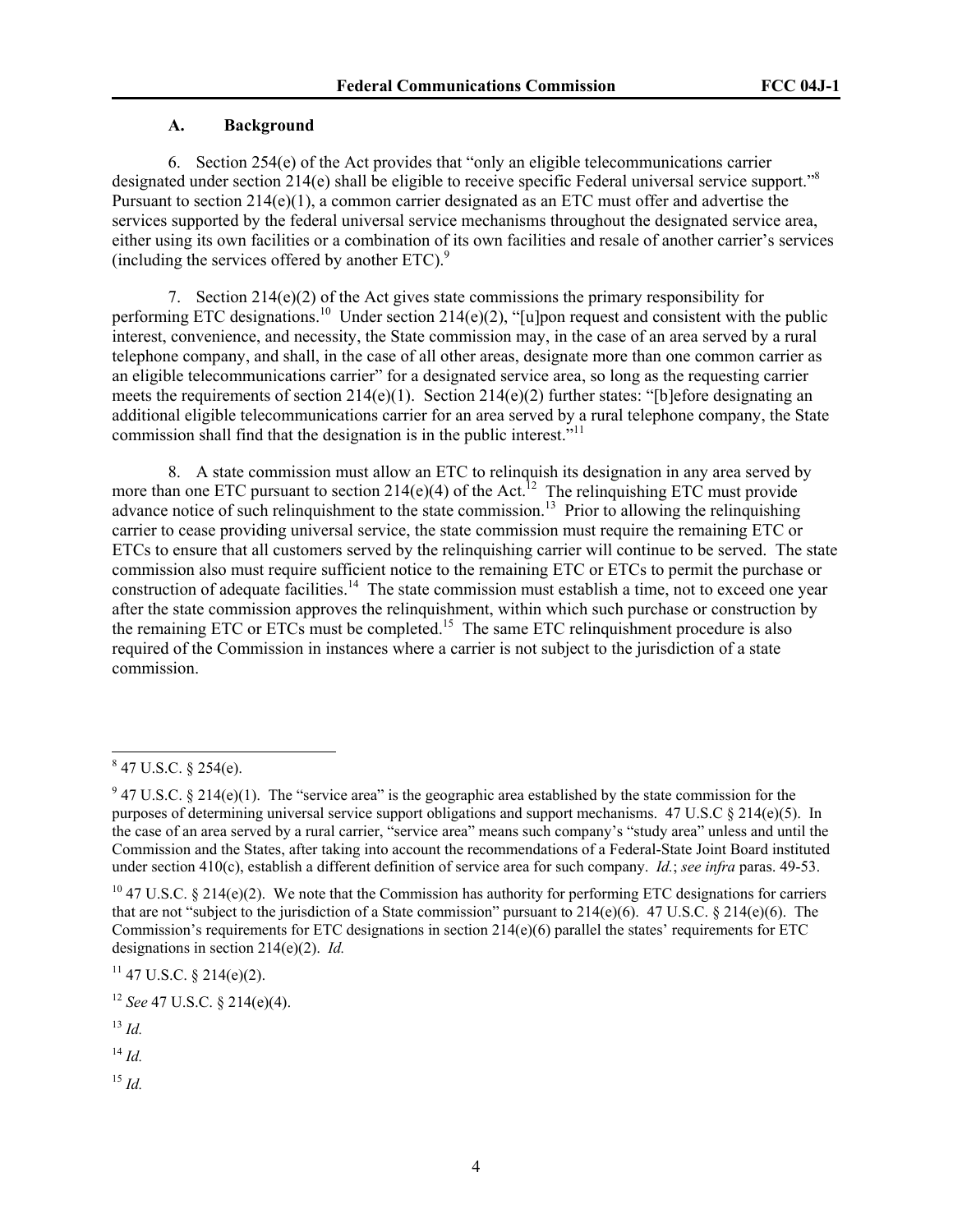# **B. Discussion**

# **1. Federal Guidelines for ETC Designations**

9. We recommend that the Commission adopt permissive federal guidelines for states to use when determining whether applicants are qualified to be designated as ETCs under section 214. We believe that guidelines are appropriate because the ETC application and designation process should be one that is rigorous. A rigorous ETC designation process should ensure that only fully qualified applicants receive designation as ETCs and that ETC designees are prepared to serve all customers within the designated service area. Additionally, a core set of minimum qualifications would allow for a more predictable application process among the states. We believe that our recommended guidelines would assist states in determining whether or not the public interest would be served by a carrier's designation as an ETC. We also believe that guidelines should improve the long-term sustainability of the fund, as only fully qualified carriers that are capable of, and committed to, providing universal service would be able to receive support.

10. We believe that federal guidelines concerning ETC qualifications should be flexible and nonbinding on the states. Under our recommendation, state commissions would retain their rights to determine eligibility requirements for designating ETCs. Each state commission will be uniquely qualified to determine its own ETC eligibility requirements as the entity most familiar with the service area for which ETC designation is sought. Because these guidelines would be permissive, we reject the parties' arguments suggesting that such guidelines would restrict the lawful rights of states to make ETC designations.<sup>16</sup> We also believe that federal guidelines are consistent with the United States Court of Appeals for the Fifth Circuit holding that nothing in section 214(e) of the Act prohibits the states from imposing their own eligibility requirements beyond the statutory requirements described in section  $214(e)(1)$ .<sup>17</sup> Even with the advent of permissive federal guidelines for ETC designations, states will continue to have the flexibility to impose additional eligibility requirements.

11. Federal guidelines concerning minimum qualifications should encourage state commissions to conduct rigorous reviews of ETC applications, including fact-intensive analyses. Because an ETC must be prepared to serve all customers within a designated service area, and must be willing to be the sole ETC should other ETCs withdraw from the market, states may appropriately establish minimum qualifications focused on the carrier's ability to provide the supported services to all consumers in the designated area upon reasonable request.<sup>18</sup> Guidelines encouraging a rigorous application process are appropriate because section 214(e)(2) requires that designation of an additional ETC serve the public interest. Consistent with Section 254(b)(3) of the Act, we believe that a rigorous application process ensures that consumers in all regions of the nation, including rural and low-income consumers, have access to telecommunications services that are reasonably comparable to services provided in urban areas.<sup>19</sup>

l

<sup>16</sup> *See, e.g.,* CTIA Comments at 10; Idaho Tel. Ass'n Comments at 12; Montana Telecomms. Ass'n Comments at 10; Nebraska Rural Indep. Cos. Comments at 27.

<sup>17</sup> *See Texas Office of Public Utility Counsel v. FCC*, 183 F.3d 393, 418 (5th Cir. 1999) (*TOPUC v. FCC*). The Fifth Circuit addressed the question of whether states may subject carriers designated as ETCs to eligibility requirements above and beyond the eligibility requirements of section 214(e)(1) of the Act. *Id*. *See also* Washington Indep. Tel. Ass'n Comments at 17.

<sup>18</sup> *See* 47 U.S.C. § 214(e)(4).

 $19$  47 U.S.C. § 254(b)(3).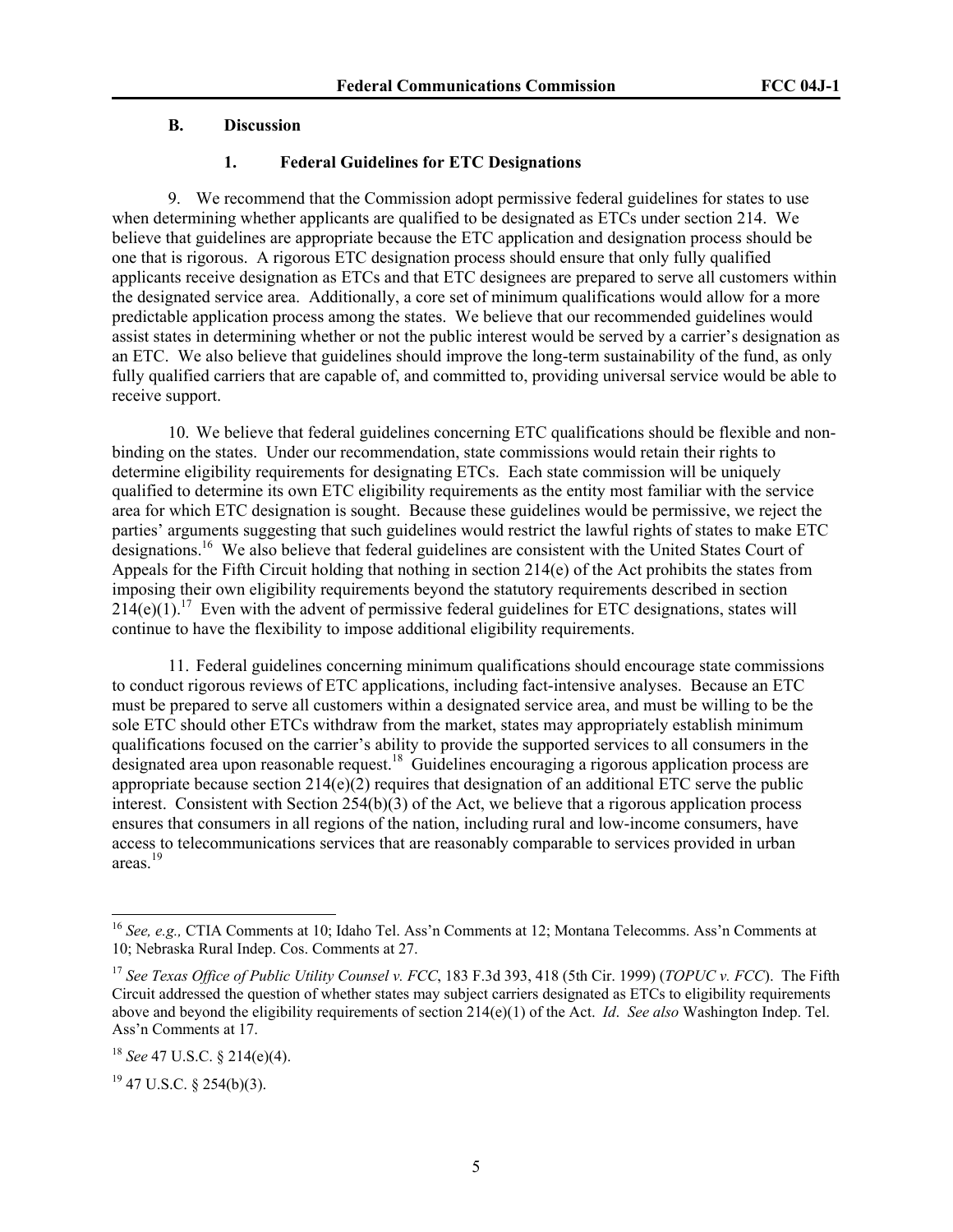12. In recommending federal guidelines, we reject the arguments of some commenters that the current ETC criteria should not be expanded.<sup>20</sup> Instead, we believe that a specific, fact-intensive inquiry is the appropriate way to analyze the public interest when evaluating an ETC application for a rural area. For example, some commissions have cited generalized benefits of competition when evaluating ETC applications. While this may be appropriate, we do not believe that such an analysis is sufficient by itself. Section 214(e)(2) requires states to undertake a fact-intensive analysis to ensure that the designation of any additional ETCs will promote the goals set forth in section 254 of the Act in the affected area. We discuss below some of the factors states may choose to consider in conducting this fact-intensive inquiry.

13. We believe that adopting a core set of minimum qualifications will promote a predictable application process across states and provide certainty for states in terms of what guidelines may be appropriate to consider in the public interest analysis. Many commenters, including incumbent LECs and their competitors, support this goal and achieving this goal should benefit incumbent LECs and competitors alike.<sup>21</sup> Permissive guidelines will enable state commissions, when evaluating ETC designation requests, to evaluate section  $214(e)(2)$  petitions in light of at least a minimum set of criteria. We agree with the commenters that permissive guidelines could improve consistency in the treatment of requests for ETC status.<sup>22</sup> However, the goal of predictability will be promoted if states and the Commission both apply similar guidelines. Thus, we strongly encourage the adoption of the proposed guidelines. Guidelines should also help address arguments about what is appropriate for states to consider as part of the public interest analysis.

# **a. Applicability of Guidelines**

14. We recommend that state commissions apply these permissive federal guidelines in all ETC proceedings. An ETC petition presented to a state commission can affect an area served by a non-rural carrier,<sup>23</sup> an area served by one or more rural carriers,<sup>24</sup> or both.<sup>25</sup> A single set of guidelines will encourage states to develop a single, consistent body of eligibility standards to be applied in all cases, regardless of the characteristics of the wireline incumbent carrier.<sup>26</sup>

15. Permissive federal guidelines for all ETC cases would be consistent with section 214(e)(2). That section prescribes that all state certification decisions must be consistent with the public interest,

<sup>21</sup> *See, e.g.,* Alaska Tel. Ass'n Comments at 3-5; BellSouth Reply Comments at 2-4; Dobson Comments at 15; MCI Comments at 7. *See also* NASUCA Comments at 9.

<sup>22</sup> *See, e.g., Dobson Comments at 15 (stating that uniform applications and procedures for analyzing the statutory* ETC designation criteria might make the ETC designation process easier and more predictable for states and carriers).

<sup>23</sup> *See, e.g., Designation of Eligible Telecommunications Carriers Under the Telecommunications Act of 1996, RCC Atlantic, Inc. d/b/a Unicel*, Docket No. 5918 (Vt. Pub. Serv. Bd. June 26, 2003) (*Vermont Unicel ETC Order*).

<sup>24</sup> *See, e.g., Request by Alaska Digitel, LLC for Designation as a Carrier Eligible to Receive Federal Universal Service Support Under the Telecommunications Act of 1996*, U-02-39, Order No. 10, Order Granting Eligible Telecommunications Carrier Status and Requiring Filings (Reg. Comm'n of Ala. Aug. 28, 2003) (*Alaska Digitel ETC Order*).

<sup>25</sup> *See, e.g., Wisconsin U.S. Cellular ETC Order*.

 $\overline{a}$ 

 $^{26}$  Although we intend the guidelines to apply in areas served by both rural carriers and non-rural carriers, we believe that states and the Commission should apply a higher level of scrutiny when evaluating ETC applications for designations in areas served by rural carriers. *See infra* paras. 17-18.

<sup>20</sup> *See, e.g.*, GCI Reply Comments at 27-28; Western Wireless Reply Comments at 42; Rural Cellular Ass'n/Alliance of Rural CMRS Carriers Reply Comments at 16-17.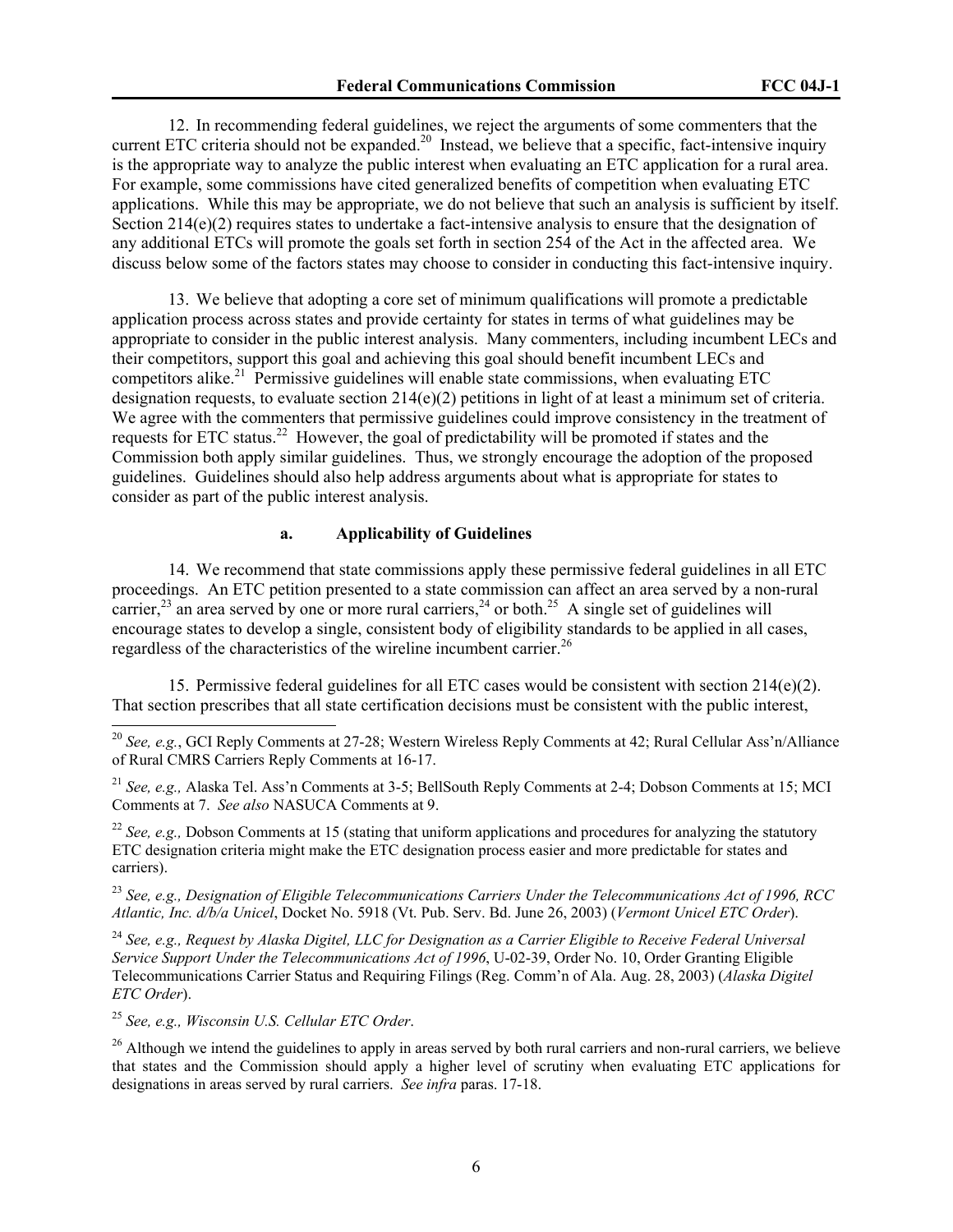convenience, and necessity. We believe this statutory requirement demonstrates Congress's intention that state commissions evaluate local factual situations in ETC cases and exercise broad discretion in reaching their ultimate conclusion regarding the public interest, convenience and necessity. This view is also consistent with the ruling of the Fifth Circuit in *TOPUC v. FCC*, which held that states may impose their own eligibility requirements beyond those listed in section  $254(b)(1)^{27}$ 

16. We also believe that applying the permissive federal guidelines to all state ETC proceedings will best promote federal universal service goals found in section 254(b). While Congress delegated to individual states the right to make ETC decisions, collectively these decisions have national implications. They affect not only the dynamics of competition in the areas subject to the proceedings, but also the national strategies of new entrants. They also affect the overall size of the federal fund. We anticipate that the adoption of recommended federal guidelines would facilitate results that are fully consistent with the goals of section 254. In addition, broadly applied recommended federal guidelines would be most likely to ensure designation of carriers that are: financially viable, likely to remain in the market, willing and able to provide the supported services throughout the designated service area, able to be the sole ETC in a service area if all other ETCs relinquish their designations, and able to provide consumers an evolving level of universal service.

17. Rigorous review of ETC applications assumes added importance in areas served by rural carriers. The Act contains added requirements in these cases. Although Congress provided that states *shall* designate more than one ETC in areas served by non-rural carriers (provided such designation is consistent with the public interest, convenience, and necessity), the Act provides that states *may* designate multiple ETCs in areas served by rural carriers ― thereby suggesting that states have greater discretion when evaluating applications for designation in rural carrier service areas.<sup>28</sup> In addition, before a state may designate an additional ETC in an area served by a rural carrier, the state must affirmatively find the designation to be in the public interest.<sup>29</sup> In establishing these additional statutory protections, we believe that Congress intended state commissions to exercise a higher level of scrutiny when evaluating ETC applications for designations in rural carrier service areas.<sup>30</sup> Permissive federal guidelines for minimum eligibility should assist states in effectuating that higher level of scrutiny in areas served by rural carriers.

18. The characteristics of many rural carrier service areas also support a more rigorous standard of eligibility. Rural carrier service areas often have low customer densities and high per-customer costs. Subsidies flowing from federal and state universal service funds are often substantial. The Rural Task Force in White Paper #2 documented these effects and explained that rural carriers serve areas with lower population and line density and serve a smaller proportion of business customers.<sup>31</sup> These circumstances support our belief that state commissions should apply a particularly rigorous standard to the minimum

<sup>27</sup> *See TOPUC v. FCC*, 183 F.3d at 418.

<sup>&</sup>lt;sup>28</sup> 47 U.S.C. § 214(e)(2). *See also TOPUC v. FCC*, 183 F.3d at 418. We note that the Arkansas Telecommunications Regulatory Reform Act of 1997 states that for purposes of the Arkansas state universal service fund and the federal universal service fund, there "shall be only one. . . [ETC] which shall be the incumbent [LEC] that is a rural telephone company. . ." *See* Act 77 of 1997, Senate Bill 54, 81st General Assembly, Regular Session, codified at Ark. Code. Ann. § 23-17-405(d)(1).

 $29$  47 U.S.C. § 214(e)(2).

 $30$  In its comments, OPASTCO argues that Congress recognized in section 214(e)(2) of the Act that supporting competition would not always serve the public interest in areas served by rural telephone companies. *See*  OPASTCO Comments at 40-41.

<sup>31</sup> The Rural Difference, Rural Task Force, White Paper 2, January 2000, at 9-11 (*RTF White Paper*).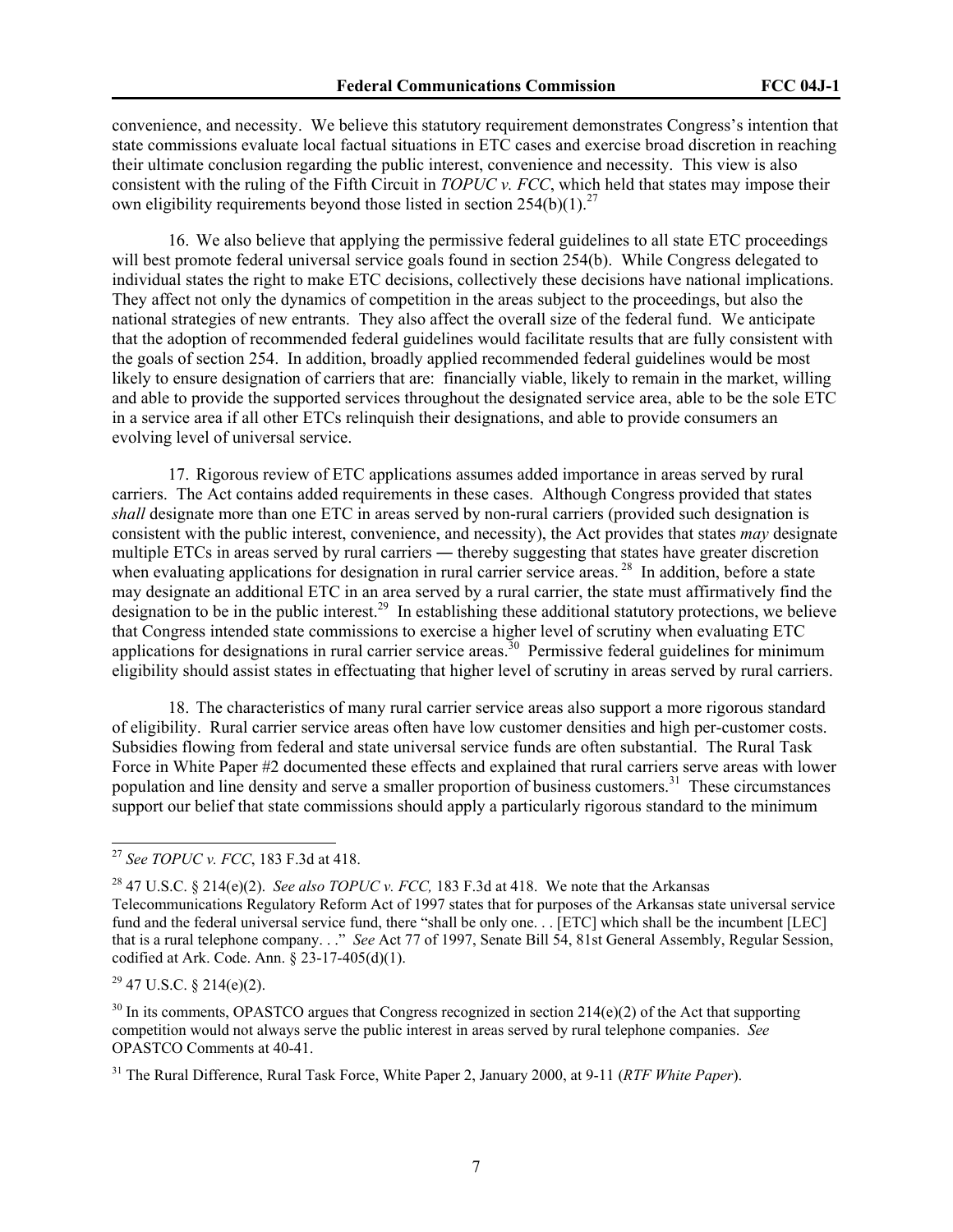qualifications of applicants seeking ETC designation in rural carrier service areas.<sup>32</sup>

## **b. Existing Minimum Eligibility Requirements**

19. Before suggesting new minimum eligibility requirements, we begin with a review of the requirements for designation of ETCs as specified by section  $214(e)(1)$  of the Act. First, a common carrier designated as an ETC must offer the services supported by the federal universal service mechanisms throughout the designated service area.<sup>33</sup> The ETC must offer such services either using its own facilities or a combination of its own facilities and resale of another carrier's services.<sup>34</sup> The services that are supported by the federal universal service support mechanisms are defined as: (1) voice grade access to the public switched network;<sup>35</sup> (2) local usage;<sup>36</sup> (3) Dual Tone Multifrequency (DTMF) signaling or its functional equivalent;<sup>37</sup> (4) single-party service or its functional equivalent;<sup>38</sup> (5) access to emergency services, including 911 and enhanced 911;  $^{39}(6)$  access to operator services;<sup>40</sup> (7) access to interexchange services;  $^{41}(8)$  access to directory assistance;  $^{42}$  and (9) toll limitation for qualifying low-

 $\overline{a}$ 

<sup>35</sup> "Voice grade access" is defined as a "functionality that enables a user of telecommunications services to transmit voice communications, including signaling the network that the caller wishes to place a call, and to receive voice communications, including receiving a signal indicating there is an incoming call." For the purposes of Part 54, bandwidth for voice grade access should be, at a minimum, 300 to 3,000 Hertz. 47 C.F.R. § 54.101(a)(1).

<sup>36</sup> "Local usage" means an "amount of minutes of use of exchange service, prescribed by the Commission, provided free of charge to end users."  $47$  C.F.R. §  $54.101(a)(2)$ .

 $37$  "Dual tone multi-frequency"" (DTMF) is a defined as a "method of signaling that facilitates the transportation of signaling through the network, shortening call set-up time."  $47 \text{ C.F.R.}$  §  $54.101(a)(3)$ .

<sup>38</sup> "Single-party service" is defined as "telecommunications service that permits users to have exclusive use of a wireline subscriber loop or access line for each call placed, or, in the case of wireless telecommunications carriers, which use spectrum shared among users to provide service, a dedicated message path for the length of a user's particular transmission." 47 C.F.R. § 54.101(a)(4).

<sup>39</sup> "Access to emergency services" includes access to services, such as 911 and enhanced 911, provided by local governments or other public safety organizations. "911" is defined as a "service that permits a telecommunications user, by dialing the three-digit code "911," to call emergency services through a Public Service Access Point (PSAP) operated by the local government." "Enhanced 911" is defined as "911 service that includes the ability to provide automatic numbering information (ANI), which enables the PSAP to call back if the call is disconnected, and automatic location information (ALI), which permits emergency service providers to identify the geographic location of the calling party." "Access to emergency services" includes access to 911 and enhanced 911 services to the extent the local government in an eligible carrier's service area has implemented 911 or enhanced 911 systems. 47 C.F.R. § 54.101(a)(5).

<sup>40</sup> "Access to operator services" is defined as "access to any automatic or live assistance to a consumer to arrange for billing or completion, or both, of a telephone call." 47 C.F.R. § 54.101(a)(6).

<sup>41</sup> "Access to interexchange service" is defined as the "use of the loop, as well as that portion of the switch that is paid for by the end user, or the functional equivalent of these network elements in the case of a wireless carrier, necessary to access an interexchange carrier's network." 47 C.F.R. § 54.101(a)(7).

 $42$  "Access to directory assistance" is defined as "access to a service that includes, but is not limited to, making available to customers, upon request, information contained in directory listings." 47 C.F.R. § 54.101(a)(8).

<sup>32</sup> We also recognize that there are rural communities that are served by non-rural carriers. *See RTF White Paper* at 8 (stating that both rural and non-rural carriers service rural communities).

 $33$  47 U.S.C. § 214(e)(1)(A).

<sup>34</sup> *Id*. An entity that offers the supported services exclusively through resale shall not be designated as an ETC. *See*  47 C.F.R. § 54.201(i).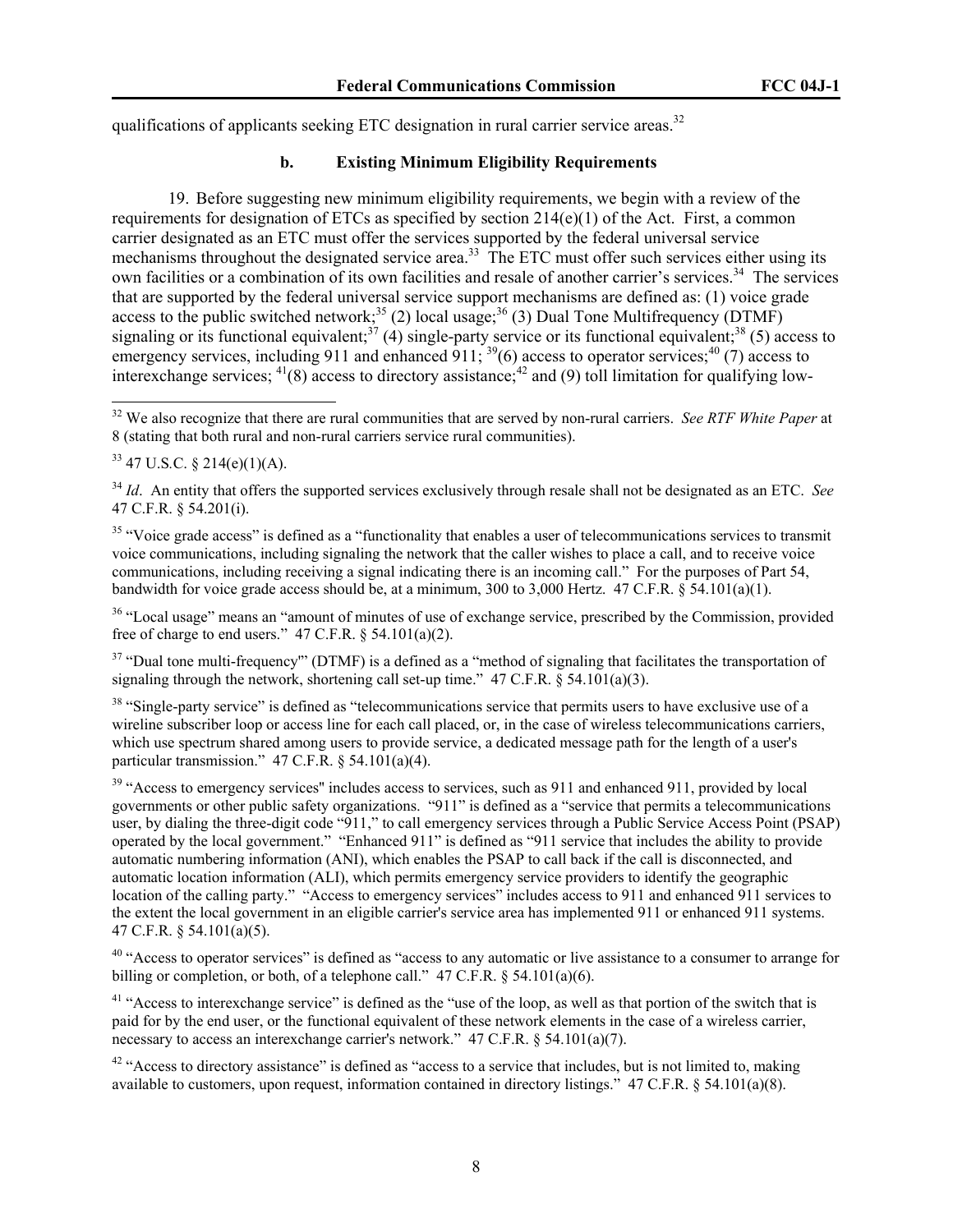income customers.<sup>43</sup> Second, throughout the service area for which designation is received, the ETC must advertise the supported services and the charges therefore using media of general distribution.<sup>44</sup> Pursuant to section 214(e)(1)(B), an ETC is required to advertise the availability and prices charged for the services that are supported by federal universal service support.45 An ETC must also advertise the availability of Lifeline and Link Up services in a manner reasonably designed to reach those likely to qualify for those services.<sup>46</sup>

20. While section 214(e)(1) requires an ETC to "offer" the services supported by the federal universal service support mechanisms, the Commission has determined that this does not require a competitive carrier to actually provide the supported services throughout the designated service area before designation as an ETC.47 In the *Section 214(e) Declaratory Ruling*, the Commission concluded that interpreting section 214(e)(1)(A) to require the provision of service throughout a service area before ETC designation prohibits, or has the effect of prohibiting, the ability of competitive carriers to provide telecommunications service, in violation of section  $253(a)$ .<sup>48</sup> The Commission found that such an interpretation of section  $214(e)(1)$  is not competitively neutral, consistent with section 254, or necessary to preserve and advance universal service. In addition, the Commission concluded that such a requirement conflicts with section 214(e) and stands as an obstacle to the accomplishment and execution of the full purpose and objectives of Congress as set forth in section 254.49 Consequently, the Commission concluded that requiring the provision of service throughout the service area before designation would effectively preclude designation of new entrants as ETCs in violation of the intent of Congress.

### **c. Additional Minimum Eligibility Requirements**

21. For the reasons stated above, we recommend that state commissions consider the additional minimum qualifications listed below when evaluating ETC designation requests.

 $44$  47 U.S.C. § 214(e)(1)(B).

<sup>45</sup> *Id*.

<sup>&</sup>lt;sup>43</sup> "Toll limitation" means either toll blocking or toll control for ETCs that are incapable of providing both services. For ETCs that are capable of providing both services, "toll limitation" means both toll blocking and toll control. 47 C.F.R.  $\S$ § 54.101(a)(9) and 54.400(d). "Toll blocking" is a service provided by carriers that allows consumers to elect not to allow the completion of outgoing toll calls from their telecommunications channel. 47 C.F.R. § 54.400(b). "Toll control" is a service provided by carriers that allows consumers to specify a certain amount of toll usage that may be incurred on their telecommunications channel per month or per billing cycle. 47 C.F.R. § 54.400(c).

<sup>46 47</sup> C.F.R. §§ 54.405(b) and 54.411(d). Lifeline is a program that provides discounts to consumers on their monthly telephone bills. *See* 47 C.F.R. §§ 54.401-54.409. Link Up helps consumers with telephone installation costs. *See* 47 C.F.R. §§ 54.411-54.415. In its *Twelfth Report and Order*, the Commission created a fourth tier (\$25.00 per month) of federal Lifeline support and established additional Link-Up support (\$70.00 per consumer) which is available to ETCs serving qualifying low-income individuals living on tribal lands. *See Federal-State Joint Board on Universal Service; Promoting Deployment and Subscribership in Unserved and Underserved Areas, Including Tribal and Insular Areas*, Twelfth Report and Order, Memorandum Opinion and Order, and Further Notice of Proposed Rulemaking, CC Docket No. 96-45, 15 FCC Rcd 12208 (2000) (*Twelfth Report and Order*).

<sup>47</sup> *Federal-State Joint Board on Universal Service; Western Wireless Corporation Petition for Preemption of an Order of the South Dakota Public Utilities Commission*, Declaratory Ruling, CC Docket No. 96-45, 15 FCC Rcd 15168, 15172-73 (2000), *recon. pending* (*Section 214(e) Declaratory Ruling*).

<sup>48</sup> *Id.* 

<sup>49</sup> *Section 214(e) Declaratory Ruling*, 15 FCC Rcd at 15179-81.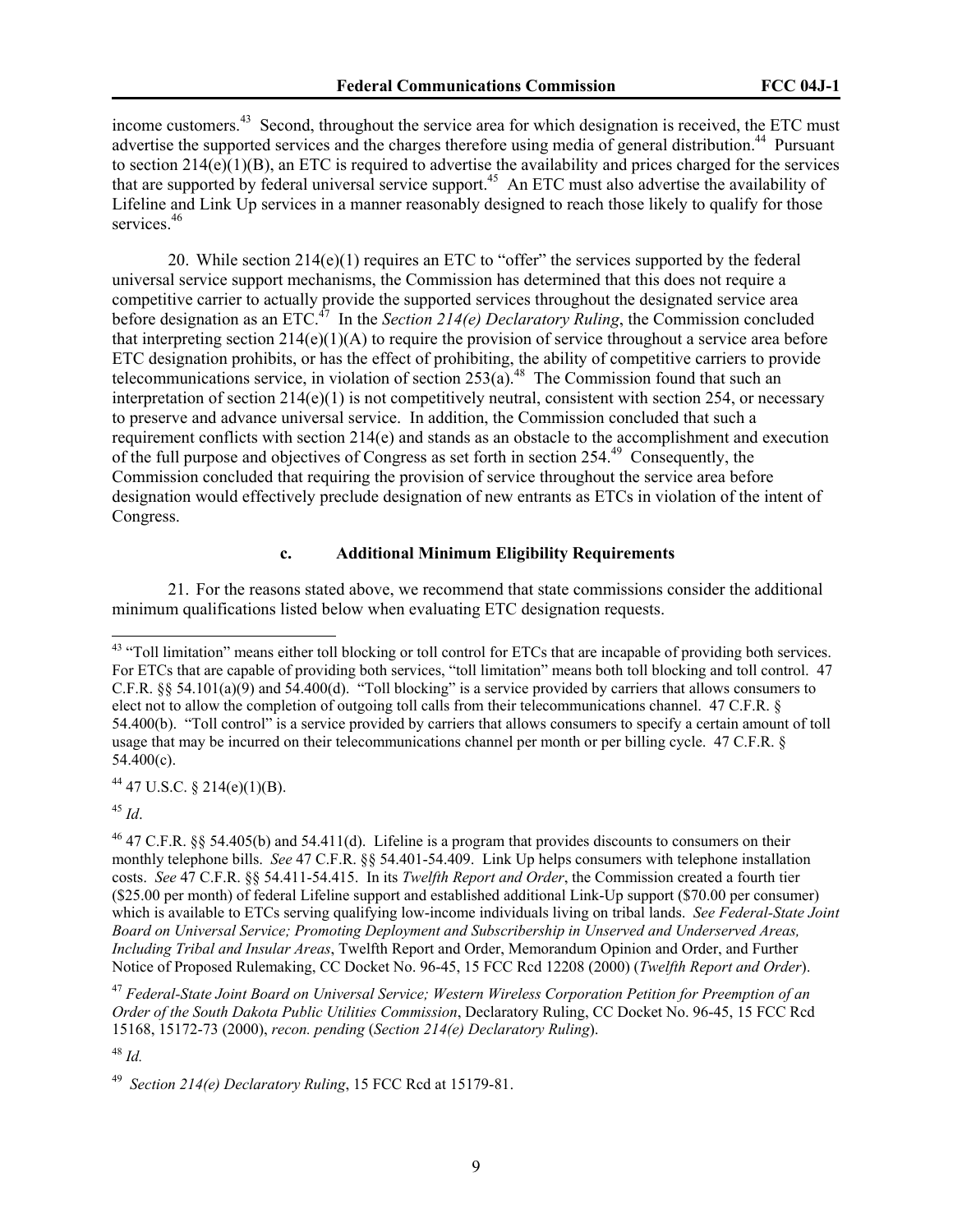#### **(i) Adequate Financial Resources**

22. We recommend that the Commission adopt guidelines encouraging states to evaluate whether ETC applicants have the financial resources and ability to provide quality services throughout the designated service area. We believe that it would neither be prudent nor serve the public interest if a financially unsound carrier is designated as an ETC, receives universal service support and yet is still unable to achieve long-term viability that is sufficient to sustain its operations. In order to provide guidance in this area, we recommend that the Commission seek to further develop the record on the ways in which state commissions may determine whether an ETC applicant has adequate financial resources. Long-term viability can be based, for example, on plans that tie investment to customer growth and demands. In this regard, we note that the Commission has held that a new entrant "cannot reasonably be expected to be able to make the substantial financial investment required to provide the supported services in high-cost areas without some assurance that it will be eligible for federal universal service support" and "[i]n fact, the carrier may be unable to secure financing or finalize business plans due to uncertainty surrounding its designation as an ETC."50

# **(ii) Commitment and Ability to Provide the Supported Services**

23. We recommend that the Commission adopt a guideline encouraging state commissions to require ETC applicants to demonstrate their capability and commitment to provide service throughout the designated service area to all customers who make a reasonable request for service. States should require a demonstration of capability and commitment because this will help them ensure that an ETC applicant is willing and able to provide the supported services throughout the designated service area and to be the sole ETC in a service area if the incumbent LEC relinquishes its designation. States should have flexibility in implementing this guideline.

24. State commissions may choose to implement this requirement, for example, by requiring a formal build-out plan for areas where facilities are not yet built out at the time the ETC application is considered. State commissions have examined ETC applicants' plans to serve new customers and build out their networks in a variety of ways. For example, the Arizona Corporation Commission (Arizona Commission) has evaluated an ETC's plans to assist potential customers to receive service by employing various technical means.<sup>51</sup> The Arizona Commission noted that the ETC had been operating for nearly ten years and had worked with five Native American tribes to secure adequate cell sites on Native American lands.<sup>52</sup> In another case, a Minnesota Administrative Law Judge (Minnesota ALJ) examined an ETC's plans to provide universal service to customers using .6-watt handheld phones or a 3-watt telephone and noted the applicant's commitment to building 15 specific cell sites in high-cost areas that it would not otherwise include in its network expansion plans because of cost issues.<sup>53</sup> In its final order, the Minnesota Public Utilities Commission (Minnesota Commission) found it adequate that the company was able to offer its services through approximately 200 cell sites in and around the state; pledged to build an additional 15 cell sites upon designation as an ETC; pledged to meet customer orders for new service

<sup>50</sup> *Id*. at 15173, para. 13.

<sup>51</sup> *See Arizona Smith Bagley ETC Order* at 6.

<sup>52</sup> *Id.* 

<sup>53</sup> *See Petition of Midwest Wireless Communications, L.L.C., for Designation as an Eligible Telecommunications Carrier (ETC) Under 47 U.S.C. § 214(e)(2)*, OAH Docket No. 3-2500-14980-2, PUC Docket No. PT-6153/AM-02- 686, Findings of Fact, Conclusions of Law, and Recommendation at 6, 11 (Minn. Office of Admin. Hearings Dec. 31, 2002) (*Minnesota ALJ ETC Recommendation*).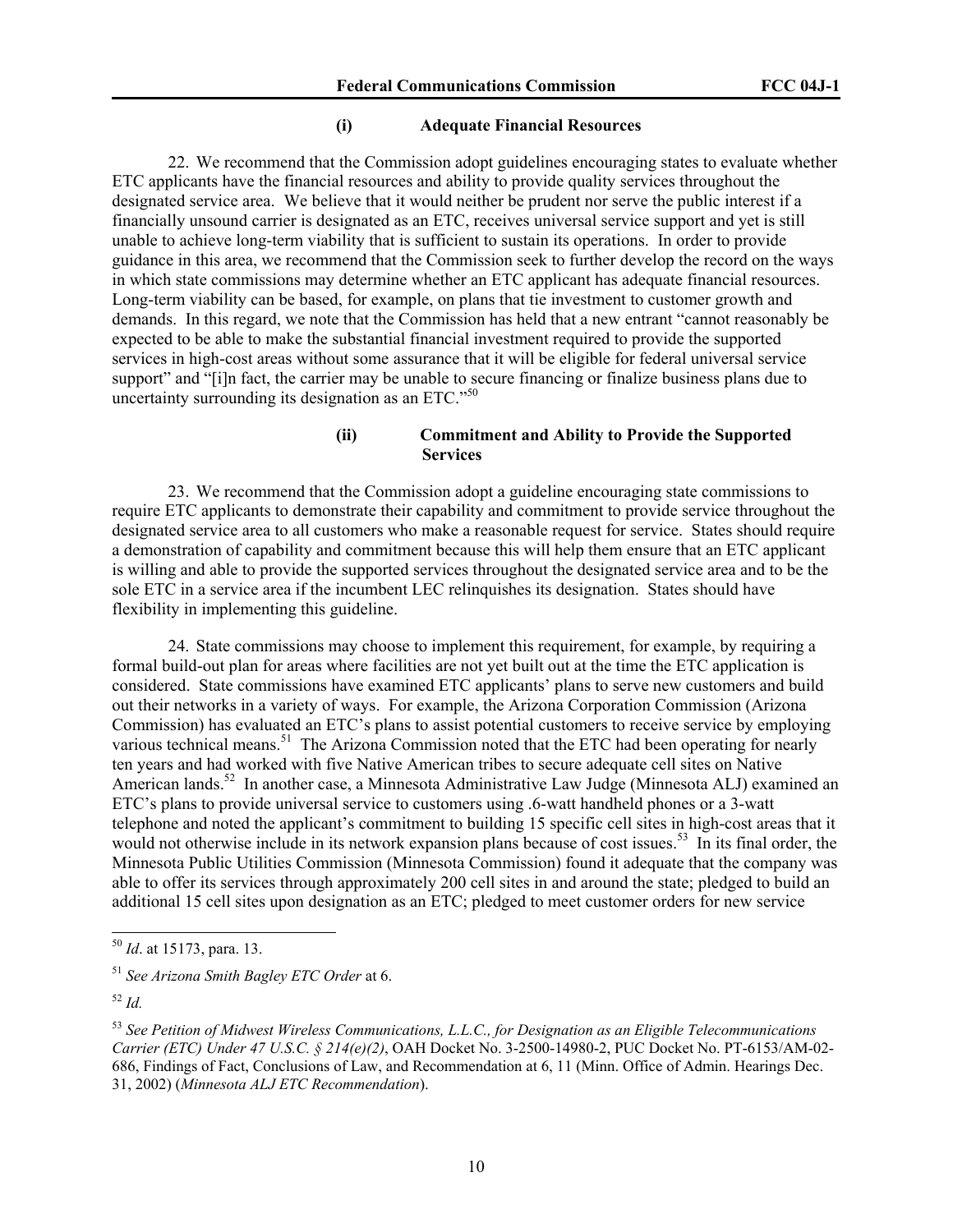through a variety of measures including additional cell sites, cell extenders, rooftop antennae, highpowered phones, and the resale of existing service; and was willing to address a customer's request for service by developing a schedule for extending service.<sup>54</sup> The Regulatory Commission of Alaska (Alaska Commission) recently granted ETC status to a commercial mobile radio services (CMRS) provider and stated that the provider need not prove its ability to build facilities throughout every portion of the incumbent LEC's service area but must demonstrate that its methods of providing service throughout the incumbent LEC's service area are reasonable.<sup>55</sup> The Alaska Commission found reasonable a seven-step plan that Alaska Digitel proposed for serving customers.<sup>56</sup>

25. In the Minnesota proceeding discussed above, the Minnesota ALJ examined the cost of equipment as another way to determine whether the carrier was willing and able to compete for local exchange service as an ETC. $57$  Specifically, the ALJ determined that the cost of installation and customer premises equipment necessary to provide the ETC applicant's basic universal service package should be considered as part of this analysis. The ALJ found that the cost of this equipment to the consumer is relevant in determining whether a carrier has a bona fide intent to compete for local exchange service. Further, the ALJ determined that the ETC applicant's commitment to provide the necessary equipment at little or no cost was driven by a desire to compete for local service.

26. State commissions may also choose to require competitive ETCs to explore the possibility of serving customers through the resale of another carrier's service. If an ETC receives a reasonable request for service and yet is unable to extend its network to meet the request, it still has the option of serving that customer through resale. States have discretion to require ETC applicants to incorporate resale in their plans to serve all customers upon reasonable request as a condition of ETC designation. The commitment to incorporate resale into such plans may demonstrate an applicant's capability and commitment to providing service. We note that, while section  $214(e)(1)$  permits an ETC to offer the services supported by universal service using its own facilities, or a combination of its own facilities and resale, ETCs may

<sup>54</sup> *See Minnesota Midwest Wireless ETC Order* at 6.

<sup>55</sup> *See Alaska Digitel ETC Order* at 8-9. A "commercial mobile service" is defined as any mobile service that is provided for profit and makes interconnected service available to the public or to such classes of eligible users as to be effectively available to a substantial portion of the public, as specified by regulation by the Commission. 47 U.S.C. § 332(d)(1). A "mobile service" is defined as a radio communication service carried on between mobile stations or receivers and land stations, and by mobile stations communicating among themselves, and includes: (1) both one-way and two-way radio communication services; (2) a mobile service which provides a regularly interacting group of base, mobile, portable, and associated control and relay stations (whether licensed as an individual, cooperative, or multiple basis) for private one-way or two-way land mobile radio communications by eligible users over designated areas of operation; and (3) any service for which a license is required in a personal communications service established pursuant to the proceeding entitled "Amendment to the Commission's Rules to Establish New Personal Communications Services" or any successor proceeding. 47 U.S.C. § 153(27).

<sup>56</sup> *See Alaska Digitel ETC Order* at 8-9*.* The plan states that if a customer is not in an area where the CMRS provider, Alaska Digitel, currently provides service, Alaska Digitel will: (1) Determine whether the customer's equipment can be modified or replaced to provide acceptable service; (2) Determine whether a roof-mounted antenna or other network equipment can be deployed at the premises to provide service; (3) Determine whether adjustments at the nearest cell site can be made to provide service; (4) Determine whether a cell extender or repeater can be employed to provide service; (5) Determine whether there are any other adjustments to network or customer facilities that can be made to provide service; (6) Explore the possibility of resale; and (7) Determine whether an additional cell site can be constructed to provide services, and evaluate the costs and benefits of using high cost support to serve the number of customers.

<sup>57</sup> *See Minnesota ALJ ETC Recommendation* at 14-15.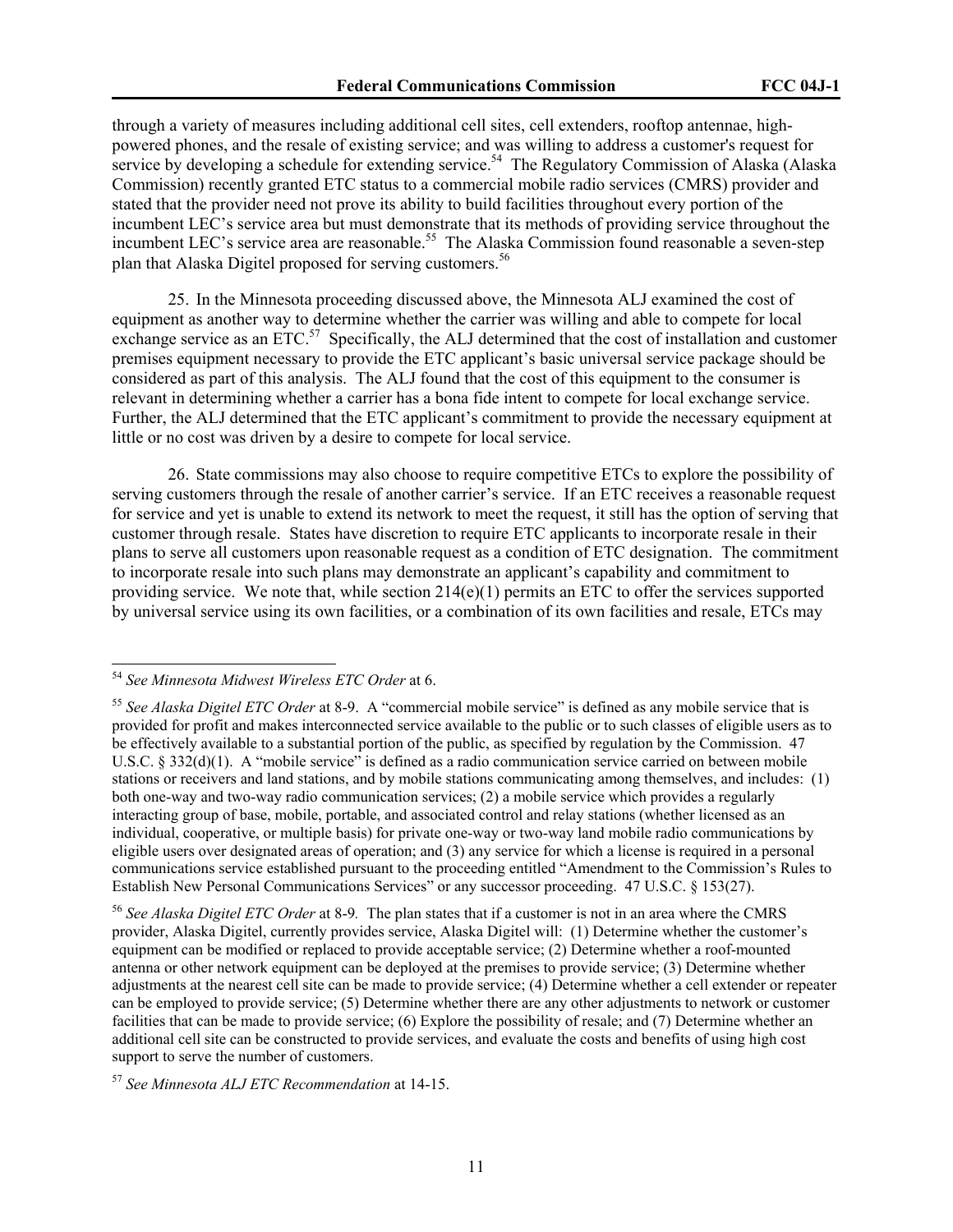not provide such services solely through resale.<sup>58</sup> A state commission is not authorized to designate as an ETC a carrier that offers the supported services solely through the resale of another carrier's services.<sup>59</sup>

27. States should determine, pursuant to state law, what constitutes a "reasonable request" for service. Once designated as an ETC, a new entrant is required, as the incumbent LEC is required, to serve new customers upon reasonable request.<sup>60</sup> For example, as part of the seven-step plan in the *Alaska Digitel ETC Order*, if the ETC finds that it is unable to provide service to a customer short of constructing a new cell site, the ETC will report that to the Alaska Commission, providing the cost of construction, its position on whether the request for service is reasonable and whether high-cost funds should be expended on the request.<sup>61</sup> The Alaska Commission found that the ETC applicant's plan was a reasonable means for the carrier to provide service throughout the service area upon reasonable customer request and determined that it would address any requests by the ETC to deny service on a case-by-case basis.<sup>62</sup> We recognize that states have different requirements regarding line extensions and policies regarding carrierof-last resort obligations. We recommend that build-out requirements be harmonized with any existing policies regarding line extensions and carrier-of-last resort obligations.

28. We also recommend that the Commission adopt guidelines encouraging states, as a condition of ETC designation, to require competitive ETCs to be prepared to provide equal access if all other ETCs in that service area exercise their rights to relinquish their designations pursuant to section  $214(e)(4)$ . Under section  $214(e)(4)$ , when an ETC seeks to relinquish its ETC designation, the state commission will require the remaining ETC or ETCs to serve the customers that had been served by the relinquishing carrier.<sup>63</sup> Incumbent LECs are required to provide equal access.<sup>64</sup> Thus, this recommended guideline will protect consumers in the event of relinquishment by ensuring that consumers will continue to have equal access to long distance providers, without imposing any unnecessary administrative burdens on the remaining ETC or ETCs.<sup>65</sup> We recognize that the Commission did not resolve the issue of whether to include equal access in the definition of universal service.<sup>66</sup> In the *Definitions Order*, the Commission

<sup>61</sup> *Alaska Digitel ETC Order* at 9.

 $62$  *Id.* 

 $\overline{a}$ 

<sup>63</sup> 47 U.S.C. § 214(e)(4). The statutory provision states that "[a] State commission . . . shall permit an eligible telecommunications carrier to relinquish its designation as such a carrier in any area served by more than one eligible telecommunications carrier." *Id*. The carrier seeking to relinquish its designation must give advance notice to the state commission. Prior to allowing the carrier to cease providing universal service in the area, the remaining ETC or ETC will be required to ensure that all customers served by the relinquishing carrier will continue to be served. The remaining ETC or ETCs will be permitted up to one year from the approval of the request to relinquish ETC status to purchase facilities or equipment and complete construction to be able to serve the relinquishing carrier's customers. *Id*.

<sup>64</sup> *See* 47 U.S.C. § 251(g).

<sup>65</sup> We note that as stated above, the remaining ETC or ETCs will have one year from the date of a state commission's approval of relinquishment to purchase equipment and/or construct facilities in order to serve the relinquishing carrier's customers. *See* 47 U.S.C. § 214(e)(4).

<sup>66</sup> *See Federal-State Joint Board on Universal Service*, Order and Order on Reconsideration, CC Docket No. 96-45, 18 FCC Rcd 15090, 15104, para. 33 (2003) (*Definitions Order*).

 $58$  47 U.S.C. § 214(e)(1).

<sup>59 47</sup> C.F.R. § 54.201(i).

<sup>60</sup> *See Section 214(e) Declaratory Ruling*, 15 FCC Rcd at 15175, para. 17 (stating that once designated as an ETC, a new entrant is required, as the incumbent is required, "to extend its network to serve new customers upon reasonable request.").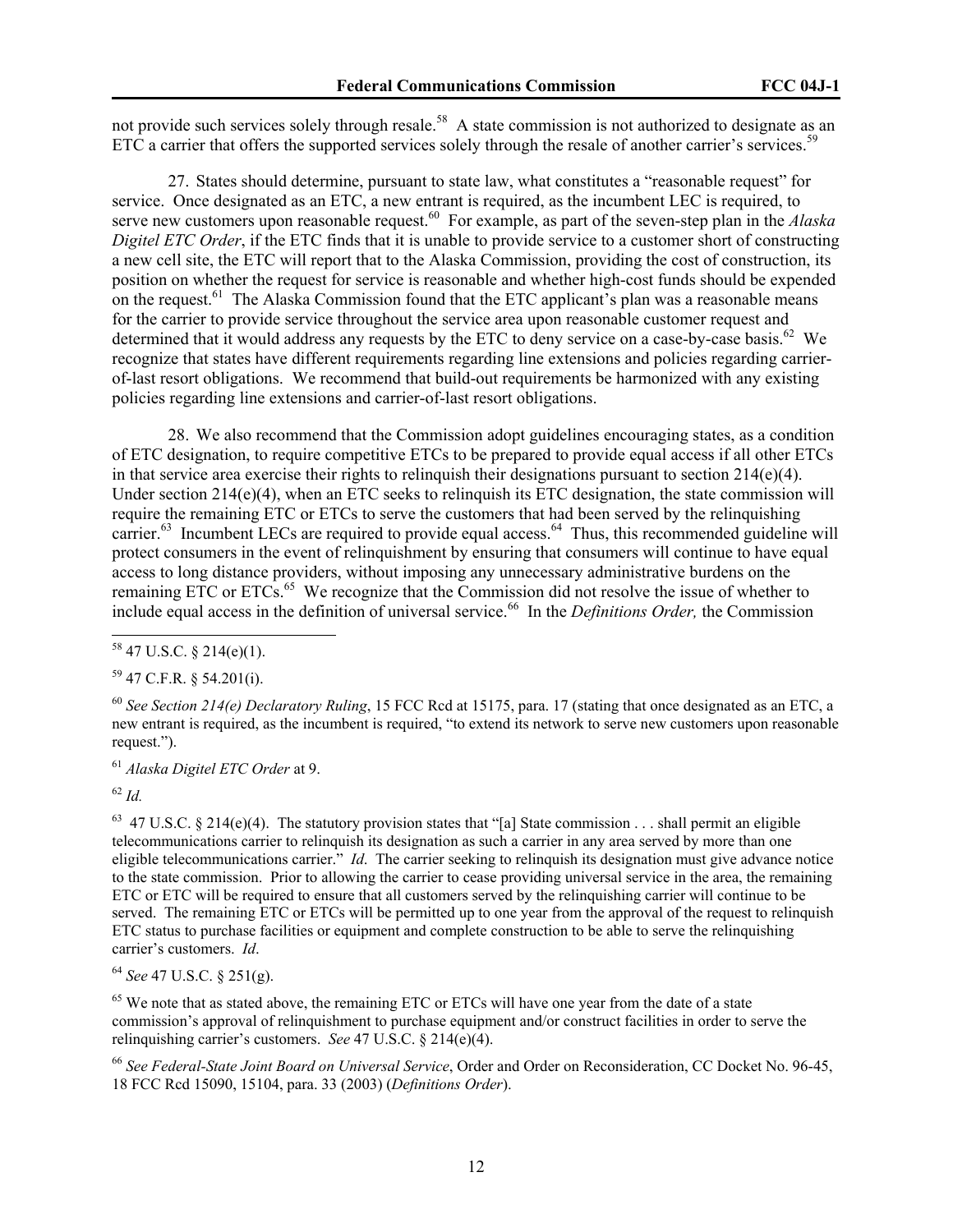stated that it believed that any determination regarding equal access would be premature because of the scope of the instant proceeding.<sup>67</sup> It deferred consideration of the equal access issue pending resolution of this proceeding.68 As discussed below, we decline to recommend that the Commission modify the basis of support in areas served by multiple ETCs at this time, but recommend that the Joint Board and the Commission continue to consider possible modifications to the basis of support in a broader context.<sup>69</sup> We make no recommendation as to whether to include equal access in the definition of universal service at this time.

29. We recommend that the Commission clarify its decision in the *Western Wireless Kansas*  CMRS Order.<sup>70</sup> In that order, the Commission determined that Western Wireless' Basic Universal Service (BUS) offering in Kansas was a CMRS service and therefore, the Kansas Corporation Commission was preempted from regulating BUS entry or rates and from requiring equal access for telephone toll services.<sup>71</sup> We believe that this case could be interpreted as precluding states from imposing equal access requirements on CMRS carriers under any conditions. We believe, however, that section  $332(c)(8)$  may be interpreted differently, and we recommend that the Commission clarify what it intended. For example, in a separate proceeding some parties argued that section  $332(c)(8)$  of the Act does not prevent the Commission from requiring CMRS providers to provide equal access in order to receive universal service funds.<sup>72</sup> They argued that section  $332(c)(8)$  only prevents the Commission from requiring CMRS carriers to provide equal access as a general condition of mobile service.<sup>73</sup>

# **(iii) Ability to Remain Functional in Emergencies**

30. We recommend that the Commission adopt a guideline encouraging states to require ETC applicants to demonstrate the ability to remain functional in emergency situations. We believe this to be an important guideline because as noted by at least one commenter, the "security of a carrier's network and the ability to protect critical telecommunications infrastructure should be a major consideration in evaluating the public interest."<sup>74</sup> We recommend that the Commission further develop the record on specific requirements state commissions may choose to consider in evaluating an ETC applicant's ability to remain functional in emergencies. For example, the State of Vermont Public Service Board (Vermont Commission), in analyzing the public interest in an ETC proceeding, recently examined an ETC applicant's ability to remain functional in emergencies.<sup>75</sup> The Vermont Commission made a detailed factual finding about the applicant's technical capabilities to remain functional in emergencies, as well as

<sup>68</sup> *Id.* 

<sup>71</sup> *Id.* at 14820, para. 34.

<sup>72</sup> *Definitions Order*, 18 FCC Rcd at 15103, para. 31.

 $^{73}$  *Id.* 

 $\overline{a}$ <sup>67</sup> *Id.* 

<sup>69</sup> *See infra* discussion at Part IV.

<sup>70</sup> *Petition of the State Independent Alliance and the Independent Telecommunications Group for a Declaratory Ruling that the Basic Universal Service Offering Provided by Western Wireless in Kansas Is Subject to Regulation as Local Exchange Service*, Memorandum Opinion and Order, WT-Docket No. 00-239, 17 FCC Rcd 14802 (2002) (*Western Wireless Kansas CMRS Order*).

<sup>74</sup> OPASTCO Comments, Attachment at 35.

<sup>75</sup> *See Vermont Unicel ETC Order* at 12-13.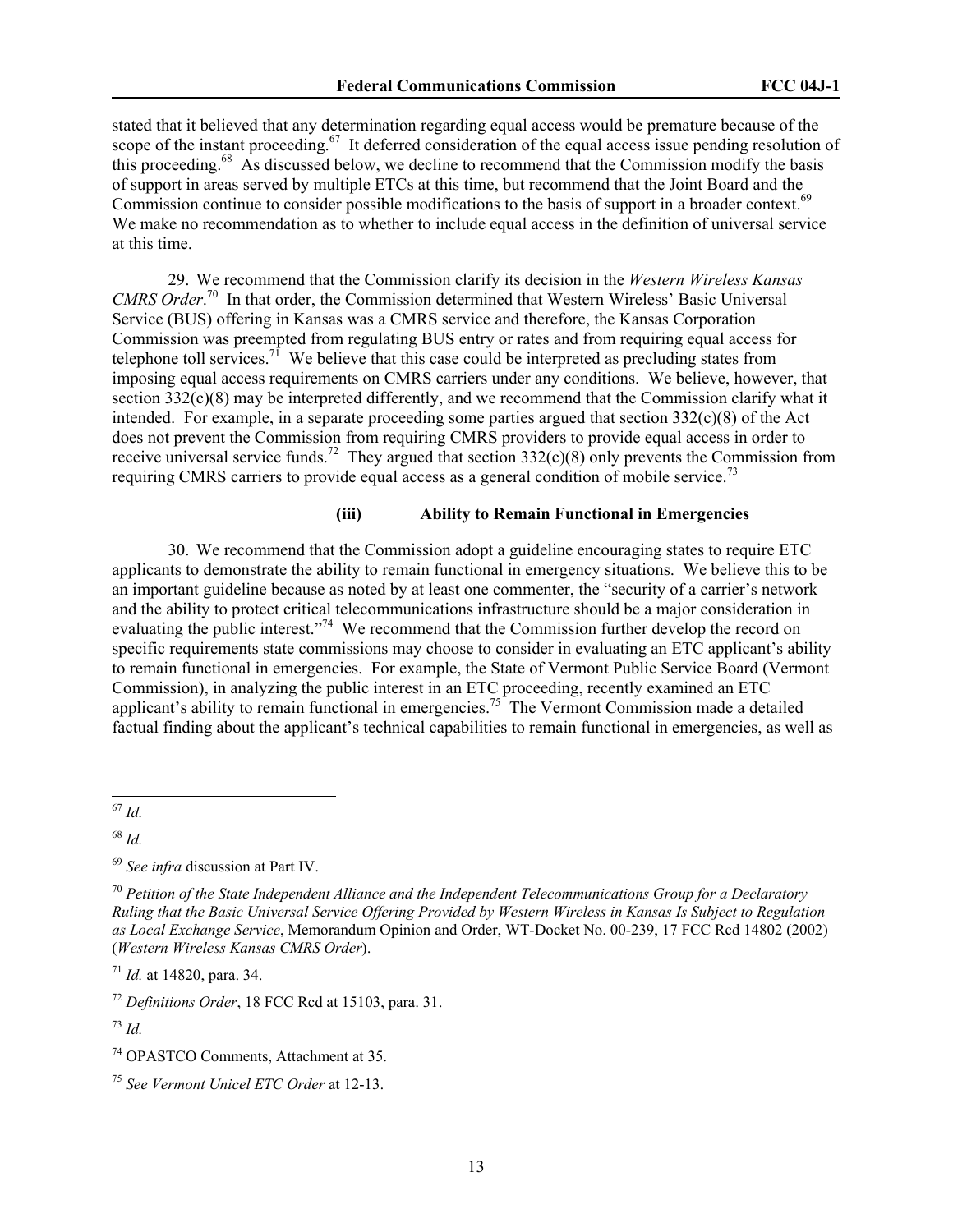the applicant's track record for maintaining its network in a power outage.<sup>76</sup> Additionally, the Public Utility Commission of Texas (Texas Commission), as a condition of receiving universal service support, required an ETC to provide a minimum of four hours of battery reserve without voltage falling below the level required for proper operation of all equipment.<sup>77</sup>

#### **(iv) Consumer Protection**

31. We recommend that the Commission adopt a guideline indicating that state commissions may properly impose consumer protection requirements as part of the ETC designation process. We believe that imposing consumer protection requirements as part of the ETC designation process may be consistent with "the public interest, convenience and necessity" to ensure that consumers are able to receive an evolving level of universal service.<sup>78</sup> Any consumer protection requirements imposed on ETCs should further the universal service goals contemplated in section 254(b) of the Act, and should not be imposed merely for the sake of regulatory parity.<sup>79</sup>

32. State commissions have imposed various consumer protection requirements as a condition of granting a request for ETC designation. The Vermont Commission, for example, has subjected ETCs to its rules regarding disconnections and treatment of customer deposits as a condition of ETC designation.<sup>80</sup> Similarly, as a condition of receiving ETC designation, the Arizona Commission required a wireless carrier to submit consumer complaints "arising from its offering as an ETC."<sup>81</sup> In extending consumer protection requirements to competitive ETCs as a condition of granting ETC designations, state commissions have noted that states are free to impose their own eligibility requirements in making ETC determinations, consistent with the Fifth Circuit's interpretation of the Act.<sup>82</sup>

33. We reject arguments that subjecting competitive ETCs, particularly wireless competitive

<sup>78</sup> *See* 47 U.S.C. § 254(c).

79 47 U.S.C. § 254(b).

 $\overline{a}$ 

<sup>80</sup> *Vermont Unicel ETC Order* at 74.

<sup>&</sup>lt;sup>76</sup> *Id.* ("RCC provides most cell sites with backup power to maintain the continuity of its service in the event its main power supply goes down. RCC uses batteries that provide between two to three hours of power backup. RCC also equips hub cell cites . . . or remote cell cites with additional power backup from a propane or diesel generator, which extends the power backup to at least 12 hours. RCC maintains a large diesel generator at its switch location in Colchester, Vermont, that will provide up to two days of extended power backup before requiring refueling. The power backup facilities enable RCC to maintain its wireless network, including its 911 service, even in the event of a sustained power outage. RCC demonstrated its ability to maintain its network during the 1998 ice storm, with its resultant extended power and landline-telephone-service outages, when RCC kept a majority of its cell sites and switch operational, served as the primary line of communications for public-safety personnel, and donated numerous cell phones to the National Guard, Red Cross and the State Police to ensure those organizations maintained critical lines of communications.").

<sup>77</sup> *See Application of WWC Texas RSA Limited Partnership for Designation as an Eligible Telecommunications Carrier Pursuant to 47 U.S.C. § 214(e) and PUC Subst. R. 26.418,* PUC Docket No. 22289, SOAH Docket No. 473- 00-1167, Order at 25 (Tex. Pub. Util. Comm'n Oct. 30, 2000) (*Texas WWC ETC Order*).

<sup>81</sup> *Arizona Smith Bagley ETC Order* at 14 (finding that Smith Bagley's ETC designation application should be granted subject to the condition that the carrier submit consumer complaints arising from its offering as an ETC to the Arizona Commission's Consumer Service Division and provide a regulatory contact).

<sup>82</sup> *Vermont Unicel ETC Order* at 23-34; *Arizona Smith Bagley ETC Order* at 12-14.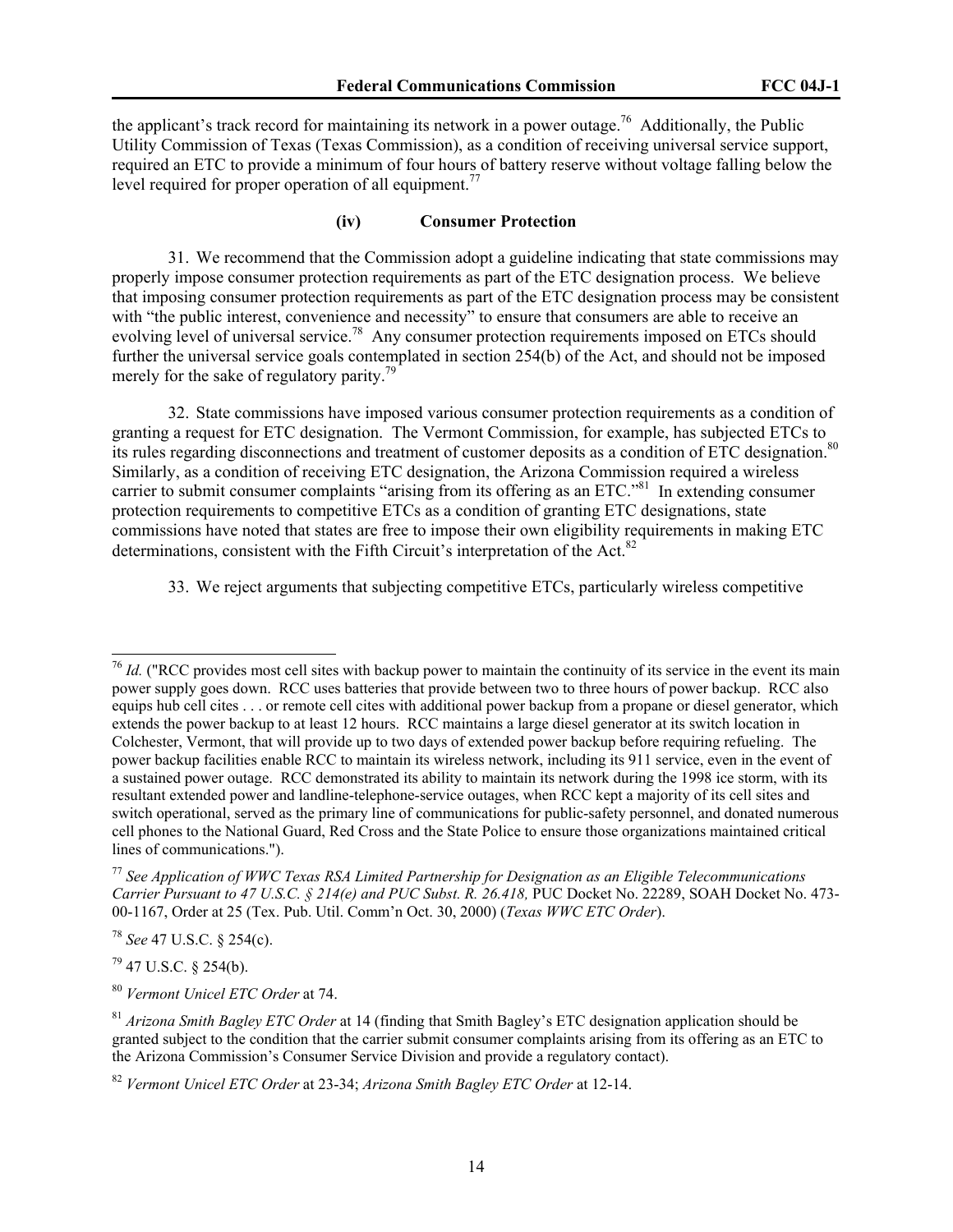ETCs, to consumer protection requirements is inconsistent with section  $332$  of the Act.<sup>83</sup> While section 332(c)(3) of the Act generally preempts states from regulating the rates and entry of CMRS providers, it specifically allows states to regulate the other terms and conditions of commercial mobile services.<sup>84</sup> Accordingly, while wireless competitive ETCs, for example, otherwise may not be subject to state consumer protection requirements, we believe that states may extend generally applicable requirements to all ETCs in order to preserve and advance universal service, consistent with sections 214 and 254 of the Act.<sup>85</sup> In addition, seeking ETC designation is a choice. We therefore agree with commenters that preemption from state regulation afforded under section 332 of the Act should not be equated with conditions that apply only to carriers that choose to seek ETC designation and universal service support.<sup>86</sup>

34. Even if some ETCs, including CMRS carriers, otherwise would not be subject to state consumer protection requirements, states may extend generally applicable requirements to all ETCs to ensure that universal service goals are met. Our recommendation here, however, is not that competitive ETCs should be required to comply with all of the standards imposed on wireline incumbent LECs as some commenters have proposed.<sup>87</sup> States should not require regulatory parity for parity's sake. Rather, requirements should be imposed on ETCs only to the extent necessary to further universal service goals, including the provision of high-quality service throughout the designated service area.

# **(v) Local Usage**

35. Consistent with the requirement that ETCs offer local usage, states may consider how much local usage ETCs should offer as a condition of federal universal service support. In the *First Universal Service Report and Order*, the Commission determined that ETCs should provide some minimum amount of local usage as part of their "basic service" package of supported services.<sup>88</sup> Thus, local usage is one of the supported services that ETCs are required to provide in order to receive federal universal service support. Although the Commission has not set a minimum local usage requirement, there is nothing in the Act, Commission's rules, or orders that would limit state commissions from prescribing some amount of local usage as a condition of ETC status. As determined by the Fifth Circuit in *TOPUC v. FCC*, states may establish their own eligibility requirements for ETC applicants.<sup>89</sup> In fact, in recently deciding that

85 47 U.S.C. §§ 214, 254.

 $\overline{a}$ 

<sup>86</sup> *See, e.g.,* CenturyTel Reply Comments at 7-9; Nebraska Rural Indep. Cos. Comments at 30; OPASTCO Reply Comments at 27-28.

<sup>87</sup> *See, e.g.*, CenturyTel Reply Comments at 6-8; OPASTCO Reply Comments at 25-28; USTA Comments at 14.

<sup>88</sup> *See Federal-State Joint Board on Universal Service,* Report and Order, CC Docket No. 96-45, 12 FCC Rcd 8776, 8812-14 (1997) (*First Universal Service Report and Order*) (subsequent history omitted). Although the Commission's rules define "local usage" as "an amount of minutes of use of exchange service, prescribed by the Commission, provided free of charge to end users," the Commission has not specified a number of minutes of use. *See* 47 C.F.R. § 54.101(a)(2).

<sup>89</sup> *See TOPUC v. FCC*, 183 F.3d at 418.

<sup>&</sup>lt;sup>83</sup> Western Wireless Reply Comments at 45-47; Rural Cellular Ass'n/Alliance of Rural CMRS Carriers Comments at 18.

<sup>&</sup>lt;sup>84</sup> *See* 47 U.S.C. § 332(c)(3). Additionally, section 332(c)(3) of the Act also states that "[n]othing in this subparagraph shall exempt providers of commercial mobile services (where such services are a substitute for land line telephone exchange service for a substantial portion of the communications within such State) from requirements imposed by a State commission on all providers of telecommunications services necessary to ensure the universal availability of telecommunications services at affordable rates." We note, however, that at this time, although they may reach this level in the future, commercial mobile services are not yet known to be a substitute for a substantial portion of communications in any state.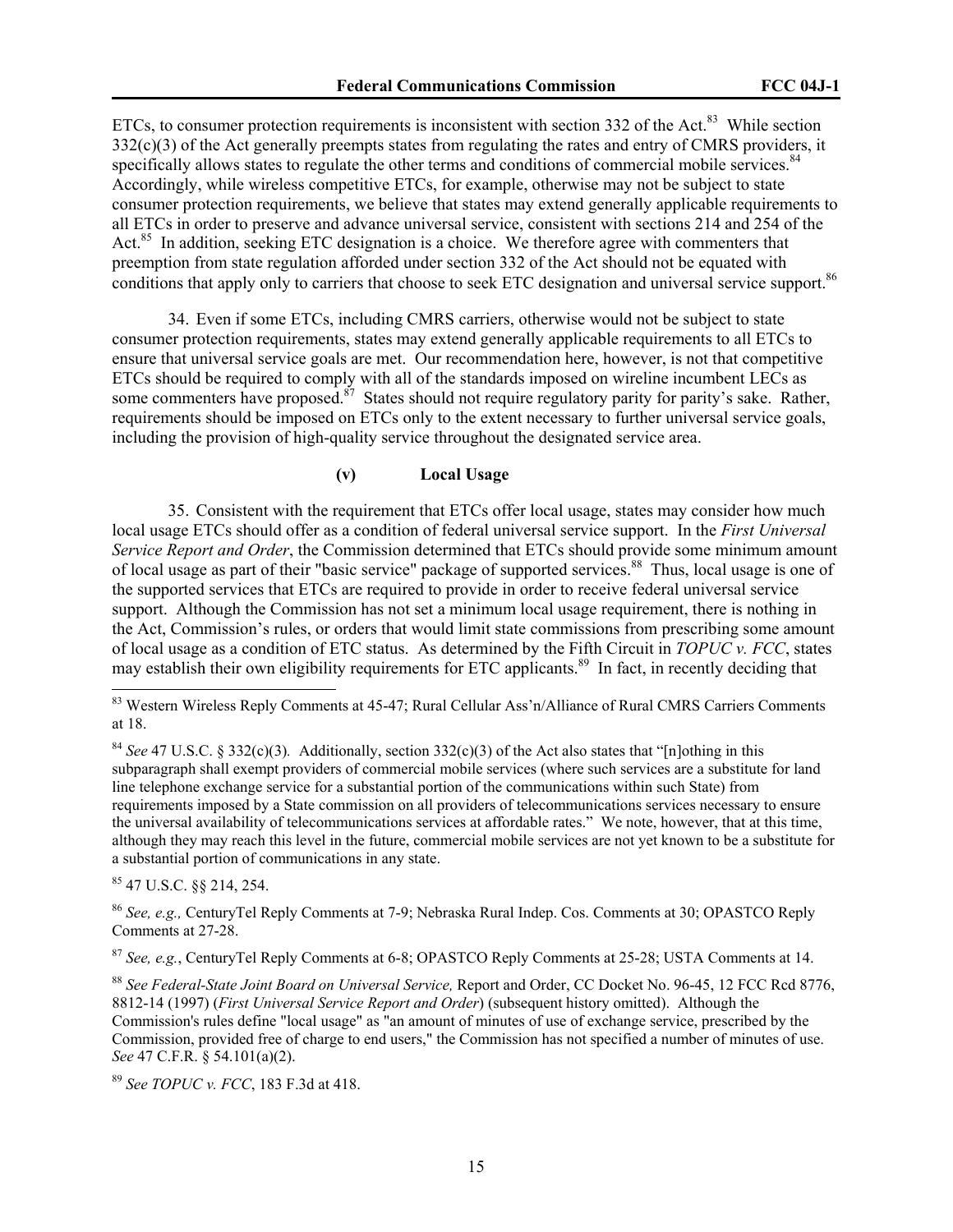unlimited local usage should not be added to the list of services supported by federal universal service, the Commission found that the states are in a better position to determine whether unlimited local usage offerings are beneficial in particular circumstances.<sup>90</sup>

36. In considering local usage, states may choose to compare an incumbent LEC's offering of a local calling plan to the local calling plan proposed by the ETC applicant. For example, the Arizona Commission noted an ETC applicant's plan to propose 30 free minutes per month throughout its network, which was a much larger area than the local exchange area provided by the LECs in the same region.<sup>91</sup> The Arizona Commission compared the ETC applicant's calling plan with that of the landline service offerings and determined that based on the size of the calling area, toll calling on the ETC applicant's network would cost the same, or less, as it would on the incumbent LEC's network.<sup>92</sup> It also considered the applicant's plan to provide unlimited free calls to a long list of government, social service, health facilities, educational institutions, and emergency numbers.  $93$ 

# **2. Public Interest Determinations**

37. The minimum eligibility requirements recommended above will assist states in ensuring that additional ETCs are able and willing to serve all customers in the designated service area upon reasonable request. Before an additional ETC can be designated, however, the state commission must also determine that the designation is consistent with the public interest, convenience and necessity. Additionally, for areas served by rural carriers, the Act requires a separate finding that designation of an additional ETC is in the public interest. While Congress did not specifically prescribe how these public interest tests would be applied, state commissions and the Commission have developed analyses that address various factors affecting the public interest. These include, but are not limited to, benefits of increased competition and choice and potential harm to consumers. Below, we discuss the statutory public interest requirement, how different states have applied it, and additional factors states may consider in making public interest determinations. Before reaching those factors, however, we make some observations concerning the statutory provisions that apply when an ETC application covers an area served by a rural carrier.

#### **a. Additional ETCs in Areas Served by Rural Carriers**

38. The Joint Board interprets section 214(e)(2) as contemplating use of a higher level of scrutiny for ETC applicants seeking designation in areas served by rural carriers.<sup>94</sup> In these areas, the public interest determination for an additional ETC is subject to two special statutory rules. First, section 214(e)(2) requires states to designate more than one ETC in areas served by non-rural carriers (so long as doing so is "consistent with the public interest, convenience, and necessity"); but it confers discretion on the states to designate more than one ETC in areas served by rural carriers. In these areas, the Act provides that a state commission "may" grant the designation.<sup>95</sup> Also, as noted above, the last sentence of

<sup>93</sup> *Id.* 

 $\overline{a}$ 

 $94$  47 U.S.C. § 214(e)(2).

<sup>90</sup> *See Definitions Order*, 18 FCC Rcd at 15096, para. 14.

<sup>91</sup> *Arizona Smith Bagley ETC Order* at 6.

 $\frac{92}{1}$  *Id.* at 7 (noting that a local incumbent LEC charged \$15.90 for a single residential access line but that this access provides a local calling area which is a small fraction of that being provided by Smith Bagley (SBI), and with most calls being toll, 30 minutes of toll calling will result in an approximate total charge of \$25.40 for the wireline package as opposed to \$24.99 for the equivalent SBI offering).

<sup>95</sup> *Id*. *See also TOPUC v. FCC,* 183 F.3d at 418.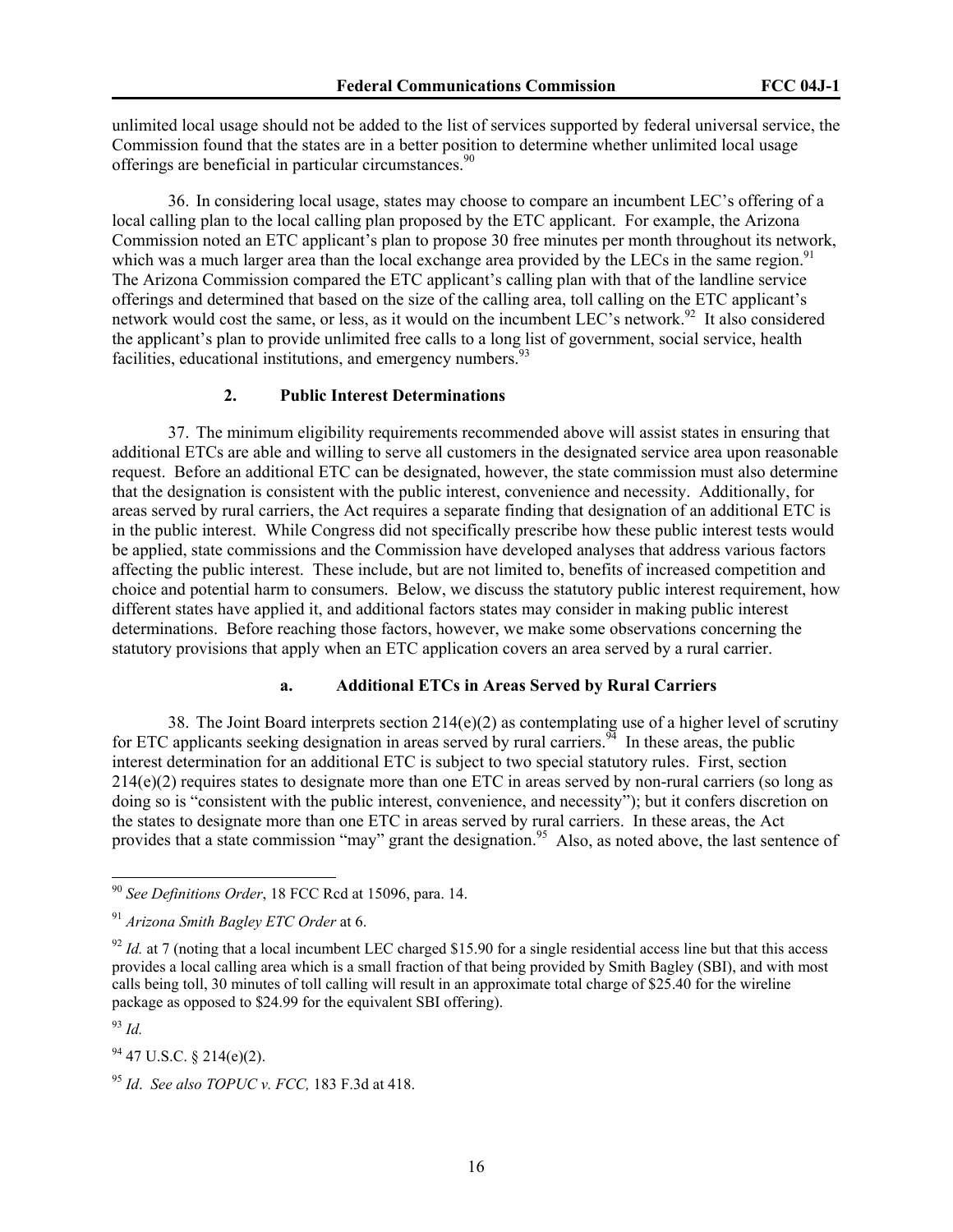section  $214(e)(2)$  requires that before a state designates an additional ETC in an area served by a rural carrier, the state must find the designation to be in the public interest.<sup>96</sup> These two additional requirements demonstrate Congress's recognition that supporting competition might not always serve the public interest in areas served by rural carriers, and Congress' intent that state commissions exercise discretion in deciding whether the designation of an additional ETC serves the public interest. As discussed above, the low customer densities and high per-customer cost characteristics of many rural carrier study areas also support a more rigorous standard of eligibility.<sup>97</sup> Thus, we agree with commenters that section 214(e)(2) provides the state commissions with the obligation and statutory duty to perform an in-depth public interest analysis concerning ETC applications in rural carrier study areas.<sup>98</sup>

# **b. Public Interest Considerations**

39. While Congress did not establish specific criteria to be applied under the public interest tests in section 214(e)(2) of the Act, it is clear that the public interest must be analyzed in a manner that is consistent with the purposes and goals of the Act itself.<sup>99</sup> Certain state commissions have already based their public interest findings on relevant universal service principles. For example, the public interest test performed by the Texas Commission is guided by the fundamental goals of preserving and advancing universal service, and the component goals of ensuring the availability of quality telecommunications services at just, reasonable and affordable rates, and promoting the deployment of advanced telecommunications and information services to all regions of the Nation, including rural and high-cost areas.100

40. Several state commissions have considered various additional factors in analyzing the public interest, such as the potential benefits consumers could receive from designation of an additional ETC in a particular area.<sup>101</sup> The elements that the Alaska Commission has considered in determining the public interest include: new choices for customers; affordability; quality of service; service to unserved customers; comparison of benefits to public cost; and considerations of material harm.<sup>102</sup> Similarly, the Commission has considered whether consumers were likely to benefit from increased competition; whether the additional designation will provide benefits not available from incumbent carriers; whether consumers may be harmed should the incumbent withdraw from the service area; and whether there would be harm to a rural incumbent LEC.<sup>103</sup>

41. These commissions have also applied the public interest factors to the particular facts before them in an ETC proceeding. In evaluating service to unserved customers, the Alaska Commission took

 $\overline{a}$ 

<sup>98</sup> *See, e.g.,* Fred Williamson and Assocs. Comments at 19; OPASTCO Comments at 40-41.

99 Western Wireless Comments, Attachment E at 7.

<sup>100</sup> *See generally Texas WWC ETC Order*. *See also* 47 U.S.C. § 254.

<sup>101</sup> *See Alaska Digitel ETC Order* at 12.

<sup>102</sup> *Id.* at 12-16.

<sup>103</sup> *See, e.g, Federal-State Joint Board on Universal Service; Western Wireless Corporation Petition for Designation as an Eligible Telecommunications Carrier for the Pine Ridge Reservation in South Dakota*, Memorandum Opinion and Order, CC Docket No. 96-45, 16 FCC Rcd 18133 (2001) (*Western Wireless Pine Ridge Order*); *see also Federal State Joint Board on Universal Service; RCC Holdings, Inc. Petition for Designation as an Eligible Telecommunications Carrier Throughout its Licensed Service Area In the State of Alabama*, Memorandum Opinion and Order, CC Docket No. 96-45, 17 FCC Rcd 23532 (Wir. Comp. Bur. 2002) (*RCC Holdings Order*).

 $96$  47 U.S.C. § 214(e)(2).

<sup>97</sup> *See supra* para. 18.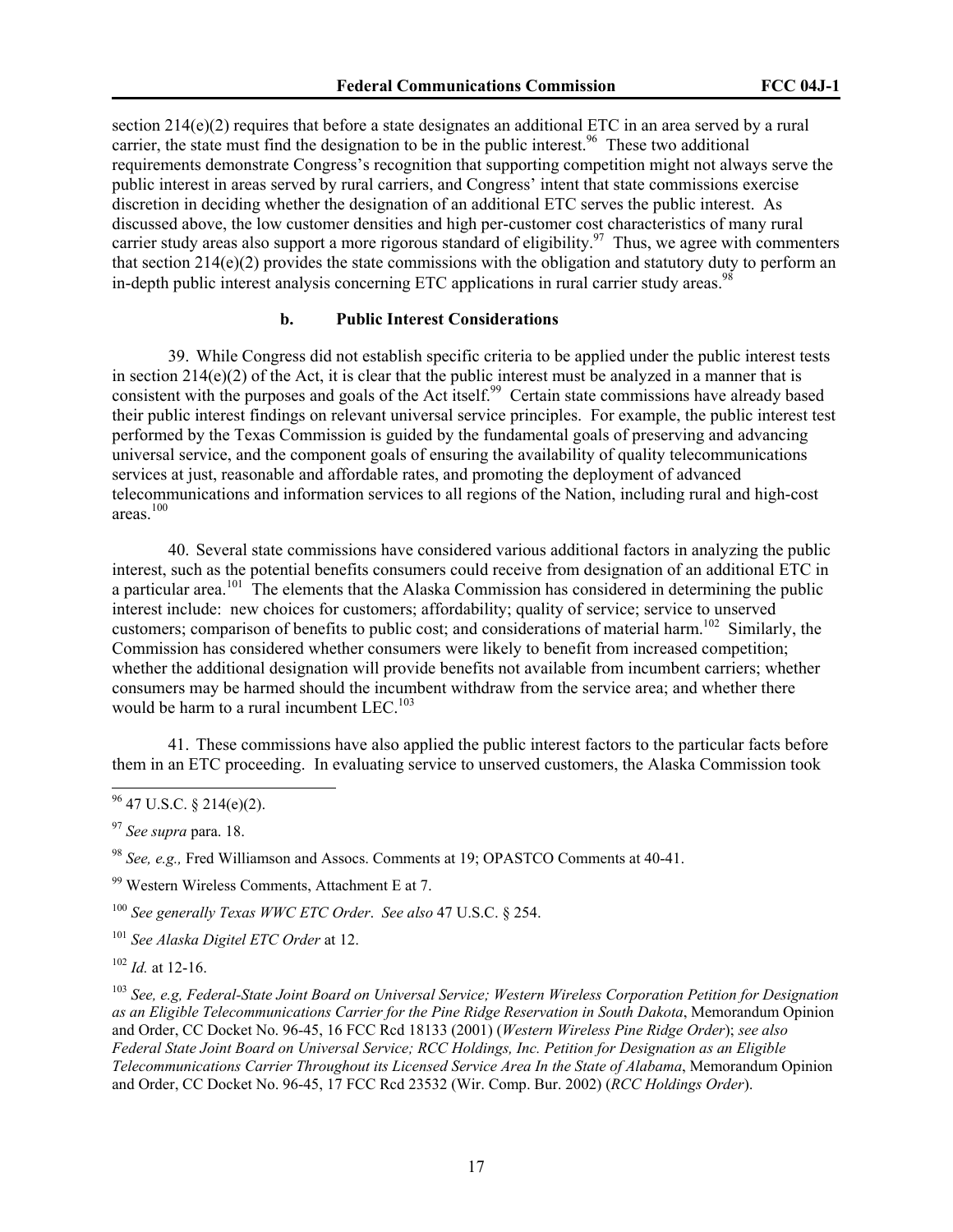note of an ETC's plan to build out six additional cell sites and ability to reach unserved customers in three specific communities if it received ETC designation.<sup>104</sup> The Commission, in evaluating whether an additional designation would provide benefits not available from incumbent carriers, noted that the ETC applicant could offer a wider local calling area than that provided by the rural incumbent LEC and could provide a variety of calling plans to consumers.<sup>105</sup> The Commission determined that such options may make intrastate toll calls more affordable to those consumers.<sup>106</sup> The Commission also evaluated whether there would be harm to the rural incumbent LEC and affected rural consumers by undertaking an extensive cream skimming analysis.<sup>107</sup> Based on the analysis, the Commission determined that the ETC applicant would not be serving only low-cost areas at the exclusion of any high-cost areas.<sup>108</sup>

42. We disagree with commenters who contend that we should encourage states to adopt a specific cost-benefit test for the purpose of making public interest determinations.<sup>109</sup> Several commenters propose that state commissions should more explicitly balance the benefits of granting an ETC application (e.g., enhancement of competition, extension of service to previously unserved areas, or introduction of mobile services) against the costs (e.g., impact of supporting multiple ETCs on fund growth).<sup>110</sup> While we agree that a consideration of both benefits and costs is inherent in conducting a public interest analysis, we decline to provide any more specific guidance on how this balancing should be performed. We believe that the difficulty of quantifying and weighing the various factors that may be relevant to determining the public interest militate against attempting to create a rigid formula for balancing costs and benefits.

43. We believe, however, that states making public interest determinations may properly consider the level of federal high-cost per-line support to be received by ETCs.<sup>111</sup> High-cost support is an explicit subsidy that flows to areas with demonstrated levels of costs above various national averages. Thus, one relevant factor in considering whether or not it is in the public interest to have additional ETCs designated in any area may be the level of per-line support provided to the area. If the per-line support level is high enough, the state may be justified in limiting the number of ETCs in that study area, because funding multiple ETCs in such areas could impose strains on the universal service fund. Moreover, if the Commission were to cap per-line support upon entry of a competitive ETC and impose a primaryconnection restriction, as discussed below, designating an excessive number of ETCs could dilute the amount of support available to each ETC to the point that each carrier's ability to provide universal service might be jeopardized. State commission consideration of high-cost support on a dollar per line basis would allow equivalent comparison of support among study areas. Per-line support is a single "marker" that encompasses various underlying factors that may impact the determination of whether it is in the public interest to have an additional subsidized carrier entering a carrier's study area. Many factors mentioned by commenters as relevant to the public interest determination – such as topography, population density, line density, distance between wire centers, loop lengths and levels of investment –

 $\overline{a}$ 

<sup>107</sup> *Id.* at 23542-44, paras. 27-31.

<sup>108</sup> *Id*. at 23543-44, para. 30.

<sup>109</sup> *See, e.g.,* OPASTCO Comments at 41-42; USTA Comments at 11-14; Western Alliance Comments at 11-14.

<sup>110</sup> *See, e.g.,* OPASTCO Comments, Attachment A at 27-30.

<sup>111</sup> As used here, "high-cost support" means high-cost model support, high-cost loop support, safety net additive support, local switching support, long-term support, interstate access support, and interstate common line support.

<sup>104</sup> *See Alaska Digitel ETC Order* at 14.

<sup>105</sup> *RCC Holdings Order,* 17 FCC Rcd at 23541, para. 24.

 $106$  *Id.*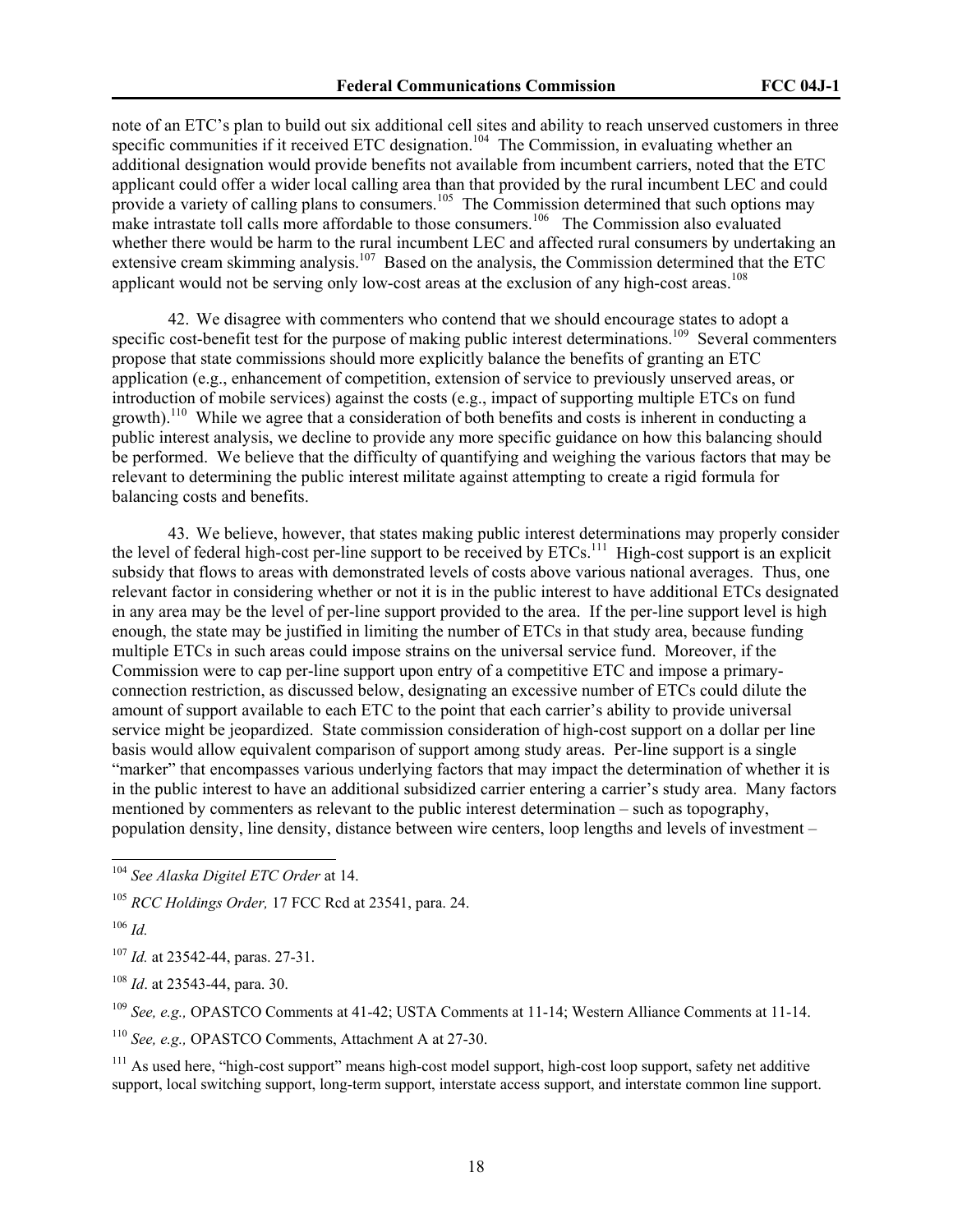may all affect the level of high-cost support received in an individual study area. High-cost support is also a concrete, objective, transparent, and readily obtainable factor that may help state commissions avoid generalized or abstract arguments about the harms or benefits of additional ETCs.<sup>112</sup>

44. Although we believe that state commissions may consider the amount of per-line support as part of the public interest analysis, we decline to adopt specific benchmarks based on per-line support to guide the states' public interest determinations. We are concerned that any benchmark we recommend would be arbitrary. We do, however, recommend that the Commission solicit comment on whether such national benchmarks merit additional consideration. We recommend that the Commission solicit comment on the basis, calculation, practical impact, and examples of any proposed benchmarks based on per-line support.

45. We also recommend that the Commission seek comment on the applicability of the proposed designation guidelines to ETCs that have already been designated. We believe states (and the Commission) already possess the authority to rescind ETC determinations for failure to comply with the requirements of Section 214(e) of the Act and any other conditions imposed by the state.<sup>113</sup> The Commission should provide guidance on whether states choosing to apply the new federal guidelines to currently designated competitive ETCs should also rescind the designation of a previously designated competitive ETC if the state finds that the competitive ETCs designation no longer serves the public interest. We believe the Commission should also consider if it would be beneficial to issue guidance on whether states should allow ETCs some reasonable transition period to bring their operations into compliance with any new state ETC requirements. Alternatively, the Commission may wish to consider whether ETC designation for competitive carriers could be grandfathered for some period of time to avoid significant market disruptions.

#### **3. Annual Certification Requirement**

46. We recommend that the Commission encourage states to use the annual certification process for all ETCs to ensure that federal universal service support is used to provide the supported services and for associated infrastructure costs. We make this recommendation in order to ensure the accountability of all ETCs for proper use of funds. Annual review provides states the opportunity for periodic review of ETC fund use.<sup>114</sup> Additionally, we continue to believe that the state certification process provides the most reliable means of determining whether carriers are using support in a manner consistent with section 254.115

47. States should use the annual certification process to ensure that federal universal service

 $112$  Line counts and support amounts for each study area served by rural carriers are published quarterly by the Universal Service Administrative Company (USAC).

<sup>113</sup> *See Section 214(e) Declaratory Ruling*, 15 FCC Rcd at 15174, para. 15. By this Recommended Decision, it is not the intent of the Joint Board to limit the discretion possessed by states and the Commission to review and rescind previous ETC determinations.

<sup>114</sup> *See Federal-State Joint Board on Universal Service*, Ninth Report and Order and Eighteenth Order on Reconsideration, CC Docket No. 96-45, 14 FCC Rcd 20432, 20482-83, para. 95 (1999) (*Ninth Report and Order*) (stating that accountability for the use of federal funds in the state ratemaking process is an appropriate mechanism to ensure that non-rural carriers use high-cost support for the provision, maintenance and upgrading of facilities and services for which the support is intended); *see also Rural Task Force Order*, 16 FCC Rcd at 11317-18, para. 187 (anticipating that states would take the appropriate steps to account for the receipt of high-cost support and ensure that federal support is being applied in a manner consistent with section 254).

<sup>115</sup> *Rural Task Force Order*, 16 FCC Rcd at 11317-18, para. 187.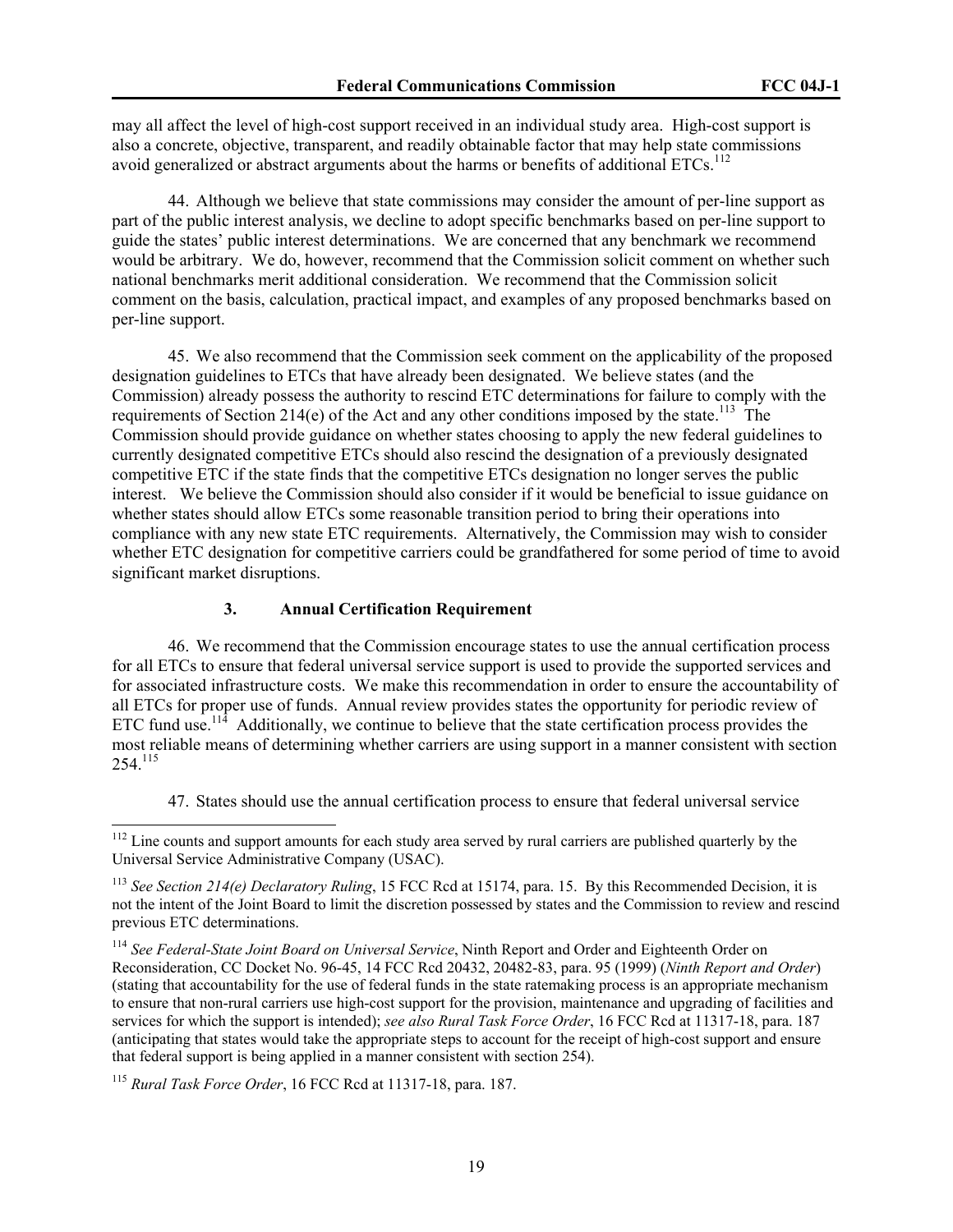support is used to provide the supported services and for associated infrastructure costs. States should examine compliance with build-out plans. Some commenters also suggest that states should consider instituting reporting requirements and conducting audits on all ETCs.<sup>116</sup> States could implement regulatory provisions similar to those in Alaska where the competitive ETC is required to make the same filing that the rural carriers makes through the Alaska Commission's annual use-of-funds certification process.117 As a condition of ETC status, the Public Service Commission of West Virginia required a competitive carrier to file annual certifications including the amount of support it received in the year and a statement of how such funds were spent or invested.<sup>118</sup> The Minnesota Commission requires ETCs to file affidavits, additional documentation pertaining to the amount of federal high-cost support received for the prior year, and the ETC's operational and capital expenditures.<sup>119</sup> These are merely examples of what a state commission's annual certification requirement may entail. State commissions will, of course, have the flexibility to adopt certification requirements that are appropriate for their state and the particular service area in which an ETC is designated.<sup>120</sup>

48. Where an ETC fails to comply with requirements in section 214(e) and any additional requirements proposed by the state commission, the state commission may decline to grant an annual certification or may rescind a certification granted previously.<sup>121</sup> Several states have already adopted such requirements in their ETC designation processes. The Alaska Commission required a competitive ETC to file an annual certification in order to monitor the continued appropriate use of funds.<sup>122</sup>

# **4. Service Area Redefinition Process/Rural Carrier Disaggregation of Support**

49. In this subsection, we review the service area redefinition process for areas served by rural carriers and assess the impact that disaggregation and targeting of support has on that process. We begin by reviewing service area redefinition procedures*.* Section 214(e)(5) of the Act provides that states may establish geographic service areas within which ETCs are required to comply with universal service obligations and are eligible to receive universal service support.<sup>123</sup> However, the Act states that for an area served by a rural carrier, a company's service area for the purposes of ETC designation will be the rural carrier's study area "unless and until the Commission and the States, after taking into account the recommendations of a Federal-State Joint Board instituted under section 410(c), establish a different definition of service area for such company."124 Thus, the Act established different procedures and

<sup>118</sup> *See Petition for Consent and Approval for Highland Cellular to be Designated as an Eligible Telecommunications Carrier, in Areas Served by Citizens Telecommunications Company of West Virginia,* Case No. 02-1453-T-PC, Recommended Decision at Conclusions of Law para. 30 (Pub. Serv. Comm'n of W.Va. Sept. 15, 2003).

<sup>119</sup> *See Minnesota Midwest Wireless ETC Order* at 9.

 $120$  We note that states are currently subject to annual certification requirements in order for ETCs operating within their jurisdictions to receive federal universal service support. *See* 47 C.F.R. §§ 54.313, 54.314, 54.316.

<sup>121</sup> *See Section 214(e) Declaratory Ruling*, 15 FCC Rcd at 15174, para. 15.

<sup>122</sup> *See Alaska Digitel ETC Order* at 18-19.

<sup>124</sup> *Id.*

<sup>116</sup> *See* Letter from David L. Sieradzki, Counsel for Western Wireless, to Marlene Dortch, FCC, dated Sept. 8, 2003 (Western Wireless Sept. 8 *ex parte*).

<sup>117</sup> *See Alaska Digitel ETC Order* at 18-19.

<sup>&</sup>lt;sup>123</sup> *See* 47 U.S.C. § 214(e)(5). "The term 'service area' means a geographic area established by a State commission (or the Commission under paragraph (6)) for the purpose of determining universal service obligations and support mechanisms."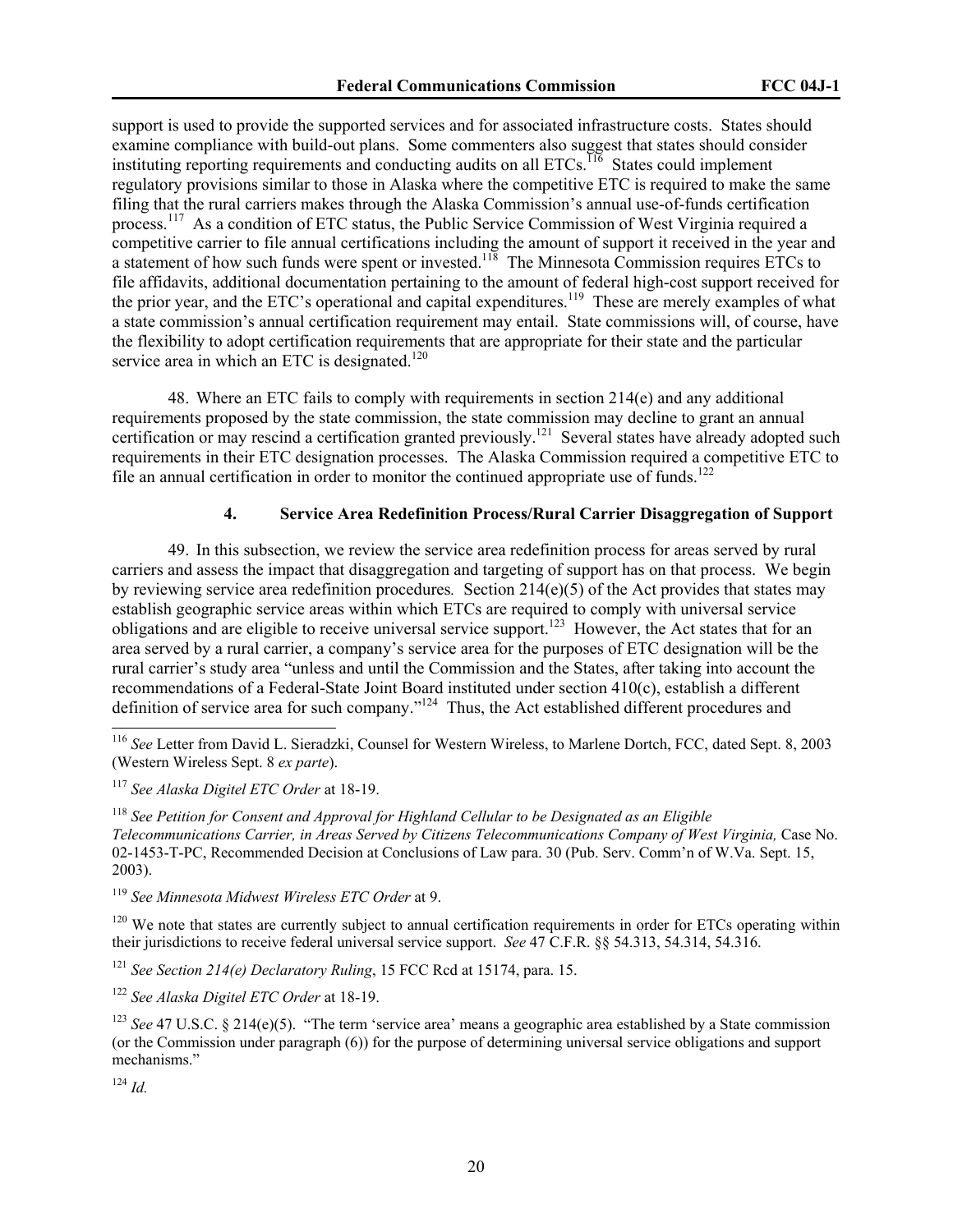standards for determining ETC service areas depending on whether a rural or non-rural carrier's study area is involved.

50. In the *First Recommended Decision,* the Joint Board generally recommended that the Commission retain the study areas of rural telephone companies as the service areas for ETCs. The Joint Board provided three reasons for its recommendation: (1) the potential for "cream skimming" is minimized by retaining study areas because competitors, as a condition of eligibility, must provide services throughout the rural carrier's study area; (2) the 1996 Act, in many respects, places rural carriers on a different competitive footing from other local exchange companies; and (3) there would be an administrative burden imposed on rural carriers by requiring them to calculate costs at something other than the study area level.<sup>125</sup>

51. In response to the Joint Board's recommendations, the Commission agreed that, at that time, the study areas of rural telephone companies should be retained as the rural carrier service areas.<sup>126</sup> However, the Commission also discussed the state commissions' authority to redefine the service area served by a rural carrier and adopted rules providing the process for service area redefinition.<sup>127</sup> Section  $54.207(c)$  of the Commission's rules provides the mechanism by which a state commission may propose to redefine a rural carrier's service area for purposes of determining universal service obligations and support mechanisms.<sup>128</sup> Section 54.207(c)(3) provides that the Commission may initiate a proceeding to consider a state commission's proposal to redefine the area served by a rural carrier within ninety days of the release date of a public notice.<sup>129</sup> If the Commission initiates a proceeding to consider the petition, the proposed definition will not take effect until both the state commission and the Commission agree upon the definition of a rural carrier service area, in accordance with section  $214(e)(5)$  of the Act.<sup>130</sup> If the Commission does not act on a petition to redefine a service area within 90 days of the release of the public notice, the definition proposed is deemed approved by the Commission and takes effect in accordance with state procedures.131 The Commission's intent in adopting these procedures was, in part, to minimize administrative delay.<sup>132</sup>

<sup>128</sup> *See* 47 C.F.R. §§ 54.207(a), (c). The Commission has authority to propose a service area redefinition on its own motion under section 54.207(d) of the Commission's rules but such redefinition would not go into effect without the agreement of the relevant state commission. *See* 47 C.F.R. § 54.207(d).

<sup>129</sup> 47 C.F.R. § 54.207(c)(3). Under section 54.207(c)(1), a state may petition the Commission for a redefinition or a party may petition the Commission with the state's proposal to redefine. The petition must contain: (i) the definition proposed by the state commission; and (ii) the state commission's ruling or other official statement presenting the state commission's reason for adopting its proposed definition, including an analysis that takes into account the recommendations of any Federal-State Joint Board convened to provide recommendations with respect to the definition of a service area served by a rural carrier. *See* 47 C.F.R. § 54.207(c)(1).

<sup>130</sup> *See* 47 C.F.R. § 54.207(c)(3)(i); 47 U.S.C. § 214(e)(5). Under section 54.207(e) of the Commission's rules, the Commission delegates its authority under section 54.207(c) to the Chief of the Wireline Competition Bureau. 47 C.F.R. § 54.207(e).

 $131$  47 C.F.R. § 54.207(c)(3)(ii).

<sup>125</sup> *See Federal-State Joint Board on Universal Service*, Recommended Decision, CC Docket No. 96-45, 12 FCC Rcd 87, 179-80, paras. 172-74 (Jt. Bd. 1996) (*First Recommended Decision*).

<sup>126</sup> *First Universal Service Report and Order*, 12 FCC Rcd at 8881-82, para. 189.

<sup>&</sup>lt;sup>127</sup> *Id.* at 8880-81, para. 186-88. As required by Section 214(e)(5) of the Act, the rural service area redefinition rules require the state commission to take into account the Joint Board's recommendations cited above, and provide for approval of the service area redefinition by both the state and the Commission. *See* 47 C.F.R. § 54.207.

<sup>132</sup> *First Universal Service Report and Order*, 12 FCC Rcd at 8881, para. 188.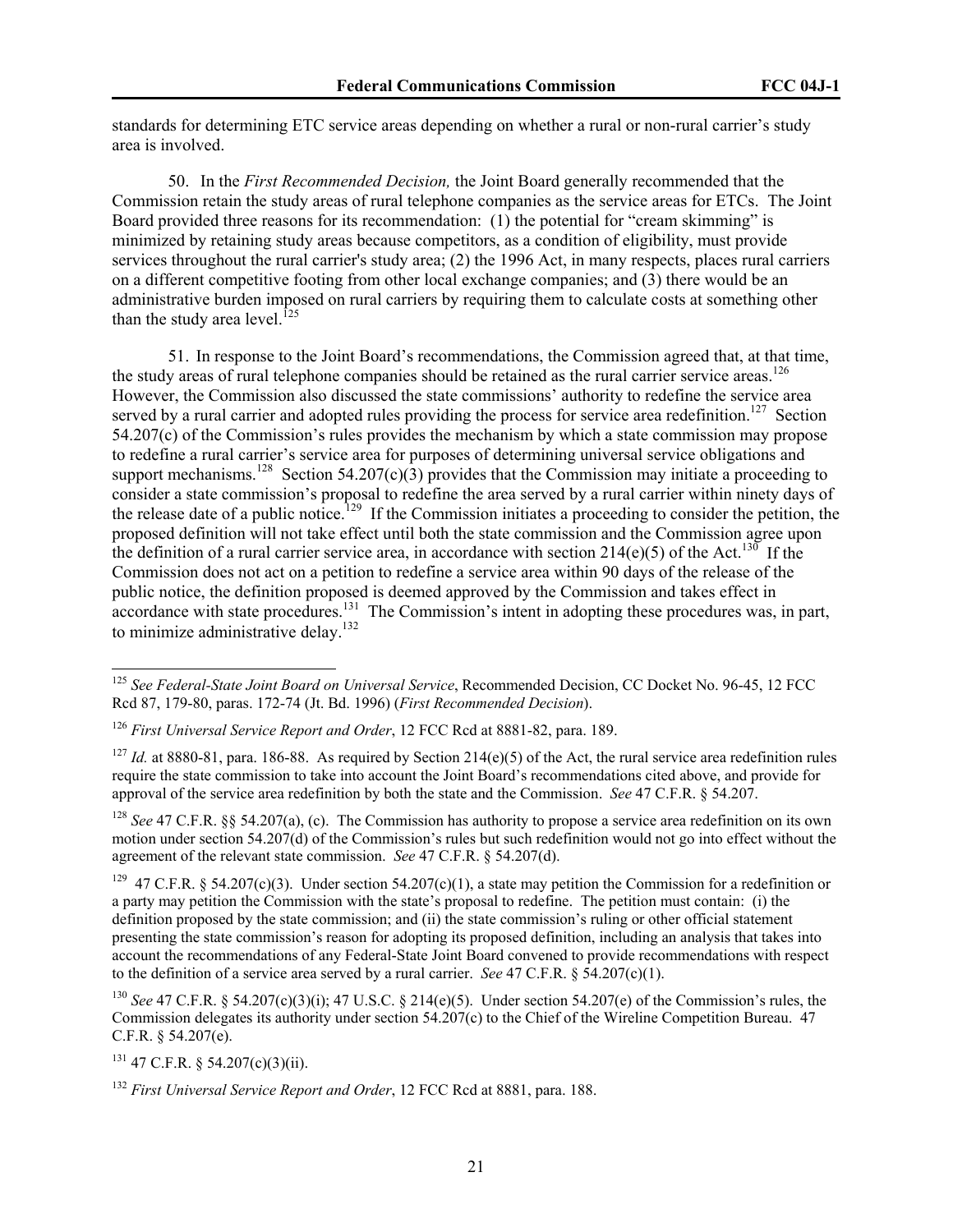52. In the *First Universal Service Report and Order*, the Commission also interpreted the language in Section 214(e)(5) of the Act requiring state commissions and the Commission to take into account the recommendations of the Joint Board.<sup>133</sup> The Commission concluded that this language indicates that the states and the Commission must give full consideration to the Joint Board's recommendations on service area redefinition and must explain why they are not adopting the recommendations of the Joint Board.134 When proposing to redefine service areas, state commissions and the Commission have considered the Joint Board's recommendations in the *First Recommended Decision* and evaluated the Joint Board's reasons for recommending that the Commission retain the study area of a rural carrier as the service area.<sup>135</sup> Therefore, when proposing to redefine rural carrier service areas, state commissions and the Commission have analyzed the potential for cream skimming as a result of the proposed redefinition.<sup>136</sup>

53. In evaluating whether a service area redefinition will provide opportunities for cream skimming, some state commissions and the Commission have considered, among other things, whether universal service support in the affected rural service area has been disaggregated.137 In the *Rural Task Force Order*, the Commission determined that support should be disaggregated and targeted below the study area level to eliminate uneconomic incentives for competitive entry caused by the averaging of support across all lines served by a carrier within its study area.<sup>138</sup> Under disaggregation and targeting, per-line support is more closely associated with the cost of providing service.<sup>139</sup> In the *Rural Task Force Order*, the Commission also concluded that one of the factors the state commissions should consider in determining whether to certify new ETCs for a service area other than the entire study area of a rural carrier is the level of disaggregation.<sup>140</sup>

54. The provisions contained in the *Rural Task Force Order* for disaggregation and targeting of universal service support may help alleviate some concerns regarding cream skimming. Permitting rural carriers to disaggregate and target universal service support allows them to direct universal service support to those zones within the study area where support is most needed. Targeting support in this manner also promotes a better matching of per-line support to the rural carriers' costs of providing

<sup>136</sup> *Id. See also Federal-State Joint Board on Universal Service, Virginia Cellular, LLC Petition for Designation as an Eligible Telecommunications Carrier in the Commonwealth of Virginia*, Memorandum Opinion and Order, CC Docket No. 96-45, FCC 03-338 (rel. Jan. 22, 2004), at paras. 41-42 (*Virginia Cellular ETC Order*).

<sup>137</sup> *See, e.g., RCC Holdings Order¸* 17 FCC Rcd at 23544, para. 31; *Minnesota Redefinition Petition* at 11-12.

<sup>138</sup> *See Rural Task Force Order*, 16 FCC Rcd at 11302, para. 145.

<sup>139</sup> *Id.*

 $^{133}$  By its rules the Commission has concluded that the Joint Board referred to in Section 214(e)(5) of the Act is the Federal-State Joint Board on Universal Service. We endorse this interpretation. We do not believe that the Act requires a special Joint Board to be convened every time there is a request for rural service area redefinition. Such an interpretation would obviously be administratively unworkable.

<sup>134</sup> *First Universal Service Report and Order*, 12 FCC Rcd at 8880-81, para. 187.

<sup>135</sup> *See, e.g., Petition of the Minnesota Public Utilities Commission for Agreement to Redefine the Service Areas of Twelve Minnesota Rural Telephone Companies,* CC Docket No. 96-45, filed on August 7, 2003 (*Minnesota Redefinition Petition*); *Petition by the Colorado Public Utilities Commission, Pursuant to 47 C.F.R. § 54.207(c), for Commission Agreement in Redefining the Service Area of Wiggins Telephone Association, A Rural Telephone Company,* CC Docket No. 96-45, filed on May 30, 2003; *RCC Holdings Order*, 17 FCC Rcd at 23547-48, paras. 38- 41.

<sup>&</sup>lt;sup>140</sup> *Id.* at 11308-09, para. 164. The Commission stated that it believed that the level of disaggregation should be considered to ensure that competitive neutrality is maintained between incumbents and competitive ETCs. *Id*.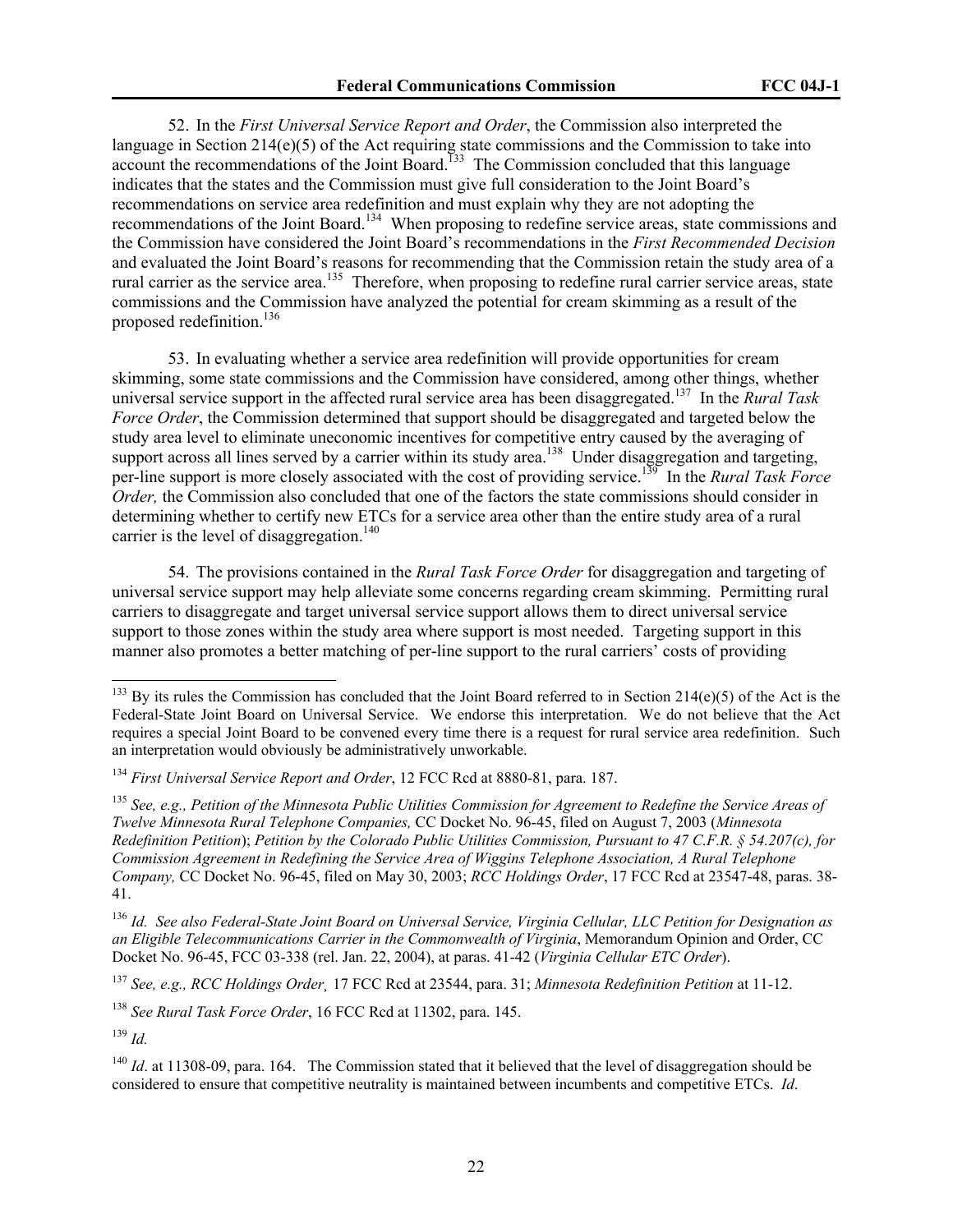service, and helps reduce the economic distortions that could lead to cream skimming. In a study area with disaggregated support, a competitive ETC designated for a service area smaller than the study area will be limited to receiving only the per-line support established for that area. In many cases, the levels of disaggregated support have been established by the rural carrier itself under "Path 3" disaggregation.<sup>141</sup> Although disaggregation may alleviate some concerns regarding cream-skimming by competitive ETCs, we hesitate to say that it necessarily addresses all concerns. For instance, the Commission has recognized that cream skimming may still be a concern where a competitor proposes to serve only the low-cost areas of a rural carrier's study area to the exclusion of high-cost areas.<sup>142</sup>

55. We continue to endorse the procedures established by the Commission in 1997 for redefinition of rural service areas. These procedures establish a presumption that a rural carrier's study area should be the service area for a new ETC, unless and until the state and the Commission working in concert decide that a different service area definition would better serve the public interest.<sup>143</sup> In making this determination, the states and the Commission place the burden of proof upon the ETC applicant. If a service area redefinition is proposed, the existing rules also require the states and the Commission to analyze the Joint Board's previously expressed concerns about cream skimming in the particular area covered by the ETC application.<sup>144</sup> Public comment is invited during every step in this process. Because we believe these rules are working to thoroughly examine public interest concerns inherent in service area redefinition, we do not believe any change is needed in these rules at this time. As with other aspects of the ETC designation process discussed above, we encourage the states and the Commission to conduct a rigorous and fact-intensive analysis of requests for service area redefinition.

### **III. SCOPE OF SUPPORT**

 $\overline{a}$ 

56. We recommend that the Commission limit the scope of high-cost support to a single connection that provides access to the public telephone network. As discussed below, we believe that supporting a single connection is more consistent with the goals of section 254 than the present system, and is necessary to preserve the sustainability of the universal service fund. We also believe that it would send more appropriate entry signals in rural and high-cost areas, and would be competitively neutral. To minimize the potential impact of restricting the scope of support in areas served by rural carriers, we recommend that the Commission seek comment on restating, or "rebasing," the total high-cost support

 $141$  47 C.F.R. § 54.315(d). The rules establishing procedures for disaggregation and targeting of support provided rural carriers three choices or "paths." Under Path 1 a carrier could choose not to disaggregate support. Under Path 2 a carrier could seek to disaggregate subject to state commission approval. Under Path 3 a carrier could file a selfcertified disaggregation plan with the state commission. Such self-certified plans were effective upon filing. *See* 47 C.F.R. § 54.315. We are aware that most rural carriers voluntarily chose Path 1 and did not disaggregate support. *See* USAC Universal Service Projections for the 4th Quarter 2002 (Aug. 2, 2002), Appendix HC19. Some commenters have argued that rural carriers should be allowed another round of self-certified disaggregation if there is a change in the basis of high-cost support. *See, e.g*., OPASTCO Comments at 48-51. We do not believe another round of self-certification is necessary since the Commission's rules already allow rural carriers, state commissions or other interested parties to seek subsequent modifications of disaggregation plans. *See* 47 C.F.R. §§ 54.315(b)(4), 54.315(c)(5) and 54.315(d)(5).

<sup>142</sup> *See, e.g., RCC Holdings Order*, 17 FCC Rcd at 23546, para. 35; *Virginia Cellular ETC Order*, FCC 03-338 at paras. 32-33.

<sup>143</sup> *See generally Virginia Cellular ETC Order*, FCC 03-338 at para. 41(outlining procedures for redefinition of rural service areas).

<sup>&</sup>lt;sup>144</sup> As discussed in Section V.B. below, we recommend that USAC be delegated authority to develop uniform standards for support disaggregation maps in electronic format. The ready availability of such support disaggregation maps should assist in the analysis of the potential for cream skimming in any particular area.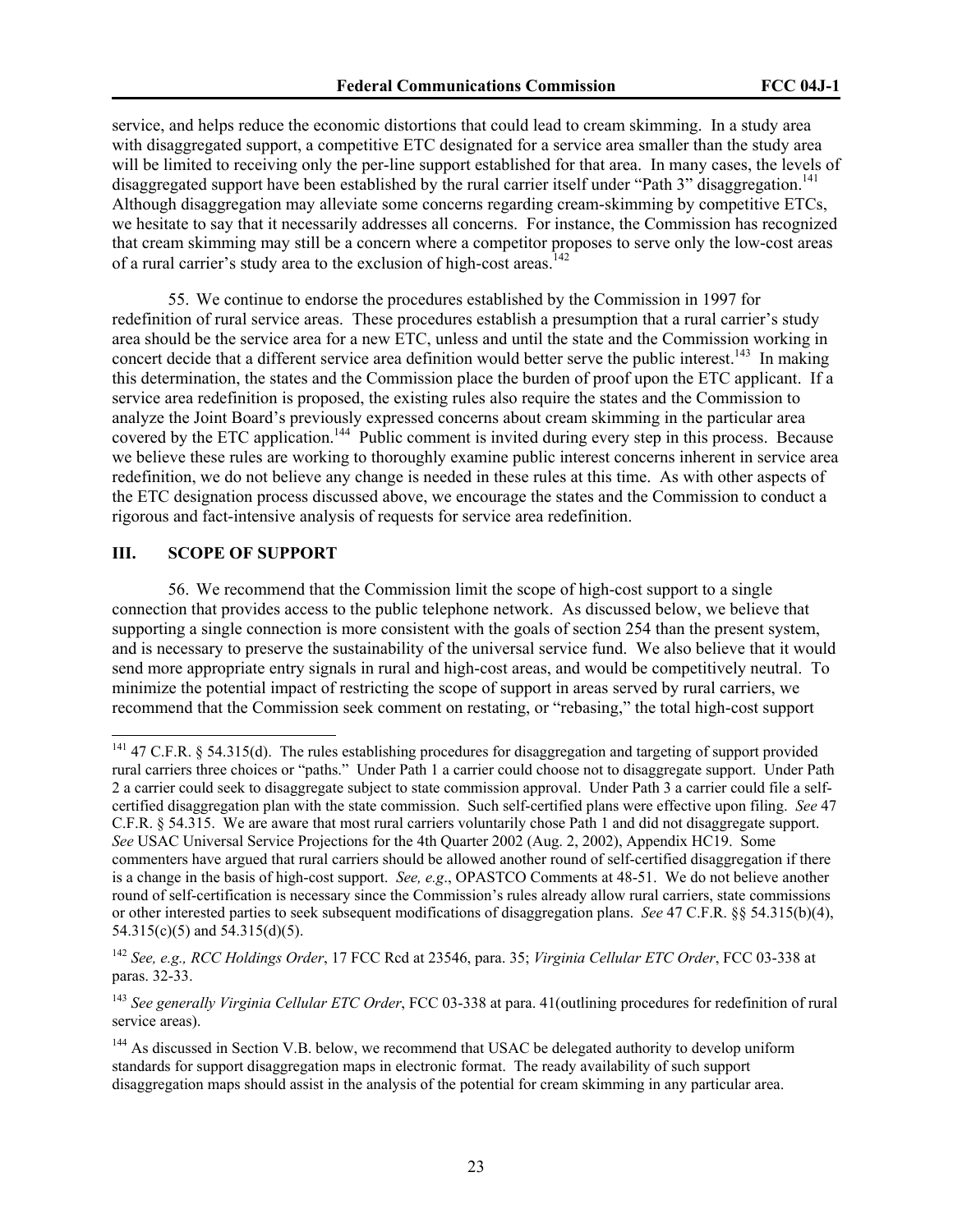flowing to a rural carrier's study area on "primary" or single connections, and on other possible measures. Restating support would avoid any immediate effect on the total amount of high-cost support that a rural carrier receives: its support would be reduced in the future only to the extent that a competitive ETC captures primary connections. In conjunction with these measures, we also recommend that high-cost support in areas served by rural carriers be capped on a per-line basis when a competitive carrier is designated as an ETC and be adjusted annually by an index factor.<sup>145</sup>

57. We recognize that implementing support for a single connection may present significant administrative challenges. As discussed below, the record contains proposals under which consumers with more than one line would designate a primary connection, and carriers would be free to compete for the "primary" designation. These proposals hold the promise of allowing consumers, the intended beneficiaries of universal service, $146$  to make their own universal service choices. Questions remain about the administrative feasibility of such proposals, however. We recommend that the Commission further develop the record on these and other proposals for limiting the scope of high-cost support. Our recommendations to limit the scope of support, as described herein, are conditioned on the Commission's ability to develop competitively neutral rules and procedures that do not create undue administrative burdens.<sup>147</sup>

#### **A. Background**

58. Under the Commission's current rules, all residential and business connections provided by ETCs are eligible for high-cost support.<sup>148</sup> In its 1996 recommendations to the Commission regarding universal service, the Joint Board recommended that support for designated services be limited to those services carried on a single connection to a subscriber's primary residence and to businesses with only a single connection.<sup>149</sup> The Joint Board concluded that support for a single connection providing the supported services would allow the "access" to telecommunications and information services contemplated in section  $254(b)(3)$  of the Act.<sup>150</sup>

59. In the *First Universal Service Report and Order*, the Commission declined to adopt the Joint Board's recommendation regarding the scope of support for designated services.<sup>151</sup> While the Commission stated that it shared the Joint Board's concern that supporting multiple connections for residences and businesses in high-cost areas may be inconsistent with the goals of universal service, the Commission concluded at that time that limiting the scope of support prior to the introduction of a

<sup>&</sup>lt;sup>145</sup> As discussed below, if the Commission were to adopt the "hold harmless" approach to avoid reductions in the amount of high-cost support flowing to rural areas, the per-line support would not be capped for incumbent carriers. *See infra* para. 75. We also recommend that the Commission seek comment on whether to restate support for nonrural carriers, and on whether transitional measures should be adopted for support received by competitive ETCs operating as of the release date of this Recommended Decision. *See infra* paras. 76, 87.

<sup>146</sup> *Alenco Communications, Inc. v. FCC*, 201 F.3d 601, 621 (5th Cir. 2001) (*Alenco v. FCC*) ("The purpose of universal service is to benefit the customer, not the carrier.").

<sup>147</sup> *See infra* paras. 81-83.

<sup>148</sup> *First Universal Service Report and Order*, 12 FCC Rcd at 8829-30, paras. 95-96.

<sup>149</sup> *See First Recommended Decision*, 12 FCC Rcd at 132-33, para. 89.

<sup>150</sup> *Id*.

<sup>151</sup> *First Universal Service Report and Order*, 12 FCC Rcd at 8829-30, paras. 95-96.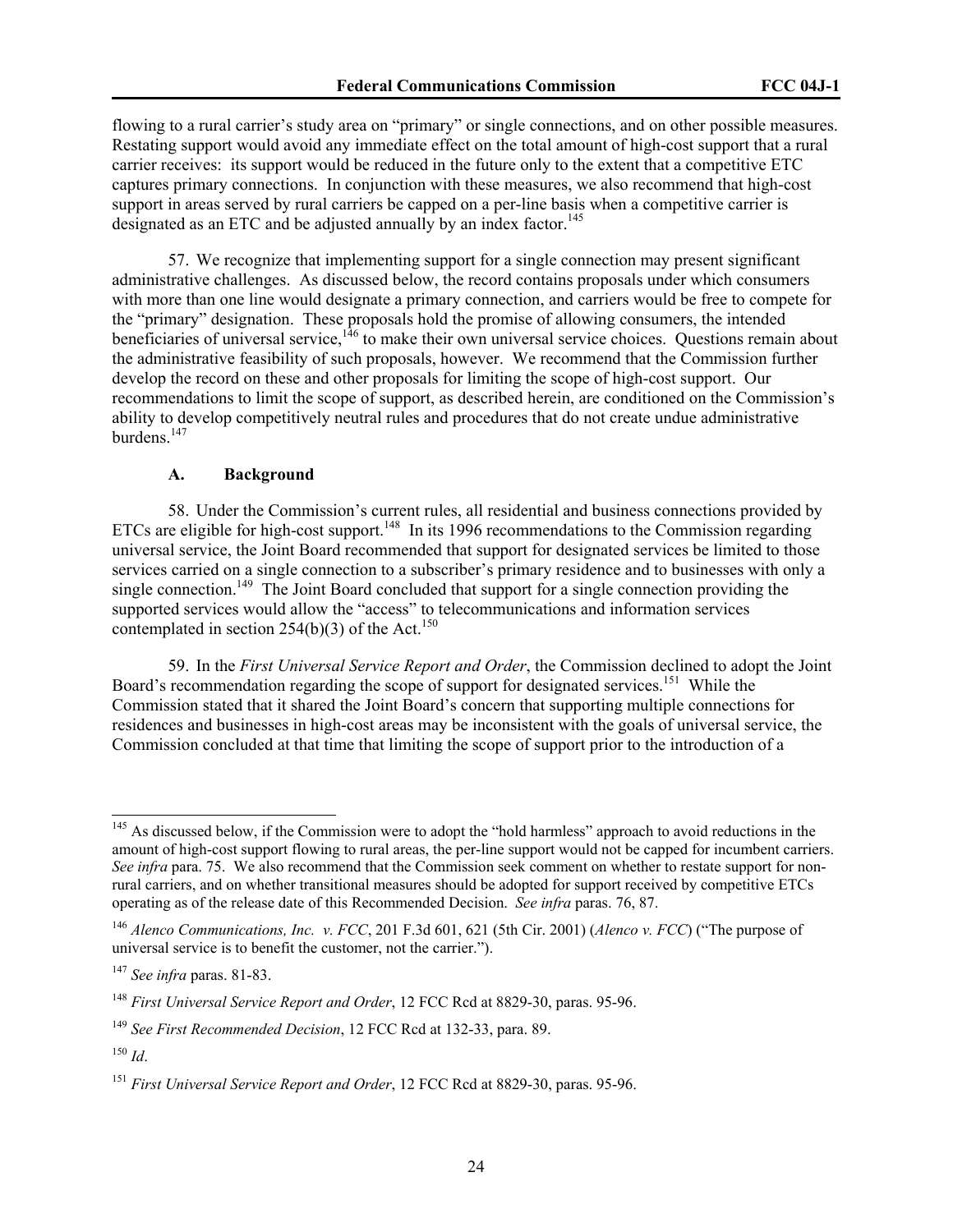forward-looking cost methodology was unnecessary.<sup>152</sup> At the request of the Joint Board and rural carriers, the Commission concluded that it would establish a forward-looking mechanism for non-rural carriers prior to reforming the high-cost support mechanism for rural carriers.<sup>153</sup>

60. Consistent with the blueprint for universal service reform established in the *First Universal Service Report and Order*, the Commission took action to establish a forward-looking cost mechanism for non-rural carriers in 1999.<sup>154</sup> In May 2001, the Commission adopted a modified embedded cost mechanism for rural carriers for a five-year period.<sup>155</sup> The Commission found that continuing to base high-cost support for rural carriers on embedded costs for five years, rather than attempting to modify the forward-looking high-cost support mechanism for non-rural carriers so that it could be applied to rural carriers, was a reasonable approach to take in light of the record in the proceeding.<sup>156</sup> In so doing, the Commission and the Joint Board recognized that the plan adopted in the *Rural Task Force Order* was an interim plan.<sup>157</sup>

61. The Commission did not adopt the Rural Task Force's specific proposal to freeze per-line high-cost loop support upon competitive entry into a rural carrier study area, concluding that adoption of the proposal was not warranted at that time.<sup>158</sup> The stated purpose of this proposal was to prevent excessive growth in the universal service fund as a result of an incumbent carrier's loss of lines to a

<sup>153</sup> *Id.* at 8934-37, paras. 291-95. The Commission established timeframes for transitioning carriers to a forwardlooking cost methodology. Recognizing that, compared to non-rural LECs, rural LECs generally serve fewer subscribers, serve more sparsely populated areas, and generally do not benefit as much from economies of scale and scope, the Commission established a more gradual transition period for rural LECs. *Id*. at 8936, para. 294.

<sup>154</sup> *See Ninth Report and Order* 14 FCC Rcd at 20439; *Federal-State Joint Board on Universal Service, Forward-Looking Mechanism for High-Cost Support for Non-Rural LECs*, Tenth Report and Order, CC Docket Nos. 96-45, 97-160, 14 FCC Rcd 20156 (1999) (*Tenth Report and Order*), *affirmed*, *Qwest Corp. v. FCC*, 258 F.3d 1191 (10th Cir. 2001). The forward-looking mechanism for non-rural carriers became effective on January 1, 2000. *See Ninth Report and Order*, 14 FCC Rcd at 20439, para. 11. The Commission recently modified the non-rural high-cost support mechanism and adopted measures to induce states to ensure reasonably comparable rural and urban rates in areas served by non-rural carriers. *See Tenth Circuit Remand Order*, FCC 03-249.

<sup>155</sup> *See Rural Task Force Order*, 16 FCC Rcd at 11246, para. 1. In the *First Universal Service Report and Order*, the Commission determined that federal high-cost support should be based on forward-looking economic costs, but that non-rural carriers would transition to forward-looking mechanisms first. *First Universal Service Report and Order*, 12 FCC Rcd at 8899, 8935-36, paras. 224, 293-94. Subsequently, the Joint Board established the Rural Task Force to assist in developing a forward-looking mechanism appropriate for rural carriers. The Rural Task Force recommended modifying the existing high-cost loop support mechanism for a five-year period, rather than attempting to modify the non-rural mechanism so that it could be applied to rural carriers. The Joint Board recommended that the Commission use the Rural Task Force recommendation as a foundation for implementing a universal service plan for rural carriers for five years, and undertake a comprehensive review of the high-cost support mechanisms for rural and non-rural carriers to ensure that both mechanisms function efficiently and in a coordinated action. *See Federal-State Joint Board on Universal Service*, Recommended Decision, CC Docket No. 96-45, 16 FCC Rcd 6153, 6159, 6162-63, paras. 13, 21 (Jt. Bd. 2000).

<sup>156</sup> *See Rural Task Force Order*, 16 FCC Rcd at 11248-49, paras. 8-10.

<sup>157</sup> *Id.* at 11248, para. 8.

 $\overline{a}$ 

<sup>158</sup> *Id.* at 11294, para. 123. The proposed per-line cap would have applied to high-cost loop support. *Id*.

<sup>&</sup>lt;sup>152</sup> *Id.* In the *First Universal Service Report and Order*, the Commission concluded that, ultimately, universal service support should be based on the forward-looking economic costs of constructing and operating the network used to provide the supported services, rather than embedded costs. The Commission indicated that, as it developed a forward-looking methodology, it would evaluate whether it was appropriate to continue supporting multiple connections for residences and businesses. *Id*. at 8829-30, 8927, 8937, paras. 95-96, 274, 296.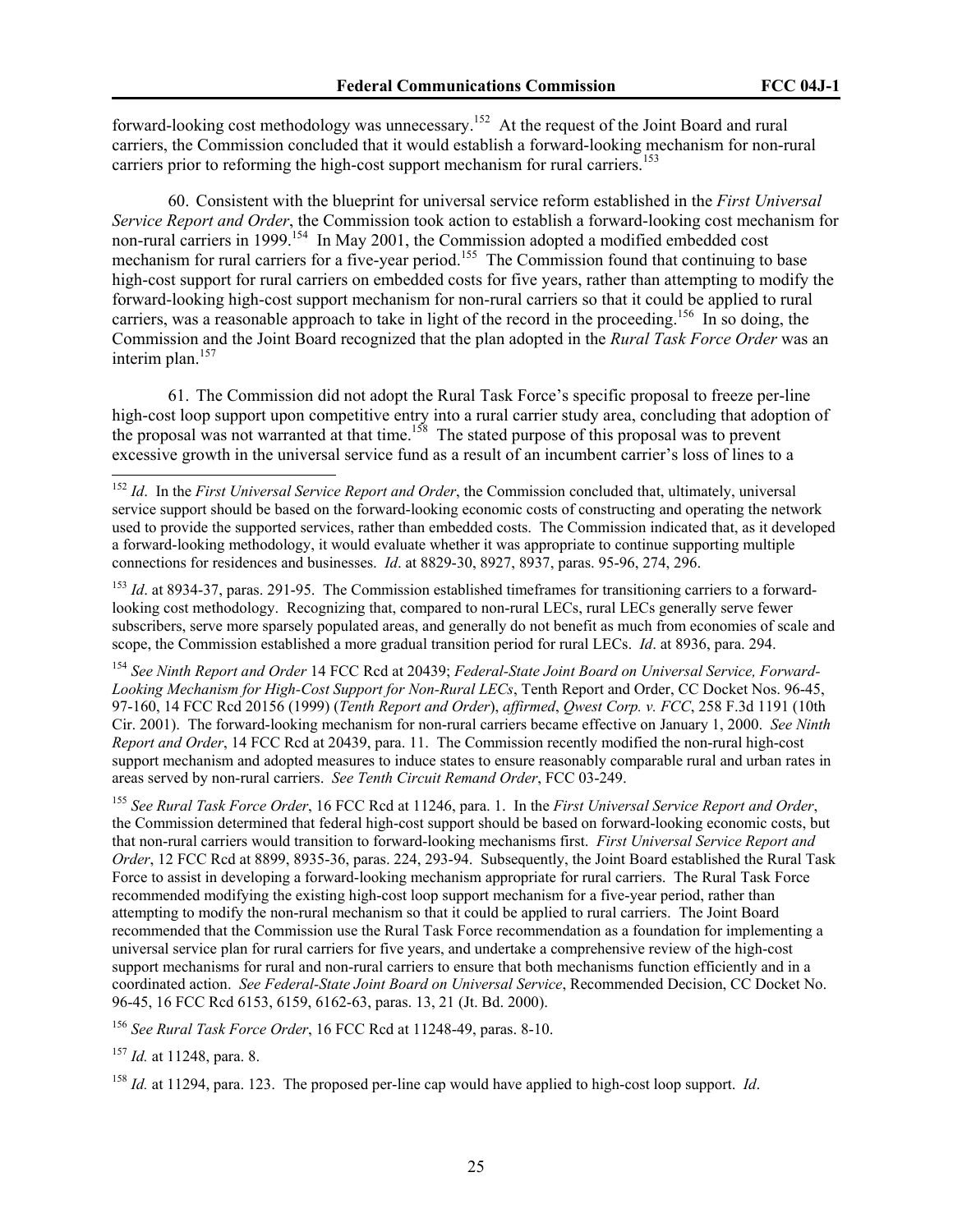competitive ETC.159 While the Commission recognized that excessive growth in the fund might be possible during the life of the five-year plan under certain circumstances, it concluded that the likelihood of excessive fund growth due to an incumbent carrier's loss of lines to a competitive ETC in the immediate future was speculative.<sup>160</sup> The Commission, however, indicated its intent to closely monitor these matters, consistent with its obligation under section 254 to maintain a specific, predictable, and sufficient universal service fund.<sup>161</sup>

# **B. Discussion**

## **1. Supporting a Single Connection Is Consistent With the 1996 Act**

62. We believe that limiting the scope of high-cost support to a single connection to the public telephone network would be more consistent with the goals of section 254 than the present system. Supporting a single connection to the public telephone network fulfills the goal of "reasonably comparable" access in all regions of the Nation.<sup>162</sup> Section 254(b)(3)'s objective is that consumers in rural areas have access to rates and services, including advanced services, that are reasonably comparable to those available in urban areas.<sup>163</sup> Supporting a single connection provides access to all of the services included in the definition of universal service under section 254(c), because each ETC is required to provide all of the supported services.<sup>164</sup> Supporting a single connection also provides access to all of the additional telecommunications and information services, including advanced services, available to consumers through the public telephone network.165 Thus, supporting multiple connections is not necessary to achieve reasonably comparable access in rural areas. Supporting a single connection faithfully accomplishes this objective.<sup>166</sup>

63. We disagree with commenters who argue that supporting a single point of access is

<sup>160</sup>*Id.* at 11294, 11325-26, paras. 123-24, 207 ("[A]s an incumbent "loses" lines to a competitive eligible telecommunications carrier, the incumbent must recover its fixed costs from fewer lines, thus increasing its per-line costs. With higher per-line costs, the incumbent would receive greater per-line support, which would also be available to the competitive eligible telecommunications carrier for each of the lines that it serves. Thus, a substantial loss of an incumbent's lines to a competitive eligible telecommunications carrier could result in excessive fund growth.").

<sup>161</sup> *Id.* at 11297-98, para. 131.

 $162$  47 U.S.C. § 254(b)(3).

<sup>163</sup> *Id.*; *see also id.* at § 254(b)(2) ("Access to advanced telecommunications and information services should be provided in all regions of the Nation.").

<sup>164</sup> *Id.* at § 254(c); *see id.* at § 214(e)(1)(A).

<sup>165</sup> *See Rural Task Force Order*, 16 FCC Rcd at 11322, para. 200 ("The public switched telephone network is not a single-use network. Modern network infrastructure can provide access not only to voice services, but also to data, graphics, video, and other services."); *see also Appropriate Framework for Broadband Access to the Internet over Wireline Facilities, Universal Service Obligations of Broadband Providers, Computer III Further Remand Proceedings: Bell Operating Company Provision of Enhanced Services; 1998 Biennial Regulatory Review - Review of Computer III and ONA Safeguards and Requirements*, Notice of Proposed Rulemaking, CC Docket Nos. 02-33, 95-20, 98-10, 17 FCC Rcd 3019, 3025-26, para. 11 n.19 (2002) ("With the addition of certain electronics to the telephone line, carriers can transform the copper loop that already provides voice service into a conduit for highspeed traffic.").

<sup>166</sup> *See First Recommended Decision*, 12 FCC Rcd at 132-33, para. 89 ("We conclude that support for a single residential connection will permit a household complete access to telecommunications and information services.").

 $\overline{a}$ <sup>159</sup> *Id*. at 11294, para. 125.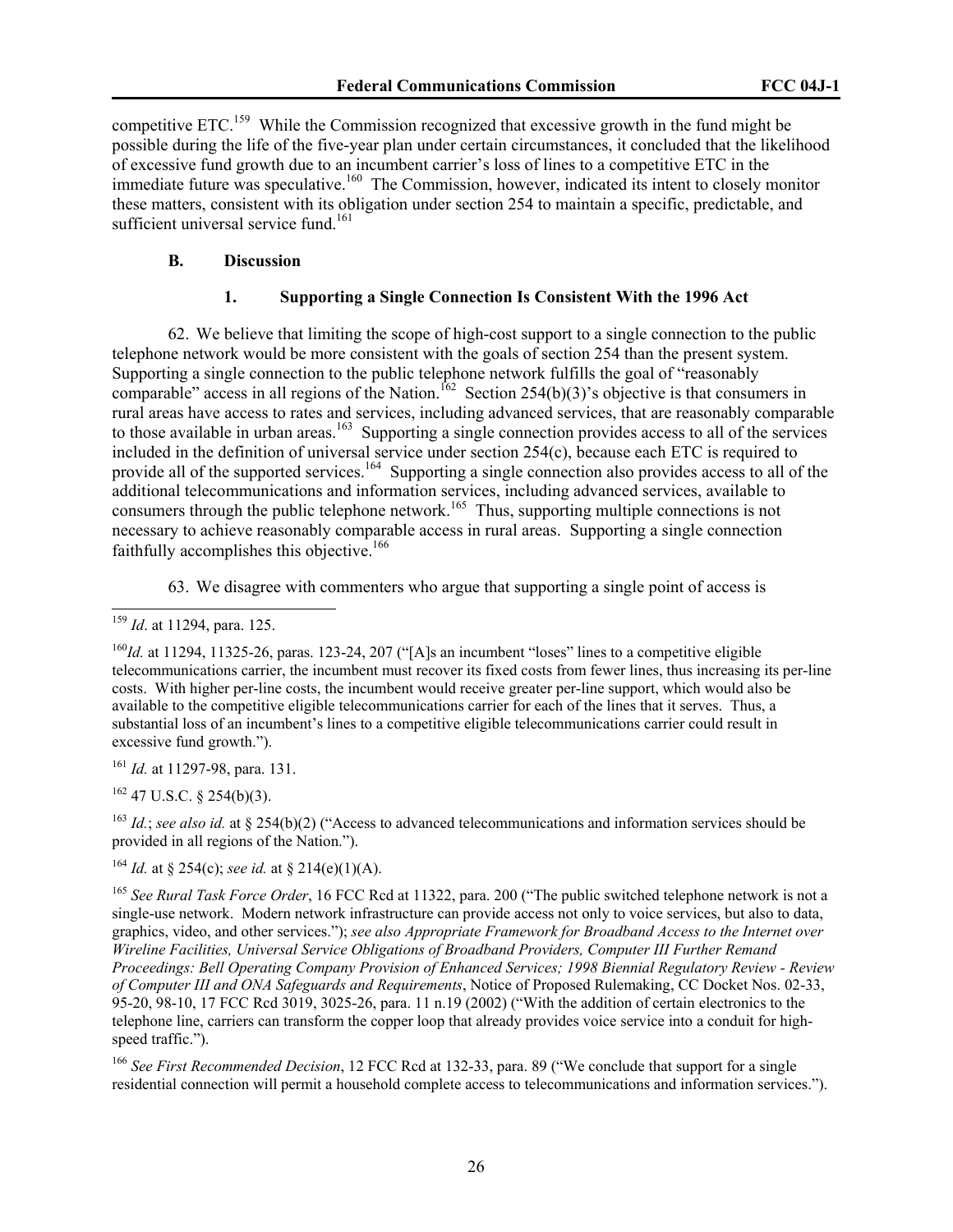inconsistent with section 254(b)(3) because rates might rise for second lines, which are often used for access to information services such as dial-up Internet access or fax services.<sup>167</sup> We recognize, of course, that supporting multiple connections is advantageous to consumers in high-cost areas. Section 254(b)(3) encourages access to connectivity, however, not unlimited connections at supported rates. Advanced services increasingly are being provided along with voice services over a single connection.<sup>168</sup> Nothing in the Act supports the argument that multiple connections should be supported for access to dial-up Internet access or fax services, neither of which is a supported service. For similar reasons, we disagree with commenters who argue that supporting multiple connections is necessary to ensure reasonably comparable access to wireless service in rural areas.<sup>169</sup> Mobility is not a supported service.<sup>170</sup> Deployment of rural wireless infrastructure is an important policy goal,  $171 \text{ bit}$  the reasonable comparability principle does not justify supporting multiple connections to achieve it. We emphasize that, under our recommended approach, support would be available for wireless connections to the extent that customers choose to obtain connectivity through primary connections provided by wireless ETCs.

64. We also believe that supporting a single connection would fulfill the statutory principles of sufficiency and predictability.<sup>172</sup> The Joint Board and the Commission have defined sufficiency as enough support to achieve relevant universal service goals without unnecessarily burdening all consumers for the benefit of support beneficiaries.<sup>173</sup> The Fifth Circuit similarly noted that excessive funding may

<sup>168</sup> See OPASTCO Comments at 6 ("many rural [incumbent] LECs provide DSL services, which provide a substitute for the second line a customer may have purchased to use for dial-up Internet access."). Commission data indicate that most asymmetric DSL connections are provided by LECs, which generally provision the service over the same line as their voice service. *See* Industry Analysis and Technology Division, Wireline Competition Bureau, *High-Speed Services for Internet Access: Status as of December 31, 2002* at Tbl. 5 (rel. June 10, 2003), available at www.fcc.gov/wcb/stats (high-speed asymmetric DSL technologies in service increased by 27% during the second half of 2002, from 5.1 million to 6.5 million lines).

<sup>169</sup> *See, e.g.,* Western Wireless Comments at 10-11, Attachment B at 3-7.

<sup>170</sup> See AT&T Comments at 10-11 ("if wireless functionality were added to the characteristics of a supported service in Section 54.101(a), non-wireless carriers (including [incumbent] LECs' wireline operations) could no longer be ETCs because they would not be able to provide a component of the supported services.").

<sup>171</sup> *See generally Facilitating the Provision of Spectrum-Based Services to Rural Areas and Promoting Opportunities for Rural Telephone Companies to Provide Spectrum-Based Services*, Notice of Inquiry, WT Docket No. 02-381, 17 FCC Rcd 25554 (2003).

<sup>172</sup> *See* 47 U.S.C. §§ 254(b)(5), 254(e).

<sup>167</sup> *See, e.g.,* Idaho Tel. Ass'n Comments at 9; OPASTCO Reply Comments at 21; Texas Statewide Tel. Coop. Comments at 11. Some commenters challenge the assumption that rates for second lines will rise if support is limited to single connections. *See, e.g.,* AT&T Comments at 16 ("The costs of digging the trench or erecting the poles must be incurred fully in order to provide first-line service. There are few incremental costs to providing additional connections."); NASUCA Reply Comments at 14-15 ("Given the architecture of both wireline and wireless facilities, it is very likely that the cost of subsequent connections by either type of provider is much lower than the initial connection. Second lines provided by a single firm to a single household or business tend to be more profitable than the initial line. . . . Therefore, second lines may be provided at an affordable price in rural areas even without support, obviating concerns about increases to the price of second lines."); *see also* GCI Comments at 68-69 ("The vast majority of multiple connections provided today – the overwhelming bulk of the 148 million CMRS handsets – are not subsidized. . . . Moreover, studies have shown little if any difference in pricing between rural and urban markets.").

<sup>&</sup>lt;sup>173</sup>Tenth Circuit Remand Order, FCC 03-239 at paras. 36-37 ("We also agree with the Joint Board that the principle of sufficiency encompasses the idea that the amount of support should be only as large as necessary to achieve the relevant statutory goal. Because support is ultimately recovered from customers, collecting more support than is necessary to benefit certain customers would needlessly burden all customers."); *see also Federal-State Joint Board*  (continued....)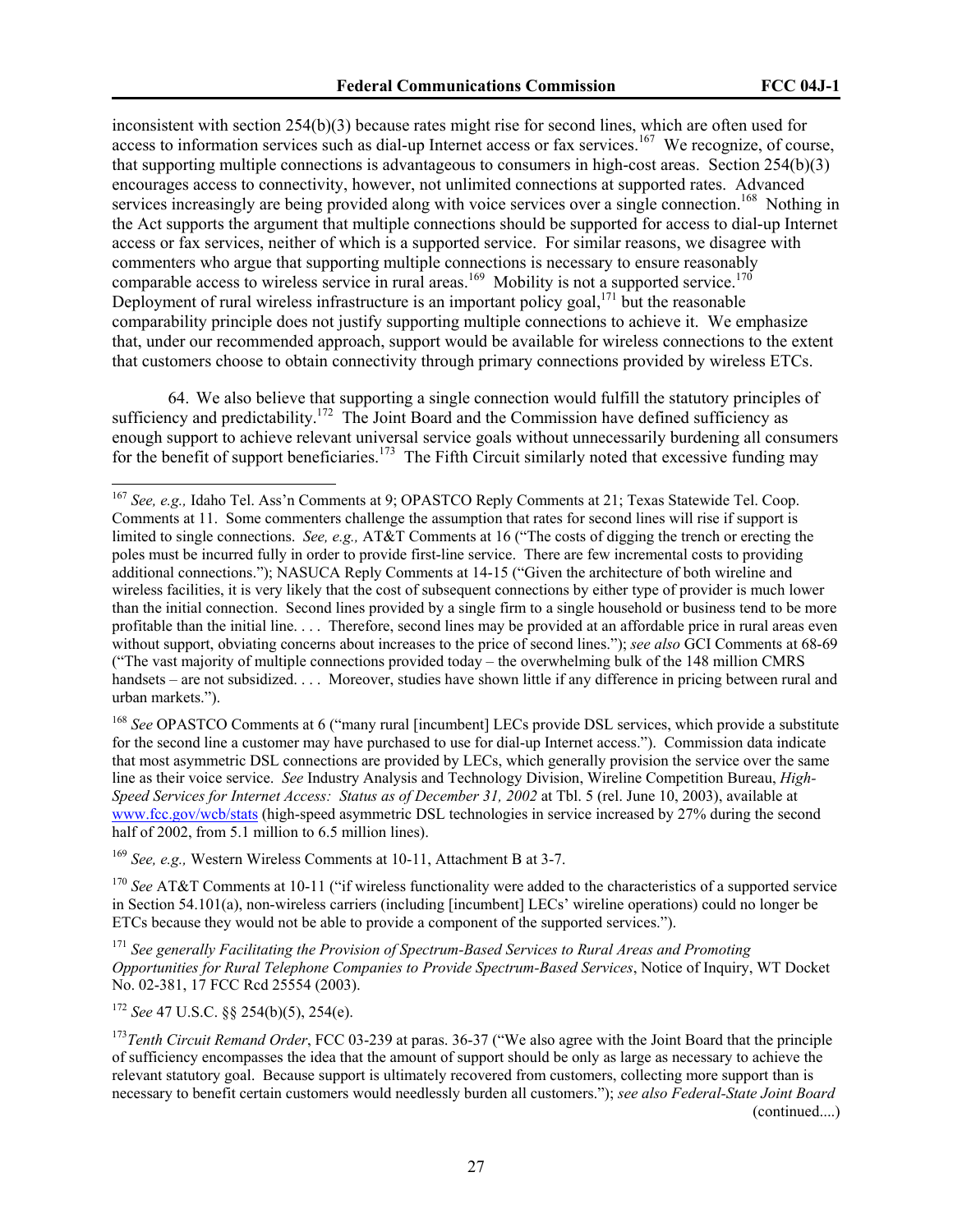violate the sufficiency requirements of the Act, because excess support may detract from universal service by causing unnecessary increases in rates, thereby pricing some consumers out of the market.<sup>174</sup> Supporting multiple connections for multiple networks is not necessary to achieve reasonably comparable access in rural areas, and creates a potential for fund growth that threatens the sustainability of the universal service fund.<sup>175</sup> Accordingly, supporting primary connections better fulfills the sufficiency requirements of the Act.

65. Furthermore, contrary to the arguments of some commenters, the sufficiency and predictability principles do not provide that cost recovery should be guaranteed for particular carriers. OPASTCO, for example, argues that "[i]f rural ILECs are uncertain that they will be able to recover their network costs due to a primary connection support restriction, the incentive to continue investing in infrastructure will be inhibited. As a result, rural consumers' access to high-quality services that are reasonably comparable to those offered in urban areas will be jeopardized."<sup>176</sup> Notably, no rural carrier would lose any high-cost support under our recommended approach unless a competitive ETC captures primary connections from the rural carrier following competitive ETC entry.<sup>177</sup> But even if a rural carrier were to lose support in the future, that would not be inconsistent with sufficiency or predictability. The Fifth Circuit explained that "[t]he Act does *not* guarantee all local telephone service providers a sufficient return on investment; quite to the contrary, it is intended to introduce competition into the market. . . . The Act only promises universal service, and that is a goal that requires sufficient funding of *customers*, not *providers*."178 Congress clearly envisioned the presence of competitive ETCs in some areas served by rural carriers, provided a state makes the threshold determination that designating a competitive ETC is in the public interest.179 The Act does not require or encourage supporting multiple connections for multiple networks, however. Supporting a single connection may not ensure sufficient funding of every ETC, but it would provide sufficient support for universal service.<sup>180</sup>

<sup>(...</sup>continued from previous page)

*on Universal* Service, Second Recommended Decision, CC Docket No. 96-45, 13 FCC Rcd 24744, 24746, para. 3 (Jt. Bd. 1998) (*Second Recommended Decision*).

<sup>174</sup> *Alenco v. FCC*, 201 F.3d at 620.

<sup>175</sup> *See infra* paras. 67-68.

<sup>&</sup>lt;sup>176</sup> OPASTCO Reply Comments at 20.

<sup>&</sup>lt;sup>177</sup> See infra paras. 72-76. We note, however, that one proposal discussed below would "hold-harmless" incumbent carriers from any loss of universal service support. *See infra* para. 75.

<sup>&</sup>lt;sup>178</sup> *Alenco v. FCC*, 201 F.3d at 620; *see also id.* at 623 ("the Commission reasonably construed the predictability principle to require only predictable *rules* that govern distribution of the subsidies, and not to require predictable *funding amounts*. Indeed, to construe the predictability principle to require the latter would amount to protection from competition and thereby would run contrary to one of the primary purposes of the Act.").

<sup>&</sup>lt;sup>179</sup> See 47 U.S.C. §§ 214(e)(1), (2). As discussed in Section II above, we recommend establishing rigorous and factintensive guidelines for public interest determinations required in ETC applications.

<sup>&</sup>lt;sup>180</sup> *See Alenco v. FCC*, 201 F.3d at 620 ("So long as there is sufficient and competitively-neutral funding to enable all customers to receive basic telecommunications services, the FCC has satisfied the Act and is not further required to ensure sufficient funding of every local telephone provider as well."). Congress thought that competition and new technologies would reduce, not increase, the overall need for universal service support by lowering costs. *See* S. Rep. No. 23, 104<sup>th</sup> Cong., 1st Sess. 26 ("The Committee expects that competition and new technologies will greatly reduce the actual cost of providing universal service over time, thus reducing or eliminating the need for universal service support mechanisms as actual costs drop to a level that is at or below the affordable rate for such service in an area . . .") (cited in *Tenth Circuit Remand Order*, FCC 03-249 at para. 77 n.296).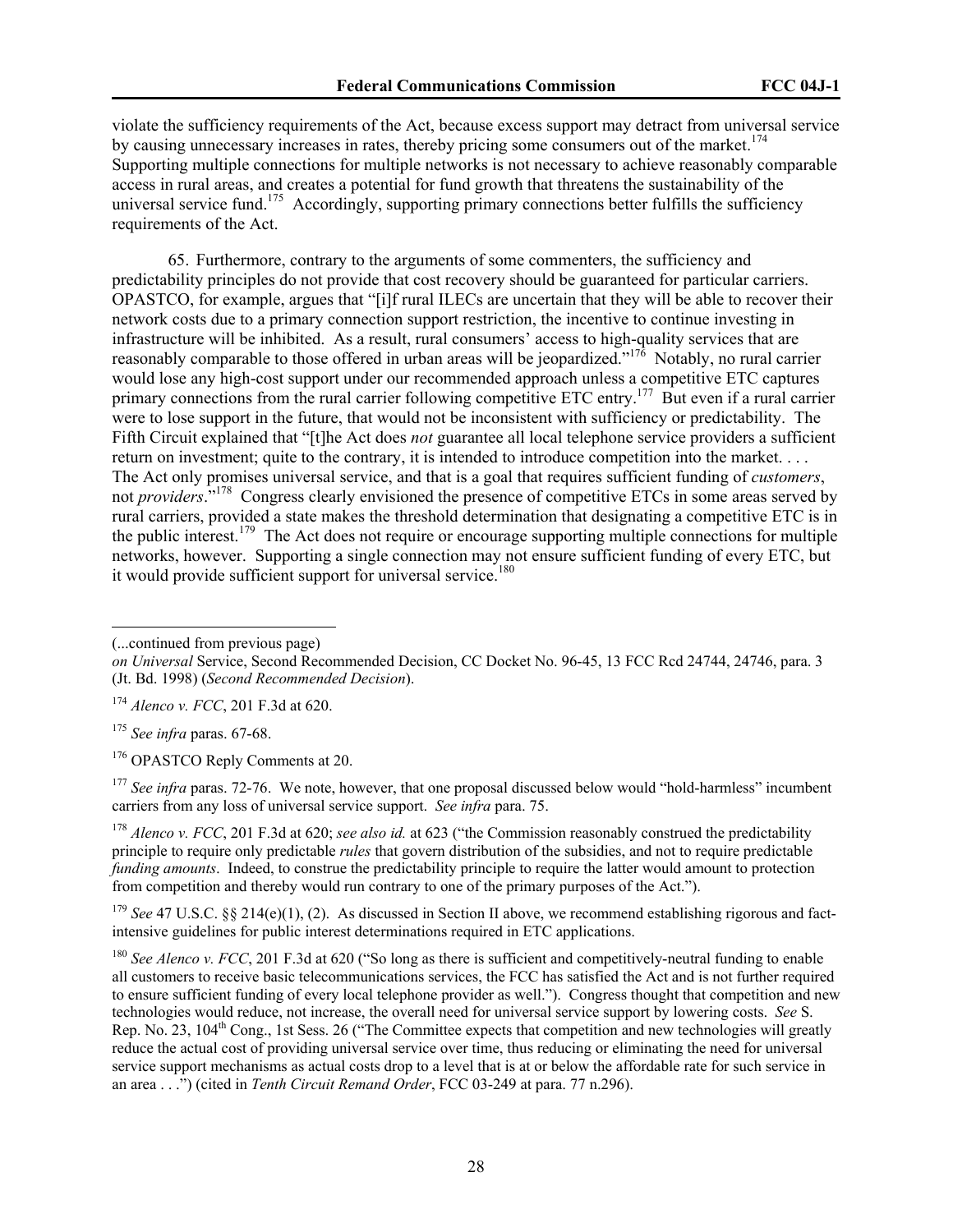66. Although we do not believe that the federal support mechanism should continue to support multiple connections, we believe that states have the flexibility to establish their own support mechanisms for multiple connections, mobility, or other functionalities not supported at the federal level. Section 254(f) makes clear that states "may adopt regulations not inconsistent with the Commission's rules to preserve and advance universal service" and that a state may "provide for additional definitions and standards" so long as those supplements do not rely on or burden the federal support mechanisms.<sup>181</sup> Although such state support would go beyond the scope of federal high-cost support, we do not believe that such supplementary state funding would "rely on or burden Federal universal service support mechanisms" in contravention of section 254(f) of the Act.

# **2. Supporting a Single Connection Is Necessary to Protect Fund Sustainability**

67. Continued support of multiple connections for multiple networks in rural and high-cost areas threatens fund sustainability. Currently, the support flowing to a high-cost area increases automatically when a competitive ETC is designated, according to the number of connections it serves.<sup>182</sup> Competitive ETCs now receive a small fraction of total high-cost support, but their support has increased dramatically over the past few years.<sup>183</sup> Much of this growth represents supported wireless connections that supplement, rather than replace, wireline service.<sup>184</sup> Our examination of the record reveals a potential for uncontrolled growth as more and more competitive ETCs are designated in rural and high-cost areas.<sup>185</sup> This potential is compounded by the calculation of support under the current rules.<sup>186</sup> The Commission declined to adopt the Joint Board's recommendation to limit support to single connections in 1997, based largely on its expectation that a forward-looking support methodology could be implemented for all

 $\overline{a}$ 

<sup>183</sup> Based on USAC data, 2 competitive ETCs received just over \$500,000 in high-cost support in 1999, 4 competitive ETCs received \$1.5 million in 2000, 25 competitive ETCs received \$17 million in 2001, and 64 competitive ETCs received \$47 million in 2002. In 2003, 109 competitive ETCs received approximately \$131.5 million in high-cost support. Based on USAC quarterly projections, support for competitive ETCs will increase from \$62.9 million in the fourth quarter of 2003, to \$111.5 million in the second quarter of 2004, an increase of 77%. *See* Federal Universal Service Support Mechanisms Fund Size Projections and Contribution Base for the Second Quarter 2004, Appendix HC 18-21 (Universal Service Administrative Company, Jan. 31, 2004). We note that USAC quarterly projections include ETC applicants that have filed line count data with USAC, but are not yet designated as ETCs.

184 One study estimates that 3 to 5 percent of wireless customers use their wireless phones as their only phone. *See Implementation of Section 6002(B) of the Omnibus Budget Reconciliation Act of 1993, Annual Report and Analysis of Competitive Market Conditions With Respect to Commercial Radio Services*, Seventh Report, 17 FCC Rcd 12985, 12989-90, para. 33 (*Seventh Annual CMRS Report*). *See also* AT&T Comments at 6-7; Sprint Comments at 7-8. There also is evidence in the record reflecting that some customers are replacing wireline phone *usage* with wireless service, and relying on wireless as their "primary" service. *See* OPASTCO Comments at 5; Smith Bagley Comments at 7; Texas Statewide Tel. Comments at 3; Western Wireless Comments, Attachment B at 5-6, Attachment C at 1-7.

<sup>185</sup> *See, e.g.,* Independent Tel. & Telecomms. Alliance Reply Comments at 2-3; NASUCA Comments at 1-3; NTCA Comments at 10; OPASTCO Comments at 9-11. *See supra* note 183.

<sup>186</sup> *See, e.g.*, AT&T Comments at 20-21 ("as a [competitive] ETC enters and takes lines from an [incumbent] LEC, total High Cost support to the study area *increases* because the [incumbent] LEC's support does not fall to offset the [competitive] ETC's support. . . . The amount of support increases to even higher levels because there is a subsequent up-tick in [competitive] ETC support based on the [incumbent] LEC's now-increased effective per-line support."); *see also Rural Task Force Order*, 16 FCC Rcd at 11294-95, para. 125.

 $181$  47 U.S.C. § 254(f).

<sup>&</sup>lt;sup>182</sup> *See* NASUCA Comments at 5 (current rules "allow each new competitive entrant to impose incremental costs on all existing telecommunications customers").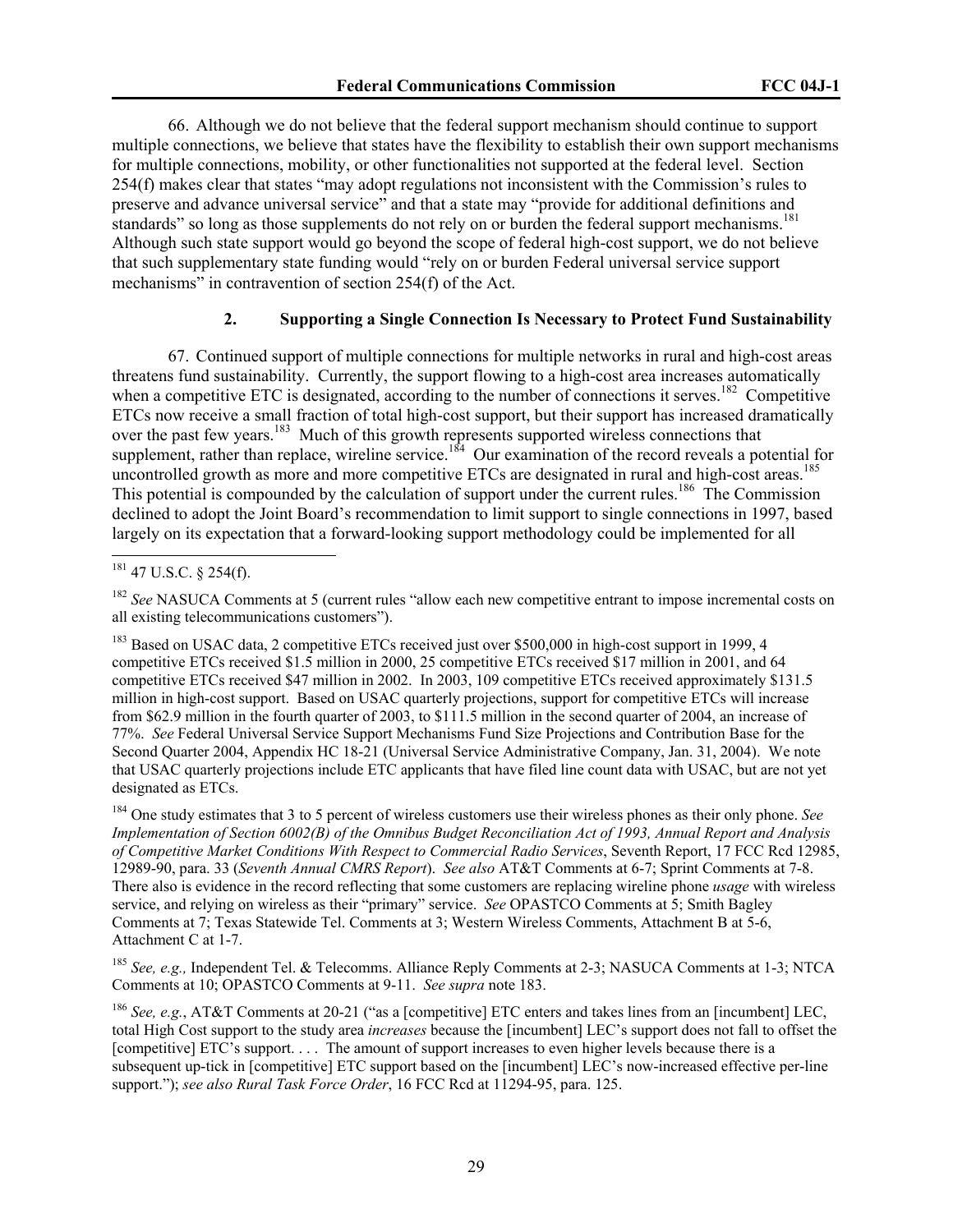incumbent LECs as early as January 1, 2001.<sup>187</sup> Support for rural carriers likely will continue to be based on embedded costs at least until mid-2006, however.<sup>188</sup> We believe that the Commission should no longer defer limiting the scope of high-cost support. By limiting fund growth due to competitive ETC entry in rural and high-cost areas, our recommended approach would protect fund sustainability. Highcost support would increase with primary connection growth, rather than with growth in the total number of connections provided by both incumbent and competitive ETCs.

68. We reject arguments that supporting a single connection is not an effective means to slow fund growth because competitive ETCs receive a small percentage of total high-cost support and most fund growth over the past few years is attributable to support increases received by incumbent LECs.<sup>189</sup> The total amount of support received by competitive ETCs, for what appear to be supplemental connections for many subscribers, has increased substantially over the past few years. We believe that further growth due to supporting multiple connections presents a significant threat to fund sustainability. Our recommended approach addresses this concern directly in a manner that is consistent with statutory goals. To the extent that increases in high-cost funding for incumbent LECs present additional fund sustainability concerns, we expect to address those concerns in conjunction with our reexamination of the basis of support for all  $ETCs$ <sup>190</sup>

# **3. Supporting a Single Connection Would Send More Appropriate Entry Signals and Would Be Competitively Neutral**

69. Supporting a single point of access would send more appropriate entry signals in rural and high-cost areas. Some commenters argue that carriers increasingly are seeking ETC designation based on perverse incentives created by the current rules.<sup>191</sup> Our recommended approach would not artificially encourage entry by competitive ETCs in areas where a rational business case cannot be made absent assumptions of support for *all* connections. Competitive ETCs instead would have incentives to enter rural and high-cost areas only where doing so makes rational business sense under a model assuming incremental support only for subscribers captured from, or unserved by, the incumbent LEC. Furthermore, by preventing automatic support of multiple connections, supporting a single point of access would address alleged incentives under the current rules for states to designate additional ETCs to attract more universal service funding.<sup>192</sup>

70. Supporting a single connection also would be competitively neutral.<sup>193</sup> Support would be

<sup>189</sup> *See, e.g.*, Centennial Reply Comments at 2-3; CTIA Reply Comments at 2-4; Nextel Comments at 2, 6-8.

<sup>187</sup> *First Universal Service Report and Order*, 12 FCC Rcd at 8829-30, paras. 95-96. *See also supra* paras. 59-60.

<sup>188</sup> *See Rural Task Force Order*, 16 FCC Rcd at 11246, 11248-49, paras. 1, 8-11.

<sup>190</sup> *See infra* paras. 94-97.

<sup>191</sup> *See, e.g.,* ACS-F Comments at 7, 12-13; AT&T Comments at 22; GCI Comments at 41-43; OPASTCO Comments at 9-11.

<sup>192</sup> *See, e.g.,* NASUCA Comments at 8-9 ("Under current rules, states have something of a conflict of interest. That is, here may be a bias toward granting of ETC status because, when new ETCs are created, more federal dollars flow into the state. Conversely, there is a disincentive for states to ensure that the public interest is fulfilled on a national basis because the benefit of additional federal funds may outweigh state regulators' concerns about the sustainability of the federal program.").

<sup>193</sup> *See First Universal Service Report and Order*, 12 FCC Rcd at 8801-02, paras. 46-48 (pursuant to section 254(b)(7), adopting the principle that federal support mechanisms should be competitively neutral, neither unfairly advantaging nor disadvantaging particular service providers or technologies).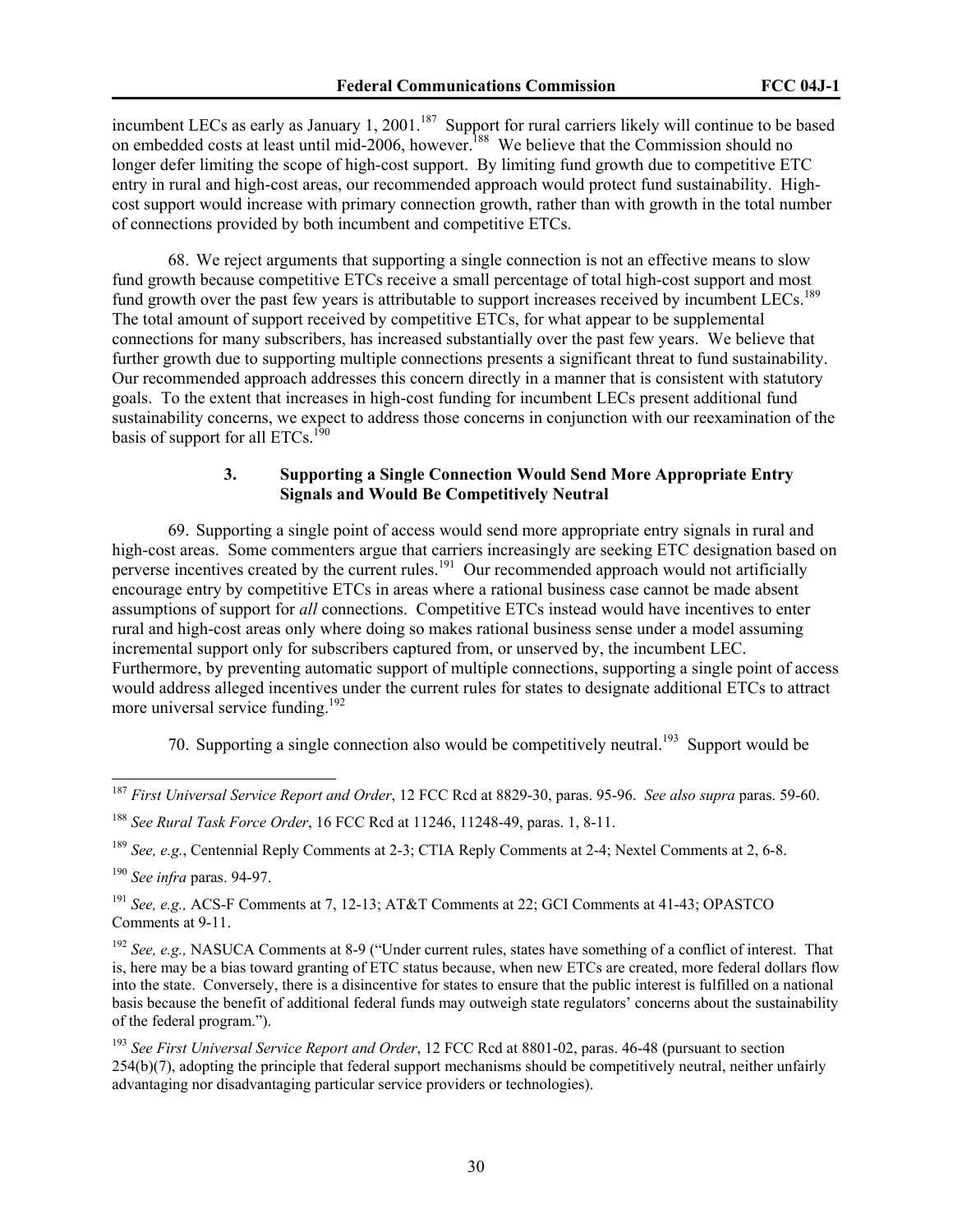available to all ETCs for providing primary connections. To the extent that a competitive ETC replaced an incumbent ETC as the primary connection provider, the competitive ETC would receive support for providing the connection.<sup>194</sup> In addition, rural carriers would no longer be insulated from the effects of universal service competition, because they would lose per-line support to the extent that they lose primary connections.<sup>195</sup> Our recommended approach also would prevent upward spirals in per-line support amounts as a result of loss of lines by incumbent carriers, an unfortunate effect of the current rules that commenters argue creates potential windfalls for competitive  $ETCs$ .<sup>196</sup>

71. We disagree with commenters who argue that limiting support to a single connection would unfairly advantage imcumbent LECs because they preceded competitive ETCs in rural and high-cost areas.<sup>197</sup> Under our recommended approach, consumers would be free to designate any ETC as "primary" based on the service attributes that it offers.<sup>198</sup> We also reject an alternative proposal from Western Wireless to cap total high-cost support in an area upon competitive ETC entry and allocate the support among ETCs based on market share, in lieu of limiting support to a single connection.<sup>199</sup> Western Wireless contends that its alternative proposal would contain fund growth due to competitive ETC entry, but would be more competitively neutral and less administratively burdensome than a primary-connection limitation.<sup>200</sup> In our view, however, this measure would continue support of multiple connections for multiple networks, contrary to the provisions of the Act discussed above. It also could lead to sudden, major shifts in support in areas where a new competitive ETC already serves a significant number of connections.

# **4. Maintaining Sufficient Support for Rural Areas**

72. We recommend that the Commission take steps to avoid or mitigate reductions in the amount of high-cost support flowing to rural areas as a result of implementing a primary-line restriction.

 $\overline{a}$ 

<sup>197</sup> See generally Western Wireless Reply Comments, Attachment B (arguing that any distinction based on which connection is the "first line" would operate to benefit incumbent LECs and would not be competitively neutral because being "first" should not provide a carrier with "regulatorily conferred advantages.").

<sup>194</sup> *See* AT&T Comments at 15-16; NASUCA Comments at 6.

<sup>195</sup> *See* GCI Comments at 38 ("In an unsubsidized market, an [incumbent] LEC loses all of the revenue associated with service to a customer when it loses that customer to a competitor. By contrast, in an area receiving high cost support, although the [incumbent] LEC loses the end user revenue associated with that customer, it *retains* the high cost support associated with the facilities that were formerly used to serve that customer, because its high cost support does not decline when it loses the line."); *see also* AT&T Comments at 15-16. We note, however, that if the Commission adopts the "hold-harmless" approach discussed below, incumbent carriers would not lose high-cost support upon capture of primary lines by a competitive ETC. *See infra* para. 75.

<sup>196</sup> *See Rural Task Force Order*, 16 FCC Rcd at 11294-95, para. 125; AT&T Comments at 22 ("Over the long term, these revenue guarantees give [competitive] ETCs a windfall by increasing the amount of [competitive] ETC support per line as ILEC per-line support increases. This allows [competitive] ETCs to enjoy increased revenue per connection, without any work or ingenuity on their part."); *see also* OPASTCO Comments at 13-14 (arguing that competitive ETCs receive a windfall under the current rules).

<sup>&</sup>lt;sup>198</sup> In this regard, we note that Western Wireless cites studies indicating that "more and more consumers view their wireless phones as their 'primary' voice services" because of the service attributes offered by wireless carriers. Western Wireless Comments, Attachment J at 4; *see id.* at Attachment B at 4-6 (providing data to support contention that subscribers are "substituting wireless for traditional wireline service").

<sup>199</sup> *See* Western Wireless Comments at 18.

<sup>200</sup> *See* Western Wireless Comments, Attachment J at 7-8.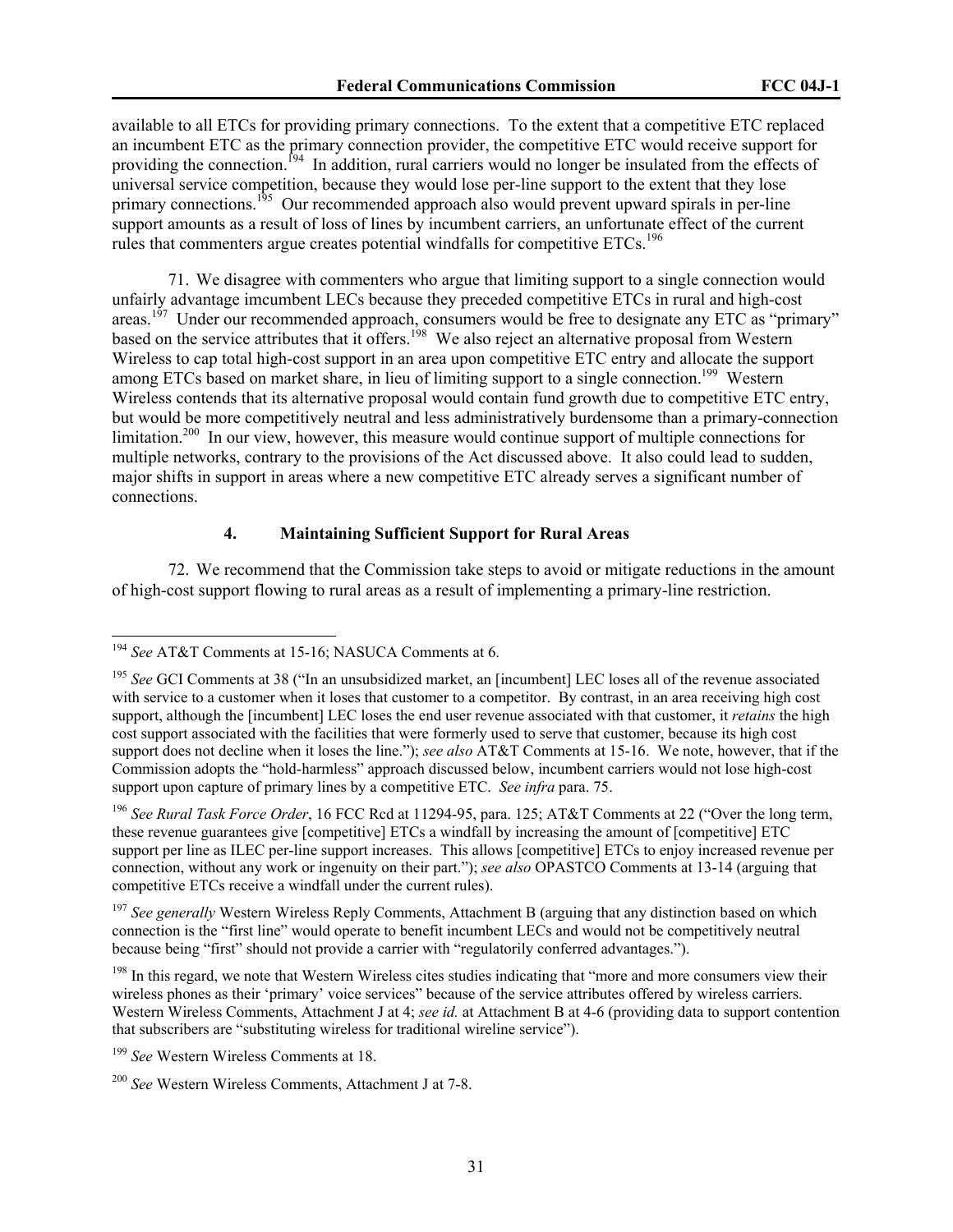#### **a. Restatement Proposal**

73. One way the Commission might accomplish this end would be to restate total current support paid to a rural carrier in terms of first lines. Rural carriers are eligible for high-cost support based on total embedded costs averaged on a study-area level.<sup>201</sup> The total amount of high-cost support flowing to an area served by a rural carrier could be restated in terms of support *per first line*, rather than support *per line*, without any effect on the amount of support received by the rural carrier at the time support is restated.<sup>202</sup> Restating support is a method of limiting the scope of support in areas served by rural carriers without modifying the basis of support (that is, the methodology used to calculate support).<sup>203</sup>

#### **b. Lump Sum Payment Proposal**

74. Alternatively, rather than increase the amount of per-line support available in areas served by rural carriers by restating support in terms of first lines, the Commission could provide supplemental lump sum payments to avoid any immediate effects on rural carriers as a result of limiting the scope of support. Under this approach, a rural carrier would receive the same amount of high-cost support on a per-line basis as it did previously, but would receive such support only for primary lines. The rural carrier also would receive a lump sum payment to compensate for the loss of support associated with existing second lines. Thus, this interim lump sum proposal, like the restatement proposal described in the previous paragraph, would prevent support reductions in rural areas based on the termination of support for second lines; high-cost support would be reduced only with the future loss of primary lines *to competitors*. But unlike the restatement proposal, the lump sum payment alternative would not increase the amount of per-line support for incumbent carriers, and thus would not encourage competitive carriers to seek ETC status merely for arbitrage purposes.<sup>204</sup> On the other hand, we recognize that making lumpsum payments available to incumbents, but not to competitive ETCs, could be inconsistent with the principle of competitive neutrality.<sup>205</sup>

<sup>202</sup> *See* AT&T Comments at 13.

<sup>201</sup> *See* 47 C.F.R §§ 36.601, *et seq.* (high-cost loop support), 54.301 (local switching support), 54.303 (long term support), 54.901, *et seq.* (interstate common line support). Interstate access support also is available to rural carriers subject to price cap regulation of their interstate access rates. *See* 47 C.F.R. § 54.801, *et seq.* The Joint Board does not recommend limiting the scope of interstate access support at this time, because the interstate access support methodology prevents support increases due to competitive ETC entry. *See* AT&T Comments at 13 ("Because [interstate access support] is subject to a hard cap, it cannot be the source of uncontrolled High Cost Support growth.").

<sup>&</sup>lt;sup>203</sup> As discussed below, we recommend that the Joint Board and the Commission consider possible modifications to the basis of support for all ETCs when they undertake the "comprehensive review of the high cost support mechanisms for rural and non-rural carriers as a whole to ensure that both mechanisms function efficiently and in a coordinated fashion" in the Rural/Non-Rural Review proceeding. Our recommendations do not impact or prejudge anything that the Joint Board and Commission may do in the future in examining the basis of support for all ETCs in all areas.

<sup>&</sup>lt;sup>204</sup> Several commenters argue that providing support to competitive carriers based on the incumbent LEC's costs creates arbitrage opportunities, because competitive carriers generally have lower costs. *See e.g.*, Alaska Tel. Ass'n Reply Comments at 18-19; CenturyTel Comments at 32-39; South Dakota Telecomms. Ass'n Reply Comments 4-6. To the extent this problem exists in some areas, increasing the amount of per-line support available to competitive carriers would exacerbate it.

<sup>&</sup>lt;sup>205</sup> We recommend that the Commission seek comment on whether to phase out the lump sum available to incumbent carriers, and, if so, over what time period.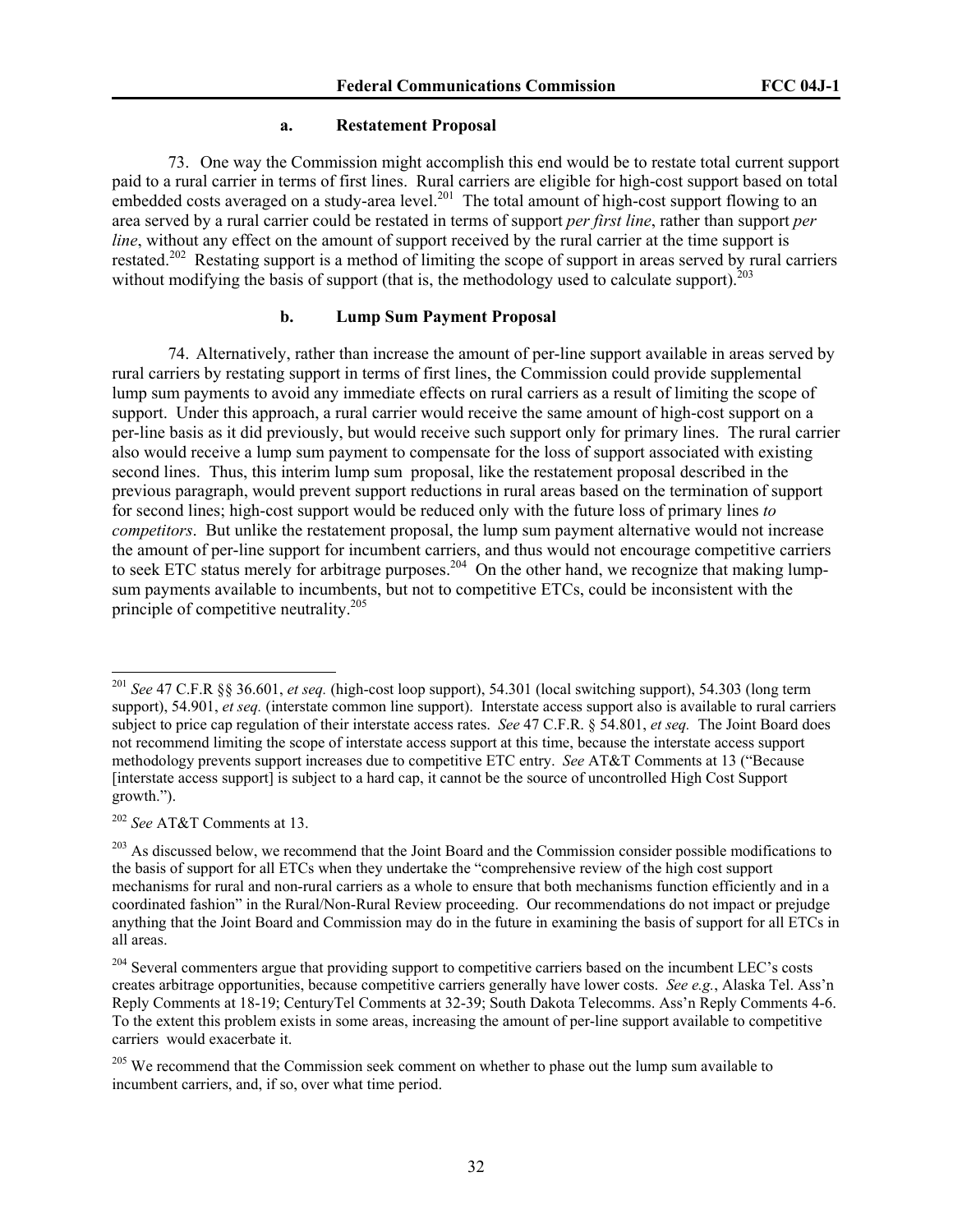#### **c. "Hold Harmless" Proposal**

75. We also seek comment on a different alternative designed to maintain support for rural areas that does not encourage competitive carriers to seek ETC status merely for arbitrage purposes. Under this proposal, per line support available to competitive ETCs would freeze upon competitive entry. Competitive ETCs would only be able to obtain USF support for customers who designated their service as the primary line. We recognize that many parties contend that a per-line approach would jeopardize the sufficiency of support distributed to incumbent carriers. Such parties note that incumbent LECs have made substantial investments in infrastructure in reliance on such support. This proposal would not cap per-line support for incumbent carriers and would thus "hold harmless" incumbent carriers from the loss of universal service support.

76. We recommend that the Commission seek comment on the relative pros and cons of the restatement, the lump sum and hold harmless proposals. Leaving aside the question of which of these approaches has the most merit, we believe that if the Commission implements a primary-line restriction, it must adopt some means of preventing or mitigating reductions in the support available to rural carriers. The Joint Board and the Commission consistently have recognized the importance of a cautious approach to universal service reform in areas served by rural carriers, in light of their size, diversity, and regulatory history.<sup>206</sup> Restating support or implementing the lump sum or hold harmless proposal would avoid any immediate effects on rural carriers as a result of limiting the scope of support, by placing them in the same total support position as they were in beforehand.<sup>207</sup> In other words, a rural carrier would not be required to forego any of the support that it received before implementation of the primary-line restriction. Its support would be reduced in the future only to the extent that a competitive ETC captures primary lines from the rural carrier (except under the hold harmless proposal). Rural carriers also would forego future support increases associated with new, non-primary lines.<sup>208</sup> Restating support, providing a lump sum payment, or adopting a hold-harmless proposal will ensure that the transition to supporting basic access is not unduly disruptive in areas served by rural carriers.<sup>209</sup> We also recommend that the Commission seek comment on whether to restate support, provide lump sum payments or hold-harmless

<sup>206</sup> *See, e.g., Multi-Association Group (MAG) Plan for Regulation of Interstate Services of Non-Price Cap Incumbent Local Exchange Carriers and Interexchange Carriers, Federal-State Joint Board on Universal Service, Access Charge Reform for Incumbent Local Exchange Carriers Subject to Rate-of-Return Regulation, Prescribing the Authorized Rate of Return From Interstate Services of Local Exchange Carriers*, Second Report and Order and Further Notice of Proposed Rulemaking in CC Docket No. 00-256, Fifteenth Report and Order in CC Docket No. 96-45, Report and Order in CC Docket No. 98-77, Report and Order in CC Docket 98-166, 16 FCC Rcd 19613, 19620, 19668-69, paras. 12, 130-31 (2001) (*MAG Order*), *recons. pending; Rural Task Force Order*, 16 FCC Rcd at 11247, paras. 4-5*.* 

 $207$  For example, if an incumbent rural ETC receives \$10,000 in high-cost support based on its embedded costs for that study area, and provides supported services to 9,000 first lines and 1,000 additional lines, it receives high-cost support that equates to \$1.00 per line under the current rules. Under our recommended approach, that incumbent rural ETC would continue to receive a total of \$10,000 in high-cost support based on its embedded costs, but restating its support in terms of first lines would translate into \$1.11 effective per-first line support.

<sup>&</sup>lt;sup>208</sup> We believe that such increases likely would be minimal due to trends such as the provision of voice and data services over a single digital subscriber line. *See* OPASTCO Comments at 6-7. Both rural carriers and competitive ETCs would be eligible for additional support for primary service to new customers previously unserved by any ETC. *See* NASUCA Comments at 6.

<sup>&</sup>lt;sup>209</sup> *See e.g.*, NASUCA Reply Comments at 25-26 (asserting that rebasing "will reduce the impact on the smaller rural incumbent LECs" of a single-line limitation).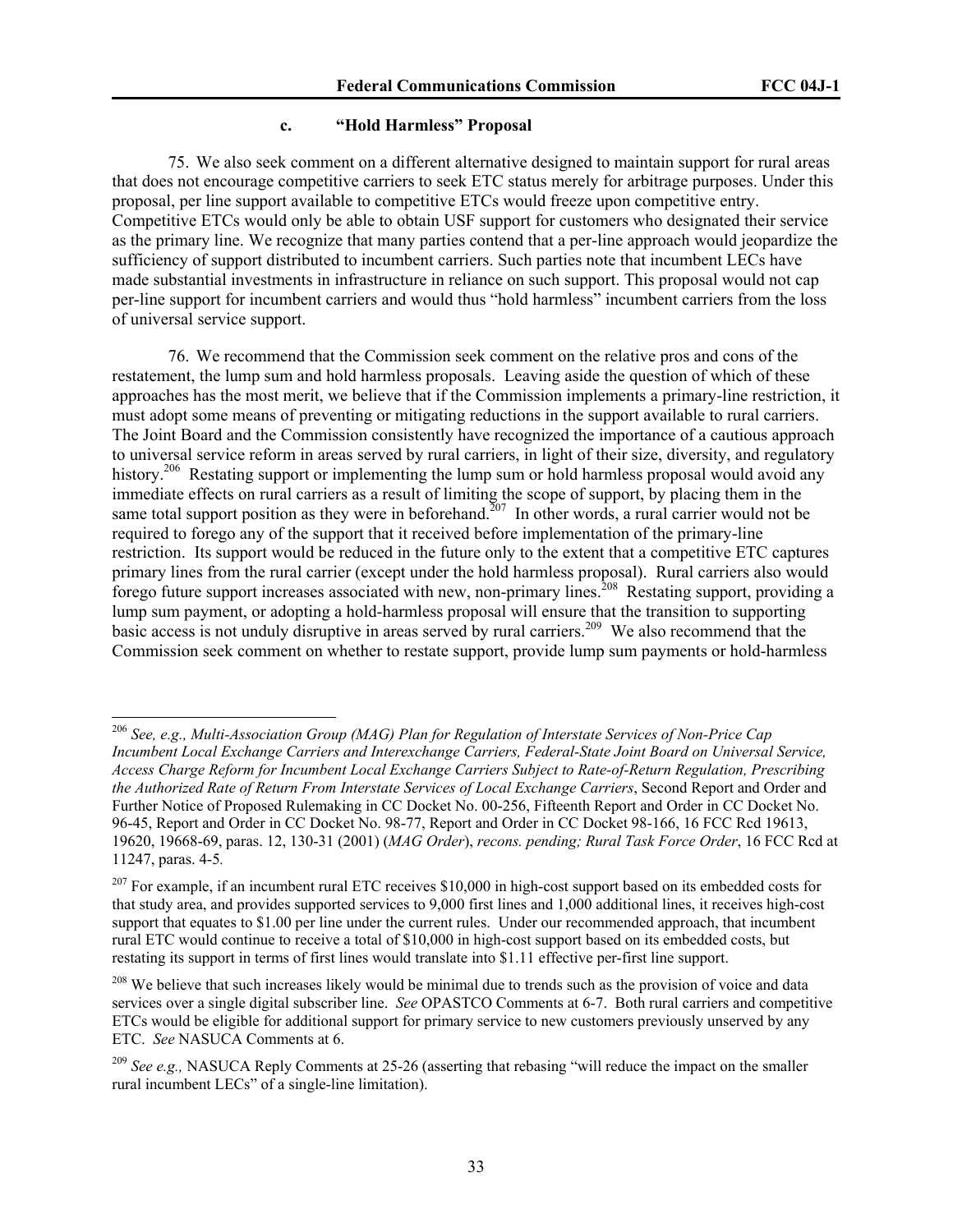support in areas served by non-rural carriers.<sup>210</sup>

# **5. Cap on Per-Line Support Upon Competitive Entry**

77. In conjunction with the measures discussed above, we recommend that high-cost support in areas served by rural carriers be capped on a per-primary line basis when a competitive ETC is present or when a competitive ETC enters the market and be adjusted annually by an index factor. This recommendation is a modified version of a Rural Task Force proposal.<sup>211</sup> Under our recommended approach, the total support flowing to a rural carrier (including high-cost loop support, local switching support, long term support, and interstate common line support<sup>212</sup>) would be capped on a per-primary line basis upon competitive entry. Thereafter, per-primary line support would be adjusted annually based on an index factor, rather than changes in the rural carrier's embedded costs. We also recommend that the Commission seek comment on the alternative approach of capping per-primary line support available to competitive ETCs upon competitive entry, consistent with the "hold-harmless" proposal discussed above. $213$ 

78. Capping per-primary line support in areas served by rural carriers is necessary to implement a primary-line limitation and to prevent an upward spiral in support due to capture of primary connections by competitive ETCs. As we have stated, the high-cost universal service mechanisms calculate support for rural carriers based on total embedded costs averaged on a study-area basis. Under these mechanisms, a rural carrier's per-primary line support automatically increases as its total embedded costs are spread over fewer lines.<sup>214</sup> This has several implications for purposes of a primary-connection limitation. First, absent a per-primary line cap, a rural carrier would continue to receive support for new lines served regardless of whether such lines provide primary connectivity—because any costs associated with the new connections would increase the rural carrier's total embedded costs and, therefore, the per-line support associated with the primary lines it serves. Likewise, a rural carrier would not lose support if it loses primary connections to a competitive ETC. Thus, the absence of a per-line cap would obviate the effect of a single-connection limitation. Moreover, fund size could grow significantly if rural carriers lose primary connections to competitive ETCs, because rural carriers would continue to receive the same total support, but the per-line support amounts available to both the incumbent LEC and competitive ETCs would increase as rural carriers' per-line costs were spread over fewer primary lines.<sup>215</sup>

79. We recognize that the Commission declined to cap per-line support in the *Rural Task Force Order*. 216 Nevertheless, we believe that the Commission should adopt a modified version of the Rural

<sup>213</sup> *See supra* para. 75.

<sup>&</sup>lt;sup>210</sup> We also recommend that the Commission seek comment on whether transitional measures should be adopted for support paid to competitive ETCs operating as of the release date of this Recommended Decision. *See infra* para. 87.

<sup>211</sup> *See Rural Task Force Order*, 16 FCC Rcd at 11293, para. 120; *see also supra* para. 61.

<sup>212</sup> *See supra*, para. 61, n.158. We, however, recommend a broader cap on per-line support. *See* AT&T Comments at 23 (advocating a cap on high-cost loop support (HCLS), local switching support (LSS), long-term support (LTS), and interstate common line support (ICLS)).

<sup>214</sup> *See Rural Task Force Orde*r, 16 FCC Rcd at 11294-95, para. 125; *see also* AT&T Comments at 17-18 ("an [incumbent] LEC will only lose support under HCLS, LSS and ICLS to the extent that its study areas costs decline, irrespective of the number of lines served.").

<sup>215</sup> *See Rural Task Force Order*, 16 FCC Rcd at 11294-95, para. 125; AT&T Reply Comments at 17-18; GCI Comments at 36-38.

<sup>216</sup> *See Rural Task Force Order*, 16 FCC Rcd at 11294-97, paras. 123-130; *see also supra,* para. 61.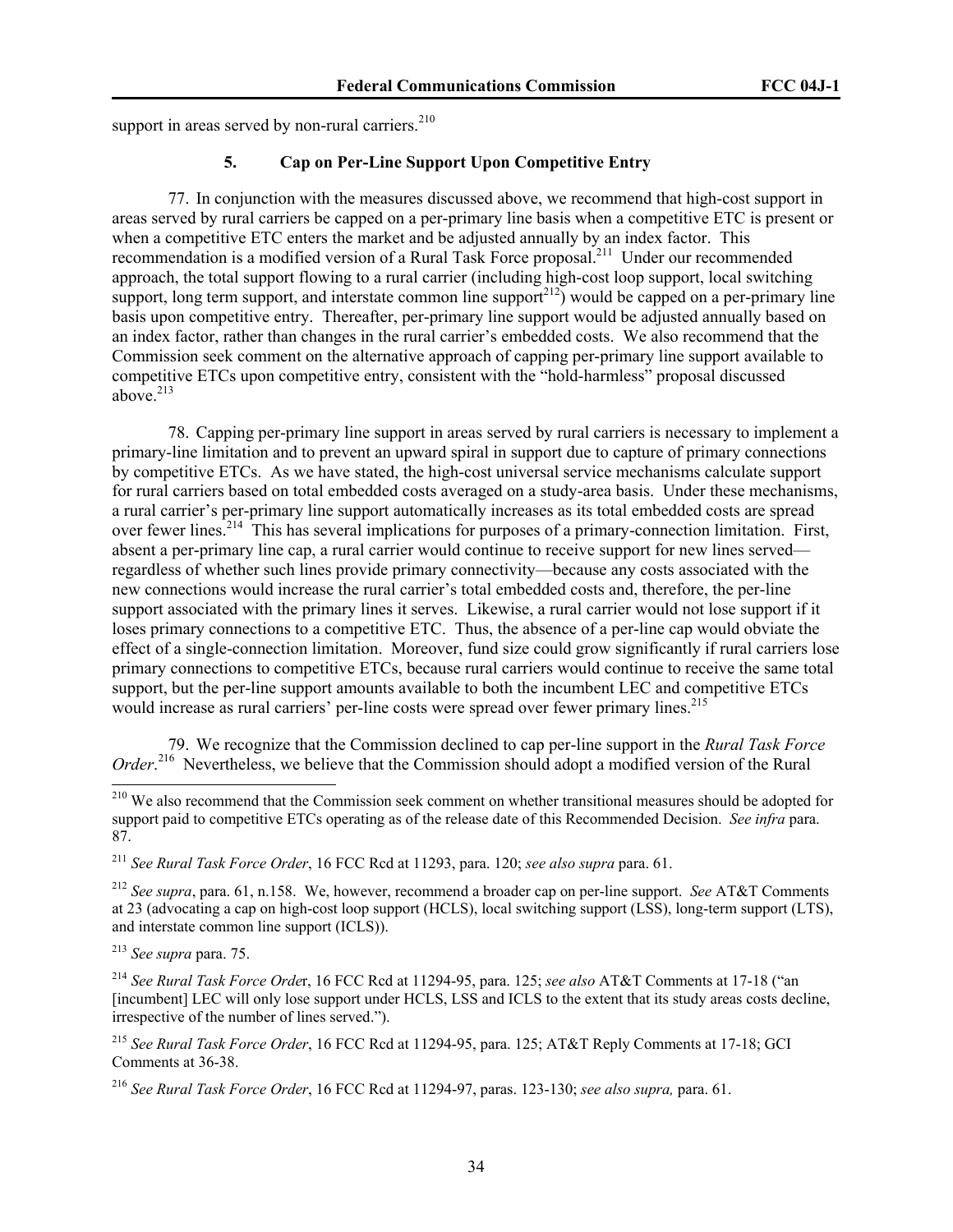Task Force's proposal at this time. As discussed above, support for competitive ETCs has increased dramatically since 2001, and the danger of excessive fund growth that the Commission recognized at the time of the *Rural Task Force Order* is now clear and present.<sup>217</sup> In addition, the Commission viewed the Rural Task Force proposal as having a relatively narrow purpose—to limit fund growth due to capture of connections by competitive  $ETCs^{218}$ —whereas our recommendations have the broad purpose of limiting the scope of high-cost support to primary connections. Furthermore, the danger of an upward spiral in support would be exacerbated because, to the extent that a competitive ETC captures primary connections, there would be fewer supported lines over which to spread a rural carriers' increased per-line costs.

80. We recommend that the Commission further develop the record on what index factor should be used to adjust capped per-line support each year. The Rural Task Force originally recommended the rural growth factor, which is equal to the sum of annual changes in the total number of lines served by rural carriers and the Gross Domestic Product-Chained Price Index (GDP-CPI), an inflation measure.<sup>219</sup> Alternatively, a modified rural growth factor that reflects annual changes in the total number of *primary* lines served by rural carriers might be appropriate. The Commission also should consider using the GDP-CPI alone. In this regard, the Commission noted in the *Rural Task Force Order* that because the rural growth factor includes annual rural line growth, "its application to individual lines receiving frozen support would result in double counting of line growth. $\frac{1}{2220}$  Some commenters express similar concerns.221

# **6. Administrative Issues**

81. We recommend that the Commission seek comment on how best to implement our recommended approach for supporting primary connections. Opponents raise various administrative concerns regarding a primary-connection limitation.<sup>222</sup> On the other hand, proponents argue that limiting the scope of high-cost support is administratively feasible, and that the burdens would be small compared to the potential benefits.<sup>223</sup> We reject arguments that a primary-connection limitation is inherently unworkable. As NASUCA points out, rules distinguishing between primary and other connections are not unprecedented, and the Commission has successfully implemented regulatory initiatives involving

<sup>220</sup> *Id*. at 11295, para. 126.

<sup>217</sup> *See supra* para. 67; *Rural Task Force Order*, 16 FCC Rcd at 11326, para. 209.

<sup>218</sup> *See Rural Task Force Order*, 16 FCC Rcd at 11294, para. 123 ("the purpose of this proposal is to prevent excessive fund growth in the universal service fund as a result of an incumbent carrier's loss of lines to a competitive [ETC]."). The Commission concluded that the likelihood of such growth occurring in the near future was speculative because, among other things, it would occur "only if a competitive [ETC] captures subscriber lines from an incumbent, not if it adds new lines." *Id.* at 11295-96, para. 126.

<sup>219</sup> *See Rural Task Force Order*, 16 FCC Rcd at 11266, para. 48.

<sup>221</sup> *See* AT&T Comments at 23 n.57.

<sup>&</sup>lt;sup>222</sup> Opponents argue, among other things, that limiting the scope of high-cost support would require complex new rules to define "primary" lines, require costly tracking of primary lines, give rise to consumer gaming and a new type of carrier "slamming," and intrude on consumer privacy. *See, e.g.,* Alabama Rural LECs Reply Comments at 9; Centennial Reply Comments at 12; Fred Williamson and Assocs. Comments at 26-27.

<sup>223</sup> *See, e.g.,* AT&T Reply Comments at 12-13; GCI Comments at 69; NASUCA Comments at 6-7; *see also*  NASUCA Reply Comments at 13 ("None of the commenters' concerns appear to be without a readily available remedy.").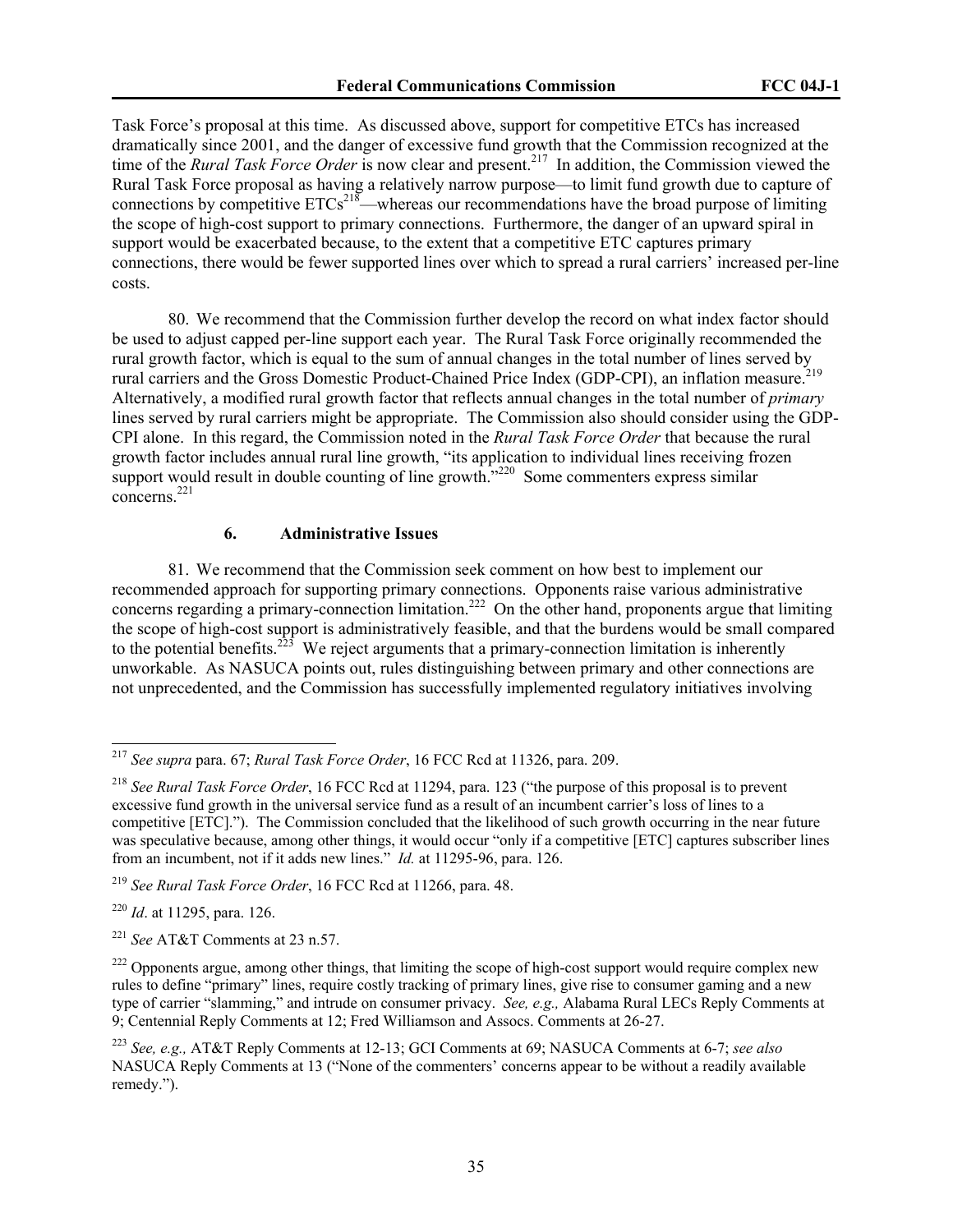consumer choice.<sup>224</sup> Nevertheless, we recognize that limiting the scope of high-cost support presents administrative challenges. The present record does not allow us to resolve these issues. We recommend, therefore, that the Commission further develop the record on how to implement support for primary connections. Our recommendations are conditioned on the Commission's ability to develop competitively neutral rules and procedures that do not create undue administrative burdens.

82. In particular, we recommend that the Commission further develop the record on proposals to allow consumers with more than one connection to designate an ETC's service as "primary."<sup>225</sup> We believe that this is a promising approach because it would allow consumers—the intended beneficiaries of universal service<sup>226</sup>—to decide whether an ETC's service is "truly a substitute for basic universal service."<sup>227</sup> Such proposals also have the merit of competitive neutrality, as consumers would be free to designate a primary ETC based on the service attributes that the ETC offers. In addition, they may avoid the need for complex and possibly artificial distinctions between primary and other connections by placing choice in the hands of consumers. We are not persuaded by arguments that competition for primary designations would disserve the public interest by diverting ETCs' resources from infrastructure investment to marketing and promotion.<sup>228</sup> Where a state makes the threshold determination under the Act that universal service competition in a rural area would serve the public interest, $229$  we expect that increased competition and choice will encourage investment and benefit consumers.

83. We also recommend that the Commission further develop the record on rate issues associated with supporting primary connections. Some commenters argue that limiting the scope of high-cost support would require local rate increases or pricing flexibility for second connections, and create ratemaking complexities for states.<sup>230</sup> Others argue that supporting a single point of access need not

<sup>226</sup> *Alenco v. FCC*, 201 F.3d at 621 ("The purpose of universal service is to benefit the customer, not the carrier.").

<sup>227</sup> NASUCA Comments at 6.

 $\overline{a}$ 

<sup>229</sup> *See* 47 U.S.C. § 214(e)(2).

 $224$  NASUCA Comments at 7 (asserting that LECs are currently required to distinguish between primary and other lines for assessing subscriber line charges (SLCs) and allowing Lifeline support, and noting that "[w]hen equal access and intraLATA presubscription began, every customer had to make new choices that were more complicated than a selection of what firm provides the primary line."). Opponents argue that difficulties in administering a primary/non-primary line distinction for price cap carriers' SLC rates would be exacerbated for small rural carriers in a multi-carrier environment. *See e.g.,* OPASTCO Comments at 35-37.

<sup>&</sup>lt;sup>225</sup> See NASUCA Comments at 6 ("The primary line should be designated by each customer with more than one line, and carriers should be free to compete for the designation as 'primary.' The Commission should allow a reasonable transition period within which consumers could exercise their choice if they have more than one line or if they are served by more than one ETC. However, the Commission will have to devise a system to deal with customers who fail to indicate a choice by the end of the transition period. One way to determine the primary line would be to designate the initial [incumbent] LEC line as the default primary connection. Another alternative is to require a ballot to be submitted by every customer with multiple connections, which entails more administrative burden. While the default assumption would be that a single address represents a single household, there should be flexibility to allow a customer to rebut that presumption by submitting contrary information to the carrier."); *see also* Western Wireless Comments, Attachment J at 6-7 (advocating use of vouchers or "phone stamps" as a means of implementing a primary connection restriction with consumer choice)..

<sup>228</sup> *See, e.g.,* Rural Cellular Ass'n/Alliance of Rural CMRS Carriers Comments, Exhibit 1 at 20; Letter from Karen Brinkman, Counsel for CenturyTel Inc., to Marlene Dortch, FCC, dated Dec. 18, 2003 (CenturyTel Dec. 18 *ex parte*)

<sup>230</sup> *See, e.g.,* OPASTCO Comments at 38-39; MUST Comments at 36; Townes et al. Comments at 8-9; *see also*  AT&T Comments at 24-27; SBC Comments at 16-17.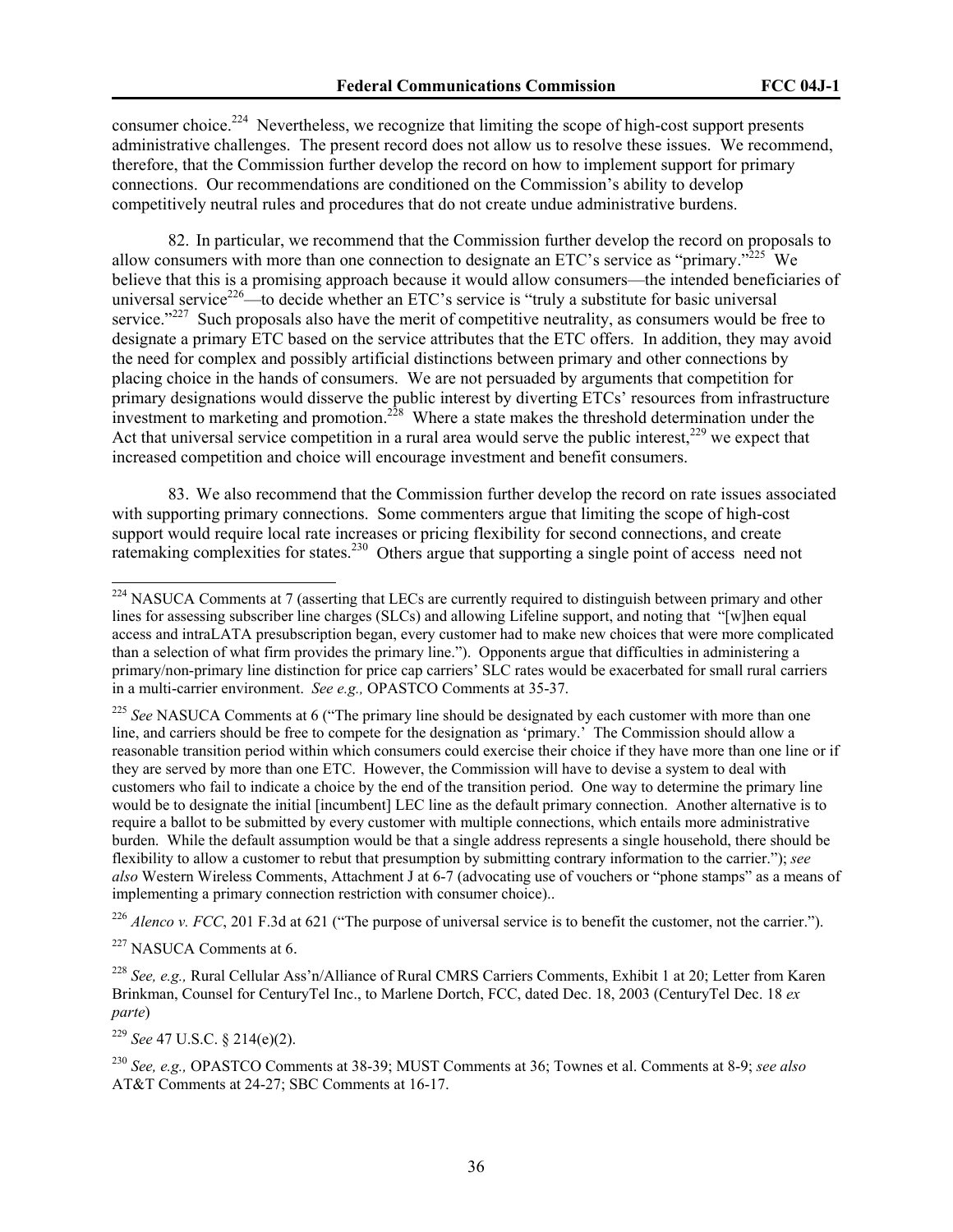mean different end-user rates for primary and other connections.<sup>231</sup> AT&T argues that rate-of-return carriers should be permitted to increase federal subscriber line charges on non-supported lines to recover any lost interstate common line revenues, although it maintains that such increases are unlikely.<sup>232</sup> States will determine local rate issues in the intrastate ratemaking process, but further development of the record may assist states in addressing these issues.

# **7. Other Issues**

84. We also recommend that the Commission further develop the record on the appropriate treatment of businesses with multiple connections, particularly small businesses, under our recommended approach.233 Historically, the Joint Board and Commission have concluded that universal service concerns are not as great for multi-line business customers.<sup>234</sup> Some commenters, however, have raised concerns that limiting support to a single point of access provided for residential and business customers may discourage operation of businesses, particularly small businesses, in rural areas.<sup>235</sup> Commenters have noted that rural economies are highly dependent on the presence of businesses to provide jobs and services.<sup>236</sup> Restating support should address these concerns to a large extent by avoiding upward pressure on rates for all customers in rural areas.<sup>237</sup> Nevertheless, we believe that these concerns warrant careful consideration. One possible means to address such concerns with regard to small businesses is to allow high-cost support for some designated number of multiple connections for businesses, rather than restricting support to a single business connection.<sup>238</sup>

85. As the Commission develops the record in this proceeding, it also should consider the treatment of lines provided by unbundled network element (UNE)-based competitive ETCs under our recommended approach. Unlike loss of a customer to a facilities-based carrier, loss of a customer to a UNE-based provider does not eliminate the need to continue operating the incumbent's network for the benefit of that customer.<sup>239</sup> UNE rates compensate incumbent LECs for the forward-looking economic

<sup>&</sup>lt;sup>231</sup> See NASUCA Reply Comments at 10-11. NASUCA argues that carriers can charge averaged rates, and that states can provide support for secondary connections if they so choose. *See id.* at 13-14, 22-23.

<sup>232</sup> *See* AT&T Comments at 24-27.

<sup>&</sup>lt;sup>233</sup> Under the Regulatory Flexibility Act, the term "small business" has the same meaning as the term "small" business concern" under the Small Business Act. *See* 5 U.S.C. § 601(3) (incorporating by reference the definition of "small business concern" in the Small Business Act, 15 U.S.C. § 632). A "small business concern" is one which: (1) is independently owned and operated; (2) is not dominant in its field of operation; and (3) satisfies any additional criteria established by the Small Business Administration. 15 U.S.C. § 632.

<sup>234</sup> *See, e.g., Access Charge Reform, Price Cap Performance Review for Local Exchange Carriers, Transport Rate Structure and Pricing, End User Common Line Charges*, First Report and Order, CC Docket Nos. 96-262, 91-213, 95-72, 12 FCC Rcd 15982, 16005, paras. 58-60 (1997) (*Access Charge Reform Order*) (subsequent history omitted) (concluding that higher SLC caps were warranted for such users).

<sup>235</sup> *See e.g.,* Idaho Tel. Ass'n Comments at 9; OPASTCO Comments at 37-38; USTA Comments at 6; Washington Commission Comments at 15.

<sup>236</sup> Washington Commission Comments at 15-16. *See also* OPASTCO Comments at 37.

<sup>237</sup> *See supra* para. 76. *See also* AT&T Comments at 12-16.

<sup>&</sup>lt;sup>238</sup> In Texas, for example, lines eligible for intrastate support are currently limited to all flat rate residential lines and the first five flat rate single-line business lines at the business customer's location within the state of Texas. *See*  Texas Commission Comments at 10.

<sup>239</sup> *See e.g.,* ACS-F Reply Comments 9-12.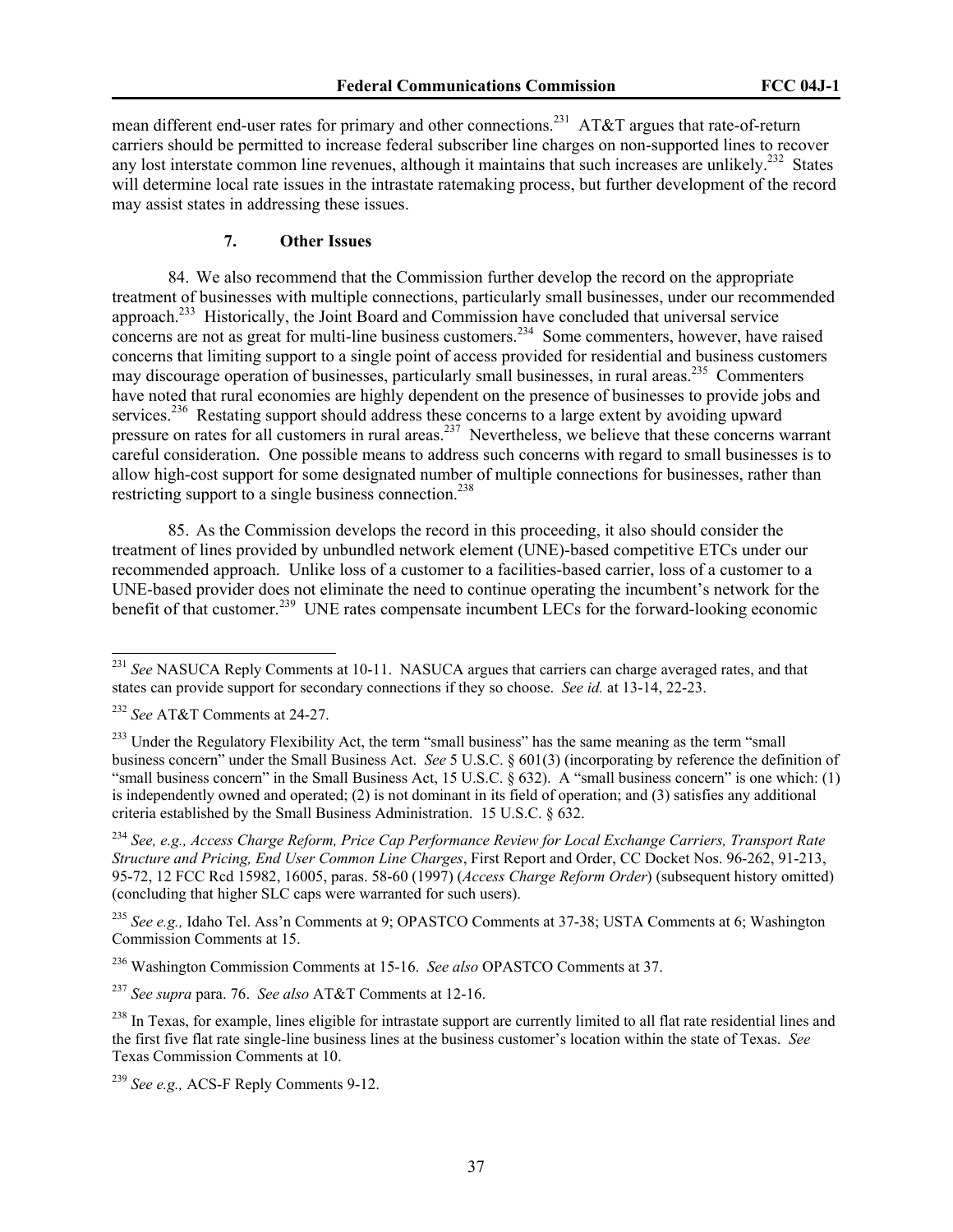costs of providing UNEs under the current rules.<sup>240</sup> Some commenters, however, argue that UNE rates do not compensate incumbents for their embedded costs of providing UNEs and that this disparity creates arbitrage opportunities.<sup>241</sup> Under the current universal service rules, incumbent LECs do not normally receive high-cost support when they lose lines to UNE-based competitive ETCs unless the support exceeds the UNE price.<sup>242</sup> We believe that these matters warrant consideration by the Commission.

86. More generally, we encourage the Commission to seek comment on the impact of our primary connection proposal on investment in rural areas. Opponents of this proposal contend that it would undermine investment by incumbent LECs and competitors.<sup>243</sup> We do not expect such an outcome, but we urge the Commission to give this issue careful consideration.

87. Finally, we encourage the Commission to consider whether it should adopt transitional measures for support in areas where competitive ETCs are operating as of the release date of this Recommended Decision. We recognize that business plans may be contingent on support received under the current rules. Like restating per-line support for rural carriers, transitional measures for support received by competitive ETCs may be appropriate. Transitional measures also may be appropriate to avoid rapid shifts in support and provide all ETCs with time needed to adjust their business plans. One possible approach would be to establish a transitional period during which support for non-primary connections is phased down annually.<sup>244</sup> In addition, any shifts in support due to customer choice of a primary connection provider could be limited to a given percentage for all ETCs during the transition period.<sup>245</sup>

#### **IV. BASIS OF SUPPORT**

88. We decline to recommend that the Commission modify the basis of support in areas with multiple ETCs at this time, but we will continue to consider possible modifications to the basis of support in this proceeding. We recommend that the Joint Board and the Commission continue to consider possible modifications to the basis of support in a broader context. Specifically, we recommend that the Joint Board and the Commission consider possible modifications to the basis of support for all ETCs when they undertake the "comprehensive review of the high-cost support mechanisms for rural and nonrural carriers as a whole to ensure that both mechanisms function efficiently and in a coordinated fashion" in the Rural/Non-Rural Review proceeding.<sup>246</sup> Examining the basis of support in areas with multiple ETCs in conjunction with review of the rural and non-rural mechanisms would allow the Joint Board and the Commission to craft a more comprehensive approach and avoid the perils of piecemeal decision-

 $\overline{a}$ 

<sup>245</sup> *See* NASUCA Reply Comments at 21-33; SBC Comments at 14-16.

<sup>240 47</sup> C.F.R. § 54.307(a)(2). *See also* GCI Comments at 58-61 (noting that "the Commission rejected embedded costs as a measure of the [incumbent] LEC's true economic costs for the purposes of setting UNE prices based on costs").

<sup>241</sup> *See* ACS-F Comments at 13-17; NTCA Comments at 13; OPASTCO Comments at 18-22.

<sup>242</sup> *See* 47 C.F.R. § 54.307(a)(2).

<sup>243</sup> *See, e.g.,* Idaho Tel. Ass'n Comments at 9; OPASTCO Comments at 31-33; Texas Statewide Tel. Coop. Comments at 11.

<sup>244</sup> *See e.g.*, *Federal-State Joint Board on Universal Service*, Thirteenth Report and Order and Further Notice of Proposed Rulemaking, CC Docket No. 96-45, 15 FCC Rcd 24422 (2000) (*Thirteenth Report and Order*) (phasing down interim hold-harmless support for non-rural carriers).

<sup>246</sup> *Rural Task Force Order*, 16 FCC Rcd at 11310, para. 169; *see also Tenth Circuit Remand Order*, FCC 03-249 at para. 25.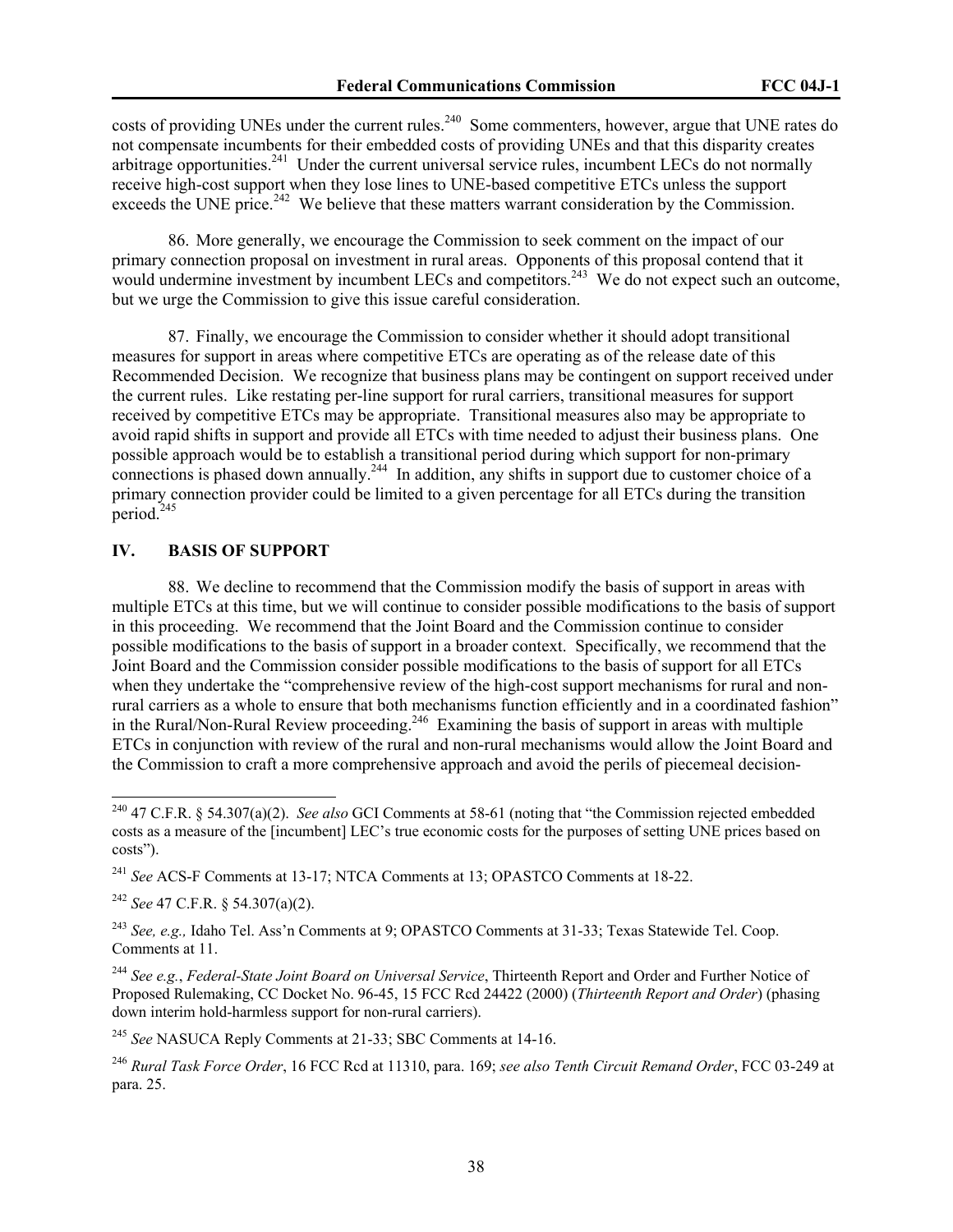making. For the present, the Joint Board will continue its review of the methodology for calculating support for ETCs in areas with multiple ETCs.

### **A. Background**

89. In the *First Universal Service Report and Order*, the Commission determined that federal high-cost support for all eligible carriers eventually should be based on the forward-looking economic cost of constructing and operating the network facilities and functions used to provide the supported services.<sup>247</sup> The Commission agreed with the Joint Board that, "in the long run, forward-looking economic cost best approximates the costs that would be incurred by an efficient carrier in the market,"<sup>248</sup> and, therefore, the use of forward-looking economic cost as the basis for determining support will send the correct signals for entry, investment, and innovation.<sup>249</sup> The Commission concluded that "the 1996" Act's mandate to foster competition in the provision of telecommunications services in all areas of the country and the principle of competitive neutrality compel [the Commission] to implement support mechanisms that will send accurate market signals to competitors."250

90. Although the Commission generally concluded that federal high-cost support should be based on forward-looking economic costs rather than embedded costs, it agreed with the Joint Board that rural carriers should transition to support based on forward-looking costs at a later date than non-rural carriers.<sup>251</sup> The Commission wanted to allow ample time for rural carries to adjust to any changes in support calculations. In the meantime, rural carriers would receive support based on the existing embedded cost mechanisms, as modified in the *First Universal Service Report and Order*. 252

91. In order not to discourage competition in high-cost areas, the Commission determined that an incumbent's high-cost support should be portable to other eligible carriers prior to the transition to forward-looking economic cost mechanisms.<sup>253</sup> The Commission found that the least burdensome way to administer the support mechanisms would be to calculate an incumbent LEC's per-line support amount based on its embedded costs and provide this per-line amount to all ETCs serving customers within the service territory.<sup>254</sup> The Commission recognized that a competitive ETC may have different costs than the incumbent LEC, but explained that competitive ETCs must comply with section 254(e) of the Act, and that section 214(e) requirements would prevent competitive ETCs from profiting by limiting service to low cost areas.<sup>255</sup> In addition, the Commission determined that the alternative, requiring competitive ETCs to submit forward-looking cost studies without requiring the incumbent LEC's support to be calculated in the same manner, could place either the incumbent LEC or the competitive ETC at a

<sup>247</sup> *See First Universal Service Report and Order*, 12 FCC Rcd at 8899, para. 224; *see also First Recommended Decision*, 12 FCC Rcd at 230-32.

<sup>248</sup> *First Universal Service Report and Order*, 12 FCC Rcd at 8899, para. 224; *see also First Recommended Decision*, 12 FCC Rcd at 230, para. 270.

<sup>249</sup> *See First Universal Service Report and Order*, 12 FCC Rcd at 8899, para. 224

<sup>250</sup> *First Universal Service Report and Order*, 12 FCC Rcd at 8935, para. 292.

<sup>251</sup> *Id.* at 8934-37, paras. 291-95.

<sup>&</sup>lt;sup>252</sup> *Id.* at 8937-45, paras. 297-313.

<sup>253</sup> *Id*. at 8934, 8944, paras. 291, 311.

<sup>254</sup> *Id*. at 8933, 8945, paras. 288, 313.

<sup>255</sup> *Id*. at 8933, para. 289.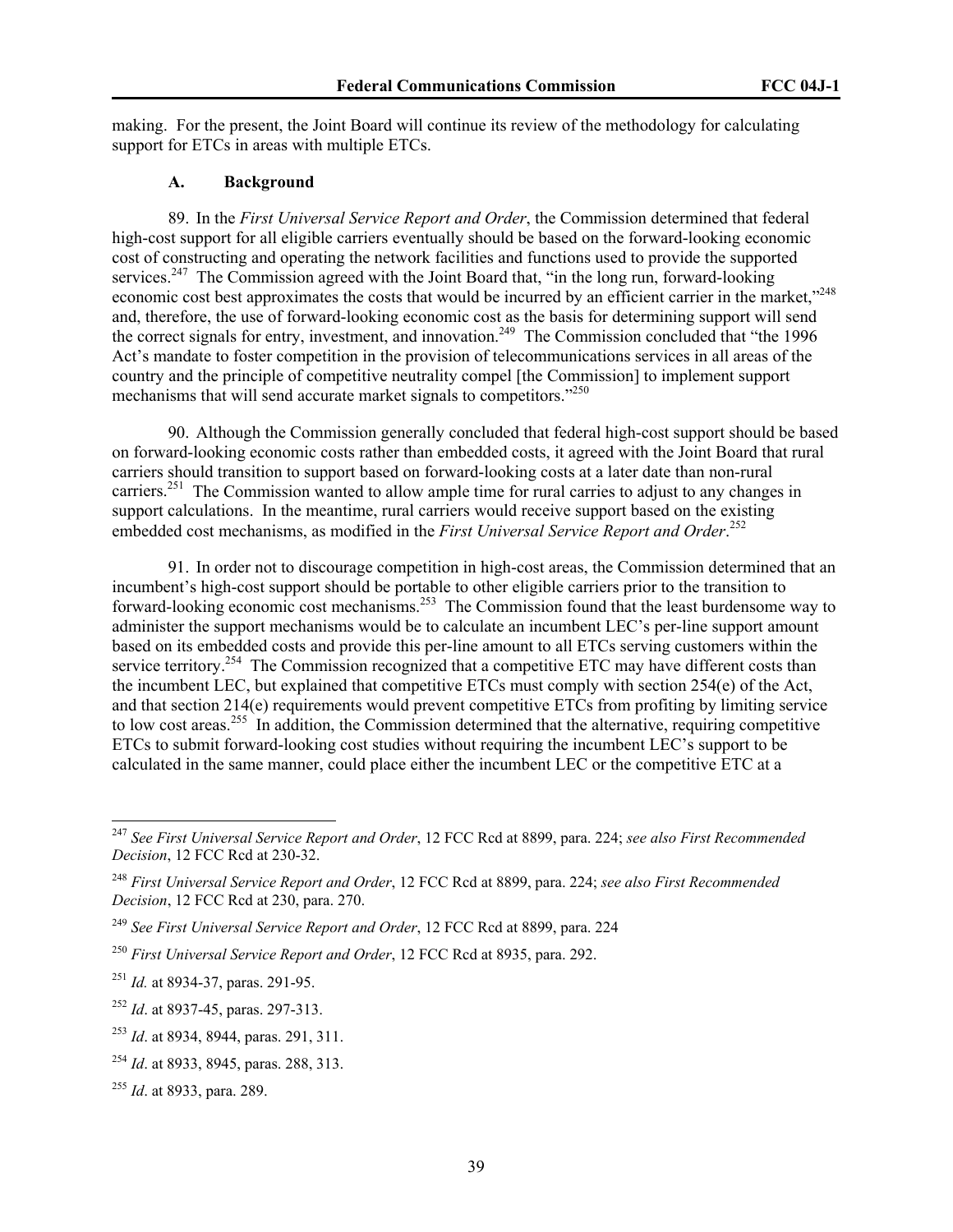competitive disadvantage.<sup>256</sup>

92. In the *Rural Task Force Order*, the Commission further modified the embedded cost support mechanisms for rural carriers for a five-year period based on the recommendations of the Rural Task Force. The Commission stated its intention to refer to the Joint Board the issue of the appropriate rural mechanism to succeed the Rural Task Force plan.<sup>257</sup> In the context of the Joint Board's consideration of an appropriate rural mechanism, the Commission stated that it anticipated "conducting a comprehensive review of high-cost support mechanisms for rural and non-rural carriers as a whole to ensure that both mechanisms function efficiently and in a coordinated fashion."<sup>258</sup> The Commission said that it would "use the transitional period during which a modified embedded cost mechanism is in place to develop a long-term universal service plan that better targets support to rural telephone companies serving the highest cost areas and recognizing the significant distinctions among rural carriers and between rural and non-rural carriers."<sup>259</sup> The Commission also said that it would include consideration of general issues related to excessive fund growth and competitive neutrality in that comprehensive review.<sup>260</sup>

93. In the *Referral Order*, the Commission asked the Joint Board to review the methodology for calculating support for ETCs in competitive study areas.<sup>261</sup> The Commission noted that some groups have argued that basing a competitive ETC's support on the incumbent LEC's embedded costs provides a windfall and creates an unfair advantage for competitive ETCs with lower costs, whereas others have argued that the current rules are necessary for competitive neutrality and are the least administratively burdensome way to administer support.<sup>262</sup> The Joint Board sought comment regarding the methodology for calculating support for ETCs in areas served by multiple  $ETCs$ <sup>263</sup> Among other things, the Joint Board sought comment on: whether the current rules promote efficient competition in high-cost areas and operate in a competitively neutral manner; whether the Commission should calculate support for a competitive ETC based on it own costs; whether the methodology used to calculate competitive ETC support should be the same as the methodology used to calculate support for the incumbent; and whether support in competitive areas should be based on the lowest-cost provider's costs, in order to promote efficiency.<sup>264</sup>

# **B. Discussion**

94. We recommend that the Commission ask the Joint Board to continue to consider possible modifications to the basis for determining support for competitive ETCs in conjunction with review of the appropriate high-cost mechanism for rural carriers to succeed the five-year plan adopted in the Rural Task Force Order. The Commission recently reiterated its intention to ask the Joint Board "to conduct a

<sup>258</sup> *Id*. at 11310, para. 169.

<sup>259</sup> *Id*.

 $\overline{a}$ 

<sup>260</sup> *Id*.

 $^{256}$  *Id.* at 8945, para. 313. It does not appear that the Commission considered the alternative of requiring competitive ETCs to submit *embedded* cost studies. This is not surprising given the emphasis in the *First Universal Service Report and Order* on eventually basing support for all carriers on forward-looking economic cost.

<sup>257</sup> *Rural Task Force Order*, 16 FCC Rcd at 11310, para. 168.

<sup>261</sup> *Referral Order*, 17 FCC Rcd at 22645-46, para. 7.

 $^{262}$  *Id.* 

<sup>263</sup> *Joint Board Portability-ETC Public Notice*, 18 FCC Rcd at 1948-51, paras. 15-23.

<sup>264</sup> *Id*. at 1948-50, paras. 16, 18-19.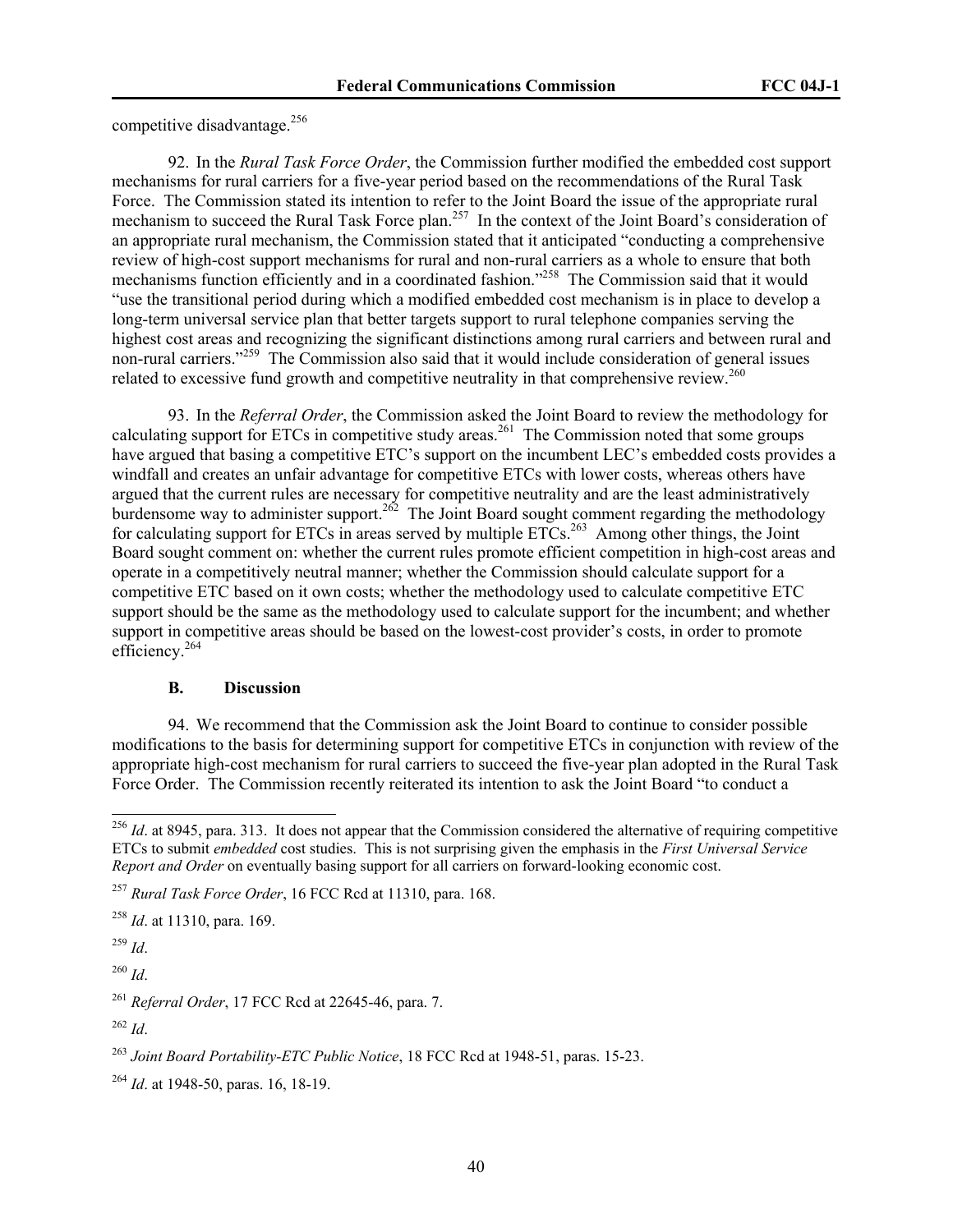comprehensive review of the high-cost support mechanism for rural and non-rural carriers as a whole to ensure that both mechanisms function efficiently in a coordinated fashion."<sup>265</sup> Because the Commission anticipates that the Joint Board will conduct a comprehensive review of both rural and non-rural mechanisms in the context of our consideration of an appropriate rural mechanism, we recommend that the Joint Board be asked to consider the basis of support for all ETCs in all areas in the Rural/Non-Rural Review proceeding. For the present, the Joint Board will continue its review of the methodology for calculating support for ETCs in areas with multiple  $ETCs$ <sup>266</sup>

95. Considering the basis of support under the rural and non-rural mechanisms simultaneously would allow the Joint Board to craft a more comprehensive approach and avoid the perils of piecemeal decision-making. We anticipate that the Commission in the Rural/Non-Rural Review proceeding will ask us to simultaneously consider both the rural and non-rural support mechanisms and to develop recommendations regarding the possible harmonization of the divergent approaches (embedded costs vs. forward-looking costs).<sup>267</sup> We believe that it would be appropriate to consider the basis of support in competitive areas in this broader context. Our approach to harmonizing the two mechanisms will necessarily influence our recommendations on the basis of support in competitive areas.<sup>268</sup>

96. For areas served by rural carriers, we are concerned that funding a competitive ETC based on the incumbent LEC's embedded costs may not be the most economically rational method for calculating support. However, we do not yet have an adequate record to analyze and understand the consequences of recommending a change in the basis of support for areas served by rural carriers that face competition. We agree that universal service payments should not distort the development of nascent competitive markets. Universal service support should neither incent nor discourage competitive entry. We also believe that further work may be needed to decide if and how support should be adjusted to reflect differences in service obligations, service quality and functionality. While we do not have an adequate record at this time to determine how, and if, the current basis of support should be modified to achieve these goals, we are concerned about any potential negative consequences for rural markets. Therefore, we believe that further analysis should be conducted before potential changes are made. Rural carriers were put on notice that the Joint Board and Commission would begin reviewing the current mechanism that provides support to rural carriers based on their embedded costs before 2006. In the Rural/Non-Rural Review proceeding, we plan to consider methods for determining support to high cost areas. These methods should be competitively neutral, administratively simple and consistent with the Commission's goal of ensuring that the high-cost mechanisms function efficiently. We encourage all carriers that may

<sup>265</sup> *Tenth Circuit Remand Order*, FCC 03-249 at para. 25.

<sup>266</sup> *Referral Order*, 17 FCC Rcd at 22645, para. 7 (asking Joint Board "to review the methodology for calculating support for ETCs in competitive study areas.").

<sup>&</sup>lt;sup>267</sup> In developing a long-term universal service plan, the Commission said that it intends "to consider all options, including the use of forward-looking costs, to determine appropriate support levels for both rural and non-rural carriers." *Rural Task Force Order*, 16 FCC Rcd at 11310, para. 170. The Commission also emphasized that the Act does not require separate rural and non-rural support mechanisms. *Id.* at 11310, para. 171 n.402. Although the Commission found that a distinct rural mechanism, based on embedded cost, was appropriate for the five-year period, it expressed its belief "that there may be significant problems inherent in indefinitely maintaining separate mechanisms based on different economic principles." *Id.* at 11311, para. 173.

<sup>&</sup>lt;sup>268</sup> Many commenters agree that the basis of support for competitive ETCs is "inextricably linked" with broader issues in the Rural/Non-Rural Review proceeding. *See, e.g.,* Western Wireless Comments at 4 ("the issues raised to date in this proceeding are inextricably linked with the broader issues involved with the forthcoming 'comprehensive review of the high-cost support mechanisms for rural and non-rural carriers as a whole to ensure that both mechanisms function efficiently and in a coordinated fashion,' a process that the Commission has stated it intends to complete by 2006.").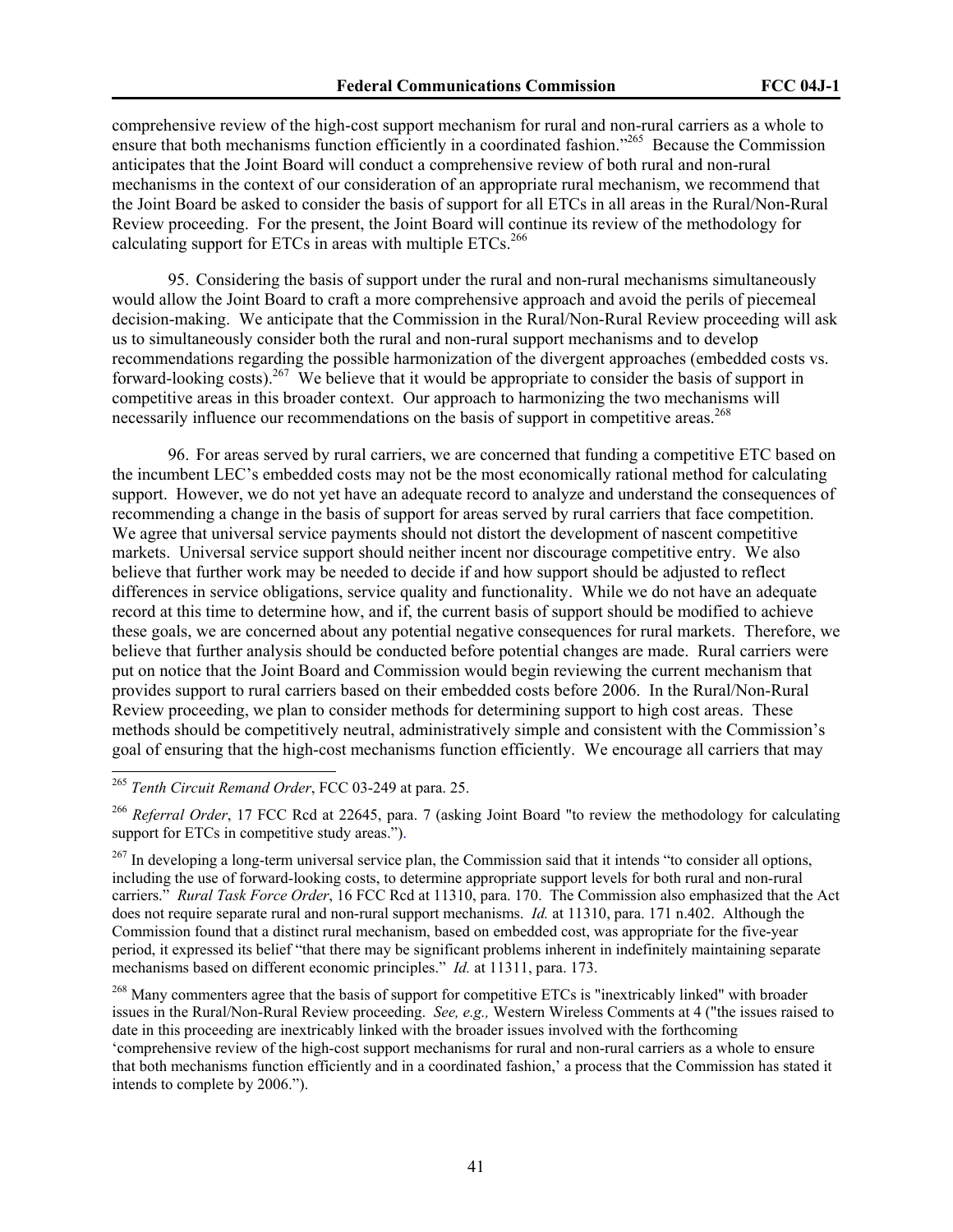be affected by this potential change to actively participate in the development of the record. We also emphasize that we have not yet determined whether it is appropriate to continue to maintain separate support mechanisms for rural and non-rural carriers.

97. We do not believe that delaying our consideration of the basis of support will undermine the sustainability of the universal service fund. Because the Commission determined that the Rural Task Force plan should remain in place until 2006, the Joint Board and the Commission have adequate time to conduct a comprehensive proceeding on the basis of support.<sup>269</sup> Moreover, if the Commission adopts the Joint Board's recommendations, discussed above, to adopt a primary-connection restriction and measures to ensure that ETC designations are appropriately rigorous, such steps should slow fund growth due to competitive ETC entry in the meantime. Accordingly, we recommend that the Commission refer to the Joint Board early this year the Rural/Non-Rural Review proceeding, including the consideration of the basis of support for all ETCs.

#### **V. OTHER ISSUES**

# **A. Identification of Wireless Customer Location**

#### **1. Background**

98. Currently, competitive ETCs that provide mobile wireless service are required to use the customer's billing address to identify the location of a mobile wireless customer within a disaggregation zone.270 In the *Rural Task Force Order*, the Commission concluded that this approach was reasonable and the most administratively simple solution to the problem of determining the location of a wireless customer for universal service purposes.<sup>271</sup> The Commission recognized, however, that the use of a customer's address could allow arbitrage, such as "identifying a customer in a high-cost zone when service is primarily taken in a low-cost zone for the purpose of receiving a higher level of per-line support." $272$  The Commission stated that it would take appropriate enforcement action if an ETC were to engage in such arbitrage, and that it might revisit the use of a customer's billing address as more mobile wireless carriers are designated as eligible to receive support.  $273$ 

99. The Commission declined to use the Mobile Telecommunications Sourcing Act (MTSA) definition of "place of primary use" to determine a mobile wireless customer's location.<sup>274</sup> The MTSA, which was intended to address the difficulty in identifying the sites of a mobile telephone call for transactional tax purposes, sources all wireless calls and mobile telecommunications services to the "place

<sup>270</sup> *Rural Task Force Order*, 16 FCC Rcd at 11314, para. 180.

<sup>269</sup> In the *Rural Task Force Order*, the Commission determined that the modified embedded cost mechanisms should remain in place to "provide certainty and stability for rural carriers for the next five years." *Rural Task Force Order*, 16 FCC Rcd at 11249, para. 11. *See also* Western Wireless Comments at 4 ("the industry remains in year two of a five-year plan for supporting universal service in rural [incumbent] LEC areas. The Commission found that the five-year duration of Rural Task Force ('RTF') plan, in which full portability of all explicit funding plays a critical role, was important to establish a stable and predictable environment for rural service providers.").

<sup>271</sup> *Id.* at 11314-15, paras. 180-181.

<sup>272</sup> *Id.* at 11315-16, para. 183.

<sup>273</sup> *Id.* 

<sup>274</sup> *Id*. at 11315, para. 182.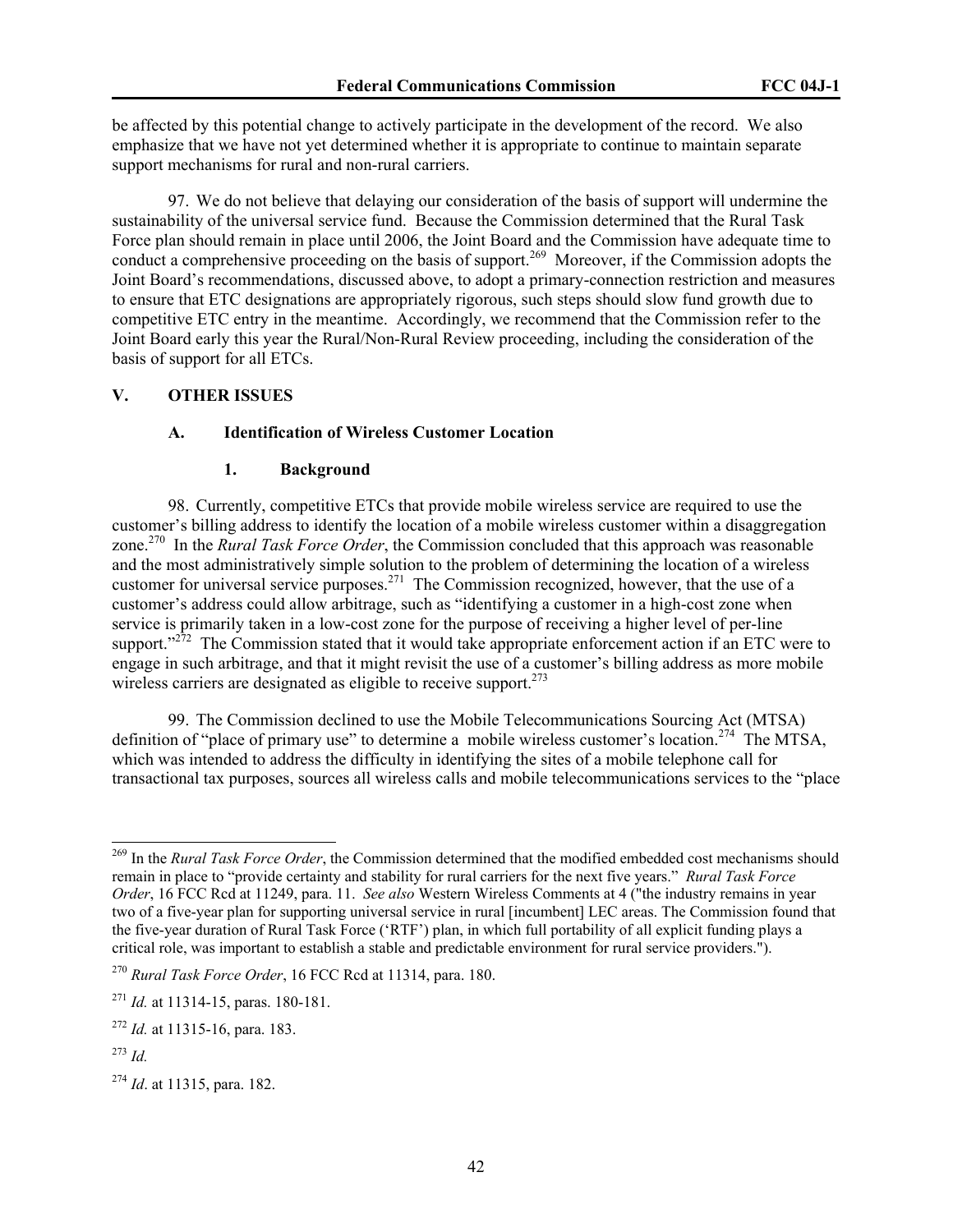of primary use."275 The place of primary use is defined as "the street address representative of where the customer's use of the mobile telecommunications service primarily occurs, which must be—(A) the residential street address or the primary business street address of the customer; and (B) within the licensed service area of the [customer's mobile telecommunications service provider]."<sup>276</sup> In declining to adopt the MTSA definition to determine wireless customer location for universal service purposes, the Commission expressed concern that states might not have established databases pursuant to the Act, and that use of the MTSA definition might impose undue administrative burdens on mobile wireless ETCs.<sup>277</sup>

100. Commenters allege that some ETCs may be engaged in the type of arbitrage that the Commission identified in the *Rural Task Force Order*, and state that the Commission should direct the Universal Service Administrative Company (USAC) to take measures to prevent abuse regarding the location of the connections of the wireless provider's customers<sup>278</sup> A number of commenters also express a general concern that the billing address for a mobile wireless phone number has no relationship to where the customer actually uses the phone.<sup>279</sup> Other commenters advocate defining mobile wireless customer location in terms of the place of primary use, and offer different proposals for defining this concept, including the MTSA definition.<sup>280</sup> The Texas Commission requires wireless ETCs to provide a wireless access unit (WAU) to determine the actual location of a connection for universal service purposes.281

101. Other commenters advocate the continued use of billing addresses to determine mobile wireless customer location.<sup>282</sup> One commenter asserts that billing address is an accurate means to determine the location for high-cost support purposes,<sup>283</sup> and others point out that line counts are publicly available and can be audited by USAC. BellSouth suggests that wireless ETCs be required to

<sup>276</sup> *Id*.

 $\overline{a}$ 

<sup>279</sup> *See, e.g.*, CenturyTel Comments at 35-36; Rural Indep. Competitive Alliance Comments at 19, 21.

<sup>&</sup>lt;sup>275</sup> The MTSA gives states the option of providing mobile providers with a statewide database that designates the appropriate taxing jurisdiction for each street address in the state, including, to the extent practicable, multiple postal addresses applicable to one street location. If the state fails to provide such a database, the mobile provider may use an enhanced zip code system to assign each street address to a specific taxing jurisdiction. Under the MTSA, a mobile provider that uses a state-assigned database or an enhanced zip code system to assign addresses will be held harmless for any taxes that might otherwise be due as a result of erroneous assignment. Mobile Telecommunications Sourcing Act, 4 U.S.C. §§ 116-126.

<sup>277</sup> *Rural Task Force Order*, 16 FCC Rcd 11315, para. 182.

<sup>278</sup> *See* OPASTCO Comments at 24-26, Reply Comments at 15-16. OPASTCO cites comments filed by the Washington Indep. Tel. Ass'n, USTA, and SBC to support the contention that the record documents the potential abuse of the rules that use a customer's billing address to identify the service location of a mobile wireless customer's service area.

<sup>280</sup> *See, e.g.,* Montana Telecomms. Ass'n Comments at 11-12; Washington Indep. Tel. Ass'n Comments at 14; Western Wireless Sept. 8 *ex parte*. Montana Telecomms. Ass'n and Western Wireless support use of the MTSA definition of place of primary use. Washington Indep. Tel. Ass'n recommends requiring a wireless carrier to certify that at least 50% of the originating calls on a wireless service originate in a cell cite within the exchange for which the lie is designated to receive USF support.

<sup>&</sup>lt;sup>281</sup> Texas Commission Comments at 12. Wireless carriers report access lines in accordance with the actual location of the WAU that is utilized to provide the service.

<sup>&</sup>lt;sup>282</sup> Rural Cellular Ass'n/Alliance of Rural CMRS Carriers Comments at 26; Smith Bagley Comments at 13; Western Wireless Comments at 49-50.

<sup>283</sup> Rural Cellular Ass'n/Alliance of Rural CMRS Carriers Comments at 26.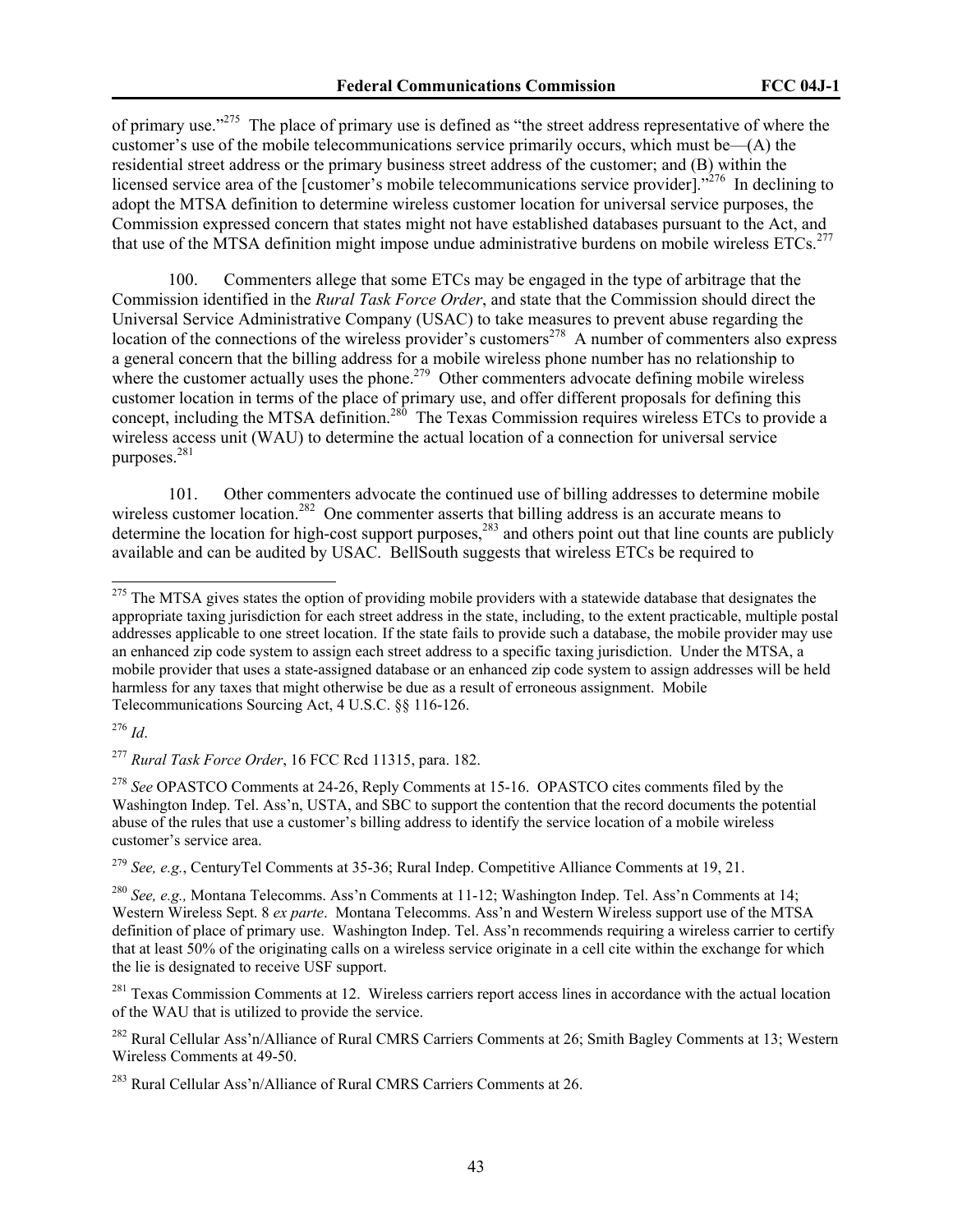demonstrate that they provide a signal to a customer's billing address. BellSouth states that this demonstration could take the form of a customer certification that service at the billing address is available, working, and adequate.<sup>284</sup>

#### **2. Discussion**

102. The Joint Board recommends that the Commission further develop the record on defining mobile wireless customer location in terms of place of primary use for universal service purposes. The Joint Board believes that the place of primary use represents the preferred definition of wireless customer location for universal service purposes because it reflects whether a customer actually uses mobile wireless phone service as a primary connection in a high-cost area. Based on our examination of the present record, however, we cannot determine whether any of the definitions proposed by commenters, including the MTSA definition, are capable of being implemented in a competitively neutral manner that would not impose undue administrative burdens. Accordingly, the Joint Board recommends that the Commission further develop the record on this matter.

103. In particular, the Joint Board recommends that the Commission develop the record on the following issues: First, is the MTSA's place of primary use approach an efficient method to redefine the location of mobile service lines? This may in part depend on the extent to which post office boxes are used to misrepresent customer locations. Second, should the use of a place of primary use-based definition be optional or mandatory? Third, what amount of fraudulent use of billing addresses is occurring today that use of a definition based on place of primary use would address? If place of primary use is adopted how should it work in conjunction with virtual NXX?

#### **B. Accurate, Legible, and Consistent Maps**

#### **1. Background**

104. Under the Commission's rules, a rural carrier electing to disaggregate and target highcost support must submit to USAC "maps which precisely identify the boundaries of the designated disaggregation zones of support within the carrier's study area."285 In the *Rural Task Force Order*, the Commission explained that "the integrity and flow of information to competitors is central to ensuring that support is distributed in a competitively neutral manner."<sup>286</sup> The Commission went on to state that, "in order to ensure portability and predictability in the delivery of support," it would require rural carriers to "submit to USAC maps in which the boundaries of the designated disaggregation zones of support are clearly specified."<sup>287</sup> USAC was directed to make those maps available for public inspection by competitors and other interested parties.<sup>288</sup> Some commenters indicate that the maps filed by rural carriers pursuant to section  $54.315(f)(1)$  and the information available through USAC are of varying quality and utility.<sup>289</sup> Others suggest that improved quality and reliability of maps submitted by

<sup>284</sup> *See* BellSouth Comments at 2, Reply Comments at 5; *see also* GVNW Comments at 11, Reply Comments at 8-9.  $^{285}$  47 C.F.R. § 54.315(f)(4).

<sup>286</sup> *Rural Task Force Order*, 16 FCC Rcd at 11307-08, para. 161

 $^{287}$  *Id.* 

<sup>288</sup> *Id*.

<sup>289</sup> *See, e.g.*, USCC Comments at 17-18; Rural Indep. Competitive Alliance Comments at 27.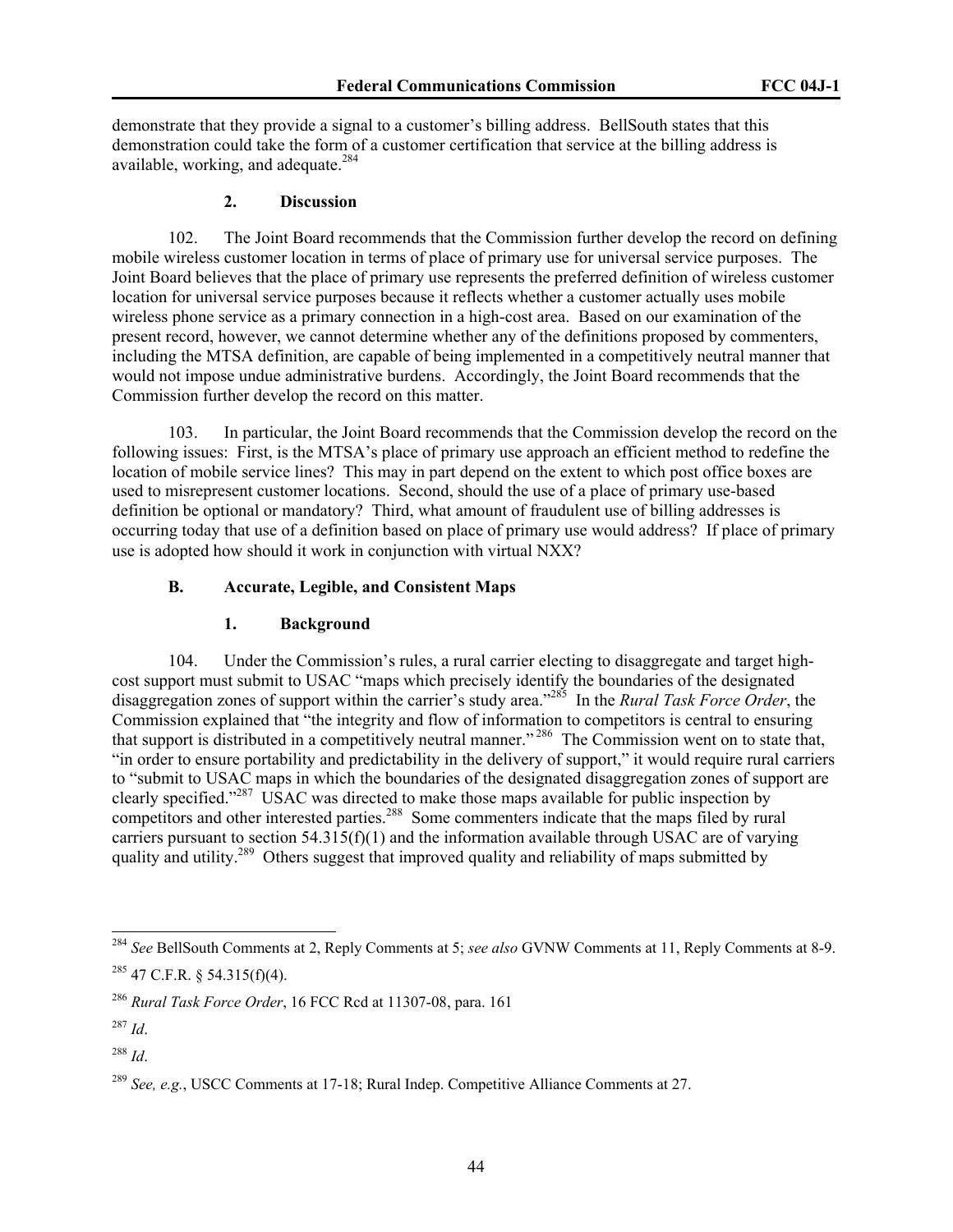incumbents would allow for better targeting of support.<sup>290</sup>

## **2. Discussion**

105. We recommend that the Commission delegate authority to USAC to develop standards for the submission of any maps that ETCs are required to submit to USAC under the Commission's rules in a uniform, electronic format. We believe that the development of such standards would promote the integrity and flow of information to competitive ETCs by increasing the accuracy, consistency, and usefulness of maps submitted to USAC, and that as the universal service administrator USAC is the appropriate entity to develop such standards.

# **VI. RECOMMENDING CLAUSE**

 $\overline{a}$ 

106. For the reasons discussed herein, the Federal-State Joint Board on Universal Service, pursuant to sections 254(a)(1) and 410(c) of the Communications Act of 1934, as amended, 47 U.S.C. §§  $254(a)(1)$ ,  $410(c)$ , recommends that the Commission adopt recommendations set forth herein concerning the process for designation of eligible telecommunications carriers and the Commission's rules regarding high-cost universal service support.

# FEDERAL COMMUNICATIONS COMMISSION

 Marlene H. Dortch **Secretary** 

<sup>&</sup>lt;sup>290</sup> Rural Cellular Ass'n/Alliance of Rural CMRS Carriers Comments at 26 ("What will improve the ability to target subscribers is an FCC requirement that ILECs who disaggregate support submit accurate and legible cost zone maps in a consistent electronic format so that competitive ETCs are able to easily determine the appropriate cost zones for customers.").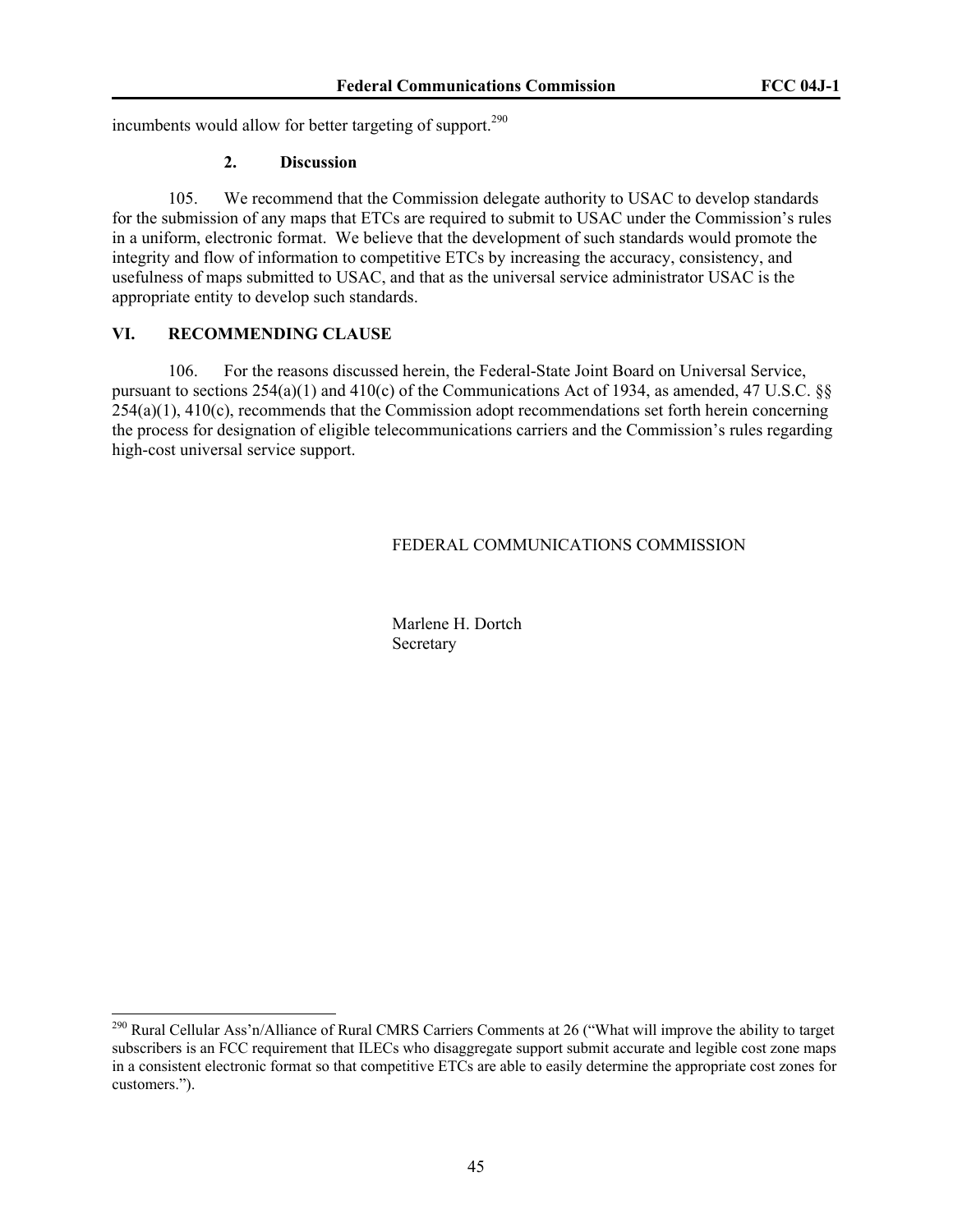# **APPENDIX A PARTIES FILING COMMENTS AND REPLY COMMENTS**

# **Commenter Abbreviation**

| ACS of Fairbanks, Inc.                                | $ACS-F$                           |
|-------------------------------------------------------|-----------------------------------|
| Alaska Telephone Association                          | Alaska Tel. Ass'n                 |
| AT&T Corp.                                            | AT&T                              |
| Beacon Telecommunications Advisors, LLC               | Beacon                            |
| <b>BellSouth Corporation</b>                          | BellSouth                         |
| Cellular Telecommunications & Internet Association    | <b>CTIA</b>                       |
| CenturyTel, Inc.                                      | CenturyTel                        |
| <b>Dobson Communications Corporation</b>              | Dobson                            |
| Fred Williamson and Associates, Inc.                  |                                   |
| Chouteau Telephone Company (Oklahoma)                 |                                   |
| H&B Telephone Communications, Inc. (Kansas)           |                                   |
| Moundridge Telephone Company, Inc. (Kansas)           |                                   |
| Pine Telephone Company, Inc. (Oklahoma)               |                                   |
| Pioneer Telephone Association, Inc. (Kansas)          |                                   |
| Totah Telephone Company, Inc. (Kansas & Oklahoma)     |                                   |
| Twin Valley Telephone, Inc. (Kansas)                  | Fred Williamson & Assocs.         |
| General Communication, Inc.                           | <b>GCI</b>                        |
| GVNW Consulting, Inc.                                 | <b>GVNW</b>                       |
| ICORE, Inc.                                           | <b>ICORE</b>                      |
| Idaho Telephone Association                           | Idaho Tel. Ass'n                  |
| Interstate Telcom Consulting, Inc.                    | <b>ITCI</b>                       |
| Montana Telecommunications Association                | Montana Telecomms. Ass'n          |
| Montana Universal Service Task Force                  | <b>MUST</b>                       |
| Moultrie Independent Telephone Company                | Moultrie Indep. Tel. Co.          |
| National Association of State Utility Consumer        |                                   |
| Advocates                                             | <b>NASUCA</b>                     |
| National Telecommunications Cooperative Association   | <b>NTCA</b>                       |
| Nebraska Rural Independent Companies                  | Nebraska Rural Indep. Cos.        |
| Nextel Communications, Inc. and Nextel Partners, Inc. | Nextel                            |
| Organization for the Promotion and Advancement        |                                   |
| of Small Telecommunications Companies                 | <b>OPASTCO</b>                    |
| Rural Cellular Association and Alliance of Rural      |                                   |
| <b>CMRS Carriers</b>                                  | Rural Cellular Ass'n/Alliance of  |
|                                                       | <b>Rural CMRS Carriers</b>        |
| Rural Independent Competitive Alliance                | Rural Indep. Competitive Alliance |
| Rural Telephone Finance Cooperative                   | Rural Tel. Finance Coop.          |
| SBC Communications Inc.                               | <b>SBC</b>                        |
| Several Rural Telephone Companies                     |                                   |
| Accipiter Communications, Inc. (Arizona)              |                                   |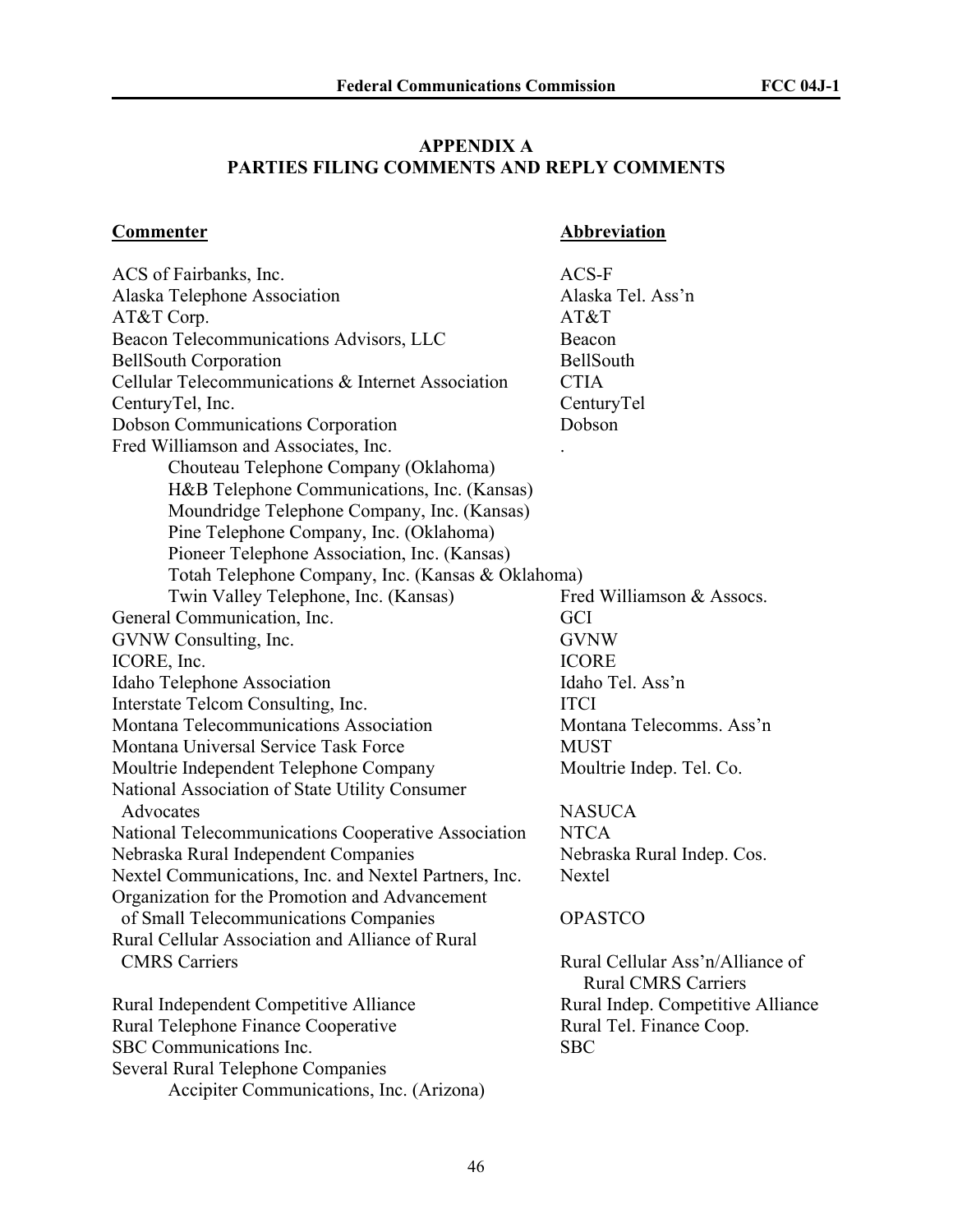Alenco Communications, Inc. d/b/a ACI (Texas) Arkansas Telephone Company, Inc. (Arkansas) Beehive Telephone Company, Inc. Nevada (Nevada) Beehive Telephone Company, Inc. (Utah) Blossom Telephone Company, Inc. (Texas) Central Arkansas Telephone Cooperative, Inc. (Arkansas) Chickasaw Telephone Company (Oklahoma) Goodman Telephone Company, Inc. (Missouri) North Central Telephone Cooperative, Inc. (Tennessee) Ozark Telephone Company (Missouri) Pioneer Telephone Cooperative, Inc. (Oklahoma) San Carlos Apache Telecommunications Utility, Inc. (Arizona) Santa Rosa Telephone Cooperative, Inc. (Oklahoma) Scott Country Telephone Company, Inc. (Arkansas) Seneca Telephone Company (Missouri) South Arkansas Telephone Company, Inc. (Arkansas) Star Telephone Company, Inc. (Louisiana Valliant Telephone Company (Oklahoma) Assorted Rural Tel. Cos. Smith Bagley, Inc. Smith Bagley, Smith Bagley Sprint Corporation Sprint TCA, Inc. – Telcom Consulting Associations TCA Texas Public Utility Commission Texas Commission Texas Statewide Telephone Cooperative, Inc. Texas Statewide Tel. Coop. Townes Telecommunications, Inc. Townes et al. United States Cellular Corporation USCC United States Telecom Association USTA United Utilities, Inc. **United Utilities** Verizon Telephone Companies Verizon Washington Independent Telephone Association Washington Indep. Tel. Ass'n Washington Utilities and Transportation Commission Washington Commission Western Alliance Western Alliance Western Wireless Corporation Western Wireless WorldCom, Inc., D/B/A MCI MCI

# **Reply Commenter Abbreviation**

AT&T Corp.  $AT\&T$ ACS of Fairbanks, Inc. ACS-F Alabama Rural Local Exchange Carriers Ardmore Telephone Company Blountsville Telephone Company Brindlee Mountain Telephone Company, Inc. Butler Telephone Company, Inc. Farmers Telephone Cooperative, Inc. Frontier Communications of Alabama, Inc.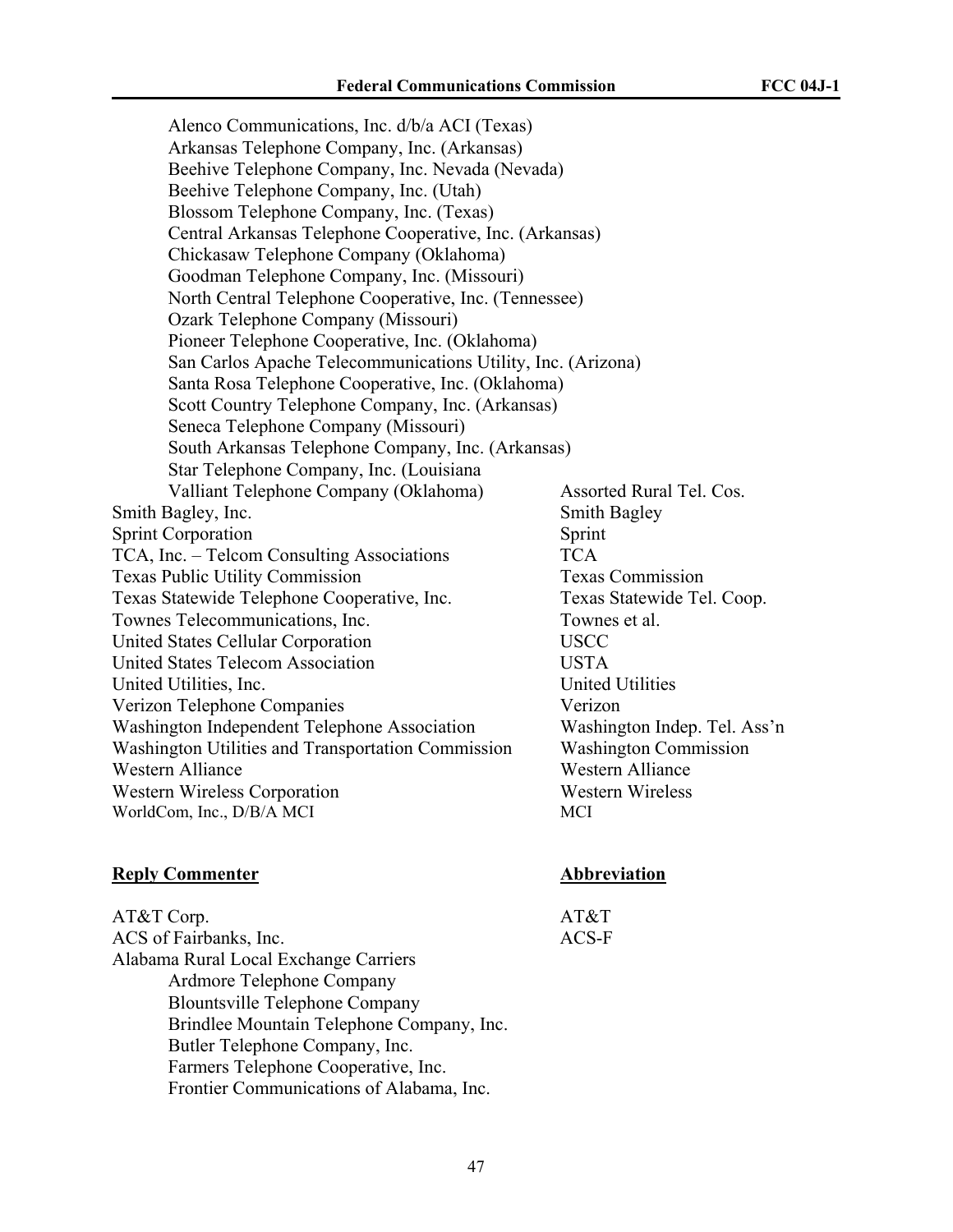Frontier Communications of Lamar County, Inc. Frontier Communications of the South, Inc. Graceba Total Communications, Inc. GTC, Inc. Gulf Telephone Company Hayneville Telephone Company, Inc. Hopper Telecommunications Company, Inc. Interstate Telephone Company Millry Telephone Company, Inc. Mon-Cre Telephone Cooperative, Inc. Moundville Telephone Company, Inc. National Telephone Company of Alabama, Inc. New Hope Telephone Cooperative, Inc. Oakman Telephone Company OTELCO Telephone LLC Peoples Telephone Company Pine Belt Telephone Company, Inc. Ragland Telephone Company Roanoke Telephone Company, Inc. Union Springs Telephone Company, Inc. Valley Telephone Company Alabama Rural LECs Alaska Telephone Association Alaska Tel. Ass'n Beacon Telecommunications Advisors, LLC Beacon BellSouth Corporation BellSouth Cellular Telecommunications & Internet Association CTIA Centennial Communications Corp. Centennial CenturyTel, Inc. CenturyTel Dobson Communications Corporation Dobson General Communication, Inc. GCI GVNW Consulting, Inc. GVNW Independent Telephone & Telecommunications Alliance Indep. Tel. & Telecomms. Alliance Montana Universal Service Taskforce MUST National Association of State Utility Consumer Advocates NASUCA National Telecommunications Cooperative Association NTCA Nebraska Rural Independent Companies Nebraska Rural Indep. Cos. Organization for the Promotion and Advancement of Small Telecommunications Companies OPASTCO Rural Cellular Association-The Alliance of Rural CMRS Carriers Rural Cellular Ass'n/Alliance of Rural CMRS Carriers Rural Independent Competitive Alliance<br>Rural Indep. Competitive Alliance South Dakota Telecommunications Association South Dakota Telecomms. Ass'n Sprint Corporation Sprint United States Cellular Corporation USCC United States Telecom Association USTA Verizon Verizon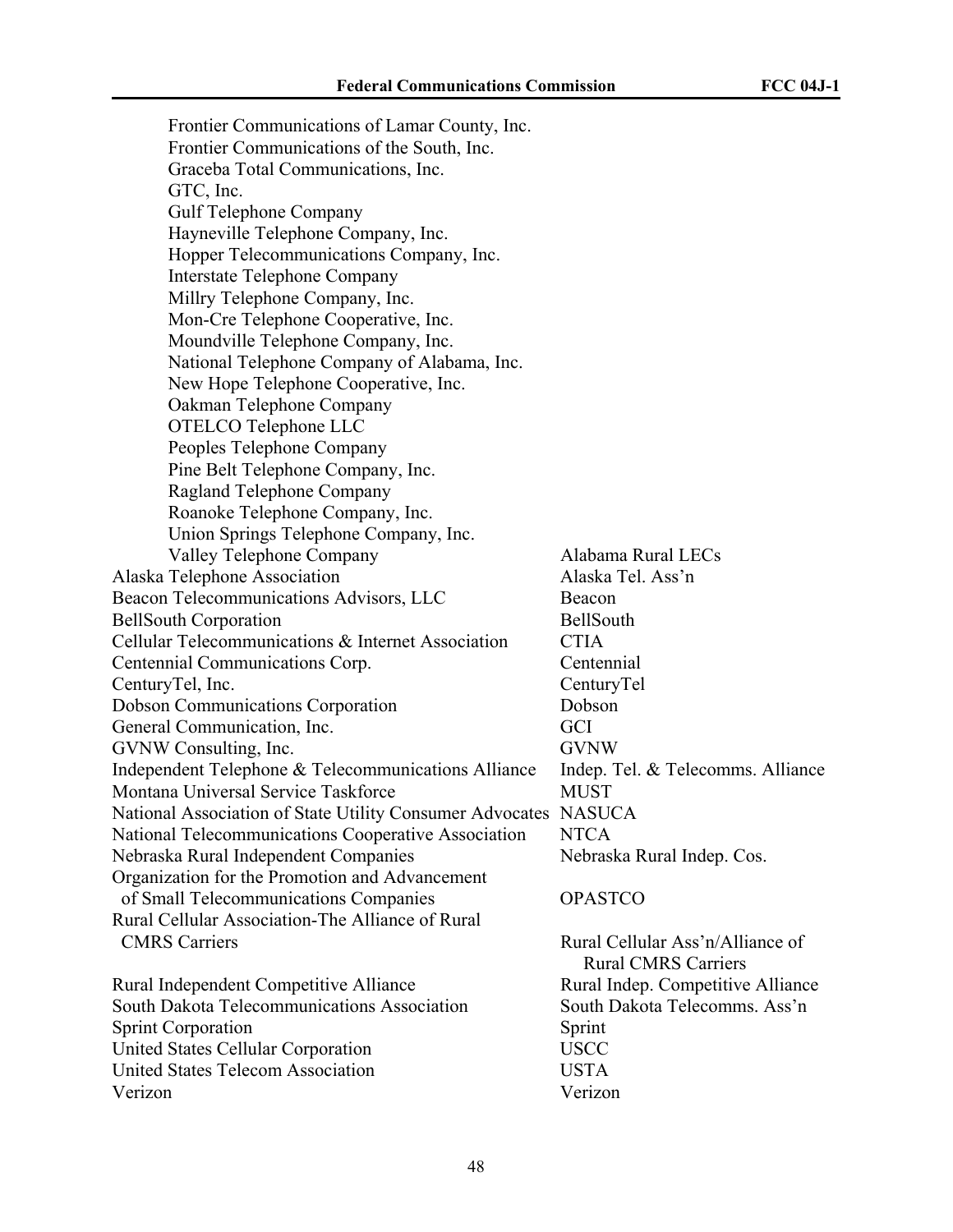Washington Independent Telephone Association Washington Indep. Tel. Ass'n Western Wireless Corporation Western Wireless Western Wireless Corporation<br>WorldCom, Inc. D/B/A MCI MCI WorldCom, Inc. D/B/A MCI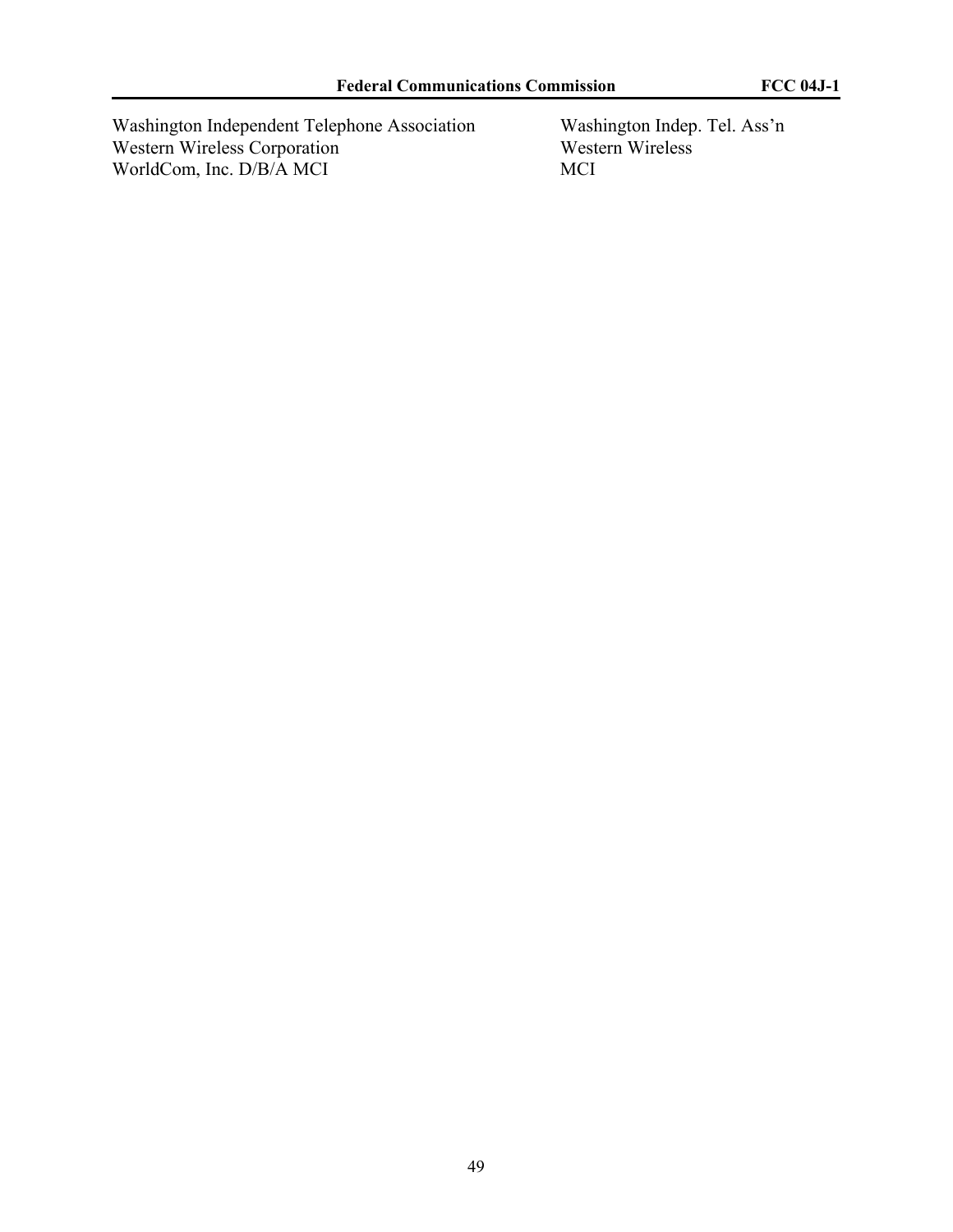### **SEPARATE STATEMENT OF COMMISSIONER KATHLEEN Q. ABERNATHY**

#### *Re: Federal-State Joint Board on Universal Service, Recommended Decision*

This Recommended Decision addresses several critical issues regarding the distribution of universal service support to carriers serving rural areas. These issues concern the designation and funding of eligible telecommunications carriers (ETCs) in rural areas facing competition, and they go to the heart of the Commission's administration of the federal high-cost support mechanisms. As Chair of the Joint Board, I have made this undertaking our highest priority, and I am grateful that my colleagues have responded with extremely thoughtful recommendations. While our work continues in some important respects, I am proud of the progress we have made, and I commend my colleagues and the outstanding staff for their diligent and insightful participation in this proceeding. We were able to reach consensus on several critical issues and we narrowed our differences on others. Where we have been forced to disagree, our divergences have been principled and respectful. It has been a privilege for me to serve with such a committed group of public servants.

A major impetus for initiating this proceeding was widespread uncertainty regarding the appropriate standards for determining whether the designation of a competitive ETC serves the public interest. We have responded to requests for guidance from state commissions and carriers by setting forth a comprehensive set of recommended minimum standards for the designation of ETCs. As I explained in a recent FCC designation decision, I believe that an ETC must be prepared to serve all customers upon reasonable request, and it must offer high-quality services at affordable rates throughout the designated service area.<sup>291</sup> State commissions, acting under section 214(e)(2), and the FCC, acting under section 214(e)(6), plainly should be able to impose conditions designed to ensure that all ETCs are appropriately qualified. Perhaps most importantly, the certifying authority should make sure that a prospective ETC has the ability and commitment to build out facilities as necessary to serve the entire designated area. I am pleased that my federal and state colleagues have unanimously agreed on this principle as well as other core standards that should make the designation process more rigorous, and also more uniform and predictable. I hope that state commissions and the FCC heed this guidance in upcoming designation proceedings.

The Commission's other principal charge to the Joint Board was to consider a variety of means to ensure the sustainability of high-cost funding in rural areas as competition grows. A majority of the Joint Board believe that the most promising proposals call for some kind of modification to the current system that funds all connections from all carriers (although, as discussed below, I believe that we must also continue to explore possible changes to the basis for calculating support). I do not know at this stage whether I will ultimately vote to adopt a primary-line restriction of the sort discussed in this Recommended Decision, but it seems clear that the universal service fund can no longer subsidize an unlimited number of connections

<sup>291</sup> Separate Statement of Commissioner Kathleen Q. Abernathy, *Federal-State Joint Board on Universal Service, Virginia Cellular, LLC Petition for Designation as an Eligible Telecommunications Carrier in the Commonwealth of Virginia*, Memorandum Opinion and Order, CC Docket No. 96-45, FCC 03-338 (rel. Jan. 22, 2004).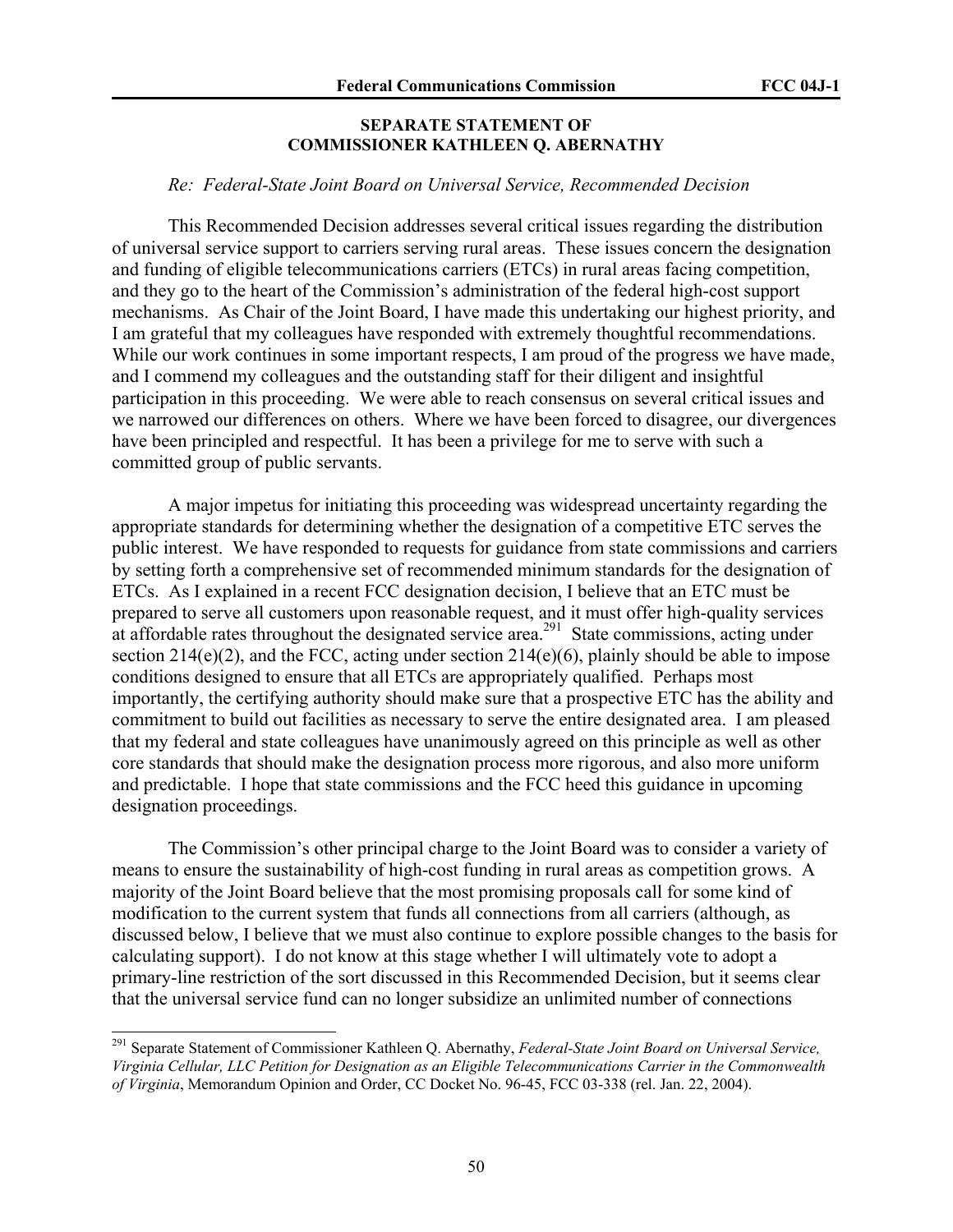provided by an unlimited number of carriers. Nor do I believe that the Communications Act contemplates such a result. Section 254 at bottom requires a "lifeline" connection to the PSTN ― in other words, reasonably priced access to the network that provides the core "supported services" that make up universal service.<sup>292</sup> That goal will be fulfilled as long as the Commission continues to support a primary connection for every consumer living in high-cost rural areas.

Critics of primary-line proposals have raised legitimate concerns about administrability and the impact on investment in rural communities. In response, the Joint Board's recommendation is contingent on the Commission's ability to develop a workable primary-line rule. Moreover, my colleagues and I have worked hard to develop a variety of proposals that should mitigate the impact of any support restriction on rural consumers and carriers, and we have expressly recommended seeking further comment on this issue. Contrary to what some parties may have assumed, the Joint Board has never contemplated a sudden withdrawal of support for existing second lines. Rather, we have suggested further consideration of two straightforward propositions. First, a competitive carrier should receive support only to the extent that it "wins" the customer. And second, an incumbent ETC might risk losing the support associated with a customer when it no longer serves that customer. In rural areas that lack multiple ETCs — which is the vast majority of them — the primary-line proposals outlined in this Recommended Decision would bring about *no change* in the flow of high-cost funding. And even where competition has eroded rural carriers' customer base to some extent, the Joint Board has recognized the need to proceed cautiously before imposing any restrictions on the amount of available support. Given these efforts to protect consumers in rural areas, I believe it would be short-sighted to terminate our consideration of these proposals at this early stage.

Finally, I am pleased that we will continue to examine proposals to modify the basis of support for ETCs. Notably, every member of the Joint Board has recognized that "funding a competitive ETC based on the incumbent LEC's embedded costs may not be the most economically rational method for calculating support."<sup>293</sup> While we agree on the problem, the solution has been elusive. If the Commission wanted to fund competitors based on their own embedded costs, the record does not tell us how to calculate such costs, given that competitive carriers are not subject to a regulatory accounting regime. More troublingly, several parties have suggested that wireless carriers' per-line support would be *higher* than incumbents' if calculated based on their own network costs, given the new entrants' lower penetration rates ― and obviously that would frustrate our goal of *restraining* growth in high-cost funding. Alternatively, if we were to pursue a forward-looking cost methodology, similar questions remain about how to implement such an approach at this time. And several parties have argued convincingly that, instead of focusing narrowly on the basis of support for competitive carriers, the Joint Board should comprehensively review the basis of support for *all* ETCs ― as the Commission pledged in its *Rural Task Force Order* to do by 2006. The Joint Board has

 $292$  Support for the networks that provide the core services also enables consumers in rural areas to receive all of the other services ― including advanced services ― available over those networks.

 $293$  Recommended Decision, para. 96.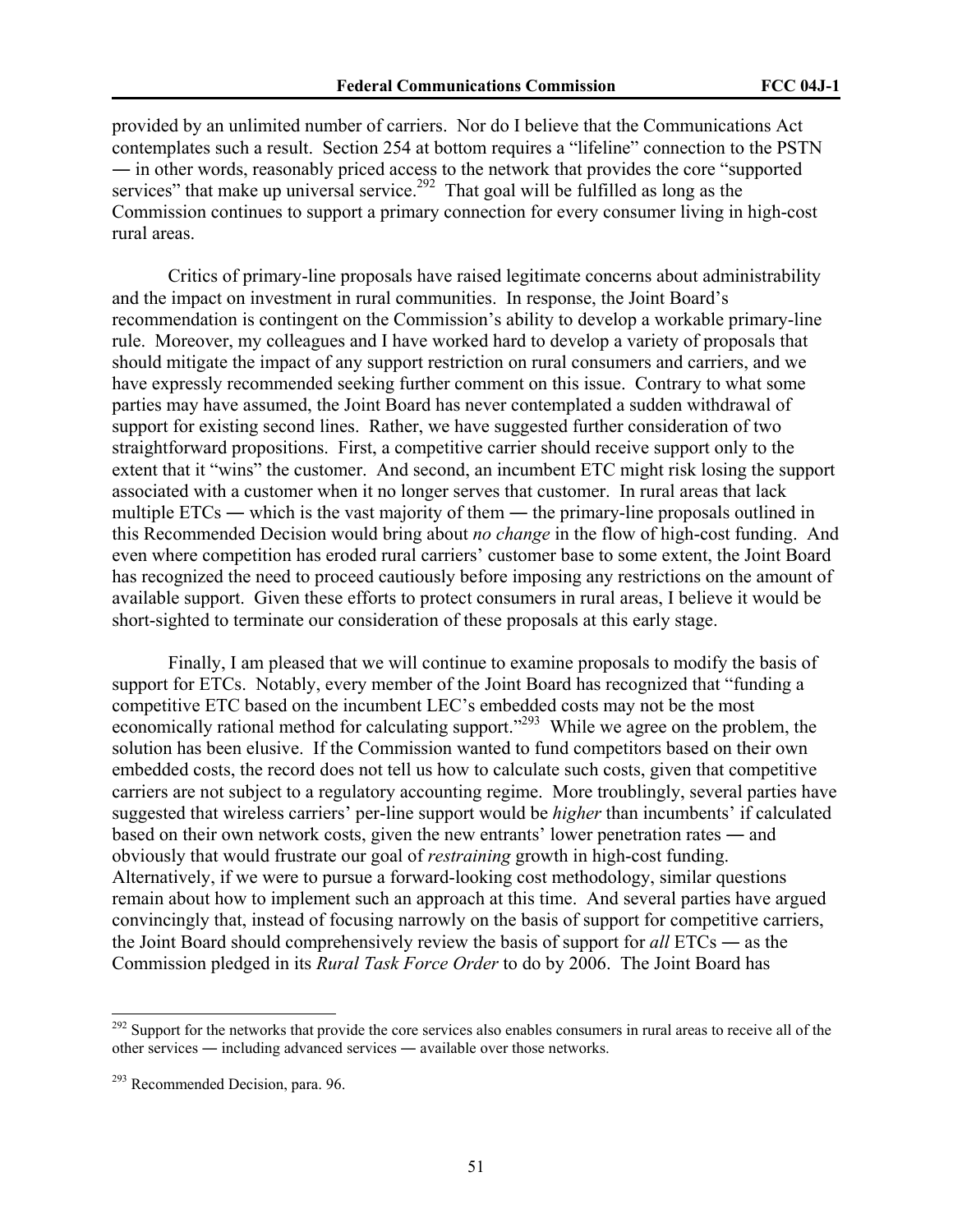accordingly recommended that the Commission refer this broader issue for its consideration, and I hope that the FCC takes that step in the very near future.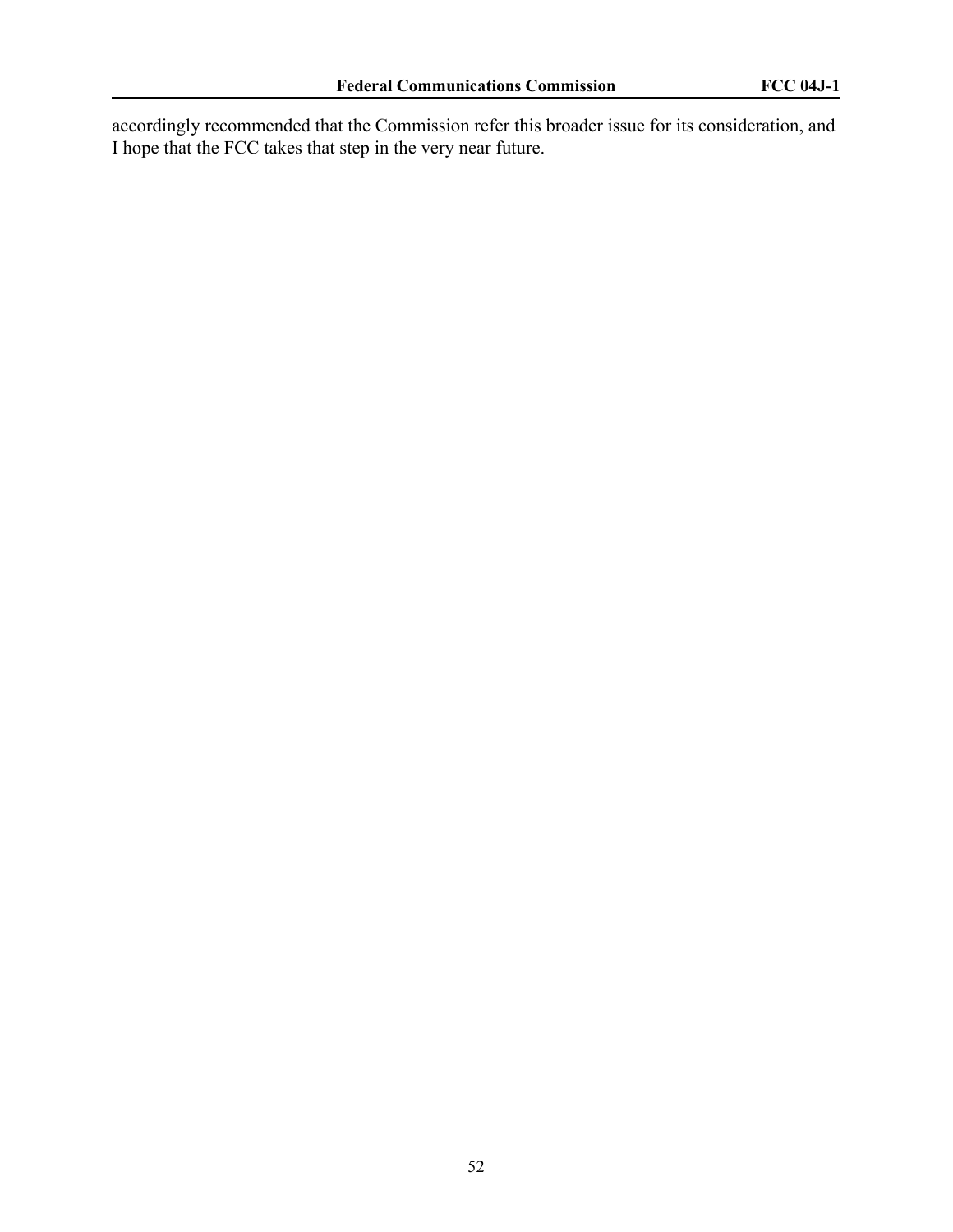# **SEPARATE STATEMENT OF COMMISSIONER LILA A. JABER, FLORIDA PUBLIC SERVICE COMMISSION**

# *Re: Federal-State Joint Board on Universal Service, Recommended Decision*

The FCC has asked the Joint Board to review the FCC's current rules relating to highcost universal service support mechanisms to ensure that the dual goals of preserving universal service and promoting competition continue to be fulfilled. By no means is this an easy task. On the other hand, this review is overdue in light of an evolving telecommunications market and the ongoing responsibility to maintain accessible, affordable telephone service for every American, while addressing the unintended consequence of a rapidly growing federal universal service fund. In meeting these obligations, I am optimistic that the recommended decision, if adopted by the FCC, has the potential of advancing the goal of universal service, ensuring long-term sustainability of the fund, and maintaining competitive neutrality. With that said, I recognize that there may be administrative difficulties that will have to be overcome should the FCC choose to go forward with our recommendations. I do believe that these difficulties, or "opportunities," can be addressed. This recommended decision at the very least will generate additional comments and constructive implementation suggestions to the FCC from various stakeholders.

I recognize the hard work of the universal service joint board staff and offer my sincere thanks. Their dedication and expertise in putting this complex matter into a simple form is evident in the work product. This document is yet another example of federal-state cooperation. In that same spirit, I applaud the tireless efforts of my joint board colleagues. This was an extremely difficult decision with good, plausible arguments on each side of every issue. At the end of the proverbial day, I remain hopeful that the ongoing dialogue from this point forward will result in optimal solutions to these matters.

#### ETC Designation Process

 $\overline{a}$ 

In the recommended decision, we propose that the FCC adopt permissive, minimum guidelines that state commissions and the FCC may use for all ETC designation proceedings. Use of these permissive guidelines should provide a more consistent application process among states. More importantly, these guidelines should further assist state regulators in determining if the public interest would be served by designating additional carriers as ETCs, thereby qualifying additional carriers for federal universal service support. I agree with the commenters who suggested that encouraging a more rigorous fact-finding ETC designation process for all carriers, in both rural and nonrural areas, should ensure that only carriers fully committed to meeting universal service obligations have access to the already-growing federal universal service fund.<sup>294</sup> Examples of the guidelines we propose be considered in the review process include suggesting that a carrier demonstrate its overall financial viability as well as its technical ability to provide quality services throughout its entire designated area. I find these permissive

<sup>294</sup> *See, e.g.*, BellSouth Comments at 2 ("Strengthening the eligibility requirements for obtaining ETC status is a critical step in ensuring that the universal service fund remains 'specific, predictable and sufficient,' as required by Section 254."); *see also* NASUCA Comments at 8-9.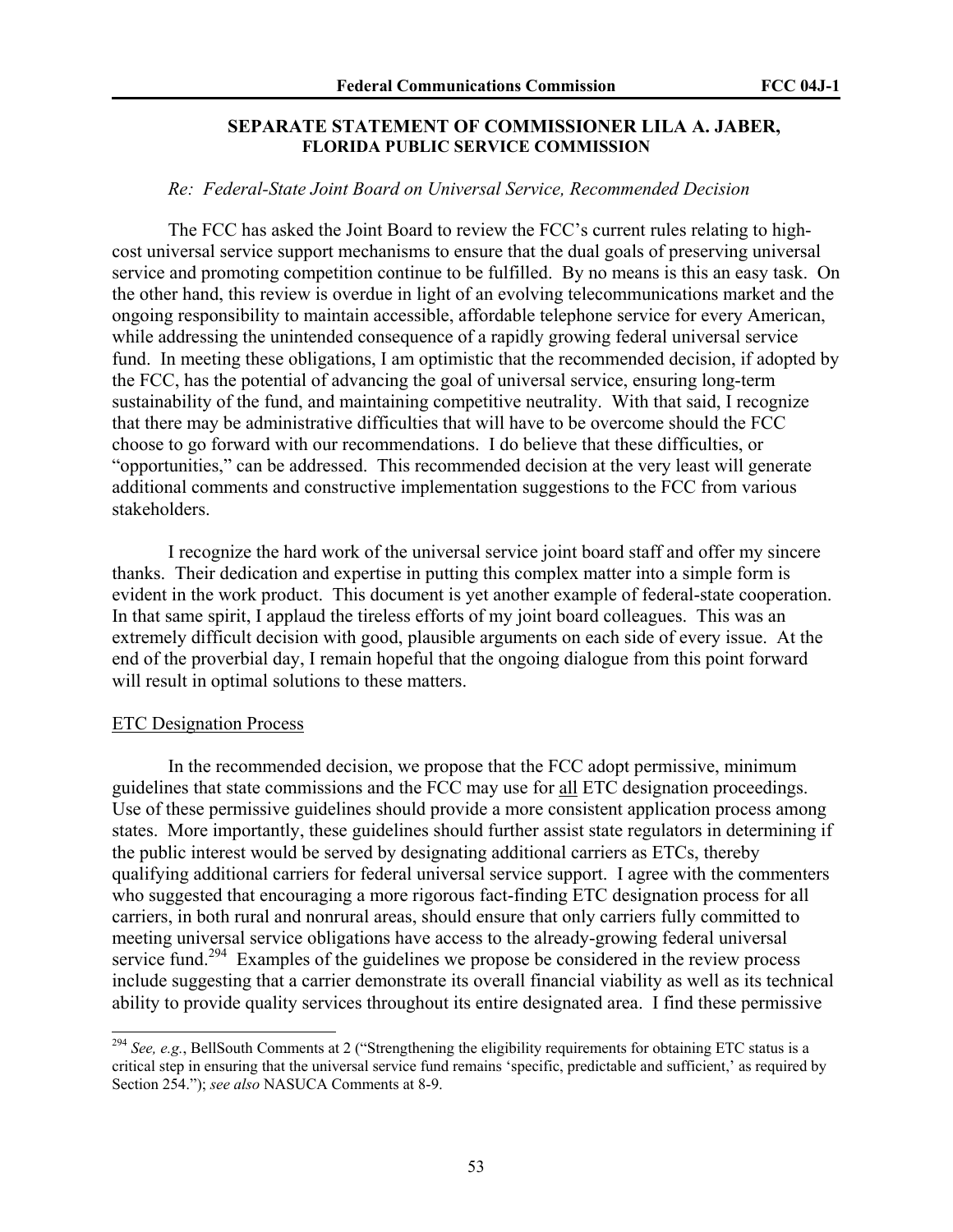guidelines eminently reasonable. In fact, it should be clear that a state may impose additional requirements for ETC certification if the state so chooses. By this recommended decision, we clearly intend to maintain state flexibility in the ETC designation process — authority some state commissions can clearly find in Section 214(e)(2). For other states, where certain carriers are not subject to the jurisdiction of a state commission, this recommended decision clarifies that the FCC, in implementing Section 214(e)(6), should apply these same guidelines.

# Scope of Support

At the center of this recommended decision is a proposal to limit high-cost support to a primary connection for residential and business customers. This is a departure from the current structure that allows all ETCs to receive federal universal service support for all lines. This structure has created a situation where multiple ETCs in high-cost rural areas automatically receive support even if a carrier does not have an economically rational business case to support such entry. We should not support the current framework that allows subsidies to flow to multiple competitors where it is already cost prohibitive for a single provider. Some commenters believe that states have used multiple carrier ETC designation as a means to attract more universal service funds into the state.<sup>295</sup> While I do not know if this has happened, I do believe that the universal service fund should not be used to artificially induce competitive entry that would not have otherwise occurred. Instead, universal service funds should be used for the purpose intended --- to provide universal access to a customer by providing the appropriate funding for a single connection. This is the goal of universal service, as recognized as early as 1996 by the Joint Board. Implementation of the primary-connection proposal may well be essential in order to preserve the long-term sustainability of the federal universal service fund. Otherwise, excess support and resulting increases in USF assessment fees which flow through to consumers, thereby directly impacting their bills, can detract from the goal of universal access and affordability. Moreover, if this proposal is administratively feasible and can be implemented reasonably, the potential exists to provide the appropriate entry signals in rural and high cost areas. Carriers can and should compete for the primary connection since that is the trigger for receiving support from the fund under this proposal.

I also recognize that it is absolutely necessary to mitigate any potentially adverse impact of a primary line restriction on the rural carriers. Therefore, I support the proposal to seek further comment on "rebasing" the high-cost support that carriers currently receive. In areas where only one ETC is present, carriers should receive no less support than they receive now. In areas served by more than one ETC, we envision that customers would select their primary carrier.

Notably, a rural carrier would lose support under this primary-connection proposal only if it loses the customer to another ETC, whether it be a wireline or wireless competitor. I believe this answers, at least in part, the concern raised by some commenters that primary line restrictions will limit the availability of wireless service in rural areas, which could negatively impact the area's economic development. Under this recommended decision, wireless carriers

<sup>295</sup> *See, e.g. ,*NASUCA Comments at 8-9.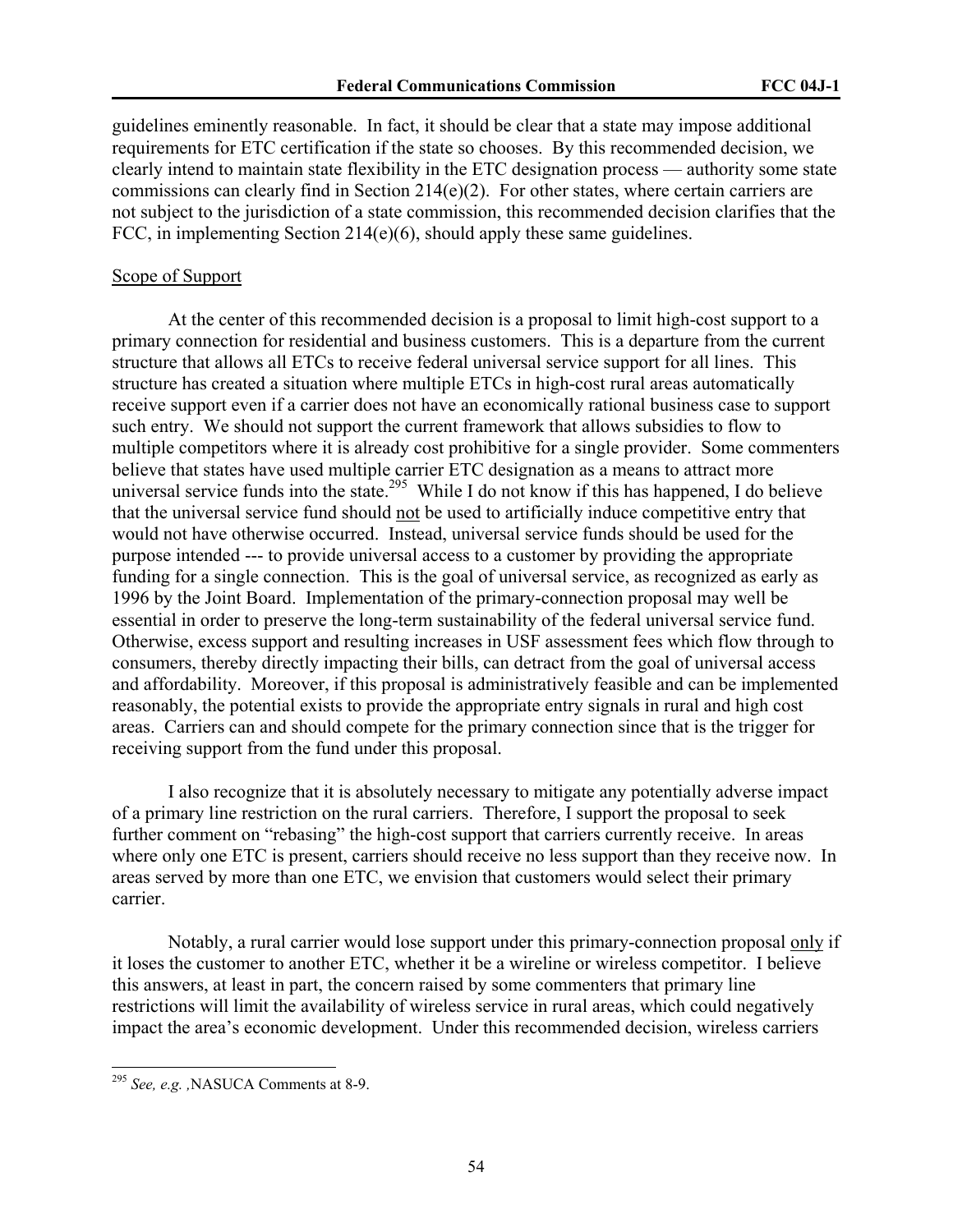can be selected by customers as the primary carrier, thus enabling wireless carriers to receive support from the fund in rural and other areas. Recently in addressing Virginia Cellular's application for ETC designation, FCC Chairman Powell stated that, "[d]espite the importance of making rural, facilities-based competition a reality, we must ensure that increasing demands on the fund should not be allowed to threaten its viability."296 I wholeheartedly agree. Consistent with Chairman Powell's statement, our recommended decision on this issue is an example of balancing legitimate concerns of our rural citizens with the goal of ensuring the long-term sustainability to the fund.

<sup>296</sup> *See* Separate Statement of Chairman Michael K. Powell in Federal-State Joint Board on Universal Service, Virginia Cellular, LLC Petition for Designation as an Eligible Telecommunications Carrier in the Commonwealth of Virginia, Memorandum Opinion and Order, CC Docket No. 96-45, FCC 03-338 (rel. January 22, 2004).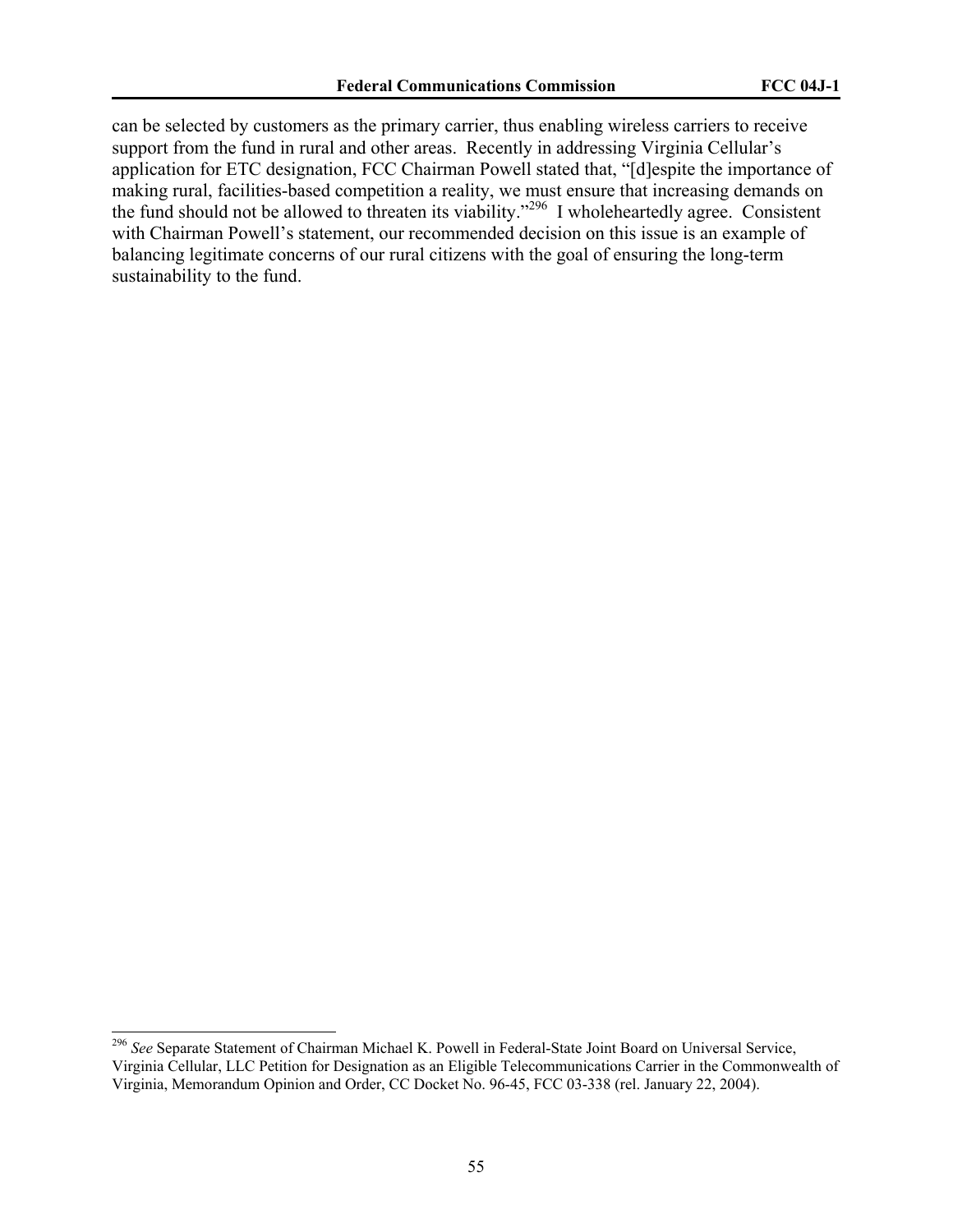# **SEPARATE STATEMENT OF COMMISSIONER THOMAS J. DUNLEAVY, NEW YORK STATE PUBLIC SERVICE COMMISSION**

# *Re: Federal-State Joint Board on Universal Service, Recommended Decision*

The issues referred to us in this phase of this proceeding are among the most complex and contentious we have been asked to address. They go to the heart of what we expect a universal service program to achieve and how we expect it to interact with the forces of a competitive market. Although this Recommended Decision does not resolve all the issues before us, I believe the recommendations we make here today will help sustain the federal universal service program, enabling it to more effectively achieve our dual goals of fostering competition while preserving universal service. I support this Recommended Decision as a reasonable step in the right direction.

Perhaps the most significant recommendation we make here today is to provide federal high cost support only for a subscriber's or household's primary connection to the telephone network. I believe this recommendation is entirely consistent with the fundamental purpose of the federal universal service program – ensuring that all homes and businesses can affordably connect to the rest of the world. When the Telecommunications Act of 1996 was being crafted, I doubt many people anticipated that in less than a decade most households would have both a wireline and a wireless phone and that many would have multiple wireless phones. I am convinced that, however much we might like to, we simply cannot sustain a universal service program that provides support to two, three, four or more phones in most households. At the same time, rules that would effectively preclude support to wireless services would not be competitively or technologically neutral and might artificially slow the deployment of desirable and potentially less costly services to high cost areas. While implementation of our recommendation to support only primary lines will no doubt involve some administrative complexities, I am confident that reasonable solutions will be found through further development of the record, as we here recommend. I also am confident that resolution of those challenges will place far fewer demands on the high cost support mechanism than will continuing to support multiple lines per household.

That said, I am keenly aware that our primary line proposal could significantly affect the support currently provided to existing eligible telecommunications carriers. No rule should be thought to be permanent, yet when changes are made reasonable efforts should be made on a transitional basis to mitigate sudden and severe negative consequences. I am pleased that our Recommended Decision recognizes this by offering several alternative proposals for further comment. Without expressing a preference for any of the alternatives, I would emphasize that no mitigation effort can be expected to live on in perpetuity, nor should one be used as a means to forestall competition in any area. Congress was quite clear; it intended to open all telecommunications markets to competition, not just markets in low cost or urban areas.

It is a testament to the dedication and professionalism of my Joint Board colleagues that we are able to suggest some significant changes to improve the federal universal service program, even as we continue to seek a fuller record on several issues. The state and federal staffs supporting this Joint Board once again have done an exemplary job helping us to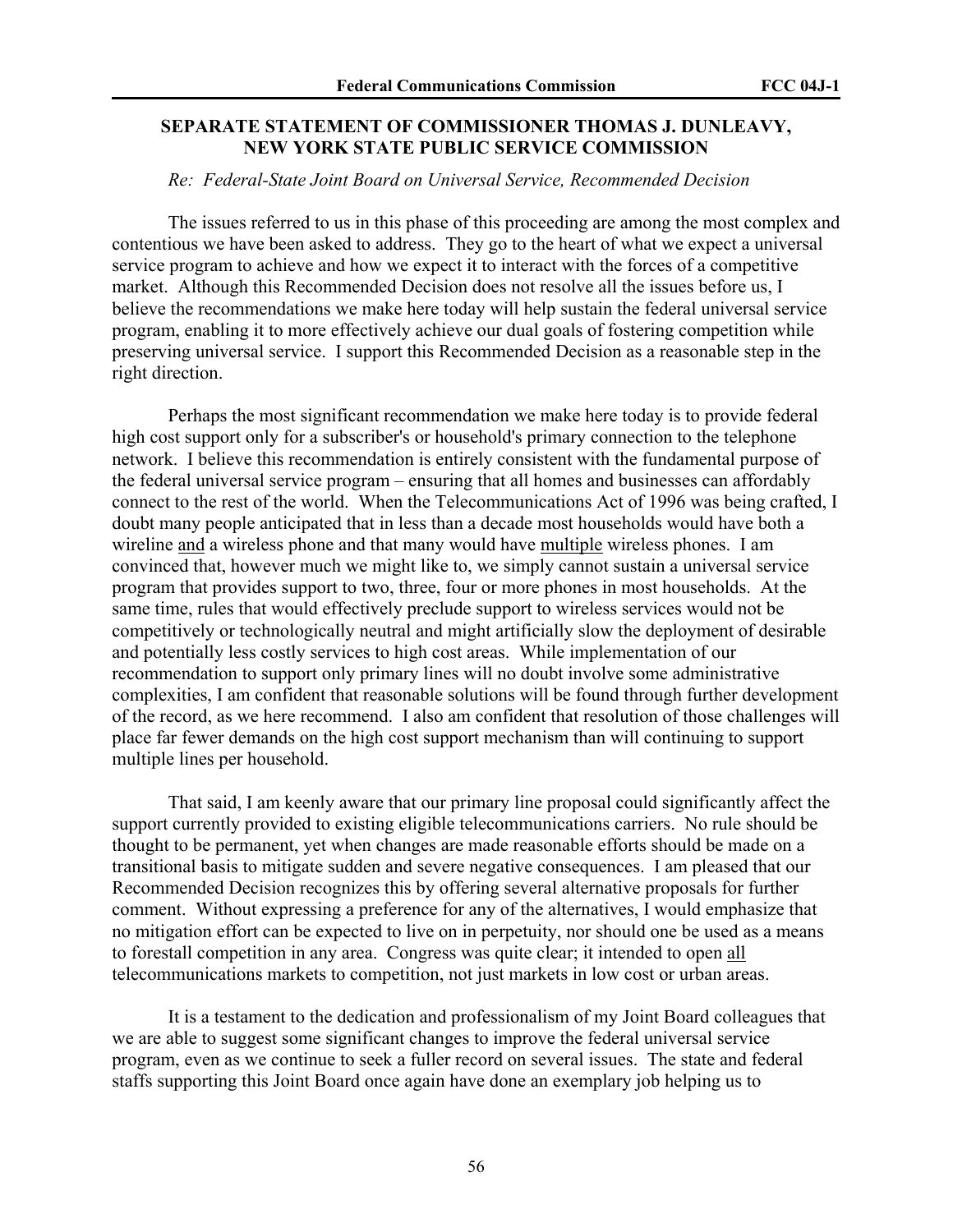understand the issues and our options and reducing our thoughts to writing. I offer them all my sincere appreciation.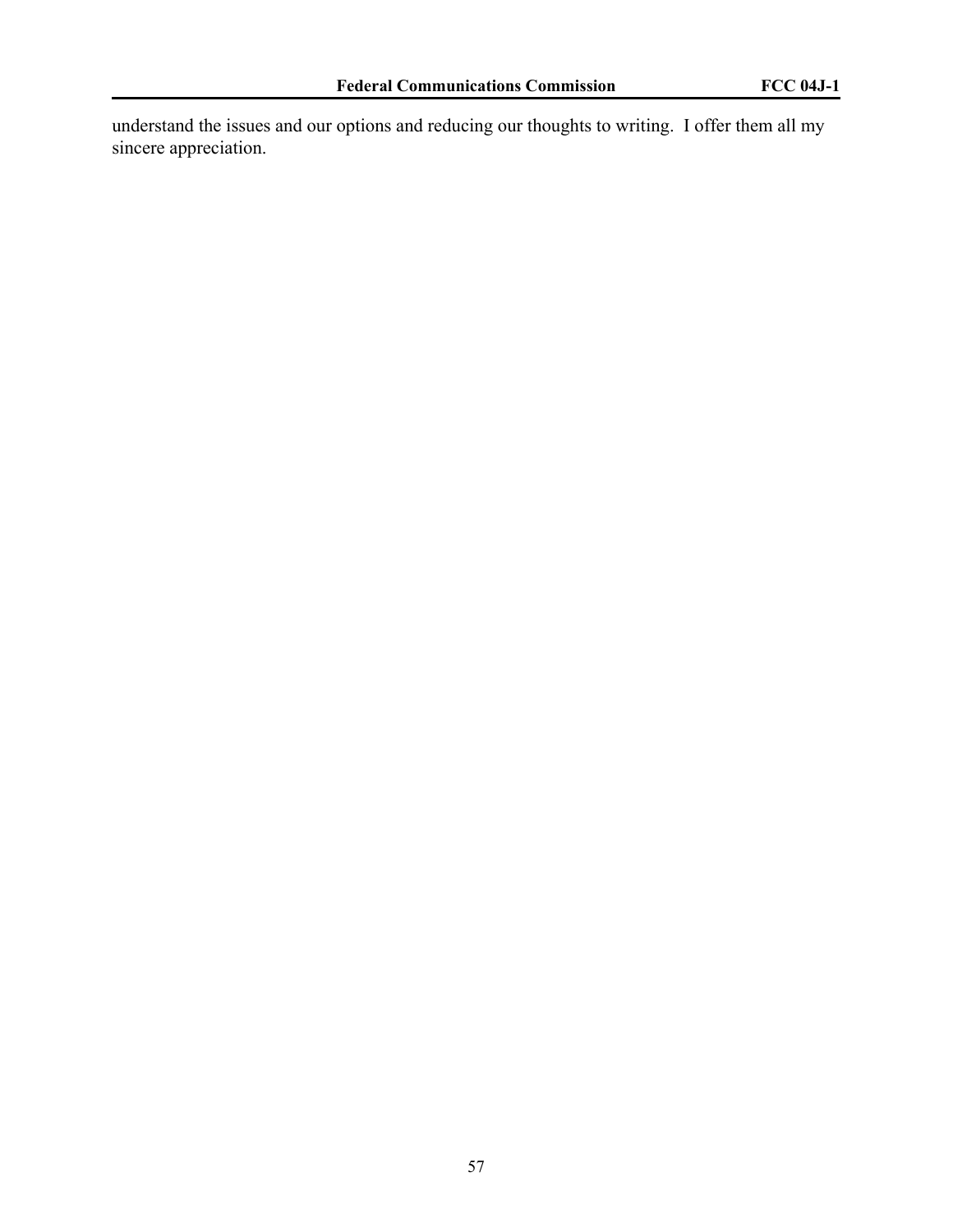# **SEPARATE STATEMENT OF BILLY JACK GREGG, DIRECTOR OF THE CONSUMER ADVOCATE DIVISION, PUBLIC SERVICE COMMISSION OF WEST VIRGINIA**

#### *Re: Federal-State Joint Board on Universal Service, Recommended Decision*

The most important aspect of our recommendation today is the decision to limit support to primary lines. Not only will this action slow the growth of the high cost fund stemming from support of multiple lines of multiple networks within the same area, but it will also fundamentally change the calculus for designating additional eligible telecommunications carriers (ETC's) in areas served by rural carriers. Since current Commission rules provide support to all lines of all ETC's, states have been faced with the perverse incentive of gaining more federal universal service support the more ETC's they approve.<sup>297</sup> By limiting support to primary lines, we eliminate this incentive and return to the original concept of universal service in a competitive environment: namely, that carriers will compete for the universal service subsidy,<sup>298</sup> and that competition will eventually drive down the overall cost of subsidizing service in high-cost areas.<sup>299</sup>

Several of my colleagues on the Joint Board have expressed concern over the fate of small, rural incumbent carriers if support is limited to primary lines. I share these concerns. However, under the Act, the proper place for these concerns is at the point when the decision is made whether to designate an additional ETC in an area served by a rural carrier.<sup>300</sup> If a state or the Commission believes that a particular rural area or a particular rural carrier cannot stand the

 $297$  This perverse incentive is especially strong in areas served by rural carriers since these areas generally receive higher levels of federal support.

<sup>298</sup> *See Federal-State Joint Board on Universal Service*, Report and Order, CC Docket No. 96-45, 12 FCC Rcd 8776 (May 8, 1997) (*First Report and Order*) at ¶¶19; 287-289; 311-312; "The [FCC's universal service] order provides that the universal service subsidy be portable so that it moves with the customer, rather than stay with the incumbent LEC, whenever the customer makes the decision to switch local service providers… ." Alenco Communications, Inc. v. FCC, 201 F.3d 608, 621 (5th Cir. 2000) (*Alenco*).

<sup>299</sup> *See* House Report No. 104-204 (I)(1995), Arnold & Porter Legislative History P.L. 104-104 (*A&P*) at 60: "…as the current system of internal and external subsidies is replaced by a system consisting primarily of external subsidies, the total amount of subsidies collected from low-cost customers and passed on to high-cost customers would not change significantly. Over time, CBO expects that the operating costs of telephone companies would tend to fall as a result of competitive pressures and the total amount of subsidies necessary would decline." This view was also expressed by Senator Stevens during debate on the Act: "[The Act] opens up the local market to competition while still preserving the concept of universal service. It does so by taking advantage of new technologies which are intended to reduce the cost of all services, including universal service. In fact, I find it interesting that the Congressional Budget Office has said that this bill will reduce the cost of universal service from the existing system by at least \$3 billion over the next five years." 141 Congressional Record S7881 (1995), *A&P* at 210. *See also* Senate Report No. 104-23, *A&P* at 254 (1995): "…competition and new technologies will greatly reduce the actual cost of providing universal service over time, thus reducing or eliminating the need for universal service support mechanisms as actual costs drop to a level that is at or below the affordable rate for such service in an area… ."

<sup>&</sup>lt;sup>300</sup> It should be pointed out that under the integrated approach to primary line support outlined in the Recommended Decision, there would be no change in current support for a rural carrier unless and until an additional ETC is designated within the rural carrier's study area by the state or Commission.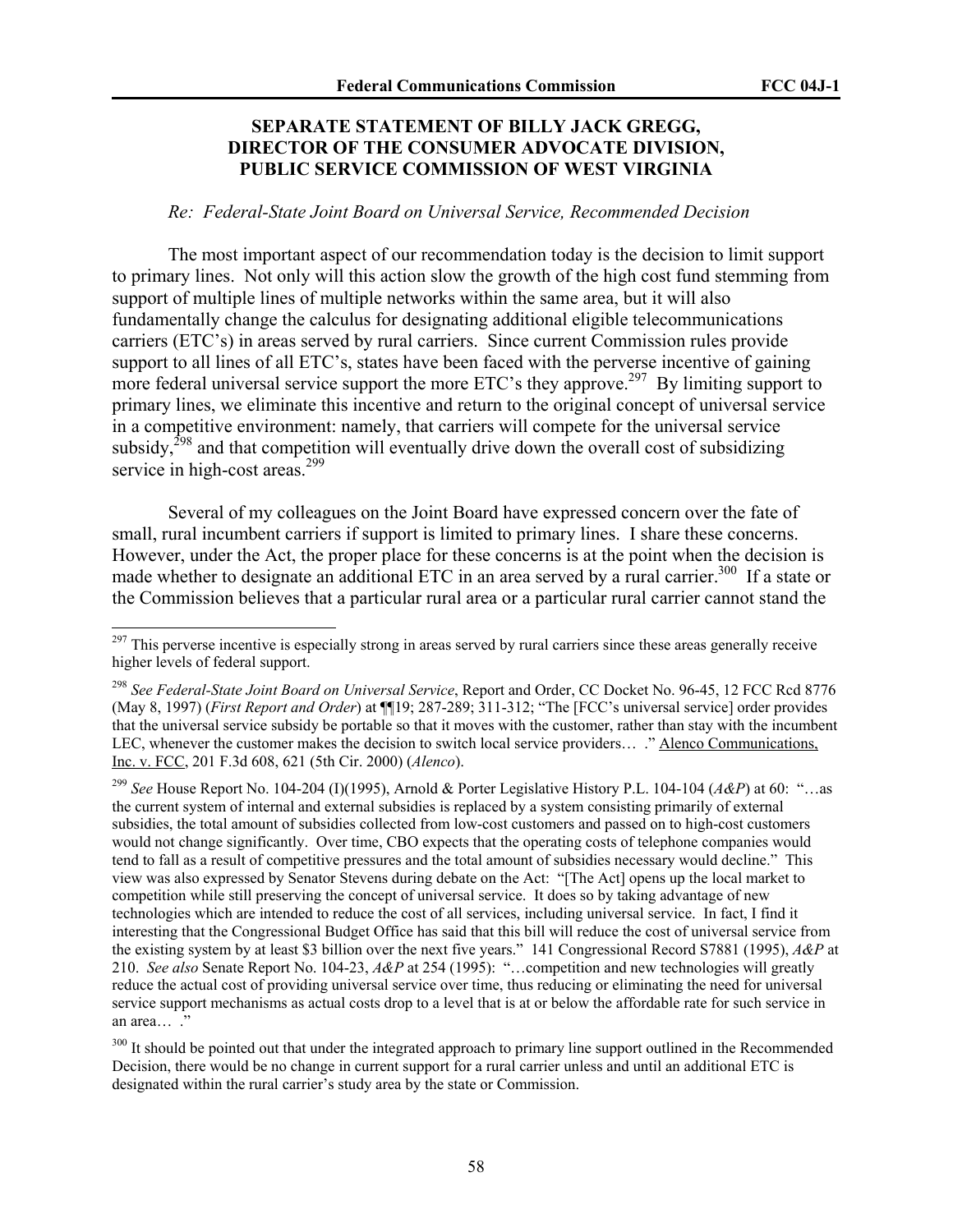loss or dilution of current levels of support, then under Section 214(e)(2) of the Act, it should find that additional ETC's are not "in the public interest."<sup>301</sup> If, on the other hand, states or the Commission find that multiple ETC's are appropriate in a particular area, then the portability rules should apply equally to all ETC's, regardless of the technology used, and regardless of whether the ETC is an incumbent or a new-comer. Proposals to reserve some support as the exclusive province of incumbent ETC's - regardless of previous public interest decisions under Section 214(e)(2) –violate, in my judgment, the principle of competitive neutrality.<sup>302</sup>

I believe that there are certain areas of this country where it is so expensive to provide service that it makes no sense to have more than one carrier subsidized by the federal universal service fund.<sup>303</sup> Moreover, I believe that it is relatively easy to determine where these areas are. The universal service fund provides various levels of support to over 1400 incumbent study areas in this country. At root, these support levels are based on the cost to provide service to the number of customers within each area. By comparing the average levels of per line support provided to each study area, the Commission should be able to determine per line support benchmarks that divide study areas where multiple ETC's are presumably in the public interest, and those areas where they are not.

Adoption of such benchmarks will provide guidance to competitors and incumbents, will introduce a degree of certainty into the telecommunications marketplace, and will greatly simplify ETC decisions for state commissions. After further development in proceedings before the Commission, I hope that this benchmarking concept is adopted to guide public interest determinations under Section 214(e)(2) of the Act.

<sup>301</sup>*See Alenco*, at 621-622: "To the extent petitioners argue Congress recognized the precarious competitive positions of rural LEC's, their concerns are addressed by 47 U.S.C. §214(e), which empowers state commissions to regulate entry into rural markets."

<sup>&</sup>lt;sup>302</sup> The Commission has defined "competitive neutrality" as "...universal service support mechanisms and rules [that] neither unfairly advantage nor disadvantage one provider over another, and neither unfairly favor nor disfavor one technology over another." *First Report and Order*, ¶47. In *Alenco* the 5<sup>th</sup> Circuit found competitive neutrality to be an integral component of portability: "…portability is not only consistent with predictability, but also is dictated by principles of competitive neutrality and the statutory command that universal service support be spent 'only for the provision, maintenance, and upgrading of facilities and services for which the [universal service] support is intended.' " *Alenco*, at 622. The Commission has also previously addressed the inappropriateness of support programs available only to incumbents: "We have previously held, in interpreting section 254 of the Communications Act, that 'competitive neutrality in the collection and distribution of funds and determination of eligibility in universal service support mechanisms is consistent with congressional intent and necessary to promote a procompetitive, de-regulatory national policy framework.' As discussed above, it is doubtful that a universal service funding program that restricts eligibility to ILECs could be considered competitively neutral. Thus, a program of this nature may well be found to be inconsistent with and to impede the achievement of important Congressional and Commission goals." *In the Matter of Western Wireless Corp. Petition for Preemption*, Memorandum Opinion and Order, File No. CWD 98-90, 15 FCC Rcd 16227 (Aug. 28, 2000) at ¶11.

<sup>&</sup>lt;sup>303</sup> Indeed, but for explicit subsidies from the universal service fund and other federal programs, there would be no telephone service in large areas of this country.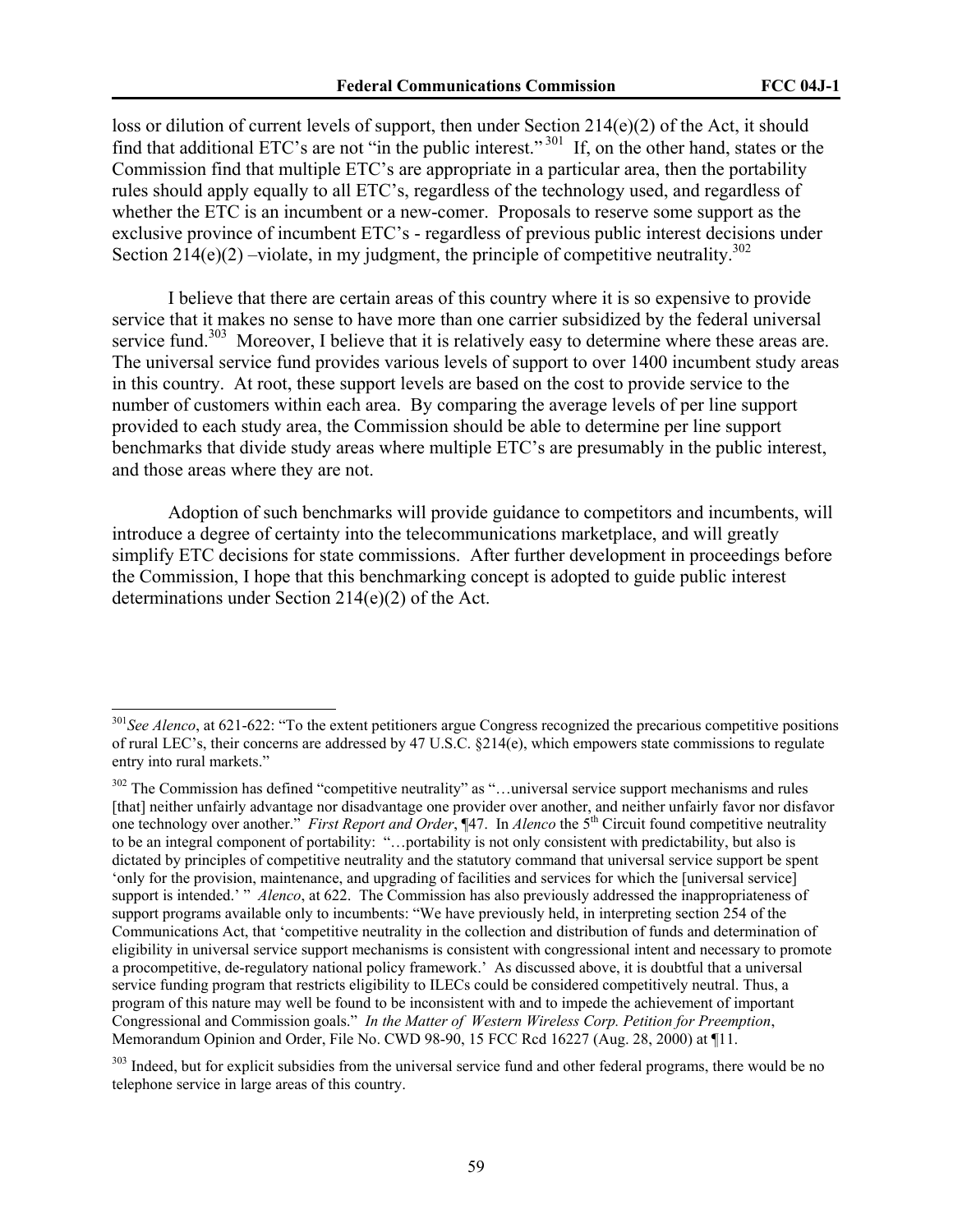# **SEPARATE STATEMENT OF COMMISSIONER KEVIN J. MARTIN DISSENTING IN PART, CONCURRING IN PART**

# *Re: Federal-State Joint Board on Universal Service, Recommended Decision*

I am troubled by today's Recommended Decision because it fails to provide sufficient guidance or a meaningful public interest test on the process for designating and funding eligible telecommunications carriers ("ETCs") that enter the market in high cost areas to serve rural consumers.

As I have stated in the past, I have concerns with policies that use universal service support as a means of creating "competition" in high cost areas.<sup>304</sup> In my view, the main goals of the universal service program are to ensure that all consumers--including those in high cost areas--have access at affordable rates. I remain hesitant to subsidize multiple competitors to serve areas in which costs are prohibitively expensive for even one carrier. The Joint Board's recommendations may continue to make it difficult for any one carrier to achieve the economies of scale necessary to serve all of the customers in rural areas.

I believe the Joint Board should have recommended more immediate steps that the Commission should take to reform the ETC designation process. For example, I would have preferred that the Joint Board recommend that the Commission require ETCs to provide the same type and quality of services throughout the same geographic service area as a condition of receiving universal service support. In my view, competitive ETCs seeking universal service support should have the same "carrier of last resort" obligations as incumbent service providers in order to receive universal service support. Adopting the same "carrier of last resort" obligation for all ETCs is fully consistent with the Commission's existing policy of competitive and technological neutrality amongst service providers.

As I have supported in the past, I would have recommended that the Commission require ETCs to provide equal access. Equal access provides a direct, tangible consumer benefit that allows individuals to decide which long distance plan, if any, is most appropriate for their needs. As I have stated previously, I believe an equal access requirement would allow ETCs to continue to offer bundled local and long distance service packages, while also empowering consumers with the ability to choose the best calling plan for their needs.<sup>305</sup> An equal access obligation is also fully consistent with the Commission's existing policy of competitive neutrality amongst

<sup>304</sup> Separate Statement of Commissioner Kevin J. Martin, *Multi-Association Group (MAG) Plan for Regulation of Interstate Services of Non-Price Cap Incumbent Local Exchange Carriers and Interexchange Carriers, Second Report and Order and Further Notice of Proposed Rulemaking,* CC Docket (No. 00-256)(rel. October, 11, 2002): Separate Statement of Commissioner Kevin J. Martin, *Federal-State Joint Board on Universal Service, Virginia Cellular, LLC Petition for Designation as an Eligible Telecommunications Carrier in the Commonwealth of Virginia,* Memorandum Opinion and Order, CC Docket No. 96-45, FCC 03-338 (Jan. 22, 2004).

<sup>305</sup> Separate Statement of Commissioner Kevin J. Martin, *Federal-State Joint Board on Universal Service,* CC Docket No.96-45, (rel. July 10, 2002)*;* Separate Statement of Commissioner Kevin J. Martin, *Federal-State Joint Board on Universal Service, FCC 03-170,* CC Docket No. 96-45, (rel. July 14, 2003).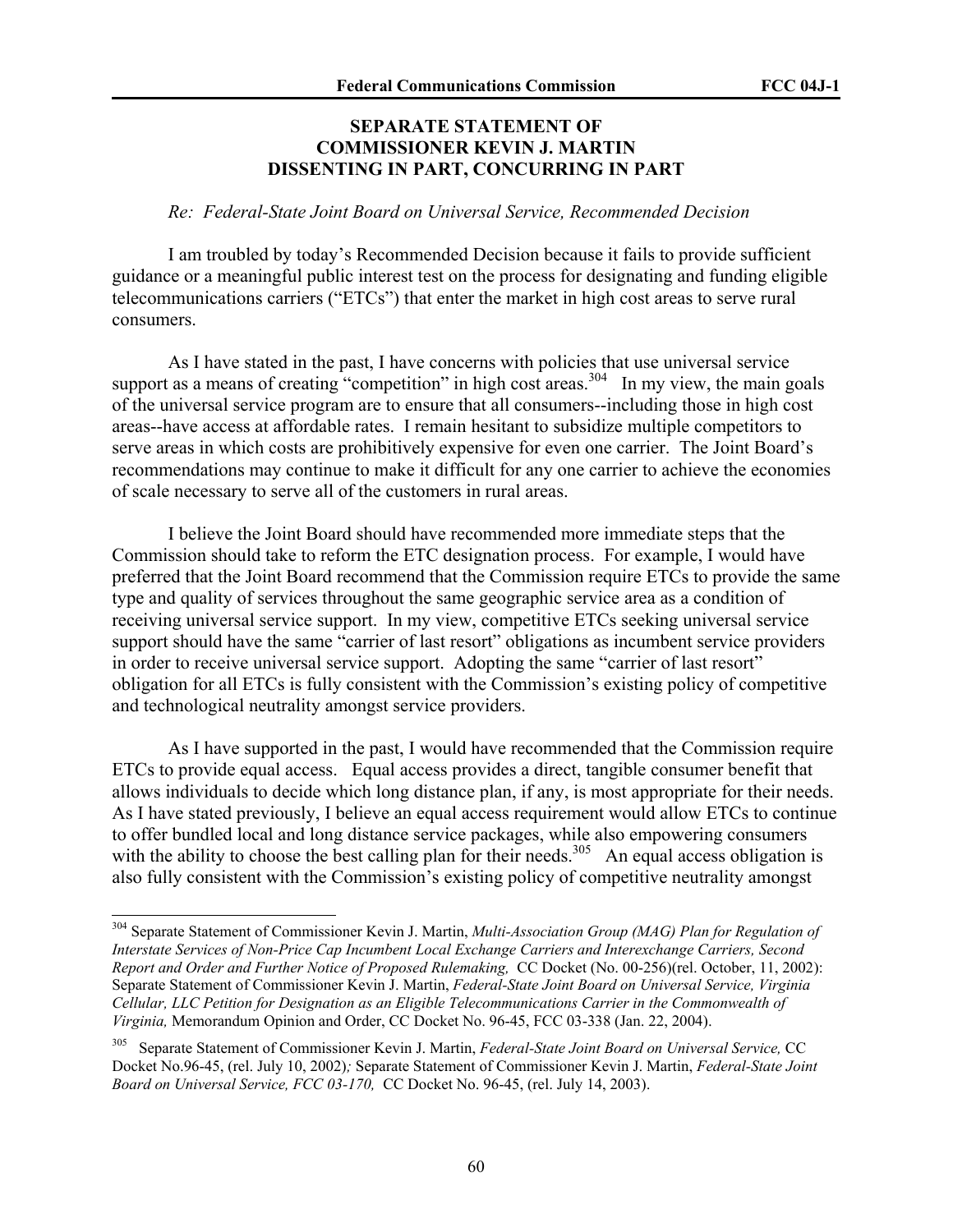service providers, facilitating competition on the basis of price and service quality for comparable service offerings.

I would have also preferred that the Joint Board recommend that the Commission require ETCs to provide service throughout the same geographic service area in order to receive universal service support. This obligation would help guard against the potential for creamskimming. I would have supported a recommendation to deny future requests to redefine the service areas of incumbent rural telephone companies--and to deny ETC designations in instances where an ETC's proposed service area does not cover the entire service area of the incumbent service provider.

Given that a majority of my colleagues were unwilling to recommend that the Commission adopt these same competitively neutral obligations for all ETCs, I concur in the Joint Board's recommendation to seek alternative means of limiting fund growth. To help slow the growth of the universal service fund, I specifically support one particular alternative of the primary line proposal. My support for the primary line proposals is limited to that "hold harmless" proposal.

Under the "hold harmless" alternative, per line support available to competitive ETCs would freeze upon competitive entry. Competitive ETCs would only be eligible for universal service support for customers who designated their service as the primary line. Unlike the other primary line proposals, however, this alternative would not cap per-line support for incumbent carriers and would thus "hold harmless" incumbent carriers from the loss of universal service support. As my colleague Commissioner Rowe has observed, this proposal would work to address the incumbents overall network costs that are incurred.

I look forward to working with my colleagues on the Commission as we address these critical issues regarding the distribution of universal service support to ETCs in high cost areas while ensuring that we maintain and preserve universal service in rural America.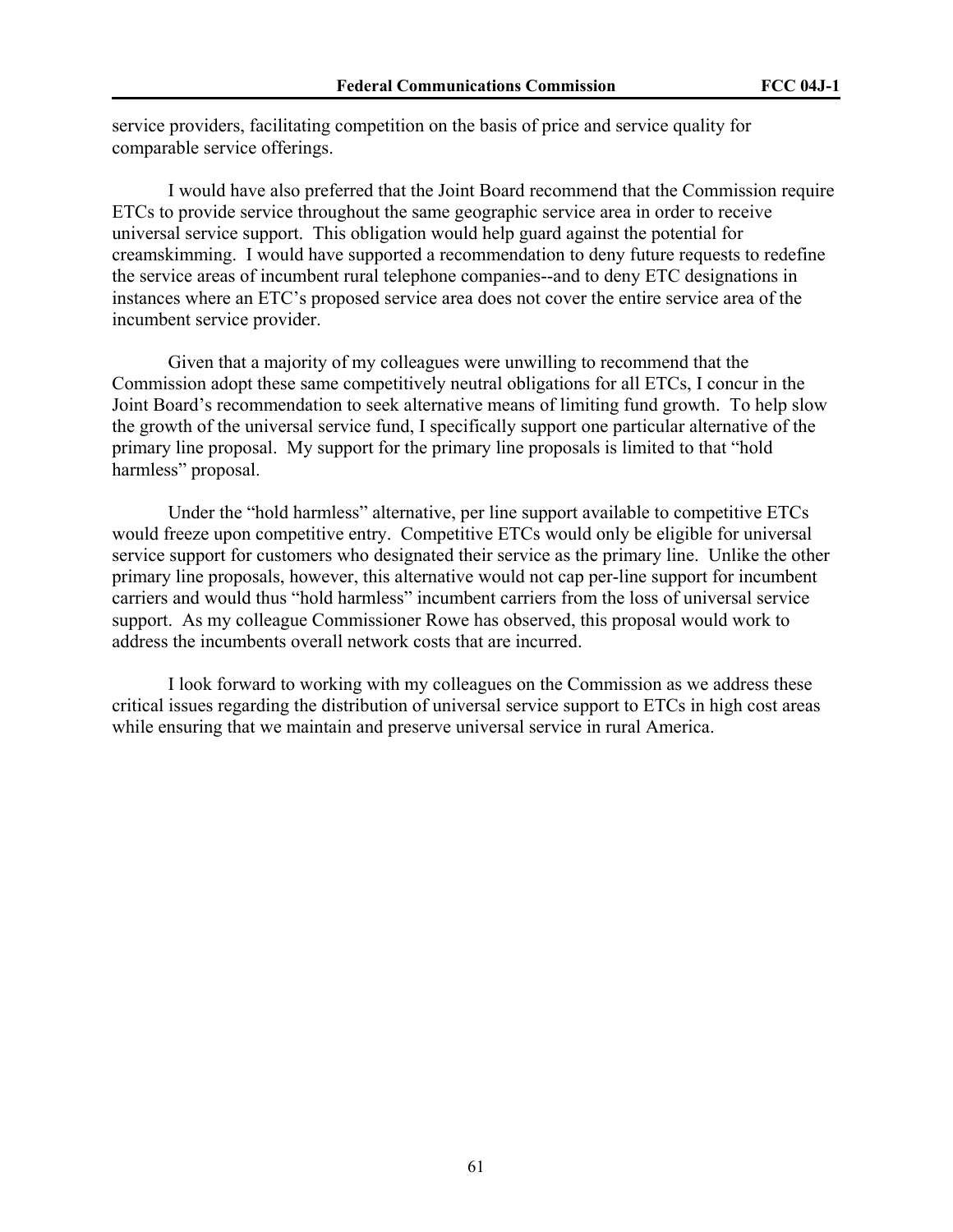# **JOINT SEPARATE STATEMENT OF COMMISSIONERS JONATHAN S. ADELSTEIN, G. NANETTE THOMPSON, REGULATORY COMMISSISSION OF ALASKA, AND BOB ROWE, MONTANA PUBLIC SERVICE COMMISSION APPROVING IN PART, DISSENTING IN PART**

#### *Re: Federal-State Joint Board on Universal Service, Recommended Decision*

We are pleased that this Joint Board has determined that it is useful to employ guidelines to ascertain whether it is appropriate to designate multiple eligible telecommunications carriers in particular areas. We are pleased that this Joint Board recognizes, as Congress did in 1996, that when designating an ETC in an area served by a rural telephone company we must take greater care in examining the public interest to determine the wisdom of multiple ETCs in rural, high cost areas. Establishing a meaningful public interest test<sup>306</sup> and providing meaningful guidance on ETC designations will help to limit federal universal service funding to those providers who are committed to serve rural communities.<sup>307</sup>

We disagree, however, with the majority's recommendation to limit funding to primary lines. We believe it is inconsistent with Congress' intent when codifying the Universal Service provisions in the 1996 Act. It is also inconsistent with the December 18, 2003 letter from Senators Dorgan, Burns, Snowe, Johnson, Baucus, Lincoln and Daschle, stating that a primary line restriction would be "a major step backward that would thwart the essential purpose of universal service." A primary line restriction would reduce incentives for deployment of both wireless and wireline networks. We are also disappointed that the Joint Board cannot yet make progress on how to determine the basis of support, which was a core element of this "portability" referral.

The majority's recommendation to restrict funding to primary lines is a well-intentioned effort that will have a deleterious effect on the provision of universal service. Restricting funding to primary lines is not necessary to control fund growth. There are other better means to control fund growth that do not have the same draconian consequences for rural consumers and that would better advance the long term goal of an equitable support system that affords all Americans reasonable access to telecommunications services.

In this referral, the Joint Board faces the question of how the Act's goals of competition and universal service are to be reconciled and balanced in rural areas. The majority's recommendation would discourage network investment in rural areas. It also would distort rural

l

<sup>&</sup>lt;sup>306</sup> A meaningful public interest test will allow commissions to withhold granting ETC status to additional carriers if they believe that the dilution of support caused by the designation will undermine the ability of all carriers to offer comparable service at comparable rates as is required by Section 254(b)(3) of the Act.

<sup>&</sup>lt;sup>307</sup> After further development of the record, it may be possible for the FCC to adopt more specific standards for consideration and adoption by the Commission or the states. For example, we note the specific recommendations offered by the Montana Independent Telecommunications Systems in an ex parte filed January 5, 2004. The ex parte suggested, *inter alia*, very specific provisions concerning coverage, network congestion, cost reporting based on existing NECA forms, and a method for achieving service quality standard comparability.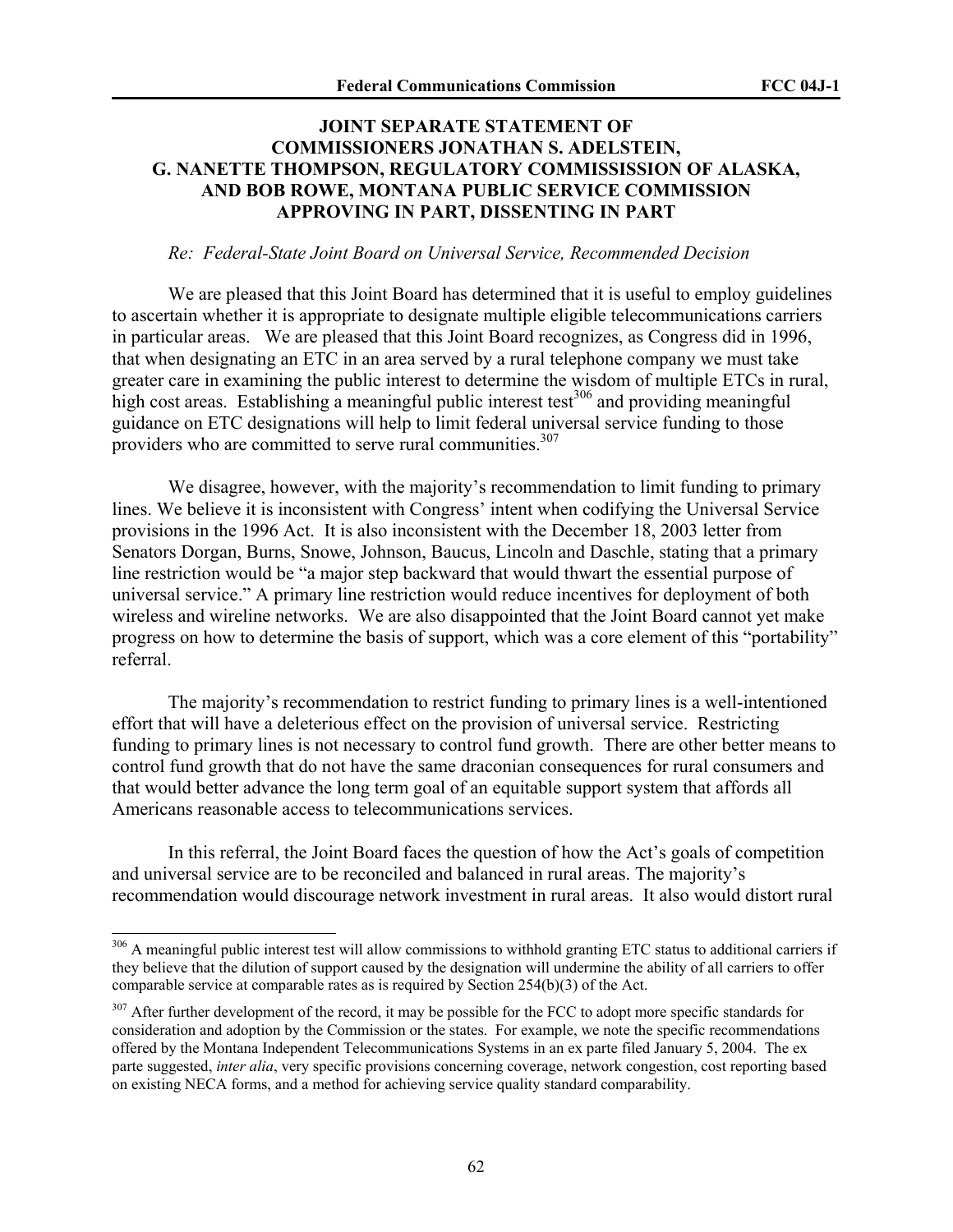markets in a way that would ultimately undermine the goal of universal service. Such a result is anathema to the purpose of universal service funding and the intent of Congress.

We believe that a better policy would be to put in place a more stringent public interest test, as we recommend today, and to move away from the identical support rule by basing each ETC's support on its own costs. This would limit fund growth, comply with Section 254(e) and encourage continued investment in rural markets. It also would limit funding only to those providers, whether incumbents or new entrants, who are committed to serve rural communities.

#### Designating Primary Lines

 $\overline{\phantom{a}}$ 

The majority recommends that support be distributed based on a carrier's number of primary lines and that support, under one option, be "rebased" to ensure that the amount does not change initially. If the number of primary lines were to increase in the future, however, support would increase. Likewise, if the number of primary lines were to decrease, support would decrease in proportion. Future support therefore depends upon an ETC's ability to get customers who will designate their line as primary. We foresee a number of harmful effects from such a system.

The primary line recommendation would be harmful to consumers. Section 254(b)(3) of the statute directs us to make reasonably comparable services available to consumers nationwide at reasonably comparable rates:

Consumers in all regions of the Nation, including low-income consumers and those in rural, insular and high cost areas, should have access to telecommunications and information services, *including interexchange services and advanced telecommunications and information services*, that *are* reasonably comparable to those services provided in urban areas and are available at rates that are reasonably comparable to rates charged for similar services in urban areas.

This section provides not only that *the rates for* services should be reasonably comparable, but also that *access* should be reasonably comparable. Moreover, the statute covers not just basic service, but also advanced telecommunications services and information services.<sup>308</sup> Limiting support to primary lines would deny rural consumers comparable access to a variety of telecommunications services: voice, data, fixed, and mobile.

<sup>&</sup>lt;sup>308</sup> If this provision applied only to "access," then the statute would use the singular "is" to describe what must be reasonably comparable. We therefore conclude that the "reasonably comparable" language in Section 254(b)(3) focuses both on telecommunications *and* information services."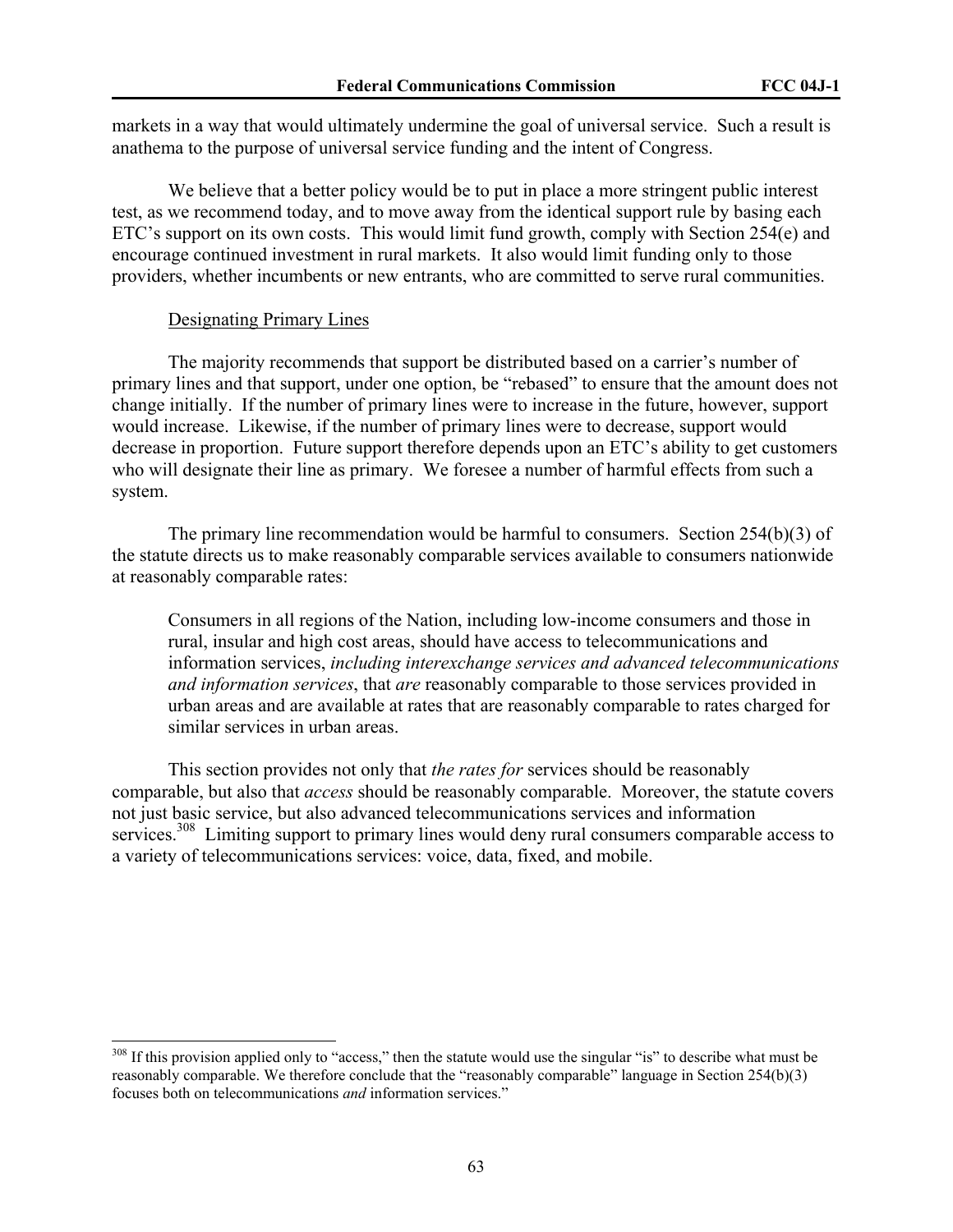The majority's recommendation would deny support for all second lines, including those used as second voice lines and data lines.<sup>309</sup> The economic development effects in rural areas could be quite harmful. Rates could become unaffordable for second lines in high cost areas because all consumers will be asked to pay the cost of a second line without any offsetting support. While the majority has offered options (e.g., rebasing, hold harmless provisions) to attempt to ameliorate the harmful affects of the lost support, we believe these options are likely to be anti-competitive, or will prove ineffective and impractical.

 Rural business customers would be particularly disadvantaged because they frequently have more than one line. Net costs for telephone service would increase significantly for many of these rural business customers.310 Consumers would also face higher costs for "data lines" or fax lines. Given the distance limitations inherent in DSL services, these fax and data lines are essential to the economic life of rural communities. Just as one example, it will be very difficult to attract telecommuters to an area that not only has no DSL but that has high rates for fax and data lines. These higher costs could severely affect small business investment in rural areas and would be very likely to restrict rural economic development. The rural areas most in need of economic development will be left further behind. If we don't care for these communities as Congress intended, photographs may well be all that is left as rural areas dwindle when faced with additional economic hardships.

<sup>310</sup> The following chart illustrates the problem for rural businesses.

|                 |        |         | <b>Current Funding</b><br><b>Primary Line Funding</b> |           |         |                   |            |          |
|-----------------|--------|---------|-------------------------------------------------------|-----------|---------|-------------------|------------|----------|
|                 |        |         |                                                       |           | Per     |                   |            | Change   |
|                 |        |         |                                                       |           | Primary |                   | Effectivel | in Per   |
| Customer        | Total  | Primary | Per Line                                              | Totall    | Line    | Per Line          | Per Line   | Line     |
| Type            | Lines  | Lines   | Fundina                                               | Funding   | Funding | Funding           | Funding    | Funding  |
|                 |        |         |                                                       |           |         |                   |            |          |
| Centrex         | 250    | 20      | \$10.00                                               | \$2,500   | \$15.27 | \$305             | \$1.22     | (\$8.78) |
|                 |        |         |                                                       |           |         |                   |            |          |
| Residential     | 10,000 | 7,500   | \$10.00                                               | \$100,000 |         | \$15.27 \$114,557 | \$11.46    | \$1.46   |
|                 |        |         |                                                       |           |         |                   |            |          |
| <b>Business</b> | 2,000  | 500     | \$10.00                                               | \$20,000  | \$15.27 | \$7,637           | \$3.82     | (\$6.18) |
|                 |        |         |                                                       |           |         |                   |            |          |
|                 |        |         |                                                       |           |         |                   |            |          |
| Total           | 12,250 | 8,020   |                                                       | \$122,500 |         | \$122,500         |            |          |
| Average         |        |         | \$10.00                                               |           | \$15.27 |                   |            |          |

<sup>&</sup>lt;sup>309</sup> In some cases, the consumer may be able to receive wireline and wireless service under the majority's recommendation, but only one of these services will be the primary "line" that is funded. And in some cases, the consumer may be able to receive more than one type of service over a single wireline connection. For example, some consumers can receive voice and data over a DSL connection. However, the decision to restrict funding to one line is not technology-neutral because it favors carriers who can provide multiple services over one connection. We acknowledge that providing an economic incentive for technological efficiency is a good result, but we are more concerned that where dual technologies are not available, a consumer will be limited to one means of communication.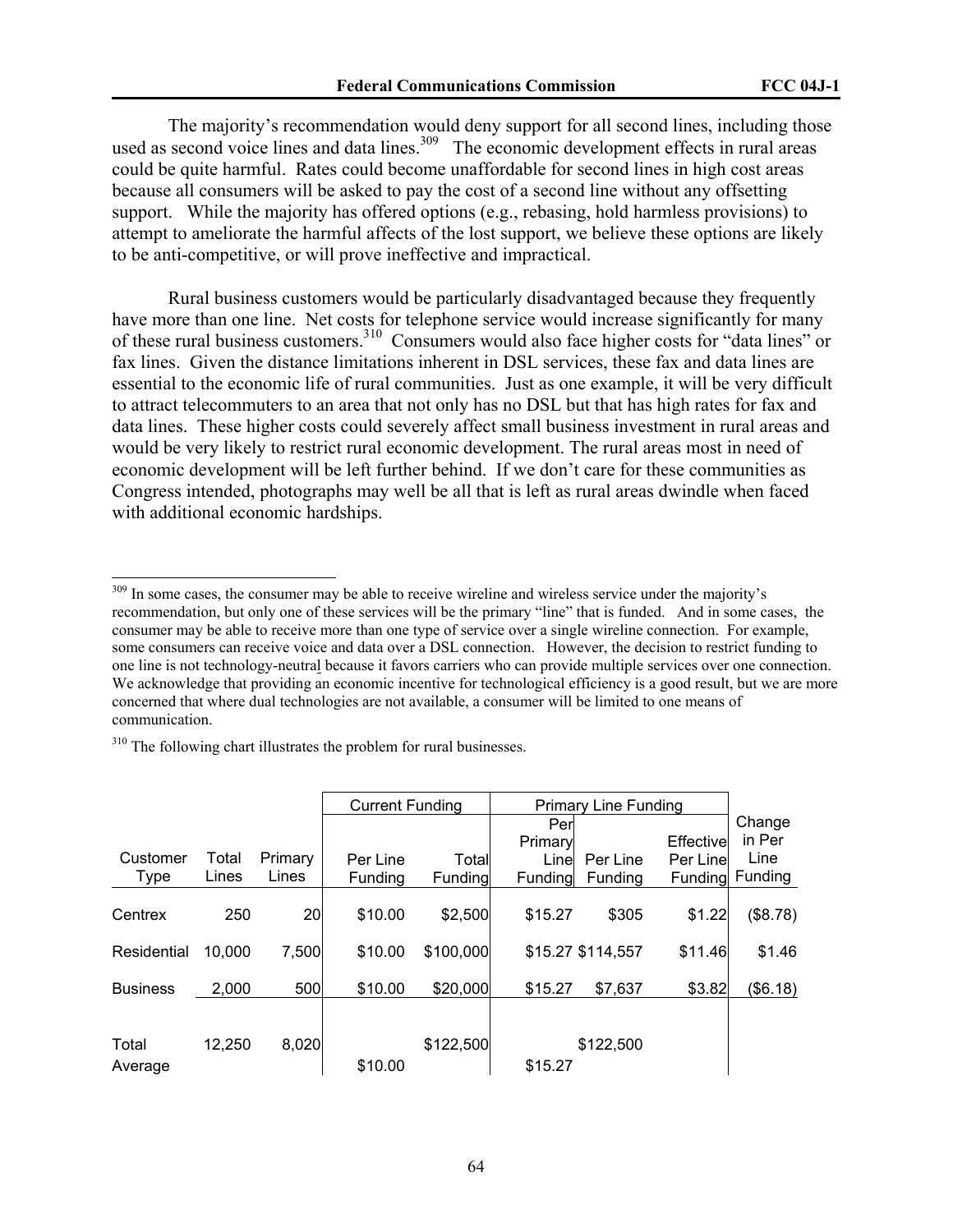The primary line recommendation will also be harmful to existing ETCs, especially rural carriers. The majority says that its proposal would protect rural providers. In reality, the proposal offers only a limited and temporary protection. It presumes not only that services and rates are now comparable between rural and urban areas, but also that the level of service will remain adequate in perpetuity. Markets are not static, and as time progresses, existing ETCs in many areas will lose primary line "market share." If the competitor is a wireless ETC, the loss in primary line market share may occur though the incumbent continues to serve their existing wireline customer base. Under the primary line proposal, even with the initial rebasing option, ETCs that lose primary line market share will lose support. Over time, this will jeopardize the ability of carriers to provide rural consumers with access to comparable services at comparable rates.

 For at least seventy years, and both before and after 1996 when universal service principles were codified, universal service policies have supported the cost of *networks* in high cost areas. Customers are not served by individual lines, but by networks.<sup>311</sup> While "basic access" has been the touchstone of the Lifeline program, the rural high cost program has traditionally recognized the importance of network support and cost recovery of network investment to keep rates and services comparable. Adopting a primary line approach would reverse this historical policy and fundamentally redefine universal service for rural communities. The primary lines approach is contrary to the Act because, as its authors understood, communications work through networks, not individual connections.<sup>312</sup>

 Support limited to primary lines would not be sufficient in rural areas. Congress stated in Section 254(b)(5) that support must be "specific, predictable and sufficient." Rural carriers have higher operating costs and equipment costs because they have lower subscriber density and lack economies of scale. Losing support for "all lines" would potentially undermine the ability of these carriers to recoup their network costs without raising rates for rural consumers. Rebasing and similar hold harmless and lump sum payments would at best only temporarily address this problem. We should not be applying more temporary solutions to remedy the universal service programs. It is time to fix them with an eye towards the long term sustainability of the programs.

 Telecommunications technology is advancing rapidly. If, as the Act provides, rural services are to be comparable to urban services, rural carriers must continue to invest in state-ofthe-art equipment. But under the majority's primary line method, future revenues become much more uncertain. Any primary line market share loss to a competitor not only reduces the incumbent's customer revenue, but it also reduces universal service revenue. This magnification of investor risk is likely to discourage prudent carriers from installing costly new technology.

<sup>&</sup>lt;sup>311</sup> Technology has not yet obviated the need for physical networks. Even the most exciting new technologies are deployed either in or over networks. Networks are efficient in themselves, and they create opportunities for innovation by network users of all kinds. That's what customers need and expect.

<sup>&</sup>lt;sup>312</sup> The economics of providing telephone service results in substantial fixed costs for the network capable of providing any service throughout the service area. Those costs do not vary significantly if the lines per customer location change. Therefore, reducing support to a carrier if its primary lines decrease almost guarantees insufficient support in the future for that carrier.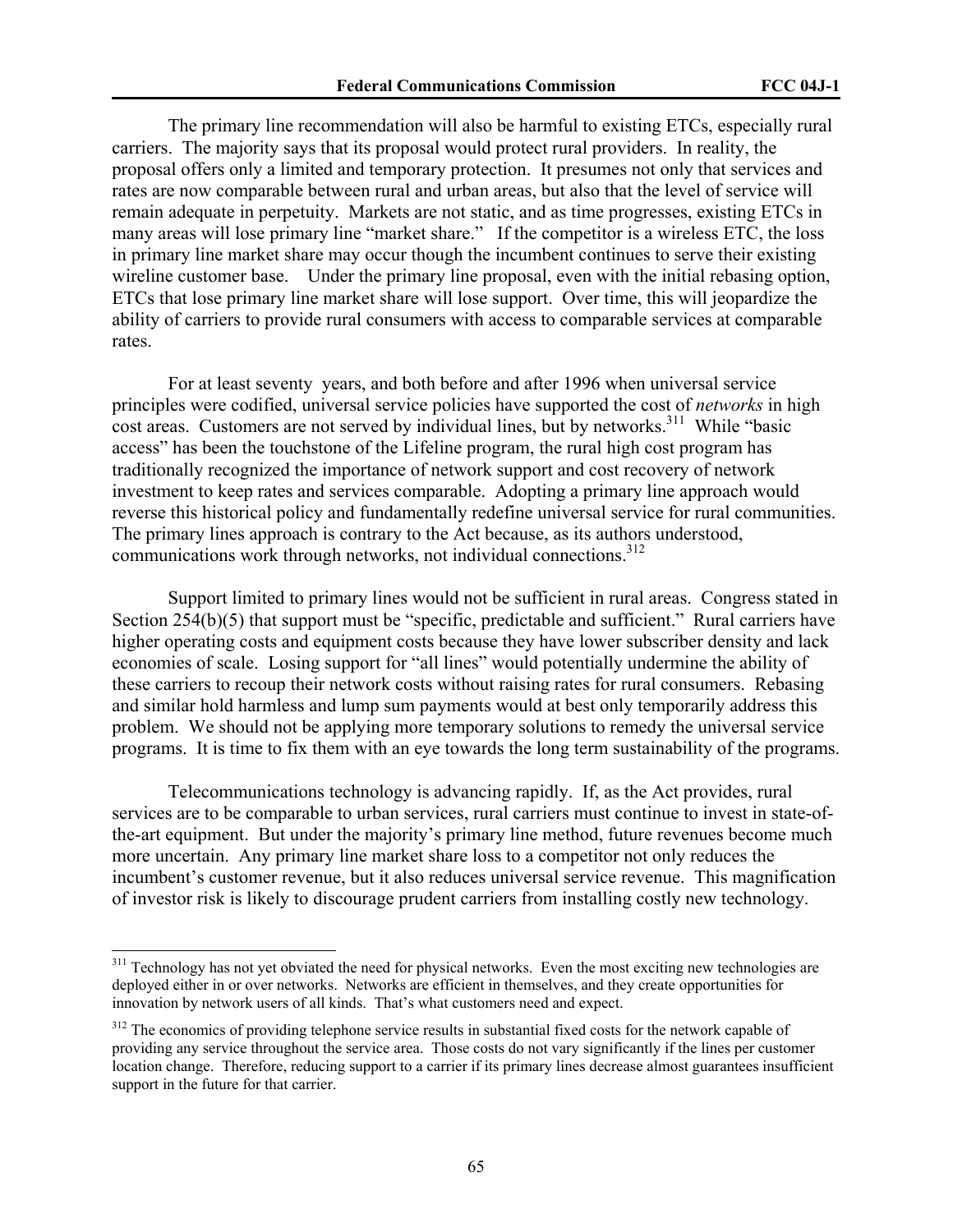The Joint Board majority has cited with approval several recommendations in the 2000 report of the Rural Task Force.<sup>313</sup> An important concept in the Rural Task Force report was that there should be "no barriers" to deployment of advanced facilities.<sup>314</sup> While the Commission has never endorsed that concept fully, it has agreed that universal service policies should not inadvertently create barriers to the provision of access to advanced services. It also has stated a belief that the current universal service system does not create such barriers.<sup>315</sup> The majority here moves away from effectuating a "no barriers" approach. By basing support on primary lines, the majority would substantially reduce the incentive for continued rural investment in any facilities by creating uncertainty of sufficient universal service funding. This is indeed a substantial barrier and one that is contrary to the spirit of the Rural Task Force Report.

 The Act also anticipates that universal service will support an evolving level of services.<sup>316</sup> We cannot simultaneously put future investment at risk and increase the level of service. More Americans than ever have access to the Internet and mobile communications.<sup>317</sup> Unless providers can invest in their rural networks, they cannot provide that "evolving" level of service. Limiting support to primary lines may not only chill investment generally, but also may jeopardize funding for advanced services and cause networks to lag technologically for want of adequate investment.

The majority's recommendation also would jeopardize the continued availability of carriers of last resort. We cannot reasonably expect carriers to maintain responsibility as carrier of last resort if we deny them the funding necessary to build and maintain the network we

<sup>315</sup> *Rural Task Force Order*, FCC 01-157 (released May 23, 2001), para. 199.

<sup>&</sup>lt;sup>313</sup> E.g.: Recommendation, para. 18 (costs of rural carriers); paras. 53-54 (disaggregation); paras. 76-78 (cap on perline support on competitive entry); para. 91 (adoption of embedded cost basis for support).

<sup>&</sup>lt;sup>314</sup> The Rural Task Force recommended that the "no barriers" policy incorporate the following general principles: (1) support should be provided for plant "that can, either as built or with the addition of plant elements, when available, provide access to advanced services[;]" (2) "carriers should be encouraged by regulatory measures to remove infrastructure barriers relating to access to advanced services[;]" and (3) "[t]he federal universal service support fund should be sized so that it presents no barriers to investment in plant needed to provide access to advanced services." *Rural Task Force Order*, FCC 01-157 (released May 23, 2001), para. 197, citing Rural Task Force Recommendation at 22-23.

 $316$  In Section 254(c)(1) Congress states that: "Universal service is an evolving level of telecommunications services that the Commission shall establish periodically under this section, taking into account advances in telecommunications and information technologies and services."

<sup>&</sup>lt;sup>317</sup> According to the CTIA Semi-Annual Wireless Survey, published June 2003, the number of wireless subscribers has increased from 10% from 2002 to 2003. As of the report, there were 148,065,824 wireless subscribers. From 2002-2003, the number of cell sites increased 12% to 147, 719. According to the FCC Industry Analysis and Technology Division High-Speed Services for Internet Access Report, from Dec. 2002-June 2003, subscribership to high speed services increased by 18% during the first half of 2003 to a total of 23.5 million lines. High speed ADSL lines in service increased by 19% during the first half of 2003 and high speed connections over coaxial cable systems increased by 20%. High speed connections to end users by means of satellite or fixed wireless technologies increased by 12% during the first half of 2003.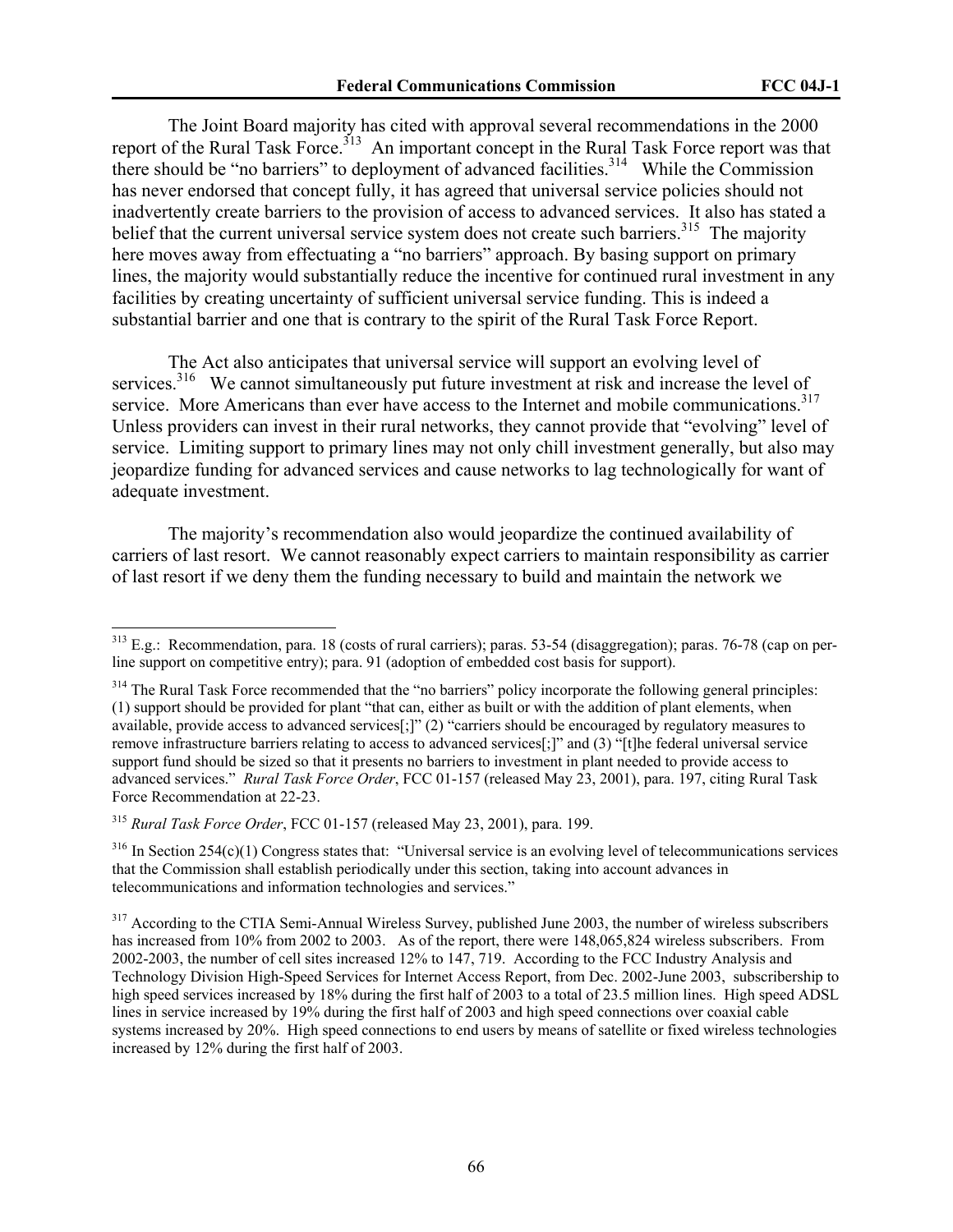demand.<sup>318</sup> The principle of a carrier of last resort is essential to universal service. However, by limiting funding to primary lines, we may inadvertently destroy the incentive to accept this responsibility. $319$ 

The majority's recommendation would effectively establish a virtual voucher system. Congress squarely addressed this issue in 1995, and dispatched it. During the debates about high cost funding, an amendment was offered that would have replaced the high cost funding mechanism with a voucher mechanism under which low income individuals would receive a voucher and then determine which carrier would get that funding. Essentially, the individual customer would have been given the opportunity choose his or her primary carrier. This amendment would have conflated the high-cost and low-income programs. It was soundly defeated. Congress clearly rejected efforts to merge the high-cost and low-income funds and to establish a voucher system. The majority's primary line recommendation violates Congressional intent in both ways.

Basing support on primary lines would raise serious administrative issues and would create opportunities for gaming that will disadvantage and confuse consumers. Defining primary lines is problematic in a multitude of housing and living situations. We cannot expect providers to investigate and police the panoply of American housing and living arrangements. Who is to decide which line is primary? If we shift the focus away from funding the network and give each individual or household a choice of primary line, we will have to define "household" and "individual." The telecommunications industry and its regulators are not well equipped to resolve these questions.

A primary line restriction is also unauditable. A consumer could easily have his wireline bill sent to a residence, and a wireless bill sent to a post office box. The inability to verify that the funds are being used appropriately compromises both the fund's integrity and the FCC's ability to ensure that the funds are being properly expended. We are concerned that any potential gains from restricting funding to primary lines will be outweighed by the administrative costs of administering funding only to primary lines and the risks that necessarily follow an unauditable restriction.

The FCC has moved away from its primary/non-primary residential line distinction in the interstate ratemaking process. For price-cap carrier, the FCC found that different Subscriber Line Charges (SLCs) created consumer confusion and unnecessary costs that were ultimately borne by consumers. Later, the FCC abandoned the distinction entirely in the Multi Association Group (MAG) proceeding and cited the Federal Regulatory Flexibility Act, which requires the Commission to take into account the potential impact of its rules on small, local telephone companies.

<sup>&</sup>lt;sup>318</sup> States assign the COLR obligation differently, but it has consistently been an important policy tool to insure that all potential customers in high cost and hard to serve areas receive service.

<sup>&</sup>lt;sup>319</sup> If the cost of acting as COLR is definable, the FCC should consider it as part of a funding system that bases support on provider costs.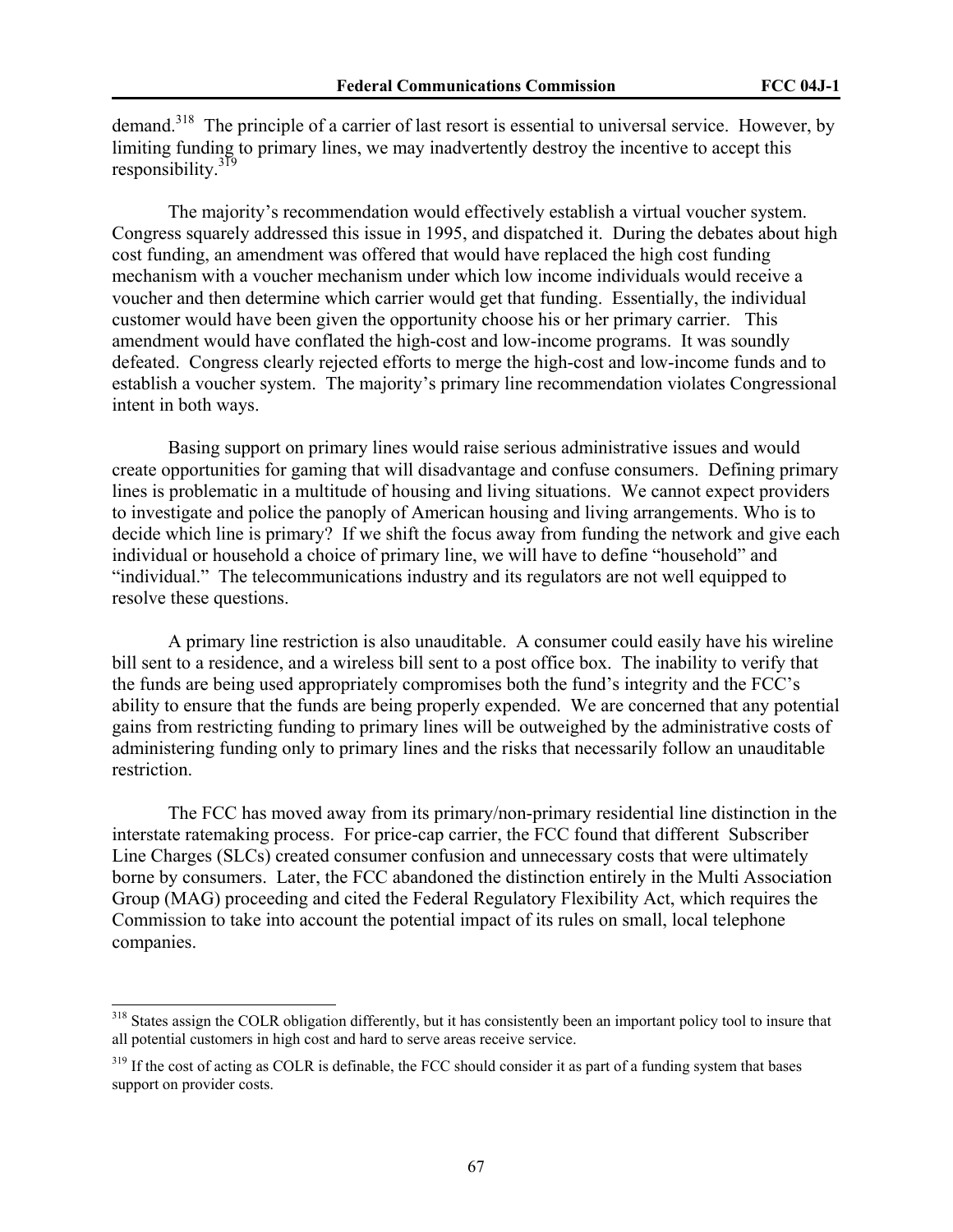Carriers and customers would have a real opportunity for gaming with the primary line designation. The problem here is greater than with residential SLCs because there is potentially more money at stake. Carriers would have incentives to "slam" customers, and consumers would have incentives to game the system in order to maximize their household's funding. Past problems with slamming in long distance competition will pale in comparison to those that could arise when carriers can collect funding for winning primary line designations. Rather than competing to best serve customers, providers will compete for new ways to win designation as the primary carrier.

## Basis of Support

We are disappointed that the Joint Board did not make greater progress on the issue of the basis of support. We believe that we have a sufficient record to recommend a policy goal that the amount of universal service support paid to competitive providers should not be based on the incumbent's costs.<sup>320</sup> We understand that our record does not support a final decision on how we would fairly administer support based on the competitors' costs.<sup>321</sup> We are pleased that our Joint Board colleagues recognize the need to consider modifying the basis of support.<sup>322</sup> However, we believe that a clear policy statement here would better guide the development of the record and better enable the FCC to resolve sooner this complex issue.

#### Equal Access

 $\overline{\phantom{a}}$ 

Commissioner Adelstein deferred his vote on the inclusion of equal access in the list of supported services to this proceeding because he believed that there was intent to address and resolve the basis of support question. We should at least have addressed the issue of the funding impact of equal access. $323$ 

Under the MAG plan, the Commission reduced access charges, and to make the universal service mechanism more explicit, moved that amount into the universal service fund. This was responsive to the need to make explicit, as far as possible, those federal universal service subsidies that were implicit, as intended by Congress. The resulting program, Interstate Common Line Support (ICLS) includes the cost of providing equal access. At the very least, this

<sup>&</sup>lt;sup>320</sup> Commissioners Adelstein and Rowe recommend that carriers receive support based on their own costs. Commissioner Thompson would not yet rule out the options that in high cost competitive markets support be based on a forward looking methodology or a bidding process.

<sup>&</sup>lt;sup>321</sup> For example, we need to understand how support will be calculated when providers use different technologies to serve customers, have different accounting systems and varying levels of service. We would consider specific interim measures to address immediate concerns, like a rigorous, interactive workshop to develop an appropriate costing regime. We suggest that the FCC ask for comments on whether reopening the "Path 3" window for selfcertification of disaggregation would address cream-skimming concerns until a new basis of support is implemented.

<sup>&</sup>lt;sup>322</sup> The deadline for review of the use of embedded costs to determine rural carrier support looms, and providers in those markets are better served by as much advance notice of possible changes as we can provide so that they can make reasonable planning decisions.

<sup>&</sup>lt;sup>323</sup> Commissioner Thompson opposed including equal access in the list of supported services. Commissioner Rowe supported its inclusion.